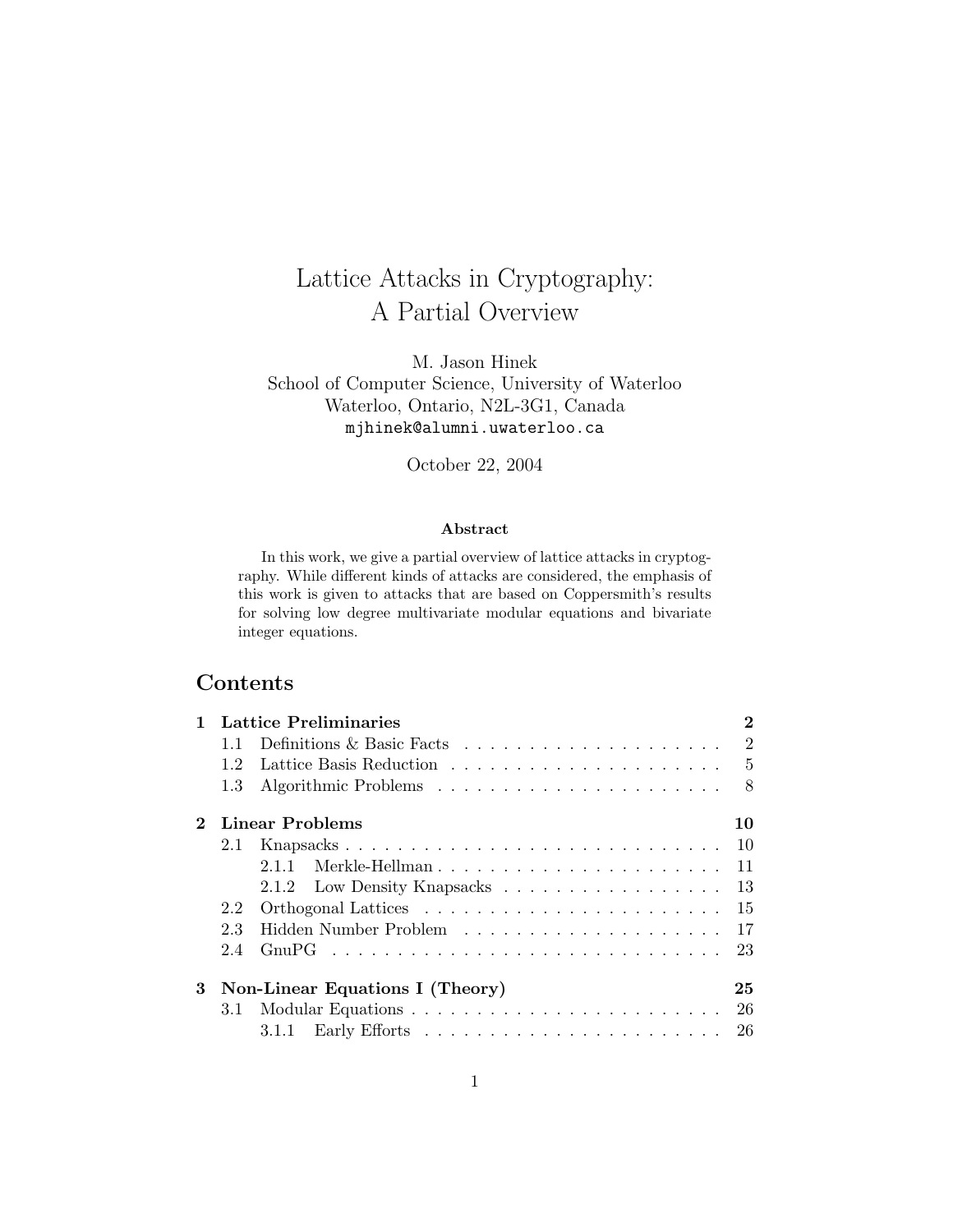|   |     | 3.1.2<br>$Coppersmith's Method$                                       | 27 |
|---|-----|-----------------------------------------------------------------------|----|
|   |     | Multivariate Modular Equations $\ldots \ldots \ldots \ldots$<br>3.1.3 | 30 |
|   |     | Small Inverse Problem<br>3.1.4                                        | 33 |
|   | 3.2 |                                                                       | 36 |
|   |     | 3.2.1                                                                 | 36 |
|   |     | General Multivariate Integer Equations<br>3.2.2                       | 38 |
|   |     | 3.2.3                                                                 | 39 |
| 4 |     | Non-Linear Equations II (Applications)                                | 42 |
|   | 4.1 |                                                                       | 42 |
|   | 4.2 |                                                                       | 43 |
|   |     | 4.2.1 Low Public Exponent                                             | 44 |
|   |     | 4.2.2                                                                 | 45 |
|   |     | 4.2.3                                                                 | 53 |
|   | 4.3 |                                                                       | 61 |
|   | 4.4 | NBD Signature and Identification Schemes                              | 63 |
|   |     | A Algorithms, Cryptosystems, Signature Schemes, etc.                  | 64 |
|   | A.1 |                                                                       | 64 |
|   | A.2 |                                                                       | 66 |
|   | A 3 |                                                                       | 67 |
|   | A.4 |                                                                       | 68 |
|   | A.5 |                                                                       | 70 |
|   | A.6 |                                                                       | 71 |
|   | A.7 | NBD Signature and Identification Schemes                              | 72 |

## 1 Lattice Preliminaries

The information in this Chapter is mostly taken from the survey, The Two Faces of Lattices in Cryptology, by Nguyen & Stern [64]. For more information about the geometry of numbers see [16, 37, 84]. For more information about lattices and lattice basis reduction see [18, 36, 55, 56].

#### 1.1 Definitions & Basic Facts

A *lattice* is a discrete (additive) subgroup of  $\mathbb{R}^n$ . Equivalently, given  $m \leq n$ linearly independent vectors  $\mathbf{b}_1, \ldots, \mathbf{b}_m \in \mathbb{R}^n$ , the set

$$
\mathcal{L} = \mathcal{L}(\boldsymbol{b}_1, \dots, \boldsymbol{b}_m) = \left\{ \sum_{i=1}^m \alpha_i \boldsymbol{b}_i \mid \alpha_i \in \mathbb{Z} \right\},\tag{1}
$$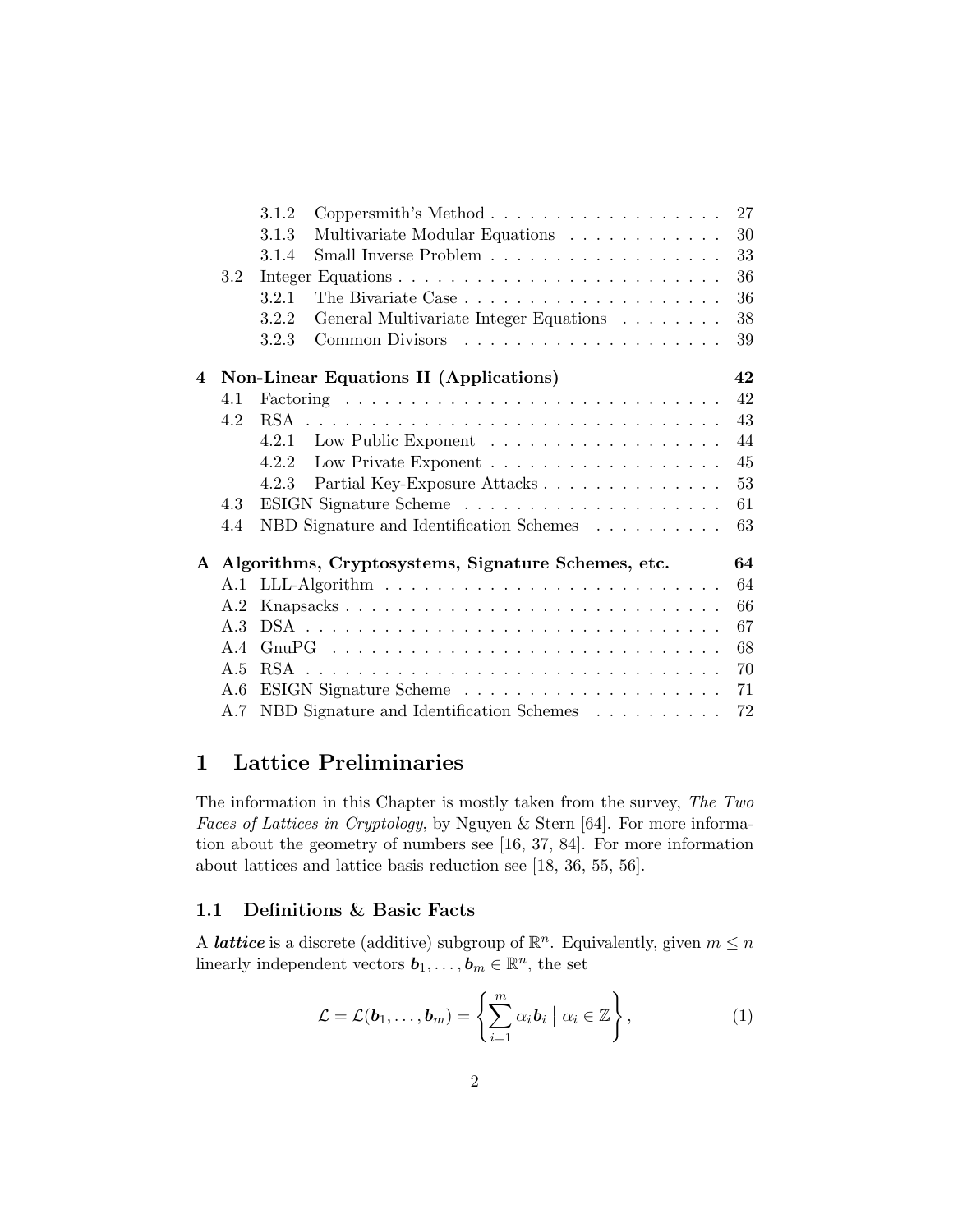is a lattice. The  $b_i$  are called **basis vectors** of  $\mathcal{L}$  and  $\mathcal{B} = \{b_1, \ldots, b_m\}$  is called a *lattice basis* for L. Thus, the lattice generated by a basis  $\beta$  is the set of all integer linear combinations of the basis vectors in  $\beta$ .

The **dimension** (or rank) of the a lattice, denoted  $\dim(\mathcal{L})$ , is equal to the number of vectors making up the basis. The dimension of a lattice is equal to the dimension of the vector subspace spanned by  $\beta$ . A lattice is said to be **full dimensional** (or **full rank**) when  $dim(\mathcal{L}) = n$ .

It is often useful to represent a lattice  $\mathcal L$  by a so-called **basis matrix**. Given a basis  $\mathcal{B}$ , a basis matrix M for the lattice generated by  $\mathcal{B}$  is simply the  $m \times n$  matrix whose  $\ell^{th}$  row is  $\mathbf{b}_{\ell}$ . The lattice can then be given by  $\mathcal{L} = \{v \mid v = y\mathcal{M}, y \in \mathbb{Z}^n\}.$  Similarly, a lattice can be generated by the columns of a  $n \times m$  basis matrix whose  $\ell^{th}$  column is  $\mathbf{b}_{\ell}$  (i.e.,  $\mathcal{M}^T$ ).

Lattices with dimension  $m \geq 2$  have infinitely many bases. Given a lattice  $\mathcal L$  with basis matrix  $\mathcal M$  and any  $m \times m$  unimodular matrix  $\mathcal U$  (i.e., U is an integral matrix with  $det(\mathcal{U}) = \pm 1$  then  $\mathcal{M}' = \mathcal{U}\mathcal{M}$  is also a basis matrix for  $\mathcal{L}$ .

The **volume** (or **determinant**) of a lattice, denoted by  $vol(\mathcal{L})$  is, by definition, the square root of the Gramian determinant  $\det_{1 \leq i,j \leq m} \langle b_i, b_j \rangle$ , which is independent of the particular choice of basis. This definition corresponds to the actual  $m$ -dimensional volume of the parallelepiped spanned by the  $b_i$ 's and leads to the following result, called  $Hadamard's$  inequality, which relates the volume of a lattice to any of its bases:

$$
\text{vol}(\mathcal{L}) \le \prod_{i=1}^{m} |\boldsymbol{b}_i|,\tag{2}
$$

where equality holds if and only if the basis vectors are mutually orthogonal. When a lattice is full dimensional its volume is given by  $vol(\mathcal{L}) = |det(\mathcal{M})|$ . In this case, it is more clear that the volume is independent of the choice of basis since any two basis matrices are related by a unimodular matrix.

If  $b_i \in \mathbb{Q}^n$  for all  $1 \leq i \leq d$  (i.e.,  $\mathcal L$  is a subgroup of  $\mathbb{Q}^n$ ) then the lattice L is called a **rational lattice**. If  $b_i \in \mathbb{Z}^n$  for all  $i \leq i \leq d$  (i.e., L is a subgroup of  $\mathbb{Z}^n$ ) then the lattice  $\mathcal L$  is called an *integer lattice*. The volume of a full dimensional integer lattice is also equal to the index  $[\mathbb{Z}^n : \mathcal{L}]$  of  $\mathcal{L}$ in  $\mathbb{Z}^n$ .

Given any lattice of dimension m, for  $1 \leq i \leq m$ , the *i*<sup>th</sup> successive *minima* of  $\mathcal{L}$ , denoted by  $\lambda_i(L)$  is defined to be radius of the smallest ball centred about the origin (of  $\mathbb{R}^n$ ) such that there exists *i* linearly independent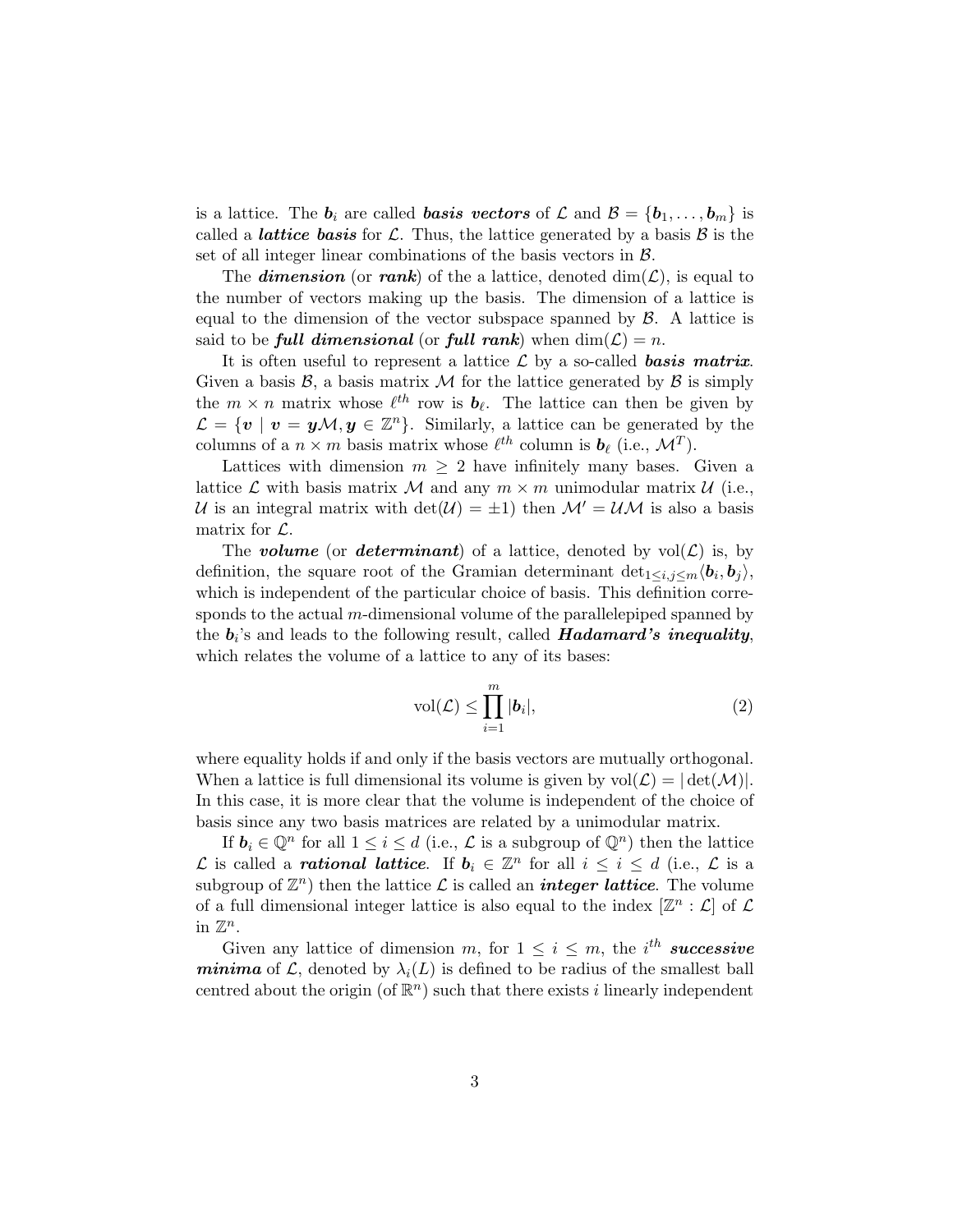lattice vectors contained in this ball. That is,

$$
\lambda_i(L) = \min_{\substack{\boldsymbol{v}_1,\ldots,\boldsymbol{v}_i \in L \\ \text{lin. ind.}}} \max_{1 \leq j \leq i} \|\boldsymbol{v}_j\|,
$$
\n(3)

where  $\|\cdot\|$  denotes the Euclidean norm. When the lattice is understood we will sometimes use  $\lambda_i$  to denote the successive minima to simplify the notation. Other norms can be used in (3) to give different notions of successive minima. When the infinity-norm is used, we will denote the minima by  $\lambda_i^{\infty}$ . It can be shown that the first minimum of a lattice in the infinity and Eu-To can be shown that the first minimum or a fattle in the minity and Euclidean norms satisfy  $\lambda_1^{\infty} \leq \text{vol}(\mathcal{L})^{1/m}$  and  $\lambda_1 \leq \sqrt{m} \text{vol}(\mathcal{L})^{1/m}$ , respectively. More generally, Minkowski has shown the following result.

**Theorem 1.1.** [Minkowski's Second Theorem] For any m-dimensional lattice  $\mathcal L$  and all  $r \leq m$ 

$$
\lambda_1 \lambda_2 \cdots \lambda_r \le \sqrt{\gamma_m^r} \operatorname{vol}(\mathcal{L})^{r/m},\tag{4}
$$

where  $\gamma_m$  is Hermite's constant of dimension m.

Hermite's constant of dimension m is the supremum of  $\lambda_1(\mathcal{L})^2/\operatorname{vol}(\mathcal{L})^{2/m}$ taken over all m dimensional lattices L. The first eight values of  $\gamma_m$  are given in the following table (see Gruber  $&$  Lekkerkerker [37]):

$$
\begin{array}{c|cccccccc}\nm & 1 & 2 & 3 & 4 & 5 & 6 & 7 & 8 \\
\hline\n(\gamma_m)^m & 1 & 4/3 & 2 & 4 & 8 & 64/3 & 64 & 256\n\end{array}
$$

These are the only known values of  $\gamma_m$ . The best known asymptotic bounds for Hermite's constant (see Milnor & Husemoller [63] for the lower bound and Conway & Sloane [19] for the upper bound) are given by

$$
\frac{m}{2\pi e} + \frac{\log(\pi m)}{2\pi e} + o(1) \le \gamma_m \le \frac{1.744 \, m}{2\pi e} (1 + o(1)).\tag{5}
$$

The number of lattice points in a full dimensional lattice in *nice* sets of  $\mathbb{R}^n$ is often estimated to be the volume of the set divided by the volume of the lattice up to a small additive error. This estimation, which dates back to Gauss, can be proven when the lattice dimension  $m$  is fixed and the nice set is the ball centred at the origin with radius growing to infinity. Using this estimation, the first minimum of a lattice is often approximated by

$$
\lambda_1 \approx \sqrt{\frac{m}{2\pi \mathbf{e}}} \operatorname{vol}(\mathcal{L})^{1/m}.\tag{6}
$$

Of course, for some specific lattices, this approximation can be quite bad.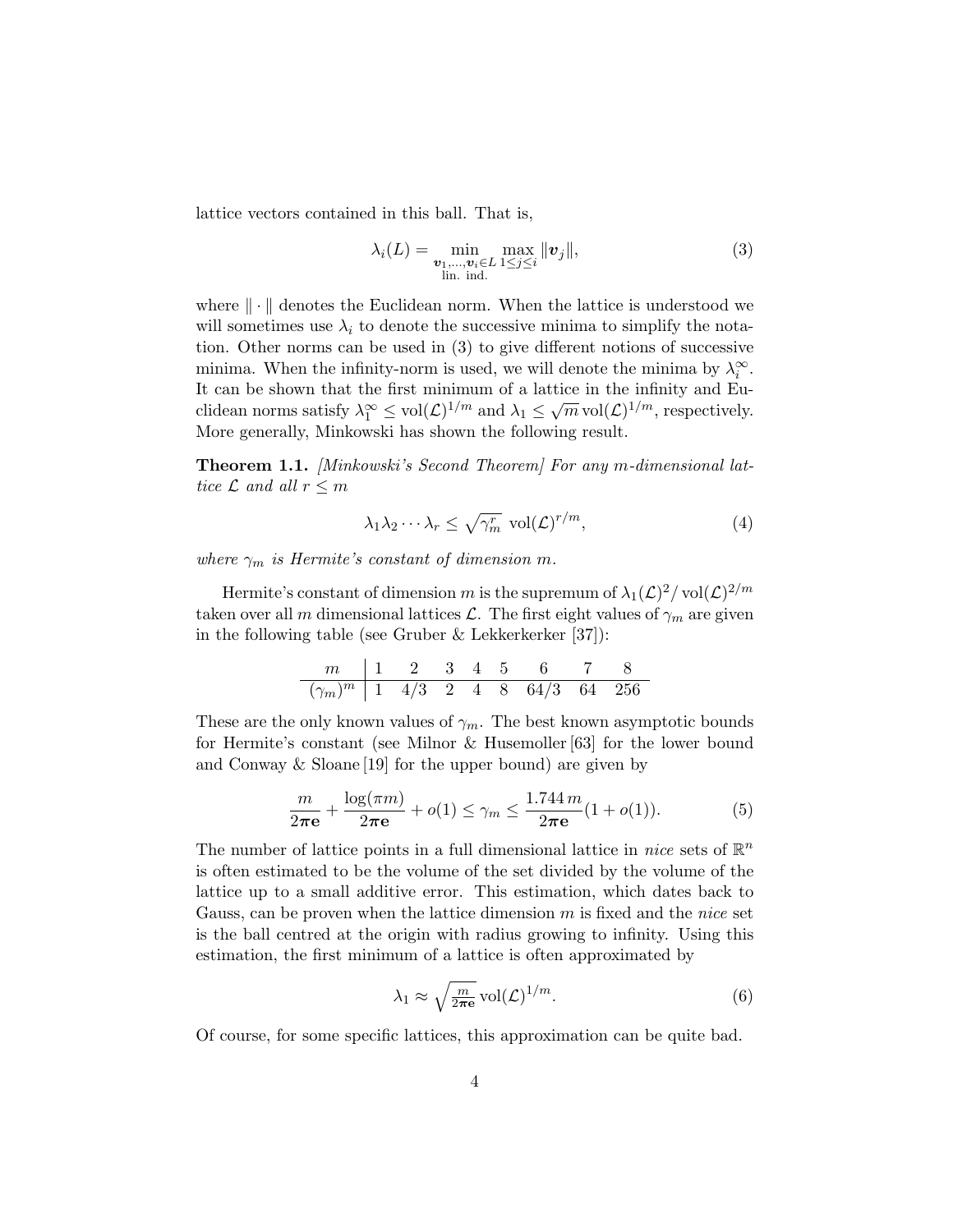For any lattice  $\mathcal{L}$ , the **dual lattice** (also called the **polar lattice**) of  $\mathcal{L}$ , denoted by  $\mathcal{L}^*$  is defined as:

$$
\mathcal{L}^{\star} = \{ \boldsymbol{x} \in span(\mathcal{L}) : \forall \boldsymbol{y} \in \mathcal{L}, \langle \boldsymbol{x}, \boldsymbol{y} \rangle \in \mathbb{Z} \},\tag{7}
$$

where  $span(\mathcal{L})$  is the linear span of the  $b_i$ . Equivalently, one can define  $\mathcal{L}^*$ by the dual family  $(b_1^*, \ldots, b_m^*)$ . The **dual family** is the unique linearly independent family of  $span(\mathcal{L})$  such that

$$
\langle \boldsymbol{b}_i^{\star}, \boldsymbol{b}_j \rangle = \delta_{i,j},\tag{8}
$$

where  $\delta_{i,j}$  is the Kronecker delta function (i.e.,  $\delta_{i,i} = 1$  and  $\delta_{i,j \neq i} = 0$ ). The dual family is a basis for the dual lattice.

For any integer lattice  $\mathcal{L} \subseteq \mathbb{Z}^n$ , the **orthogonal lattice**  $\mathcal{L}^{\perp}$  is defined to be the set of integral vectors in  $\mathbb{Z}^n$  that are orthogonal to  $\mathcal{L}$ . That is,

$$
\mathcal{L}^{\perp} = \{ \boldsymbol{x} \in \mathbb{Z}^n : \forall \boldsymbol{y} \in \mathcal{L}, \langle \boldsymbol{x}, \boldsymbol{y} \rangle = 0 \}.
$$
 (9)

The dimension of  $\mathcal L$  and  $\mathcal L^{\perp}$  are related by

$$
\dim(\mathcal{L}) + \dim(\mathcal{L}^{\perp}) = n. \tag{10}
$$

Further, the volume of  $\mathcal{L}^{\perp}$  is equal to the volume of the lattice  $\overline{\mathcal{L}}$  given by  $\overline{\mathcal{L}} = \text{span}(\mathcal{L}) \cap \mathbb{Z}^n$  and so  $\text{vol}(\mathcal{L}^{\perp}) \leq \text{vol}(\mathcal{L})$ . Thus, when  $\mathcal{L}$  has low dimension (relative to n)  $\mathcal{L}^{\perp}$  has high dimension and so it is expected that the successive minima of  $\mathcal{L}^{\perp}$  will be much smaller than the successive minima of L.

#### 1.2 Lattice Basis Reduction

For a given lattice  $\mathcal L$  with dimension  $m \geq 2$  some bases are *better* than others. Here, better depends on the actual application. Usually, we are interested in so-called reduced bases of a lattice. There are several notions of a **reduced basis**, but in essence, a reduced basis is simply a basis made up of short vectors. Lattice basis reduction is the process in which a reduced basis is found from a given basis.

The first basis reduction algorithm, due to Gauss, is for 2-dimensional lattices. Let  $\mathcal L$  be a lattice with dimension  $m = 2$ . Gauss's basis reduction algorithm transforms any basis of  $\mathcal L$  into a basis  $(b_1, b_2)$  so that  $b_1$  is a shortest vector in the lattice and the component of  $b_2$  parallel to  $b_1$  has length at most  $1/2$ . The new basis  $(b_1, b_2)$  is said to be *Gaussian-reduced*. The Gaussian algorithm, which has runtime quadratic in the input size, is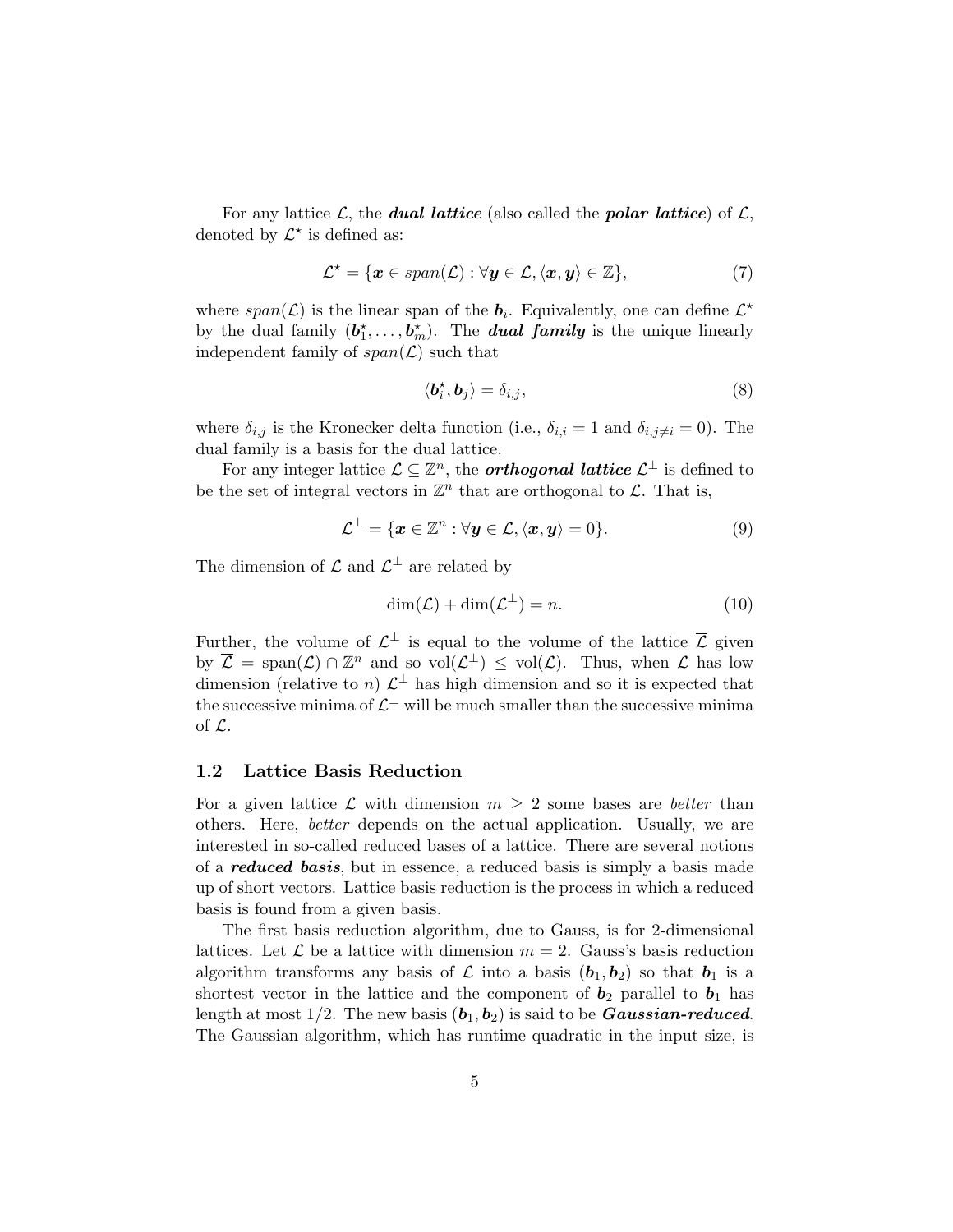given in Algorithm 1.1. This algorithm has been generalized by Nguyen & Stehle [71] to lattices of any dimension. The generalized algorithm, called the greedy algorithm, is only optimal for lattices of dimension  $m \leq 4$  though. By optimal, we mean that  $\mathbf{b}_i = \Lambda_i(\mathcal{L})$  for each  $i = 1, \ldots, m$ . The greedy algorithm is also quadratic in the size of the input.

Algorithm 1.1: GAUSSIANREDUCTION $(b_1, b_2)$ 

comment: Computes a Gaussian-reduced basis of  $(b_1, b_2)$ repeat if  $||b_1|| > ||b_2||$ then swap  $b_1, b_2$  $\mu \leftarrow \langle \boldsymbol{b}_1, \boldsymbol{b}_2\rangle/\|\boldsymbol{b}_1\|^2$  $\mathbf{b}_2 \leftarrow \mathbf{b}_2 - \lceil \mu \rfloor \mathbf{b}_1$  where  $\lceil \alpha \rfloor = \lfloor \alpha + 0.5 \rfloor$  $\text{until } \|\boldsymbol{b}_1\| < \|\boldsymbol{b}_2\|$ output  $(b_1, b_2)$ 

Before describing the next important class of reduced bases we first recall the **Gram-Schmidt** Orthogonalization process. Given  $m$  linearly independent vectors  $\mathbf{b}_1, \ldots, \mathbf{b}_m \in \mathbb{R}^n$ , define the vectors  $\mathbf{b}_1^*, \ldots, \mathbf{b}_m^* \in \mathbb{R}^n$  by the recurrence

$$
\begin{array}{rcl}\n\bm{b}_1^* & = & \bm{b}_1, \\
\bm{b}_i^* & = & \bm{b}_i - \sum_{j=1}^{i-1} \mu_{i,j} \bm{b}_j^* \quad \text{for} \quad 2 \leq i \leq m,\n\end{array}
$$

where  $\mu_{i,j} = (\boldsymbol{b}_i \cdot \boldsymbol{b}_j^*) / ||\boldsymbol{b}_j^*||^2$  are called the Gram-Schmidt coefficients. We will call  $\mathbf{b}_1^*, \ldots, \mathbf{b}_m^*$  the Gram-Schmidt orthogonalization of  $\mathbf{b}_1, \ldots, \mathbf{b}_m$ . The Gram-Schmidt orthogonalization process creates an orthogonal basis of the span of  $(\boldsymbol{b}_1, \ldots, \boldsymbol{b}_m)$ . Unfortunately, the  $\mu_{i,j}$  are usually not integers so  $\mathcal{L}(\bm{b}_1^*,\ldots,\bm{b}_m^*)$  is not, in general, the same lattice as  $\mathcal{L}(\bm{b}_1,\ldots,\bm{b}_m)$ . Letting  $\mathcal{L} = \mathcal{L}(\boldsymbol{b}_1, \ldots, \boldsymbol{b}_m)$ , the Gram-Schmidt orthogonalization of  $\boldsymbol{b}_1, \ldots, \boldsymbol{b}_m$  does, however, satisfy

$$
\mathrm{vol}(\mathcal{L})=\|\boldsymbol{b}_1^*\| \times \cdots \times \|\boldsymbol{b}_m^*\| \quad \text{ and } \quad \lambda_1(\mathcal{L}) \geq \min_{1 \leq i \leq m} \{ \|\boldsymbol{b}_1^*\|,\ldots,\|\boldsymbol{b}_m^*\| \}.
$$

Now, a basis  $b_1, \ldots, b_m$  of a lattice  $\mathcal L$  is said to be **Lovasz-reduced** or LLL-reduced if

$$
|\mu_{i,j}| \le \frac{1}{2} \quad \text{for } 1 \le j < i \le n \tag{11}
$$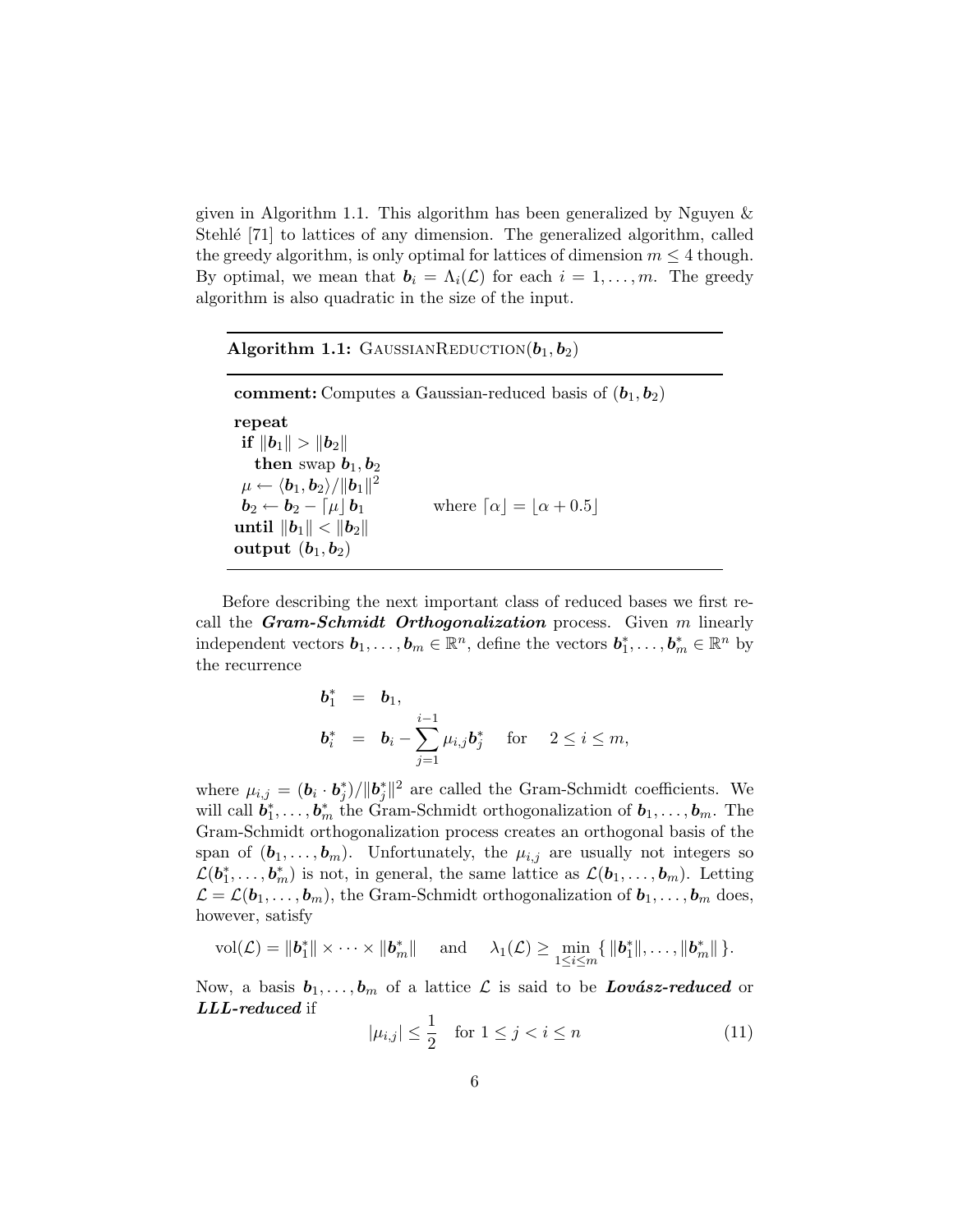and

$$
|\mathbf{b}_{i}^{*} + \mu_{i,i-1}\mathbf{b}_{i-1}^{*}|^{2} \geq \frac{3}{4}|\mathbf{b}_{i-1}^{*}|^{2} \quad \text{for } 1 < i \leq n,
$$
 (12)

or equivalently

$$
|\boldsymbol{b}_{i}^{*}|^{2} \ge \left(\frac{3}{4} - \mu_{i,i-1}^{2}\right)|\boldsymbol{b}_{i-1}^{*}|^{2} \quad \text{for } 1 < i \le n,
$$
 (13)

where the  $\mathbf{b}_i^*$  and  $\mu_{i,j}$  are defined by the Gram-Schmidt orthogonalization process acting on the  $\boldsymbol{b}_i$ . Notice that the vectors  $\boldsymbol{b}_i^* + \mu_{i,i-1} \boldsymbol{b}_{i-1}^*$  and  $\boldsymbol{b}_{i-1}^*$  are the projections of  $b_i$  and  $b_{i-1}$ , respectively, on the orthogonal complement of  $\sum_{j=1}^{i-2} \mathbb{R} b_j$ . Some useful properties of LLL-reduced bases are given in the following theorem (see Cohen [18]).

**Theorem 1.2.** Let  $\mathbf{b}_1, \ldots, \mathbf{b}_m$  be an LLL-reduced basis of a rational lattice  $\mathcal{L} \in \mathbb{Q}^n$  and  $\mathbf{b}_1^*, \ldots, \mathbf{b}_m^*$  be its Gram-Schmidt orthogonalization. Then

$$
\mathit{1}.
$$

$$
\text{vol}(\mathcal{L}) \le \prod_{i=1}^{m} |\mathbf{b}_i| \le 2^{m(m-1)/4} \text{vol}(\mathcal{L}),\tag{14}
$$

2.

$$
|\mathbf{b}_j| \le 2^{(i-1)/2} |\mathbf{b}_i^*| \quad \text{for } 1 \le j \le i \le m,
$$
 (15)

3.

$$
|\mathbf{b}_1| \le 2^{(m-1)/4} \operatorname{vol}(\mathcal{L})^{1/m},\tag{16}
$$

4. For every  $x \in \mathcal{L}$  with  $x \neq 0$  we have

$$
|\boldsymbol{b}_1| \le 2^{(m-1)/2} |\boldsymbol{x}|.\tag{17}
$$

5. More generally, for any  $t \leq m$  linearly independent vectors  $\boldsymbol{x}_1, \ldots, \boldsymbol{x}_t \in$  $\mathcal{L}$  we have

$$
|\mathbf{b}_j| \le 2^{(m-1)/2} \max(|\mathbf{x}_1|, \dots, |\mathbf{x}_t|) \quad \text{for } 1 \le j \le t. \tag{18}
$$

The results of Theorem 1.2 lead directly to the following bounds on each of the LLL-reduced basis vectors.

**Corollary 1.1.** Let  $\mathbf{b}_1, \ldots, \mathbf{b}_m$  be an LLL-reduced basis of an integral lattice  $\mathcal{L} \in \mathbb{Z}^n$ . Then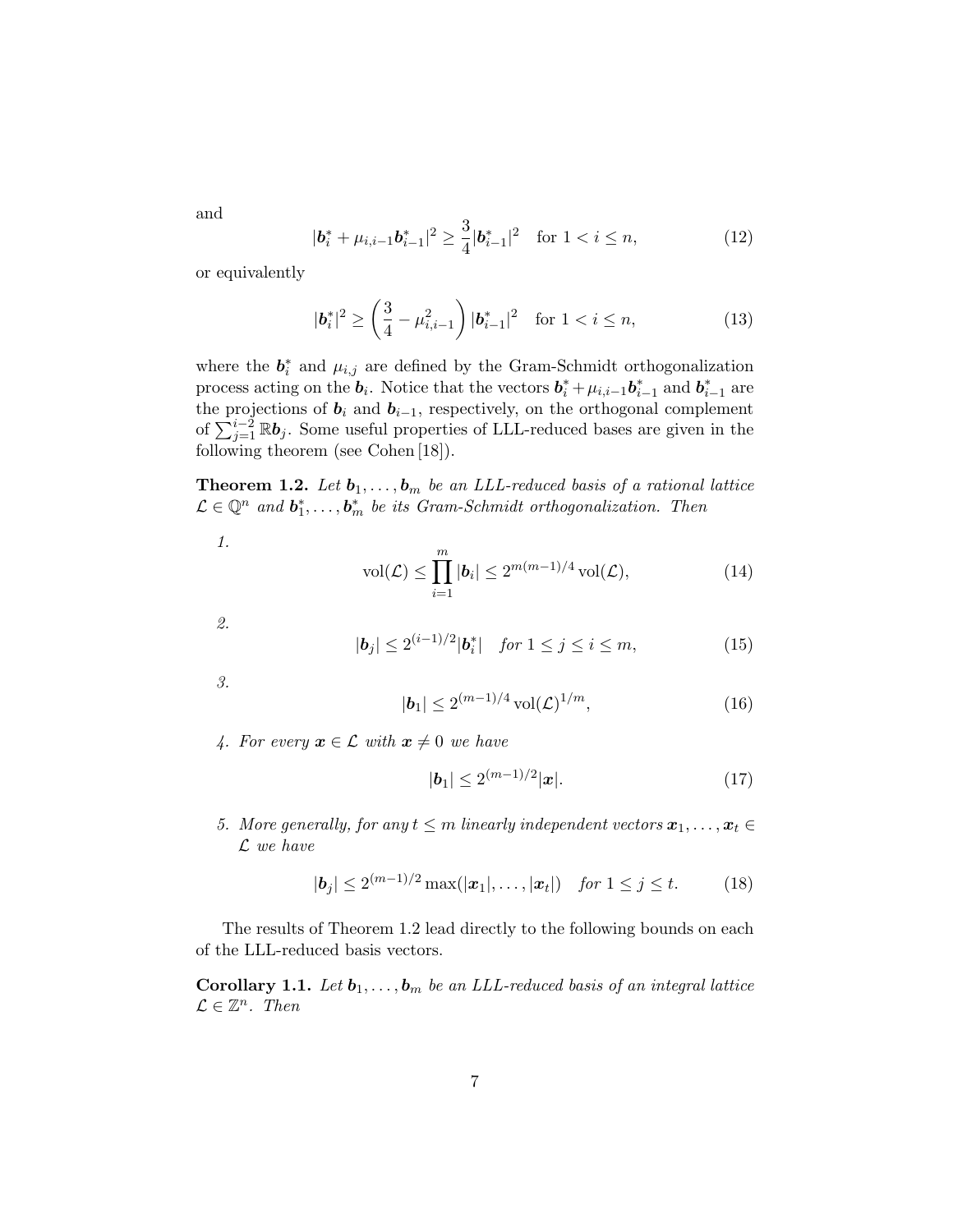1. Blömer & May  $|\gamma|$ : For  $1 \leq \ell \leq m$ 

$$
|\boldsymbol{b}_{\ell}| \le 2^{\frac{m(m-1)}{4(m-\ell+1)}} \operatorname{vol}(\mathcal{L})^{\frac{1}{m-\ell+1}} \tag{19}
$$

2. *Proof* [77]: For 
$$
\ell = 1
$$
 or  $1 < \ell \le m$  and  $|\mathbf{b}_1| \ge 2^{(\ell-2)/2}$   

$$
|\mathbf{b}_{\ell}| \le 2^{\frac{m+l-2}{4}} \operatorname{vol}(\mathcal{L})^{\frac{1}{m-\ell+1}}
$$
(20)

LLL-reduced bases are an important class of reduced bases because there exists a polynomial time algorithm to compute them. The first such algorithm, due to Lovász, is called the Lovász reduction algorithm, or more commonly the  $LLL\text{-}algorithm$  [54] (see Appendix A.1 for the algorithm). For an *m*-dimensional lattice  $\mathcal{L} \in \mathbb{Q}^n$  it has runtime  $O(nm^5B^3)$ where  $B$  is a bound on bitsize of the components of the basis vectors (i.e.,  $B \geq \max_i \log ||\boldsymbol{b}_i||_{\infty}$ ).

Some other notions of reduced bases include Minkowski-reduced and (Korkine-Zolotareff) KZ-reduced. They are defined as follows. Let  $\mathcal{B} =$  $(b_1, \ldots, b_m)$  be a basis for the lattice  $\mathcal{L}$ . The basis  $\mathcal{B}$  is said to be **Minkowski**reduced if  $b_1$  is a shortest vector of  $\mathcal L$  and for each  $i = 2, \ldots, m$  the vector  $\mathbf{b}_i$  is a shortest vector independent from  $\mathbf{b}_1, \ldots, \mathbf{b}_{i-1}$  such that  $\mathbf{b}_1, \ldots, \mathbf{b}_i$  can be extended to a basis of L. The basis B is said to be  $KZ-reduced$  if  $b_1$  is a shortest vector of  $\mathcal L$  and for each  $i = 2, \ldots, m$  the vector  $\mathbf b_i$  is a shortest vector of the lattice  $\mathcal{L}_i$  which is the projection of  $\mathcal L$  onto the subspace of  $\mathbb{R}^n$ perpendicular to  $b_1, \ldots, b_{i-1}$ . For 2-dimensional lattices, KZ-reduction and Gaussian-reduction are equivalent. Also, for each  $i = 1, \ldots, m$  the  $b_i$  of a KZ-reduced basis satisfy

$$
\sqrt{\frac{4}{i+3}}\ \lambda_i(\mathcal{L}) \leq \|\boldsymbol{b}_i\| \leq \sqrt{\frac{i+3}{4}}\ \lambda_i(\mathcal{L}).
$$

Thus, each  $\mathbf{b}_i$  is at most a factor of  $\sqrt{n}$  away from  $\lambda_i(\mathcal{L})$ .

In [80], Schnorr introduced a hierarchy of polynomial-time lattice basis reduction algorithms. These algorithms, called **blockwise Korkine-**Zolotareff reductions or BKZ-reductions, can compute a reduced basis ranging from LLL-reduced to KZ-reduced depending on a parameter called the blocksize. The algorithms are super-exponential in the blocksize (doing an exhaustive search on sets defined by the blocksize).

#### 1.3 Algorithmic Problems

There are three main algorithmic problems dealing with lattice basis reduction: the shortest vector problem, the closest vector problem, and the smallest basis problem. We will be concerned with the first two problems.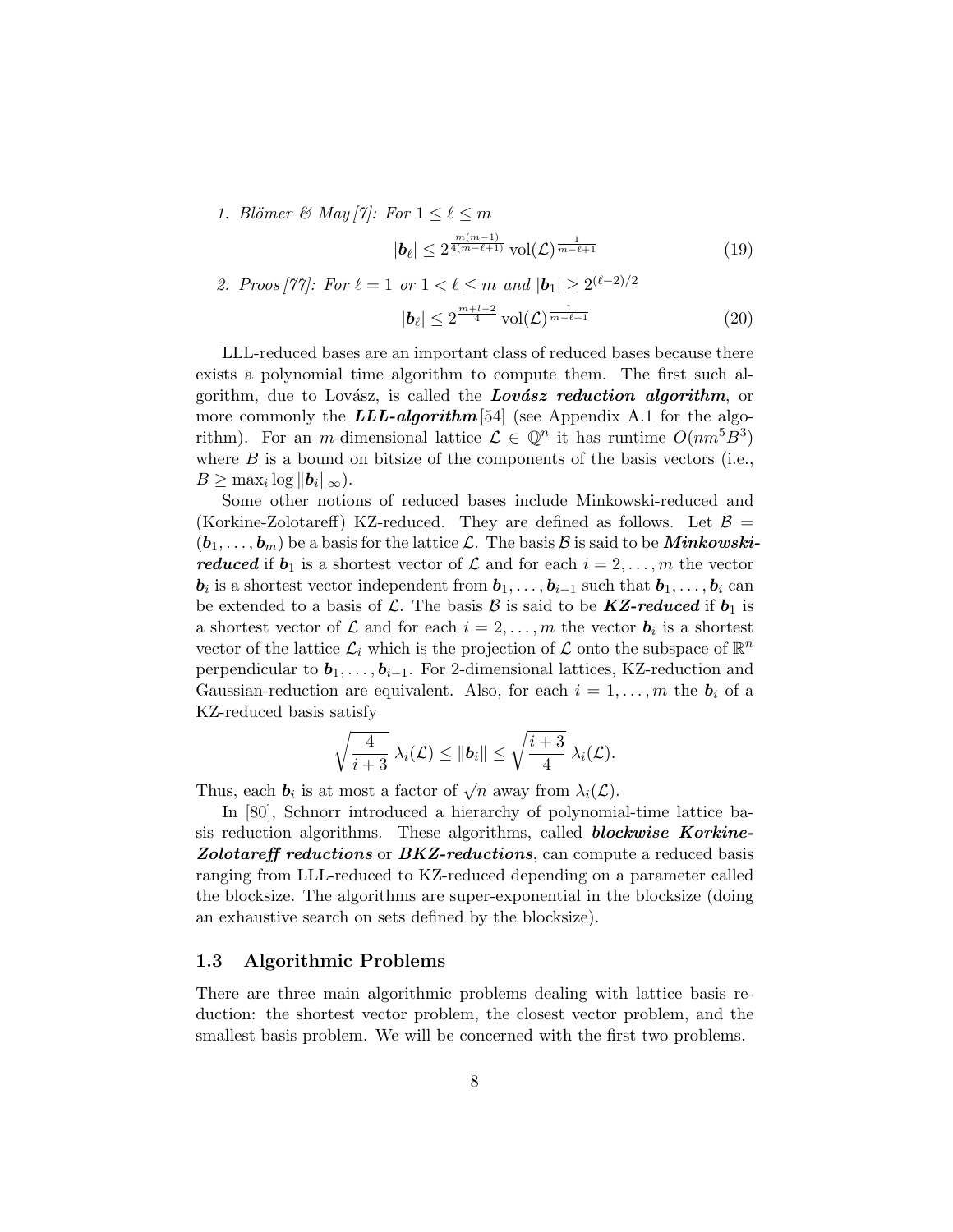In the rest of this section, we will assume that all lattices are rational lattices  $(\mathcal{L} \subseteq \mathbb{Q}^n)$  with dimension  $m \leq n$ , unless otherwise stated.

**Shortest Vector Problem** Given a basis for a lattice  $\mathcal{L}$ , the *shortest* vector problem (SVP) is to find  $v \in \mathcal{L}$  such that  $||v|| = \lambda_1(\mathcal{L})$ . The approximate shortest vector problem is to find a vector  $v \in \mathcal{L}$  such that  $||v|| = f(m) \lambda_1(\mathcal{L})$  for some approximation factor  $f(m)$ .

It has been shown by Ajtai [1], that SVP is NP-hard under randomized reductions. Micciancio [61] has further shown that approximating SVP to reductions. Micclancio [01] has further shown that approximating  $SVP$  to within a factor less than  $\sqrt{2}$  is also NP-hard under randomized reductions. The NP-hardness of SVP under deterministic reductions remains an open problem.

The best known theoretical result for exact SVP, by Ajtai, Kumar & Sivakumar [2], requires randomized  $2^{O(m)}$ -time.

There is no known algorithm to approximate SVP to within a polynomial factor of the dimension of the lattice. There are some polynomial time algorithms that can approximate it to within a slightly exponential factor though. From (17), we see that the LLL-algorithm approximates SVP to with a factor of  $2^{(m-1)/2}$ . This was improved to  $2^{O(m(\log \log m)^2/\log m)}$  by Schnorr [80] and in randomized polynomial time further lowered by Ajtai, Kumar & Sivakumar [2] to  $2^{O(m \log \log m / \log m)}$ .

**Closest Vector Problem** Given a basis for a lattice  $\mathcal{L} \subset \mathbb{Q}^n$  and a vector  $u\in\mathbb{R}^n,$  the closest vector problem  $(CVP)$  is to find a vector  $v\in\mathcal{L}$  that minimizes  $\|\boldsymbol{u} - \boldsymbol{v}\|$ . Notice that the closest vector problem is simply a nonhomogeneous version of the shortest vector problem.

It has been shown by van Emde Boas [89] that CVP is NP-hard. Arora, Babai, Stern & Sweedyk [3] have shown that approximating CVP to within a factor  $2^{\log^{1-\epsilon} m}$  is also NP-hard.

The best known exact CVP algorithm, due to Kannan [50], has runtime  $2^{O(m \log m)}$ .

There is no known algorithm to approximate SVP to within a polynomial factor of the dimension of the lattice. There are some polynomial time algorithms that can approximate it to within a slightly exponential factor though. Using the LLL-algorithm, Babai [4] showed how to approximate CVP to within a factor of  $2^{m/2}$ . It has been shown by Kannan [51] that any algorithm approximating SVP to within a factor  $f(m)$  (a nondecreasing function) can be used to approximate CVP to within a factor  $m^{3/2} f(m)^2$ . Combining this with the approximate SVP results from above,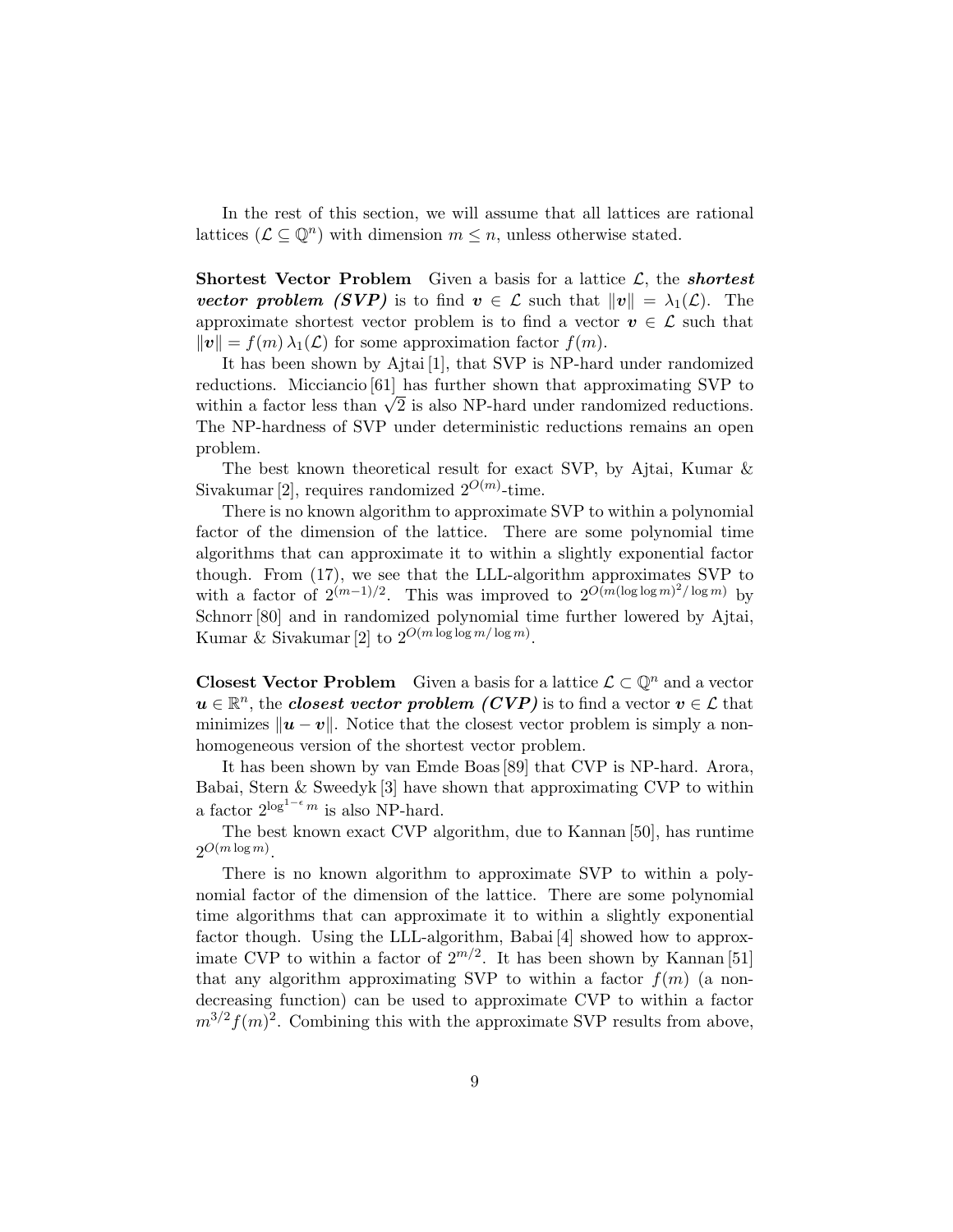we see that Schnorr's algorithm [80] can approximate CVP to within a factor  $2^{O(m(\log \log m)^2/\log m)}$  and Ajtai, Kumar & Sivakumar's algorithm [2] to within a factor  $2^{O(m \log \log m / \log m)}$  in randomized polynomial time.

A simple heuristic reduction from CVP to SVP, referred to as the **embed**ding method [35, 65], seems to be the most used approximation technique though. Given a basis  $b_1, \ldots, b_m$  for a lattice  $\mathcal L$  and a vector  $u \notin \mathcal L$ , the embedding method uses the  $(m+1)$ -dimensional lattice  $\mathcal{L}'$  generated by the vectors  $(b_1, 0), \ldots, (b_m, 0)$ , and  $(u, \alpha)$  where  $\alpha \in \mathbb{R}$  is typically chosen to be  $\alpha = 1$  but may be different depending on L. Let  $v \in \mathcal{L}$  be a closest vector to **u**. When  $\|\mathbf{u} - \mathbf{v}\| < \lambda_1(\mathcal{L})$ , it is hoped that a shortest vector in  $\mathcal{L}'$  is of the form  $(u - v, \alpha)$ , which discloses the desired closest vector v. The approximate SVP algorithms from above are used to (attempt to) find a shortest vector in  $\mathcal{L}'$ .

**Smallest Basis Problem** Given a basis for a lattice  $\mathcal{L}$ , the **smallest basis problem (SBP)** is to find another basis for  $\mathcal{L}$  which is small in some way. Two common notions of small include finding a basis  $b_1, \ldots, b_m$  so that  $\max_{1 \leq i \leq m} \{ ||b_i|| \}$  is minimized, or so that the product  $||b_1|| \cdots ||b_m||$  is minimized. This second notion of small corresponds to finding a basis that is close to orthogonal (from Hadamard's inequality).

There is no known algorithm to approximate SBP to within a polynomial factor in the dimension of the lattice, but the LLL-algorithm can be used to approximate it.

### 2 Linear Problems

#### 2.1 Knapsacks

One of the first applications of lattice basis reduction to cryptography was attacking knapsack cryptosystems. In this section we will outline an attack of the original Merkle-Hellman knapsack cryptosystem as well as a method to solve almost any knapsack problem with low density.

We define an instance of the **knapsack** problem as follows: given a list of positive integers  $a_1, \ldots, a_n$  and a positive integer s find  $x_1, \ldots, x_n \in \{0, 1\}$ such that  $s = \sum_{i=1}^{n} x_i a_i$ . We will refer to the integers  $a_1, \ldots, a_n$  as the knapsack weights and to s as the target. The problem might also be stated using vector notation. That is, given knapsack weights  $a = (a_1, \ldots, a_n) \in$  $\mathbb{N}^n$  and a target  $s \in \mathbb{N}$  find  $\boldsymbol{x} = (x_1, \ldots, x_n) \in \{0,1\}^n$  so that  $s = \boldsymbol{x}$ . a. The knapsack problem, as defined above, is actually an instance of the subset sum search problem which is NP-hard. There are some instances of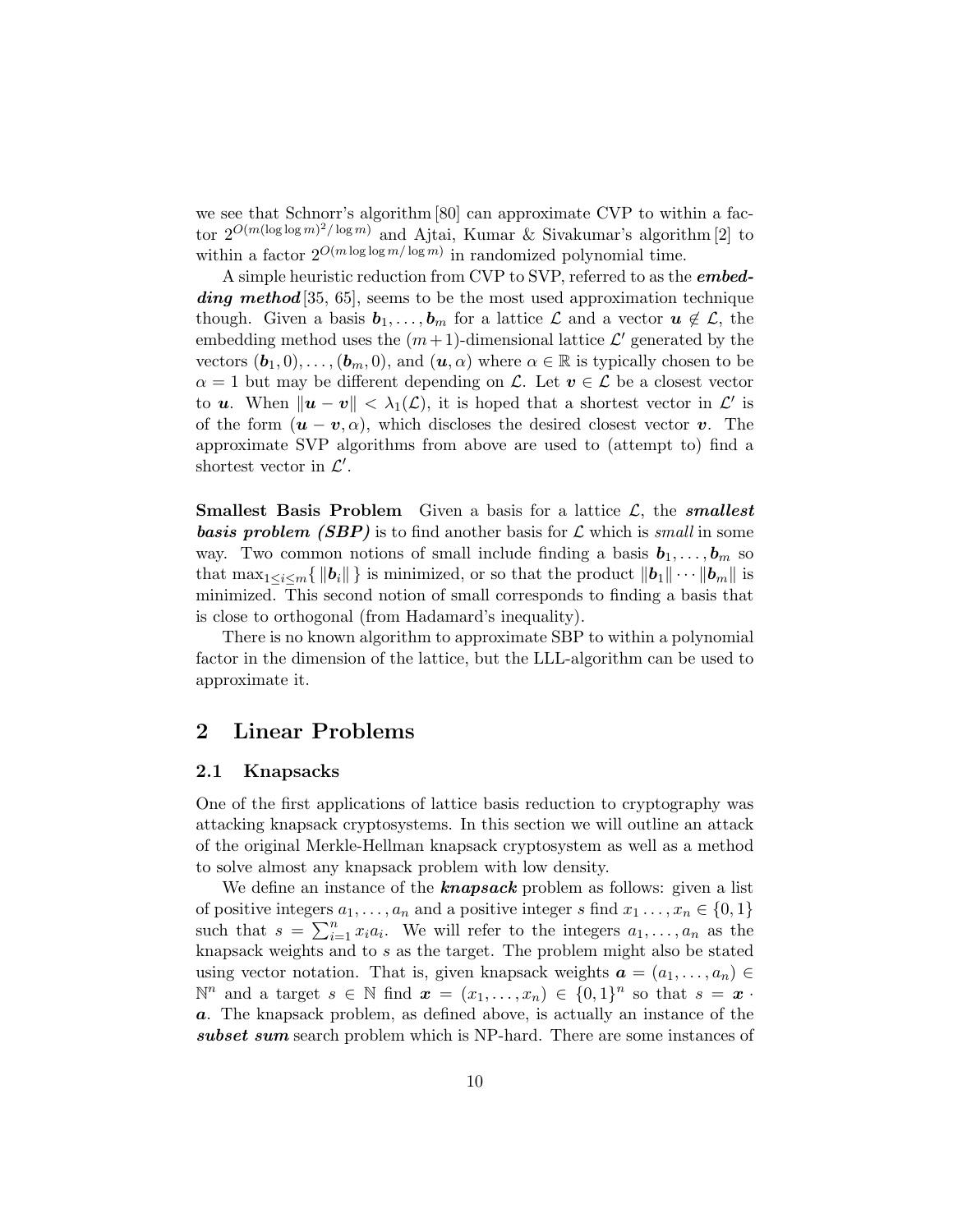knapsack problems that are easy to solve though. For example, a knapsack problem with superincreasing<sup>1</sup> weights is very simple to solve since the  $x_i$ can be computed from  $x_n$  down to  $x_1$  using the condition

$$
x_i = 1 \iff s - \sum_{j=i+1}^n x_j a_j \ge a_i.
$$

A simple algorithm to compute the  $x_i$  can be constructed that is very similar to converting a decimal number into its binary representation.

#### 2.1.1 Merkle-Hellman

In 1978, Merkle & Hellman [60] proposed one of first candidates for a public key cryptosystem. Their candidate, the **Merkle-Hellman Knapsack** Cryptosystem involved transforming an easy knapsack problem (with superincreasing weights) to a, hopefully, hard knapsack problem in such a way that the inverse transformation was hard to perform without knowledge of the private key. For pseudocode of the Merkle-Hellman knapsack cryptosystem see Appendix A.2.

Let  $s = (s_1, \ldots, s_n)$  be a superincreasing list of knapsack weights and let M and W be integers satisfying  $M > \sum_{i=1}^{n} s_i$  and  $gcd(M, W) = 1$ . Merkle & Hellman convert the knapsack weights  $s$  into another set of knapsack weights  $\boldsymbol{a}$  by the transformation

$$
a_i = W s_i \bmod M \qquad 1 \le i \le n.
$$

The public key is the new set of weights  $a$ . The private key consists of  $M$ , W, and the easy knapsack weights s. To encrypt a message  $x \in \{0,1\}^n$ one simply computes  $c = \mathbf{x} \cdot \mathbf{a}$ . To recover x from c and  $\mathbf{a}$  one, seemingly, needs to solve the knapsack instance with weights  $\boldsymbol{a}$  and target c. Knowledge of the private key, however, allows  $x$  to be recovered by solving the knapsack instance with weights s and target  $c' = cW^{-1}$  mod M. Letting  $U = W^{-1}$  mod M we see that

$$
c' = cU \equiv (\mathbf{x} \cdot \mathbf{a})U \equiv \mathbf{x} \cdot (\mathbf{a}U) \equiv \mathbf{x} \cdot \mathbf{s} \pmod{M},
$$

and since  $\sum_{i=1}^{n} x_i s_i < M$  we have  $c' = \boldsymbol{x} \cdot \boldsymbol{s}$ . So, we can recover  $\boldsymbol{x}$  by solving the easy knapsack  $s$  with target  $c'$ .

<sup>&</sup>lt;sup>1</sup>A list of numbers  $a_1, \ldots, a_n$  is said to be *superincreasing* if each element in the list is strictly greater than the sum of all the elements preceding it. That is,  $a_j > \sum_{i=1}^{j-1} a_i$  for all  $j = 2, \ldots, n$ .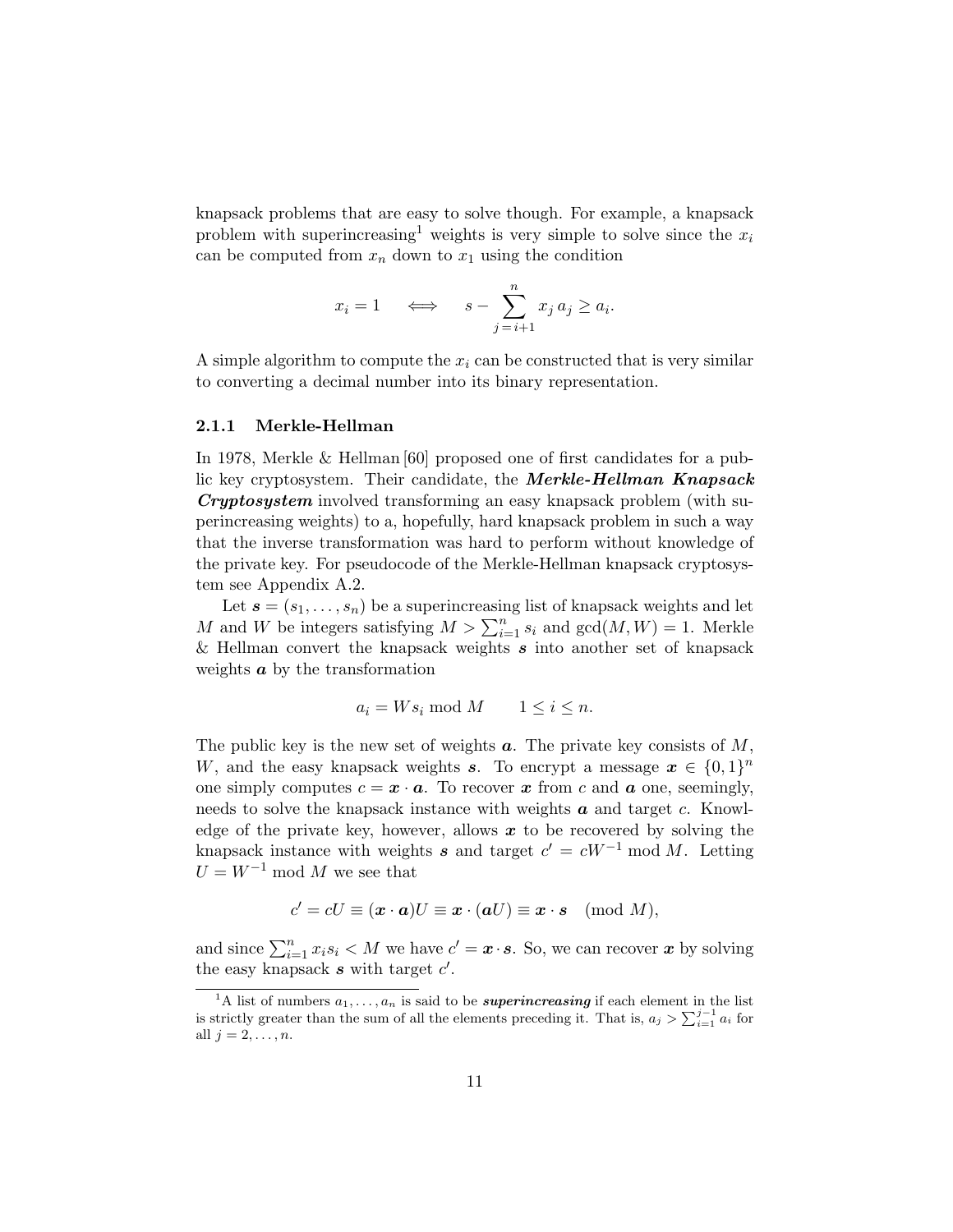We will outline an attack on the Merkle-Hellman knapsack that is based on lattice basis reduction and simultaneous Diophantine approximations. Starting with the equivalence relations  $a_i \equiv s_i W \pmod{M}$  we define integers  $k_i$  for  $i = 1, \ldots, n$  so that

$$
a_i U - k_i M = s_i. \t\t(21)
$$

The first step in the attack is noticing that the given knapsack problem (with weights  $\boldsymbol{a}$  and target c) can be transformed into infinitely many different easy knapsack problems (with superincreasing weights  $a'$  and target  $c'$ ). This was independently observed by Eier  $\&$  Lagger [29] and Desmedt, Vanderwalle  $\&$ Govaerts [27]. Their result can be summarized in the following lemma.

**Lemma 2.1.** Let M, U,  $a, k_i$  for  $i = 1, \ldots, n$  be defined as above. There exists an  $\epsilon > 0$  such that if  $\frac{U'}{M'}$  is rational with  $\left| \frac{U'}{M'} - \frac{U}{M} \right|$  $\overline{\phantom{a}}$  $\left| \frac{U}{M} \right| \leq \epsilon$ , then the weights  $s' = (s'_1, \ldots, s'_n)$  where  $s'_i = a_i U' - k_i M'$  for  $i = 1, \ldots, n$  are superincreasing.

Now, from equation (21) see that for  $i = 1, \ldots, n$ 

$$
\frac{U}{M} - \frac{k_i}{a_i} = \frac{s_i}{a_i M}
$$

so each  $\frac{k_i}{a_i}$  is a good approximation to  $\frac{U}{M}$ . In fact, if any  $k_i$  was known then  $k_i$  $\frac{k_i}{a_i}$  could be used to find a U' and M' satisfying the properties in Lemma 2.1. In order to recover the  $k_i$  values, Shamir [81] noticed that

$$
\left| \frac{a_i}{a_1} - \frac{k_i}{k_1} \right| \le \frac{M}{2^{n-i}|a_1k_1|} \quad \text{for} \quad i = 1, \dots, n,
$$
 (22)

,

thus each  $\frac{k_i}{k_1}$  is a good approximation to  $\frac{a_i}{a_1}$ . This leads to the simultaneous Diophantine approximation problem of finding integers  $k_1, \ldots, k_n$  so that  $\frac{k_2}{k_2}$  $\frac{k_2}{k_1}, \ldots, \frac{k_n}{k_1}$  $_{k_1}$ ) is a good approximation of  $\left(\frac{a_2}{a_1}\right)$  $\frac{a_2}{a_1}, \ldots, \frac{a_n}{a_1}$  $a_1$  . From Lagarias [52], this approximation is said to be an *unusually good simultaneous* Diophantine approximation (UGSDA) if

$$
\max_{2 \le i \le n} \left\{ \frac{a_i}{a_1} k_1 - k_i \right\} \le a_i^{-1/n}.
$$

The approximation is called *unusually good* because the likelihood of such an approximation existing is quite small over all choices of the  $a_i$ . For some  $t \leq n$  we try to find a UGSDA of  $\left(\frac{a_2}{a_1}\right)$  $\frac{a_2}{a_1}, \ldots, \frac{a_t}{a_1}$  $a_1$ from which we can extract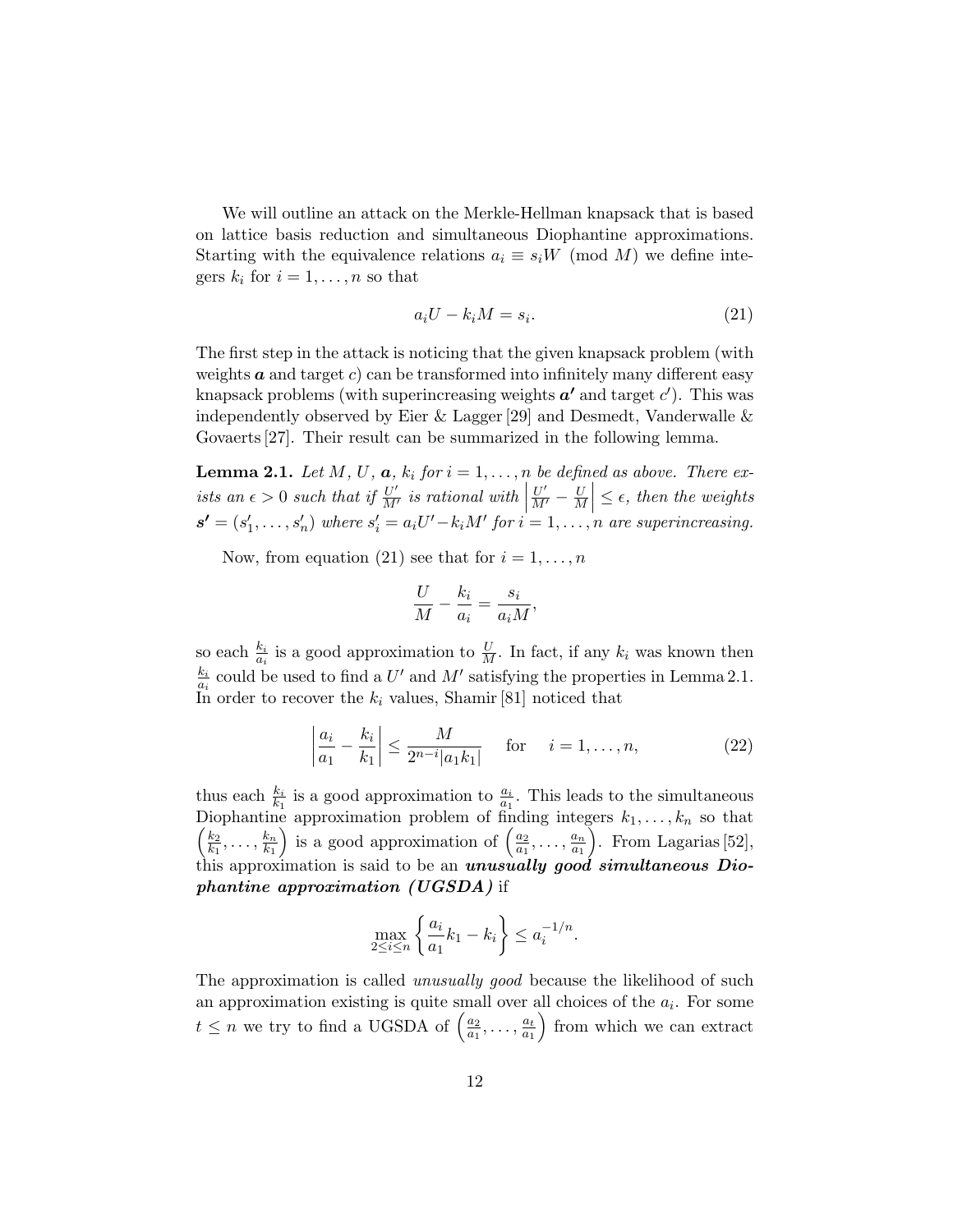$k_1$ . We turn out attention to finding such a UGSDA now. Consider the t-dimensional full rank lattice  $\mathcal L$  generated by the rows of the basis matrix

$$
\mathcal{M} = \begin{bmatrix} a_2 & a_3 & \cdots & a_t & \lfloor a_1^{1/t} \rfloor \\ -a_1 & & & \\ & -a_1 & & \\ & & \ddots & \\ & & & -a_1 \end{bmatrix}.
$$

Every element of  $\mathcal L$  is of the form

$$
\boldsymbol{h} = \left(h_1a_2 - h_2a_1, \ldots, h_1a_t - h_ta_1, h_1\lfloor a_1^{1/t} \rfloor\right),
$$

where  $h_1, \ldots, h_t \in \mathbb{Z}$ . If **h** is the smallest vector found by the LLL-algorithm, then

$$
\|\boldsymbol{h}\| \leq 2^{(t-1)/4} d(L)^{1/t} = 2^{(t-1)/4} a_1^{(t-1)/t} \lfloor a_1^{1/t} \rfloor^{1/t} \leq 2^{(t-1)/4} a_1^{(t^2-t-1)/t^2}.
$$

Looking at the first  $t-1$  components of  $h$  we see that for  $i = 1, \ldots, t-1$ 

$$
\left|\frac{a_i}{a_1}h_1 - h_i\right| \le 2^{(t-1)/4} a_1^{-(t+1)/t^2} \le a_1^{-1/(t-1)},
$$

where the last inequality holds whenever  $t \geq 2\sqrt{\log_2 a_1}$ . Thus, using a large enough  $t$  the  $LLL\mbox{-}$  algorithm will find a vector that discloses a UGSDA of  $\frac{a_2}{a_2}$  $\frac{a_2}{a_1}, \ldots, \frac{a_t}{a_1}$  $\overline{a_1}$ ). Since the UGSDA's are so rare it is expected that  $h_i = k_i$ for  $i = 1, \ldots, n$ . Using any of these found  $k_i$  ( $k_1$  say), values of U' and M' with  $gcd(U', M') = 1$  can be computed by approximating  $k_1/a_1$ . The knapsack problem with weights  $a$  and target  $c$  can then be transformed into an easy knapsack problem with superincreasing weights  $a'$  and target c' where  $a'_i = a_i U' \bmod M'$  for  $i = 1 \ldots, n$  and  $c' = cU' \bmod M'$ .

#### 2.1.2 Low Density Knapsacks

In this section we consider another class of knapsack problems that can be solved efficiently; the low density knapsack problems. Let  $\mathbf{a} = (a_1, \ldots, a_n)$ be a set of knapsack weights with maximum weight  $A$  (i.e.,  $A = \max_{1 \leq i \leq n} a_i$ ). The **density** of the knapsack weights  $a_1, \ldots, a_n$ , denoted by d, is defined as

$$
d = \frac{n}{\log_2 A}
$$

.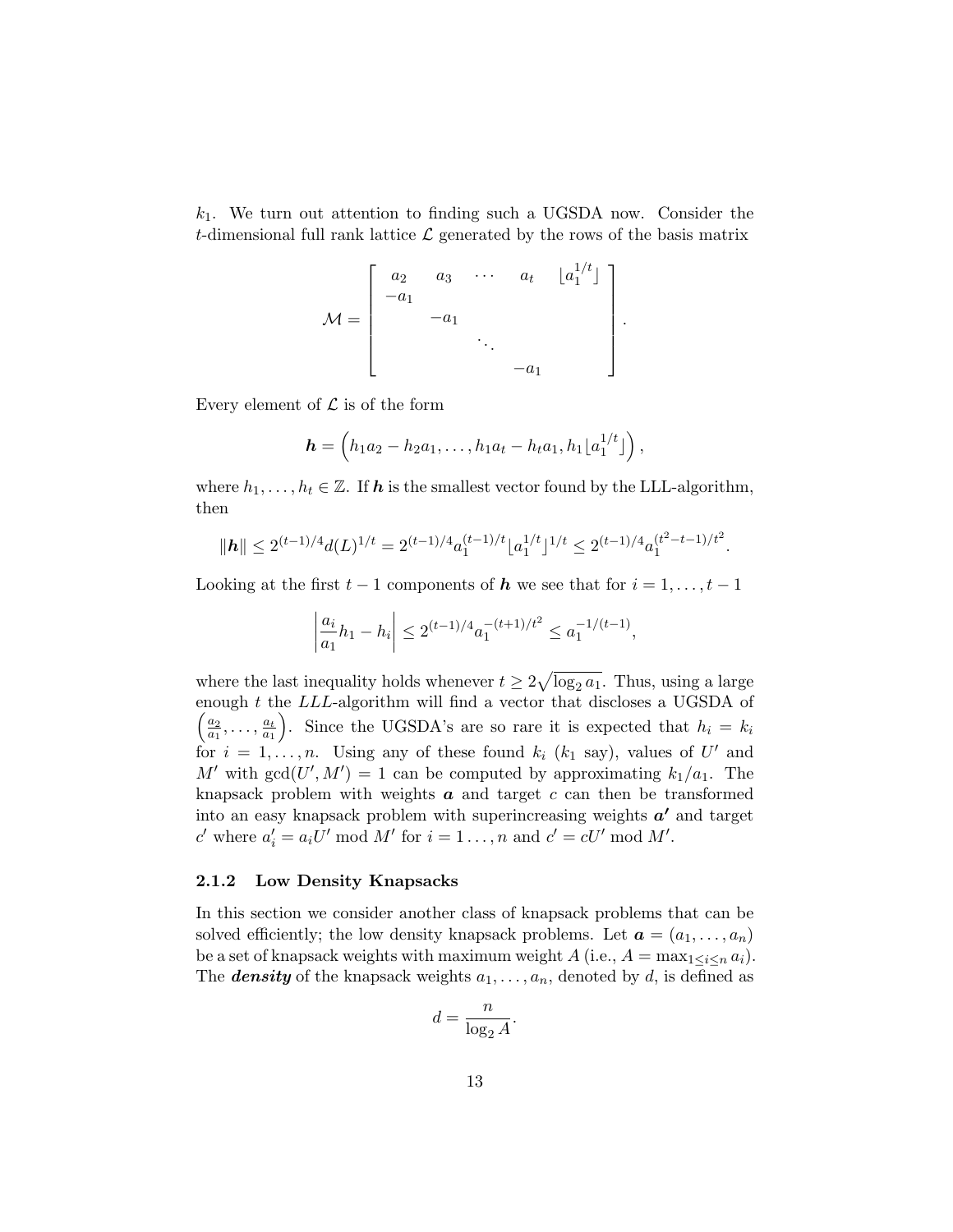It has been independently shown by Brickell [14] and Lagarias & Odlyzko [53] that almost all low density knapsack problems with large  $n$  can be solved provided there exists an SVP oracle. In particular, the attack by Lagarias & Odlyzko can be shown to work for almost all knapsack instances with density  $d < 0.6463...$  Their attack involves looking for a shortest vector in the lattice  $\mathcal{L}_0$  generated by the rows of the matrix

$$
\mathcal{M}_0 = \begin{bmatrix} 1 & & & & N a_1 \\ & 1 & & & N a_2 \\ & & \ddots & & \vdots \\ & & & 1 & N a_n \\ & & & & N s \end{bmatrix},
$$
(23)

where  $N > \sqrt{n}$  is some integer. Let  $\mathbf{x} = (x_1, \ldots, x_n) \in \{0,1\}^n$  be the solution to the knapsack problem with weights  $a$  and target  $s$ . Notice that the vector  $\mathbf{c_0} = (x_1, \ldots, x_n, -1) \in \mathbb{Z}^{n+1}$  generates the lattice vector  $\mathbf{x_0} =$  $c_0 \mathcal{M}_0$  given by

$$
\boldsymbol{x_0} = \boldsymbol{c_0} \mathcal{M}_0 = \left( x_1, \ldots, x_n, N \left( x_1 a_1 + \cdots + x_n a_n - s \right) \right) = (\boldsymbol{x}, 0).
$$

Thus, finding  $x_0$  in  $\mathcal{L}_0$  recovers x. Assuming that at most  $\frac{1}{2}$  of the  $x_i$  are non-zero this vector is small  $(\|\boldsymbol{x_0}\|^2 \leq \frac{1}{2})$  $\frac{1}{2}n$ ). In fact, for large *n* the authors show that the probability that  $x_0$  is not the unique smallest vector in  $\mathcal{L}_0$  is given by

$$
\Pr \le n \left( 2n\sqrt{\tfrac{1}{2}n} + 1 \right) \frac{2^{c_0 n}}{A},
$$

where  $c_0 = 1.54724...$  This bound on the probability is obtained by counting lattice points in high dimensional spheres. Letting  $A = 2<sup>cn</sup>$  this probability tends to zero as *n* gets large whenever  $c > c_0$ . Thus, almost all knapsack problems with large *n* and density  $d = n/\log_2 A = 1/c < 0.6463...$  can be solved, provided there exists an SVP oracle. The original presentation can be found in Lagarias & Odlyzko  $[53]$ . For a simpler presentation of the probability bound see Frieze [31].

This bound on the density was independently increased to  $d < 0.9408...$ by Coster, LaMacchia, Odlyzko & Schnorr [26] and Joux & Stern [47]. These improvements are summarized in [25]. Coster, LaMacchia, Odlyzko & Schnorr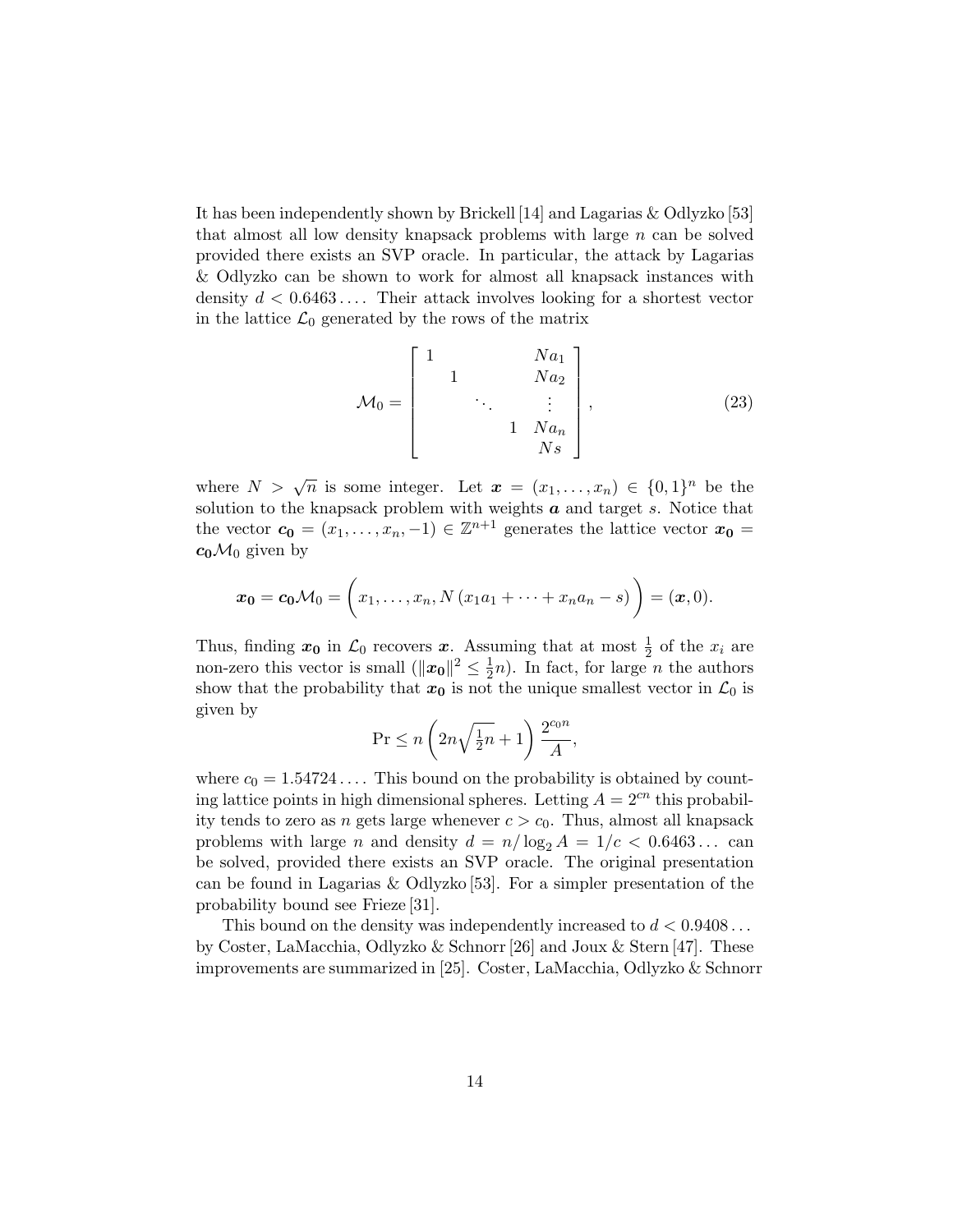consider the lattice  $\mathcal{L}_1$  generated by the rows of the basis matrix

$$
\mathcal{M}_1 = \begin{bmatrix} 1 & & & & N a_1 \\ & 1 & & & N a_2 \\ & & \ddots & & \vdots \\ & & & 1 & N a_n \\ \frac{1}{2} & \frac{1}{2} & \cdots & \frac{1}{2} & N s \end{bmatrix} .
$$
 (24)

In this case, the vector  $c_1 = (x_1, \ldots, x_n, -1) \in \mathbb{Z}^{n+1}$  generates the lattice element  $x_1 = c_1 \mathcal{M}_1$  given by

$$
\boldsymbol{x_1}=(x_1-\tfrac{1}{2},\ldots,x_n-\tfrac{1}{2},0),
$$

where each component of  $x_1$  is an element of  $\{-\frac{1}{2}, 0, \frac{1}{2}\}$  $\frac{1}{2}$  since  $x_i \in \{0, 1\}$  for each  $1 \leq i \leq n$ . In this case, regardless of the actual values of the  $x_i$ , the vector  $x_1$  must satisfy

$$
\|\bm{x_1}\|^2 = \frac{1}{4}n.
$$

Thus,  $x_1$  is a small vector in  $L_1$ . The authors go on to show that the probability that  $x_1$  is not the unique smallest vector in the lattice is bound above by

$$
\Pr \leq n(4n\sqrt{n}+1)\frac{2^{c_1n}}{A},
$$

where  $c_1 = 1.0628...$  When  $A = 2^{cn}$  this bound tends to zero as n gets large whenever  $c > c_1$ . Thus, almost all knapsack problems with large n and density  $d < 1/c = 0.9408...$  can be solved with an SVP oracle.

Of course, there does not exist an SVP oracle for lattices with dimension  $n > 4$  but in practise algorithms such as LLL will usually suffice.

#### 2.2 Orthogonal Lattices

The notion of the orthogonal lattice can also be used to, heuristically, attack low density knapsack problems. We outline such an attack below.

Let  $\boldsymbol{a} \in \mathbb{N}^n$  be a set of knapsack weights, s be the target, and  $\boldsymbol{x} \in \{0,1\}^n$ be the solution (i.e.,  $s = \mathbf{x} \cdot \mathbf{a}$ ). Consider the vector of knapsack weights  $a = (a_1, \ldots, a_n) \in \mathbb{Z}^n$ . Let  $\mathcal{L} = a^{\perp}$  be the orthogonal lattice of the lattice generated by  $a$ . That is,

$$
\mathcal{L} = \{ \boldsymbol{z} \mid \boldsymbol{z} \cdot \boldsymbol{a} = 0 \,, \, \boldsymbol{z} \in \mathbb{Z}^n \}
$$

is the lattice of all solutions to the homogeneous equation  $z \cdot a = 0$ . Let  $y \in \mathbb{Z}^n$  be any vector satisfying  $s = y \cdot a$ . The vector  $\ell = (y_1-x_1, \ldots, y_n-x_n)$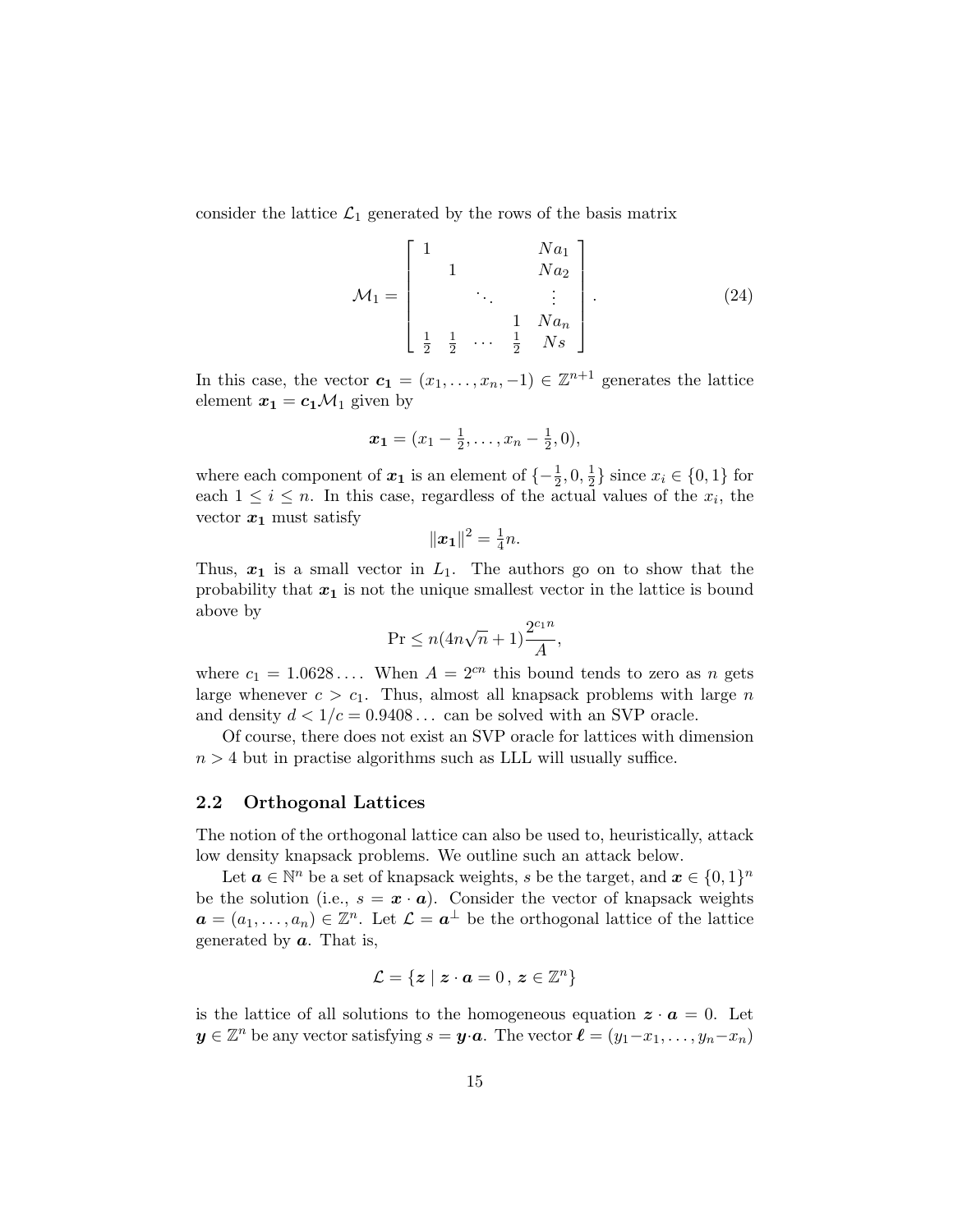is then an element of L. Since  $x_i \in \{0,1\}$  for each  $i = 1, \ldots, n$ , the vector

$$
\widehat{\boldsymbol{y}}=(y_1-\tfrac{1}{2},\ldots,y_n-\tfrac{1}{2})\notin\mathcal{L}
$$

is close to  $\ell$ . In fact,  $\|\ell - \hat{y}\| = \sqrt{n/4}$  and  $\ell$  is the closest vector in  $\mathcal L$  to  $\hat{y}$ .<br>Thus, solving the CVB with  $\mathcal L$  and  $\hat{y}$  will disclose  $x$ . Thus, solving the CVP with  $\mathcal L$  and  $\hat y$  will disclose  $\mathbf x$ .

Now, if  $\|\boldsymbol{\ell} - \widehat{\boldsymbol{y}}\| = \sqrt{n/4} < 2^{-(n-1)/2-1}\lambda_1$ , where  $\lambda_1$  is the first minimum<br>
c, then Babai's CVB approximation also with we will find a vector and  $\epsilon$ . of  $\mathcal{L}$ , then Babai's CVP approximation algorithm will find a vector  $w \in \mathcal{L}$ such that  $\|\boldsymbol{w} - \widehat{\boldsymbol{y}}\| < 2^{n/2} \|\boldsymbol{\ell} - \widehat{\boldsymbol{y}}\| < \lambda_1/2$  and so  $\|\boldsymbol{w} - \boldsymbol{\ell}\| < \lambda_1$ . Since  $w, \ell \in \mathcal{L}$  this implies that  $w = \ell$  and knowing  $\ell$  and y reveals x. Let d be the density of the knapsack weights  $a$ . The volume of the lattice will satisfy

$$
d(\mathcal{L}) = \left(\frac{\sum_{i=1}^n a_i^2}{\gcd(a_1, \dots, a_n)}\right)^{1/2} \approx 2^{n/d} \sqrt{n},
$$

so using Gauss' heuristic, it is expected that  $\lambda_1 \approx 2^{1/d} \sqrt{\frac{n}{2\pi e}}$ . Thus, the method should work provided that

$$
\sqrt{\frac{n}{4}} < 2^{-(n-1)/2-1}2^{1/d}\sqrt{\frac{n}{2\pi \mathbf{e}}}.
$$

This is roughly equivalent to  $d \leq 2/n$ . It is expected, then, that knapsacks with density less than  $2/n$  should be solvable with this method. Using the embedding method, described in Section 1.3, to reduce CVP to SVP we expect that we can solve this problem whenever the distance from  $\hat{y}$  to the lattice is smaller than the first minimum. Thus, heuristically, we can solve the problem when

$$
\sqrt{\frac{n}{4}} < 2^{1/d} \sqrt{\frac{n}{2\pi \mathbf{e}}},
$$

which is equivalent to

$$
d \le \frac{2}{\log_2(\pi \mathbf{e}/2)} \approx 0.955\dots.
$$

Notice that this heuristic bound is quite close to the provable bound from the previous section. Also, finding a closest vector to y in  $\mathcal L$  instead of  $\hat y$ leads to the heuristic bound of  $d \leq 0.64637...$ , matching the results of the previous section as well.

The notion of the orthogonal lattice was first introduced by Nguyen & Stern [72] to attack the Qu-Vanstone cryptosystem [78]. It has since been used to attack various cryptographic systems such as in [73, 74] and in particular [75] to solve the *hidden subset sum problem*.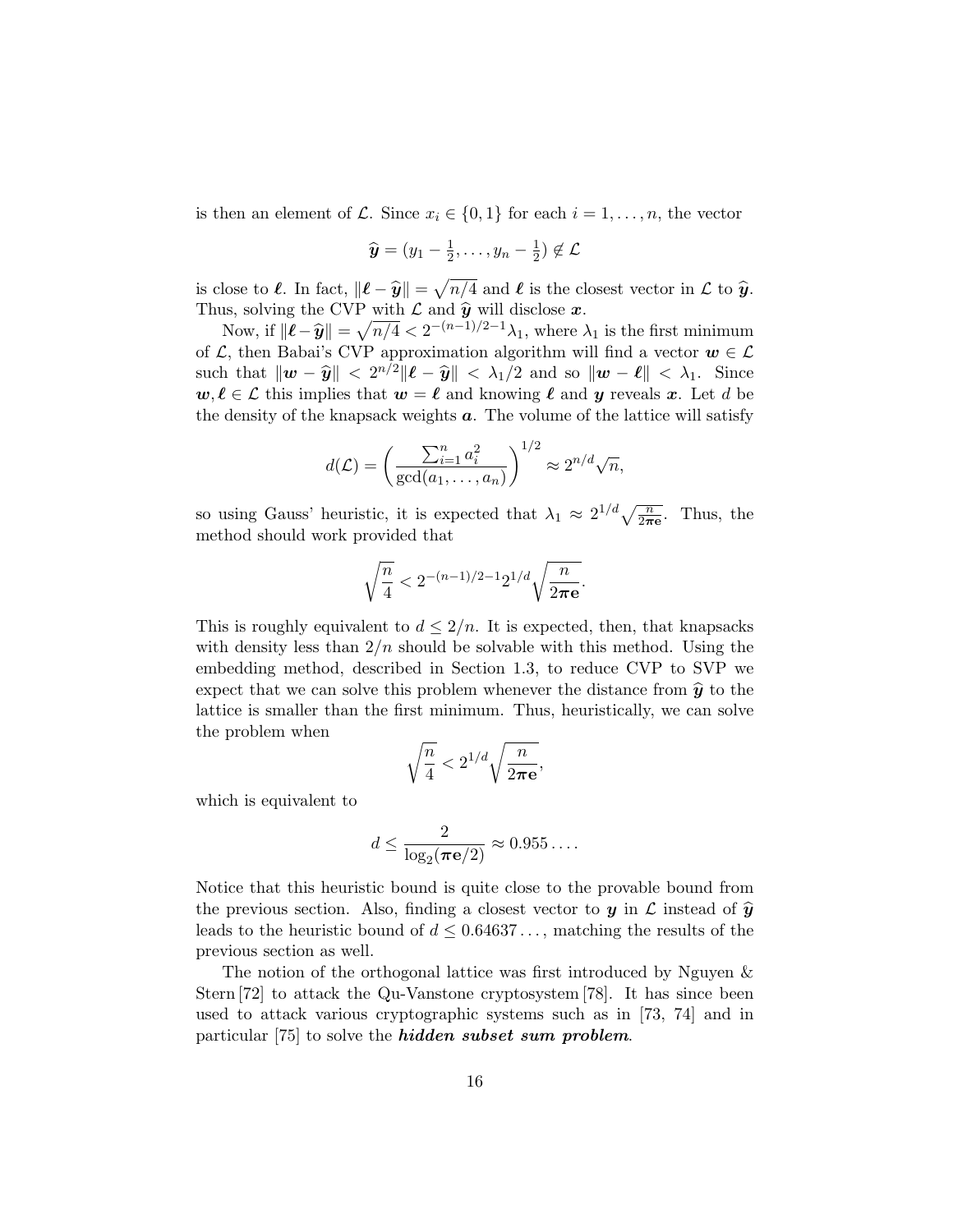#### 2.3 Hidden Number Problem

The hidden number problem, introduced by Boneh & Venkatesan in 1996 [13], was used in the first positive application of lattice basis reduction in cryptography (showing the security of Diffie-Hellman bits). It has since been used, in a negative sense, to attack certain signature (and identification) schemes when some partial information about the secret values used in the signature generation is known.

We first need to define the notion of the most significant bits of a number  $x \in \mathbb{Z}_p$  (as opposed to the most significant bits in a binary representation). For integers s and  $m \geq 1$  let the remainder of s divided by m be denoted by  $\lfloor s \rfloor_m$ . This is simply s mod m when considering the positive representation. Given a prime p and  $\ell > 0$ , let  $\text{MSB}_{\ell,p}(x)$  be any integer u that satisfies

$$
\big|\left\lfloor x\right\rfloor_p-u\big|\leq\frac{p}{2^{\ell+1}}.
$$

When  $\ell$  is an integer,  $MSB_{\ell,p}(x)$  corresponds to the  $\ell$  most significant bits of x in  $\mathbb{Z}_p$ . This definition is somewhat more flexible though, as  $\ell$  does not need to be an integer.

An instance of the *hidden number problem*  $(HNP)$  is the problem of recovering  $\alpha \in \mathbb{Z}_p$  such that for k elements  $t_1, \ldots, t_k \in \mathbb{Z}_p^*$ , chosen independently and uniformly at random, we are given k pairs

$$
(t_i, \text{MSB}_{\ell, p}(\alpha t_i)), \quad i = 1, \ldots, k,
$$

for some  $\ell > 0$ .

In order to solve the HNP, consider the  $(k + 1)$ -dimensional full rank lattice  $\mathcal{L}(p, \ell, t_1, \ldots, t_k)$  spanned by the rows of the basis matrix

$$
\mathcal{M} = \begin{bmatrix} p & & & \\ & p & & \\ & & \ddots & \\ & & & p & \\ t_1 & t_2 & \cdots & t_k & 1/2^{\ell+1} \end{bmatrix}
$$

.

Letting  $a_i = \text{MSB}_{\ell,p}(\alpha t_i)$  for  $i = 1 \ldots, k$  we see that the vector  $u =$  $(a_1, \ldots, a_k, 0)$  is very close to the vector

$$
\mathbf{w} = \left( \lfloor \alpha t_1 \rfloor_p, \ldots, \lfloor \alpha t_k \rfloor_p, \frac{\alpha}{2^{\ell+1}} \right) \in \mathcal{L}(p, \ell, t_1, \ldots, t_k).
$$

In fact, the distance is of the order  $p2^{-\ell}$ . If w is the only lattice vector close to  $u$  it can be recovered using CVP approximation algorithms.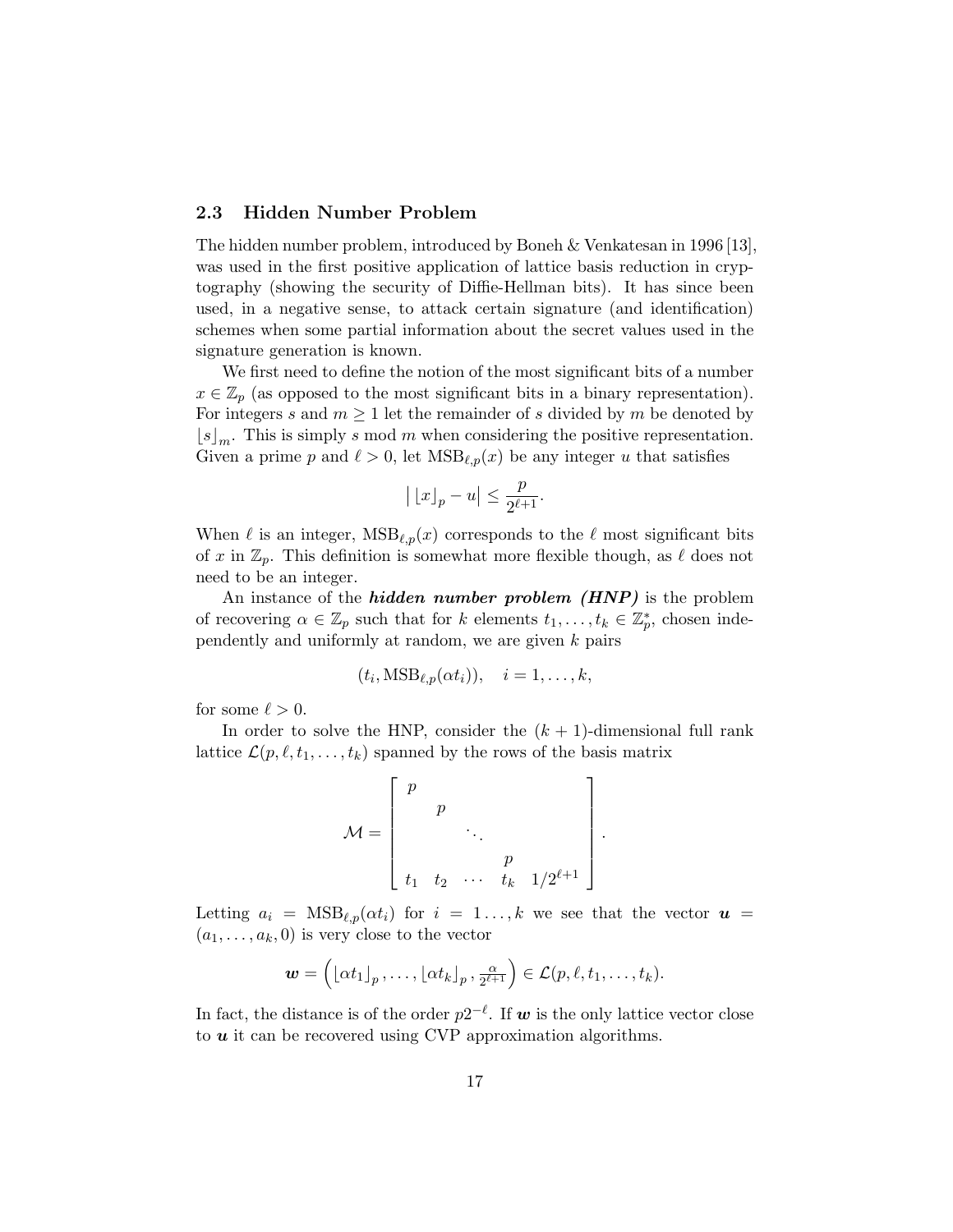Using current approximate CVP algorithms, one can find a vector  $\boldsymbol{v}\in\mathcal{L}$ such that

$$
\|\boldsymbol{v} - \boldsymbol{u}\| \le \min_{\boldsymbol{z} \in \mathcal{L}} \|\boldsymbol{z} - \boldsymbol{u}\| \, \exp\left(O\left(\frac{k \log^2 \log k}{\log k}\right)\right).
$$

Assuming  $\min_{\bm{z}\in\mathcal{L}}\|\bm{z}-\bm{u}\|\leq p2^{-\ell}$  we wish to show that there are a negligible number of k-tuples  $(t_i, \ldots, t_k) \in \mathbb{Z}_p^k$  for which the lattice  $\mathcal{L}(p, \ell, t_1, \ldots, t_k)$ has a vector  $v \neq w$  satisfying

$$
\|\boldsymbol{v} - \boldsymbol{w}\| \leq p2^{-\ell} \exp\left(O\left(\frac{k \log^2 \log k}{\log k}\right)\right).
$$

That is, we want to show that in almost all instances the vector  $w$  is the only vector in  $\mathcal L$  that is close to  $u$ . Looking at  $\mathcal M$  we see that  $v$  must be of the form

$$
\mathbf{v} = \left(\beta t_1 - \lambda_1 p, \ldots, \beta t_k - \lambda_k p, \beta/2^{\ell+1}\right),\,
$$

for some integers  $\lambda_1, \ldots, \lambda_k$  and  $\beta$ . In order for v to satisfy the above inequality the first k components of  $v - w$  must satisfy

$$
(\alpha - \beta)t_i \equiv y_i \pmod{p},\tag{25}
$$

for some  $y_i \in [-h, h]$  where h is given by

$$
h = p2^{-\ell} \exp\left(O\left(\frac{k \log^2 \log k}{\log k}\right)\right).
$$

Now, for any  $\gamma \neq 0$ 

$$
\Pr_{y \in \mathbb{Z}_p} (\gamma t \equiv y \pmod{p} \mid y \in [-h, h]) \le \frac{2h+1}{p},
$$

so the probability P that each of the first k components of  $v - w$  satisfy (25) for at least one  $\beta \neq \alpha$  is bounded above by

$$
\mathcal{P} \le (p-1) \left(\frac{2h+1}{p}\right)^k \le p \left(\frac{3h}{p}\right)^k = p2^{-\ell k} \exp\left(O\left(\frac{k^2 \log^2 \log k}{\log k}\right)\right).
$$

Choosing the parameters  $\ell$  and k so that

$$
\ell = \left\lceil C \frac{\log^{1/2} p \log \log \log p}{\log \log p} \right\rceil \quad \text{and} \quad k = 2 \left\lceil \frac{\log p}{\ell} \right\rceil,
$$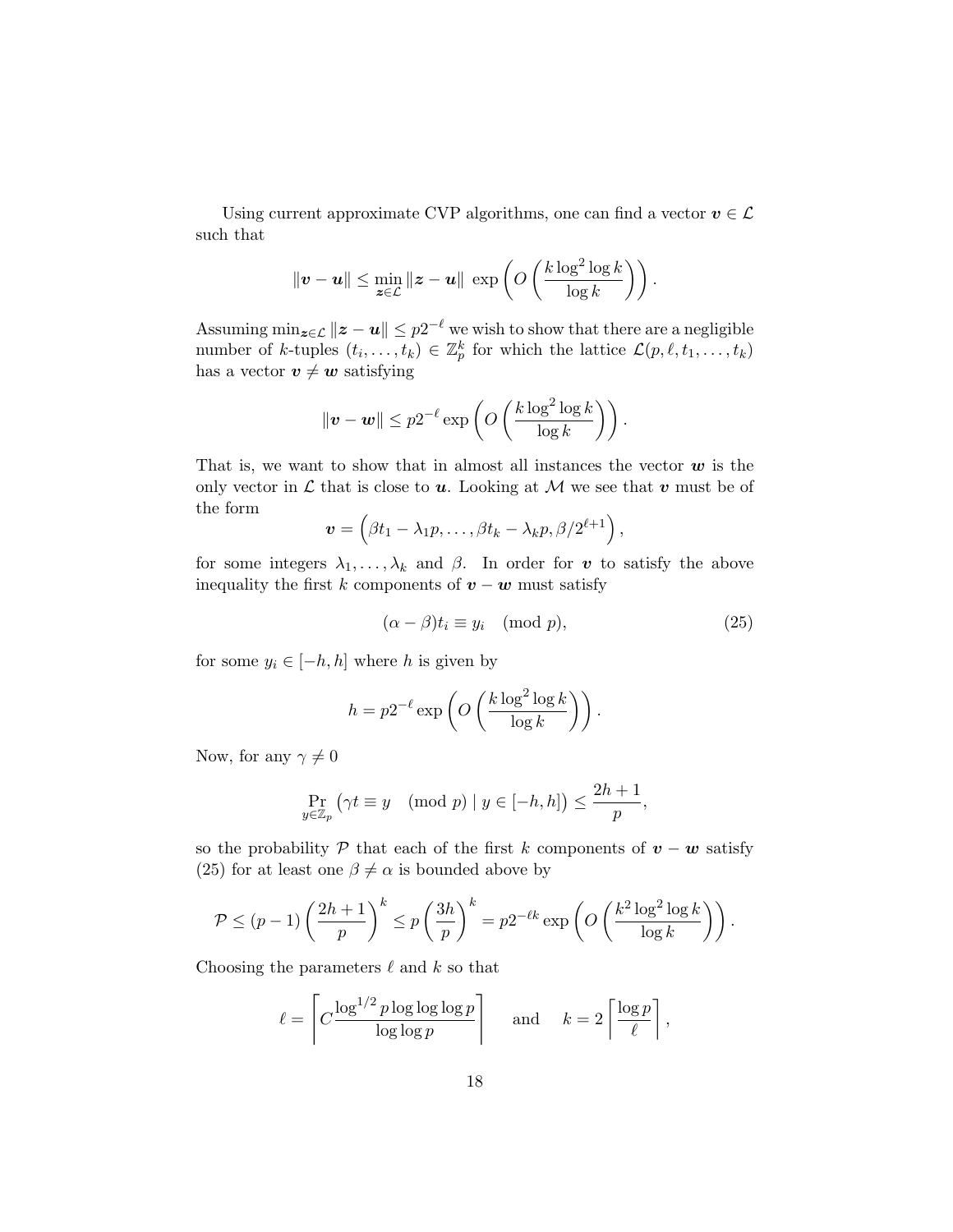for some constant  $C > 0$  we see that the probability that w is the only lattice vector close to  $\boldsymbol{u}$  is exponentially close to 1. Therefore, the approximate CVP algorithms will almost always return the desired  $w$ . Of course, once w is known the value of  $\alpha$  is revealed since the last component of w is equal to  $\alpha/2^{\ell+1}$ .

In some practical applications the condition that the  $t_i$  be chosen independently and uniformly at random from  $\mathbb{Z}_p$  is too restrictive. To accommodate some of these instances, we consider an extended version of the hidden number problem in some finite field  $\mathbb{F}_p$  (see Shparlinski [82] for example). An instance of the *extended hidden number problem (EHNP)* is the problem of recovering  $\alpha \in \mathbb{F}_p$  such that for k elements  $t_1, \ldots, t_k \in \mathcal{T}$ , chosen independently and uniformly at random from some given subset  $\mathcal{T} \subseteq \mathbb{F}_p$ , we are given k pairs

$$
(t_i, \text{MSB}_{\ell, p}(\alpha t_i)), \quad i = 1, \ldots, k,
$$

for some  $\ell > 0$ . In order to prove that these problems can be solved (using the same method as for the HNP) some results on the uniformity of the distribution of  $\mathcal T$  must be known.

When  $\mathcal{T} \neq \mathbb{F}_p$  the uniformity of  $\mathcal T$  is obtained using discrepancy theory. We sketch the main details below. For more information see Shparlinski [82, 83. The **discrepancy** of an n-element sequence  $\Gamma = \{\gamma_1, \ldots, \gamma_n\}$  where each  $\gamma_i \in [0, 1]$  is defined as

$$
\mathcal{D}(\Gamma) = \sup_{J \subseteq [0,1]} \left| \frac{A(J,n)}{n} - |J| \right|,
$$

where the supremum is over all subintervals  $J$  of  $[0, 1]$ ,  $|J|$  is the length of J, and  $A(J, n)$  is the number of elements in the intersection  $\Gamma \cap J$ . Now, a finite sequence of integers  $\mathcal T$  is  $\Delta$ -homogeneously distributed modulo **p** if for any integer a with  $gcd(a, p) = 1$  the discrepancy of the sequence  $\{\lfloor at \rfloor_p / p\}_{t \in \mathcal{T}}$  is at most  $\Delta$ . In this case, for any  $\gamma \neq 0$  we have

$$
\Pr_{y \in \mathbb{Z}_p} (\gamma t \equiv y \pmod{p} \mid y \in [-h, h]) \le \frac{2h+1}{p} + \Delta.
$$

Choosing the parameters  $\ell$  and k so that

$$
\ell = \lceil \log^{1/2} p \rceil + \lceil \log \log p \rceil
$$
 and  $k = 2 \lceil \log^{1/2} p \rceil$ ,

if T is  $2^{-\log^{1/2} p}$ -homogeneously distributed modulo p then there exists an algorithm that can recover  $\alpha$  with probability greater than  $1-2^{-\log^{1/2} p \log \log p}$ .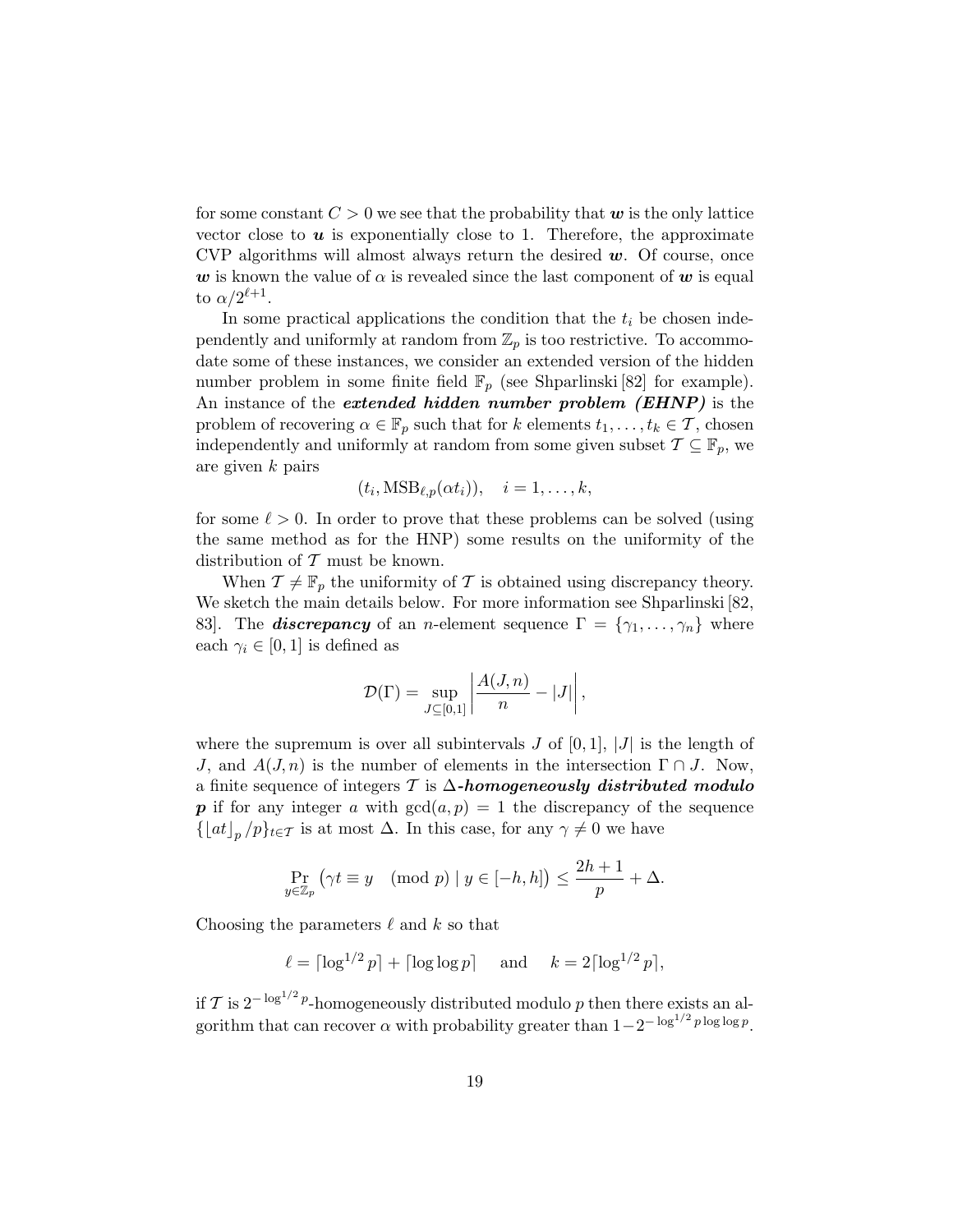In general, it turns out that  $\mathcal T$  is  $\Delta$ -homogeneously distributed modulo p with  $\Delta$  given by

$$
\Delta = O\left(\frac{\log p}{|\mathcal{T}|} \max_{c \in \mathbb{Z}_p^*} \left| \sum_{t \in \mathcal{T}} \exp\left(\frac{2\pi i c t}{p}\right) \right| \right).
$$

Thus, the theory of exponential sums plays an important role in the EHNP.

Another variation of the hidden number problem involves working in a ring rather than a field (see Proos [77] for example). Let  $N$  be a composite number. An instance of the *generalized hidden number problem* **(GHNP)** is the problem of recovering  $\alpha \in \mathbb{Z}_N$  such that for k elements  $t_1, \ldots, t_k \in \mathbb{Z}_N$ , chosen independently and uniformly at random, we are given  $k$  pairs

$$
(t_i, \text{MSB}_{\ell,N}(\alpha t_i)), \quad i = 1, \ldots, k,
$$

for some  $\ell > 0$ . Using the same methods as for the HNP, the GNHP can be solved in certain circumstances. Unlike the HNP and EHNP though, these methods are only heuristic. There are no rigorous proofs to show that the methods will recover  $\alpha$  in almost all cases as with the HNP and EHNP. This being said, in certain instances the GHNP can be solved in practise.

The above results for the HNP and its variants also hold when a fraction of the least significant bits of  $(\alpha t_i \mod p)$  are known instead of the most significant bits. Results for partial knowledge of the interior of  $(\alpha t_i \mod p)$ can also be derived. In this case, if the known information is contiguous it can be shown that the HNP can be solved using twice as many bits as needed if the most (or least) significant bits are known.

Applications The main application of the HNP and its variants is attacking signature (and identification) schemes that use a hidden random integer, often called a **nonce**, during the signature generation. The attacks can be mounted successfully when some number of bits of these nonces are known for some some number of signatures.

To illustrate the basic application of the HNP we consider the digital signature algorithm (DSA). First we recall the DSA signature generation algorithm (see Appendix A.3 for more detail). Let p and  $q \geq 3$  be prime numbers such that q divides  $p-1$ . Let M be the message space and h:  $\mathcal{M} \to \mathbb{Z}_q$  be an arbitrary hash function. The signer selects a secret key  $\alpha \in \mathbb{Z}_q^*$  and computes the public key  $(p, q, g, g^{\alpha})$  where  $g \in \mathbb{Z}_p$  has order q. To sign a message  $m \in \mathcal{M}$  the signer chooses a random nonce  $k \in \mathbb{Z}_q^*$  and computes

 $r(k) = (g^k \mod p) \mod q$  and  $s(k,m) = k^{-1}(h(m) + \alpha r(k)) \mod q$ .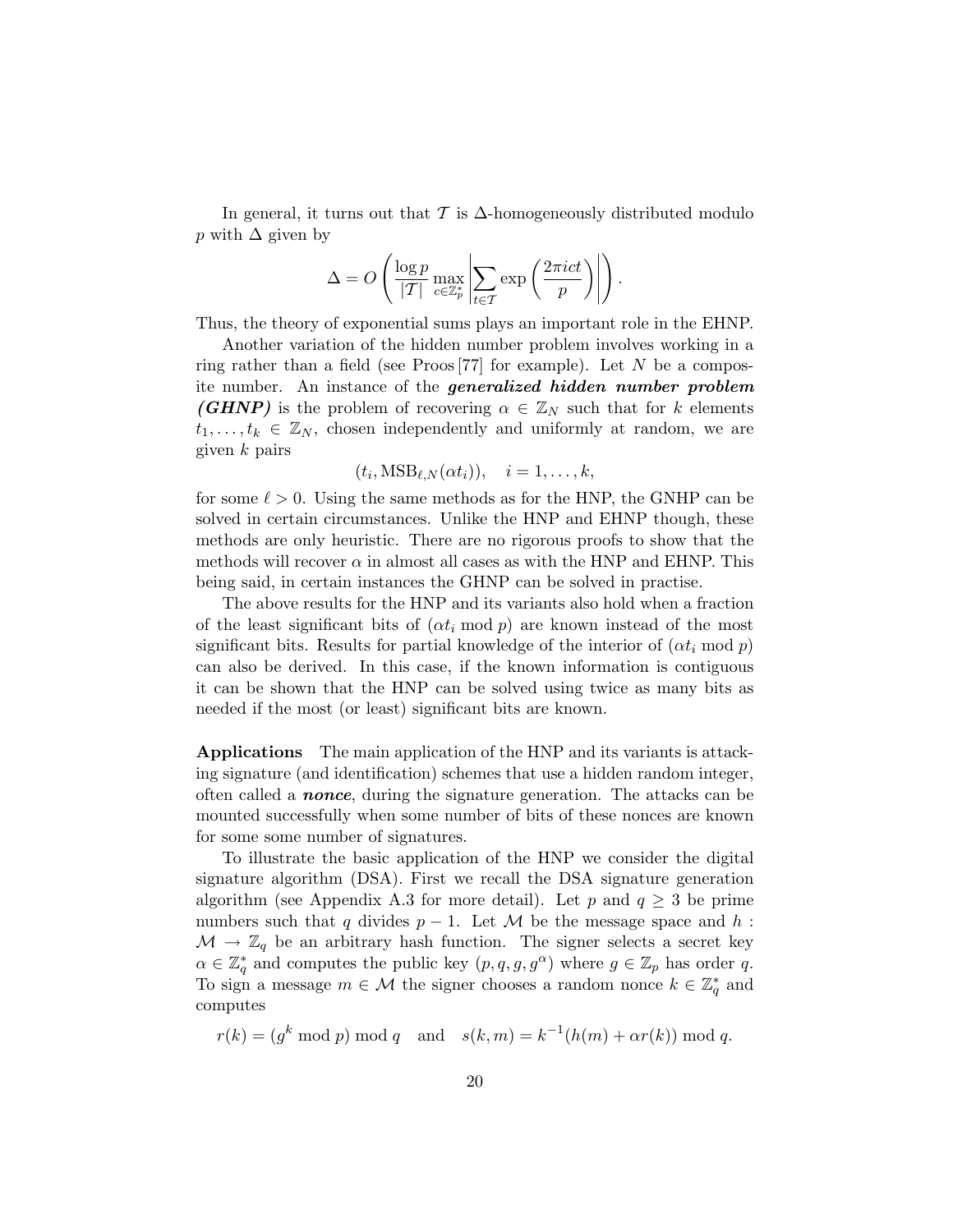The pair  $(r(k), s(k, m))$  is the DSA signature of the message m with nonce k.

We assume that the  $\ell$  least significant bits of a nonce  $k \in \mathbb{F}_q^*$  is known. That is, we know  $k_0$  such that  $0 \leq k_0 \leq 2^{\ell} - 1$  and  $k - k_0 = 2^{\ell}b$  for some integer  $0 \leq b \leq q/2^{\ell}$ . Notice that by the definition of  $s(k,m)$  we have the following

$$
\alpha r(k) \equiv s(k, m)k - h(m) \pmod{q},
$$

which can be rewritten for  $s(k, m) \neq 0$  as

$$
\alpha r(k) 2^{-\ell} s(k,m)^{-1} \equiv (k_0 - s(k,m)^{-1} h(m)) 2^{-\ell} + b \pmod{q}.
$$

Let  $t(k, m)$  and  $u(k, m)$  be defined by

$$
t(k,m) = \left[2^{-\ell}r(k)s(k,m)^{-1}\right]_q,
$$
  

$$
u(k,m) = \left[2^{-\ell}(k_0 - s(k,m)^{-1}h(m))\right]_q.
$$

Notice that these values satisfy

$$
0 \le \lfloor \alpha t(k,m) - u(k,m) \rfloor_q \le \frac{q}{2^{\ell}},
$$

which leads to the following relation

$$
\left| \alpha t(k, m) - u(k, m) - \frac{q}{2^{\ell+1}} \right| \le \frac{q}{2^{\ell+1}}.
$$

Therefore, the most significant bits of  $(\alpha t(k, m) \mod q)$  are known. Computing this quantity for some number of signatures (generated with the same  $\alpha$  of course) results in an instance of the EHNP since the distribution of the multiplier  $t(k, m)$  for random m and k is not uniform. With a reasonable assumption on the hash function  $h(x)$ , Nguyen & Shparlinski [69] show that the private key  $\alpha$  can be recovered provided

$$
\ell = \left\lceil \omega \left( \frac{\log q \log \log \log q}{\log \log q} \right)^{1/2} \right\rceil,
$$

given

$$
O\left(\left(\frac{\log q \log \log q}{\log \log \log q}\right)^{1/2}\right),\right)
$$

signatures, where  $\omega > 0$  is some constant. Their analysis involved using the Weil bound for exponential sums with rational functions to handle the non-uniformity of the multipliers.

There are many instances where the HNP or one of its generalizations can be used to mount a successful attack against various cryptographic protocols. We give a brief list of some of these attacks below.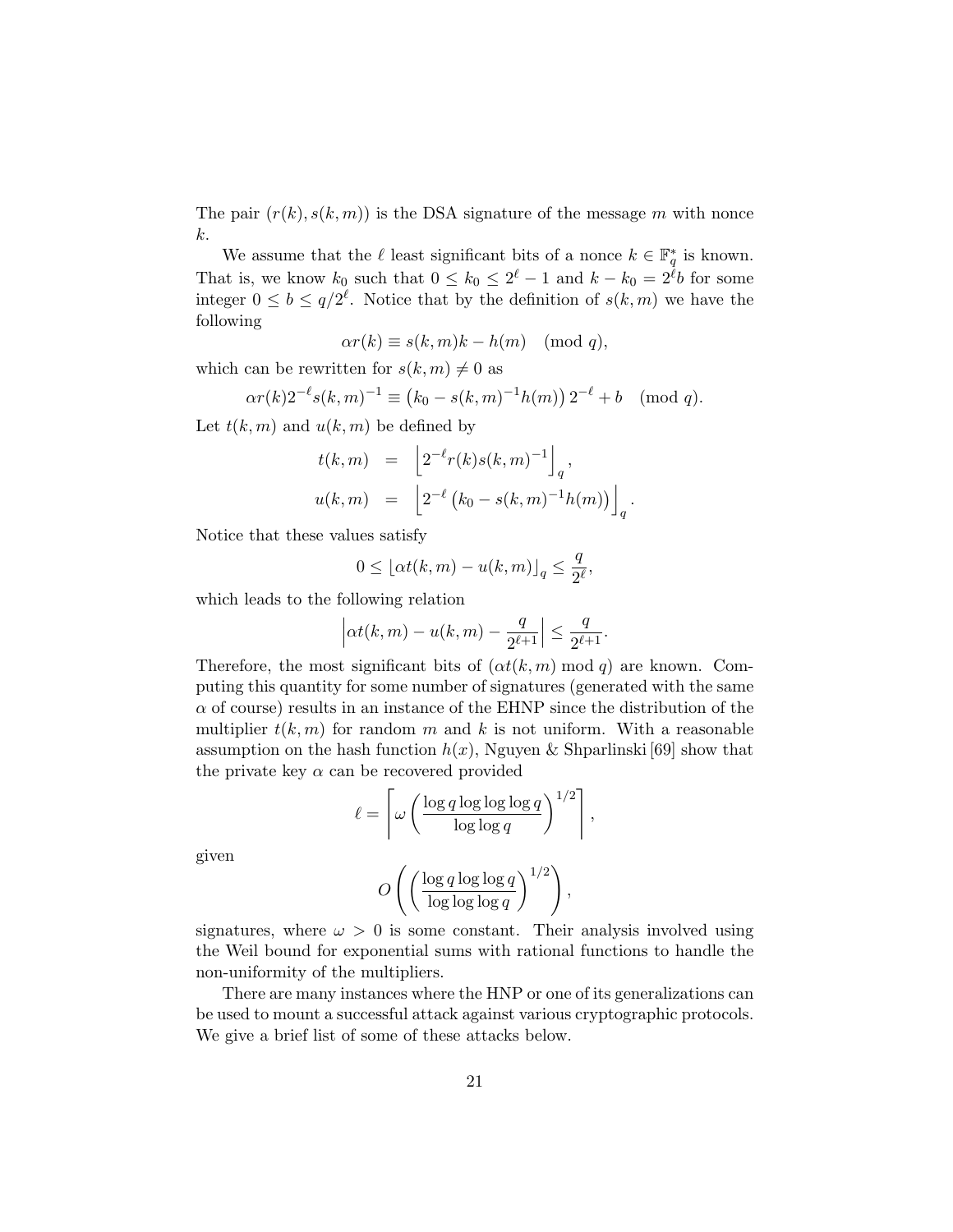Signature Schemes In each of these cases, some partial knowledge of the nonces used in signature generation is needed from some number of signatures in order to construct an instance of the HNP or one of its variants.

•  $DSA$  – The first lattice based attacks on DSA with partially known nonces were by Howgrave-Graham & Smart [46] and Nguyen [66]. It was Nguyen who first related the problem to a variant of the HNP. These first attacks were heuristic in nature as no provable results were obtained. A provable attack, using exponential sums to analyze the distribution of signatures, was presented by Nguyen & Shparlinski [69].

 $\bullet ECDSA$  – Following their work with DSA, Nguyen & Shparlinski [70] present a provable attack on ECDSA. The proof of the attack involves estimating exponential sums that differ from those in the DSA case and results in slightly weaker results.

• Nyberg-Rueppel – Nguyen & Shparlinski [68] show that the Nyberg-Rueppel variants of DSA are provably insecure with partially known nonces.

 $\bullet ESIGN - However-Graham [45]$  was the first to observe that breaking the ESIGN signature scheme with partial knowledge of the nonces for some number of signatures could be reduced to a certain GHNP. It was claimed that the results of Nguyen & Shparlinski for DSA carried over to the ESIGN case, but this was incorrect as some important conditions are different (such as the fact that the modulus is no longer prime). Later, Proos [77] presented a heuristic attack with experimental evidence to estimate the practicality of it.

**Identification Schemes**  $\bullet NBD$  – Proos [77] showed how the problem of recovering an NBD secret key with partial knowledge of the nonces can be reduced to a GHNP. A heuristic attack was given along with experimental evidence to estimate the practicality of it.

Key Agreement protocols  $\bullet \text{Arazi} - \text{Brown} \& \text{Menezes}$  [15] present an attack on Arazi's key agreement protocol, a protocol that uses both the Diffie-Hellman key agreement protocol and DSA. The attack can be used to obtain a users private DSA key. This attack is unique in that it generates the partial knowledge (DSA nonces) needed to solve the HNP itself.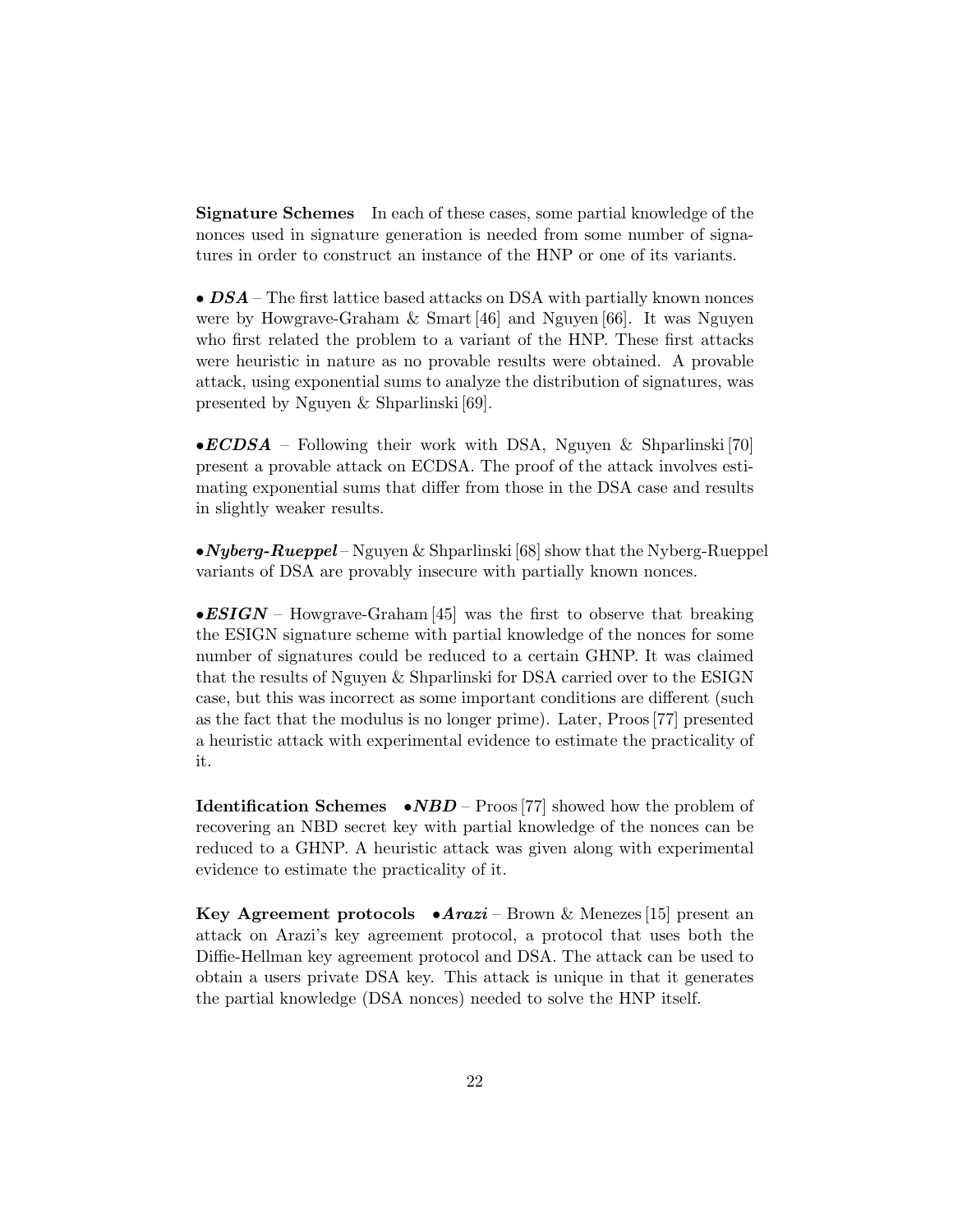#### 2.4 GnuPG

Recently, Nguyen [67] has shown a vulnerability in the freely distributed email security package GNU Privacy Guard v1.2.3, referred to as GPG hereafter (see [34] for more information about GPG). The vulnerability involves GPG's version of ElGamal signatures. In fact, given only one valid signature/message pair, the secret signing key can be recovered almost immediately. We first give an outline of GPG's ElGamal signature scheme and then show Nguyen's attack (see Appendix A.4 for more detail of the signature scheme).

Let p be a prime such that the factorization of  $p-1$  is known and all prime factors of  $(p-1)/2$  have bit-length greater than  $q_{bit}$ , which is a function of p. The values of  $q_{bit}$  that GPG uses for various sizes of p, as given by the so-called Wiener table, is partially shown in Table 1. Notice

| Bit-length of $p \mid 512$ |     | 768 |     | 1024 1280                          | 1536 2048 |      | 2560 | 3072 |
|----------------------------|-----|-----|-----|------------------------------------|-----------|------|------|------|
| $q_{bit}$                  | 119 | 145 | 165 | 183                                | 198       | 225  | 249  | 269  |
| $q_{bit}/\log p$           |     |     |     | $0.23$ $0.19$ $0.16$ $0.14$ $0.13$ |           | 0.11 | 0.10 | 0.09 |

Table 1: Partial Wiener table for ElGamal primes.

that  $q_{bit} < \frac{1}{4}$  $\frac{1}{4} \log_2 p$  for each choice of prime p (which also holds for all values not shown in the table).

Let g be a generator of  $\mathbb{Z}_p^*$ . The secret signing key x is chosen as a pseudorandom number with bit-length  $\frac{3}{2}q_{bit}$ . As will be seen, this condition on x is one of the reasons why the system is vulnerable. In the standard ElGamal key generation algorithm the secret key is chosen as a random number in  $\mathbb{Z}_p^*.$ 

The secret key is simply x and the public key is given by  $(p, g, y)$ , where  $y = g^x \pmod{p}$ . The signature of a message  $m \in \mathbb{Z}_p$  is the pair  $(a, b)$  where

$$
a = g^k \mod p
$$
 and  $b = (m - ax)k^{-1} \mod (p-1)$ ,

and k is a number that is relatively prime to  $p-1$ . In the standard ElGamal signature generation algorithm,  $k$  would be chosen to be a cryptographically secure random number modulo  $p-1$ . In GPG, the random number k is first chosen with  $\frac{3}{2}q_{bit}$  pseudo-random bits (so k might have less than  $\frac{3}{2}q_{bit}$  bits) and incremented until  $gcd(k, p - 1) = 1$ . Thus, k will approximately be a 3  $\frac{3}{2}q_{bit}$ -bit number. This is the second reason why the system is so vulnerable. The signature  $(a, b)$  is verified if  $0 < a < p$  and  $y^a a^b \equiv g^m \pmod{p}$ .

Now let's look at Nguyen's attack, as described in [67]. Let  $(a, b)$  be a valid signature for a message m. Since  $(a, b)$  is a valid we know that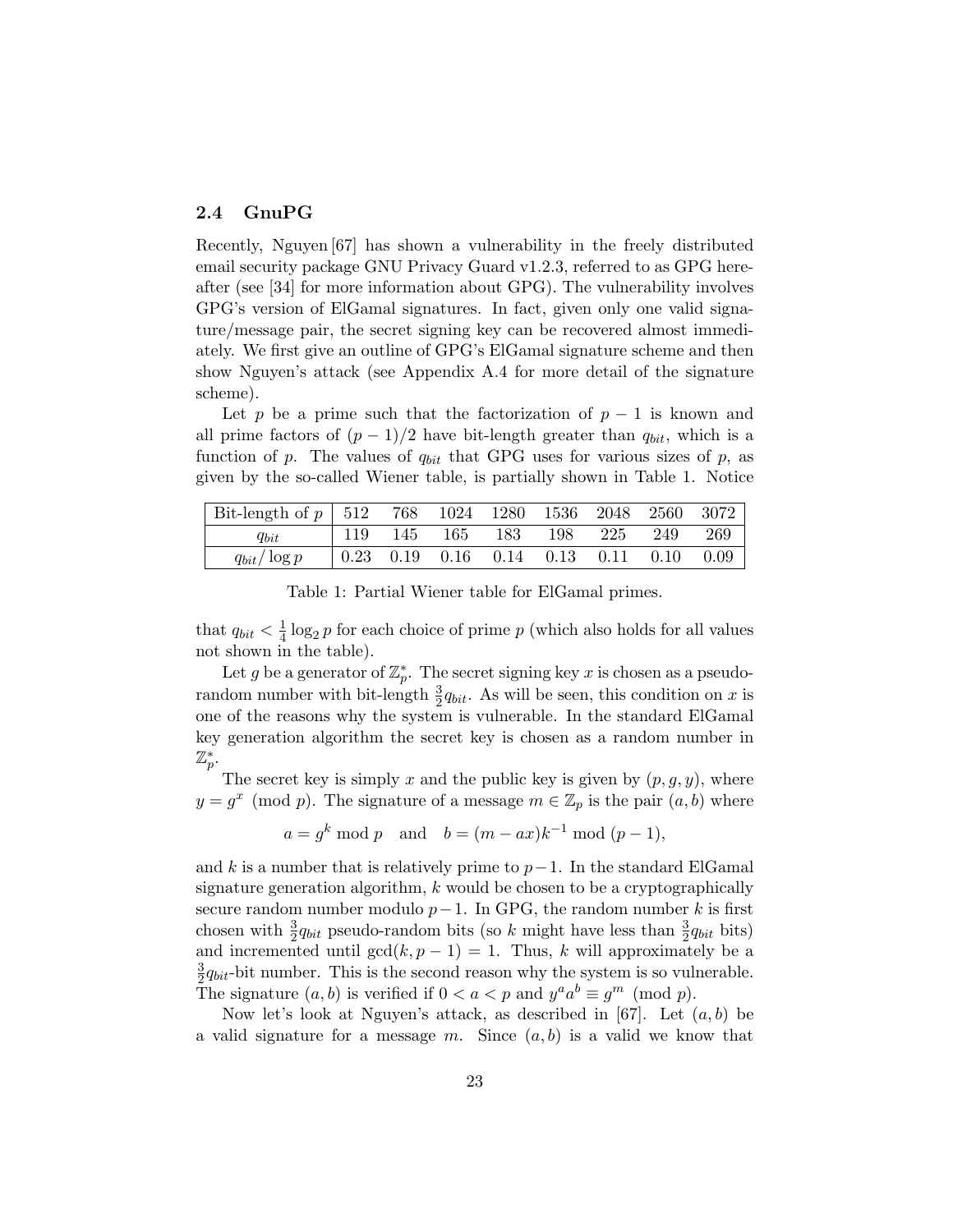$0 < a < p$  and  $y^a a^b \equiv g^m \pmod{p}$ , but this second condition is equivalent to

$$
ax + bk \equiv m \pmod{p-1},\tag{26}
$$

since  $y^a a^b \equiv g^{xa} g^{kx} \equiv g^m \pmod{p}$ . This congruence has two unknowns, x and k, which are much smaller than the modulus. In fact, x is a  $\frac{3}{2}q_{bit}$ -bit number, k is roughly a  $\frac{3}{2}q_{bit}$ -bit number, and p is at least a  $4q_{bit}$ -bit number. Nguyen proposed two methods to recover  $x$  and  $k$  from  $(26)$ 

The first method uses an orthogonal lattice of the lattice of solutions of the homogeneous version of (26). Consider the 2-dimensional lattice

$$
\mathcal{L}_1 = \left\{ (s, t) \in \mathbb{Z}^2 \mid as + bt \equiv 0 \pmod{p - 1} \right\}. \tag{27}
$$

Let  $d = \gcd(a, p-1)$  and  $e = \gcd(b, p-1)$ . Nguyen shows that one basis for  $\mathcal{L}_1$  is given by basis matrix

$$
\mathcal{M}_1 = \left[ \begin{array}{cc} (p-1)/d & \\ u & d/e \end{array} \right],
$$

where u is any integer satisfying  $au + (b/e)d \equiv 0 \pmod{p-1}$ . Let x' and k' be any integers satisfying (26). Then the vector  $\ell = (x'-x, k'-k) \in \mathcal{L}_1$  will be close to the vector  $\boldsymbol{z} = (x'-2^{3q_{bit}/2}, k'-2^{3q_{bit}/2})$ . By the construction of x and k it is then expected that  $\|\ell - z\| \approx 2^{(3q_{bit}+1)/2}$ . When  $e = \gcd(b, p-1)$ is small, the volume of the lattice satisfies

$$
d(\mathcal{L}_1) = \frac{p-1}{\gcd(b, p-1)} \approx p.
$$

Thus, it is expected that  $\|\ell - z\| \ll d(\mathcal{L}_1)^{1/2}$  and hopefully  $\ell$  will be the closest vector in  $\mathcal{L}_1$  to z. The result can be proved when a and b are uniformly distributed modulo  $p-1$ .

Nguyen's second method involves finding the shortest vector in the lattice  $\mathcal{L}_2$  generated by the rows of the basis matrix

$$
\mathcal{M}_2 = \begin{bmatrix} (p-1)K & & \\ -mK & 2^{3q_{bit}/2} & \\ bK & & 1 \\ aK & & 1 \end{bmatrix},
$$

where K is some a large integer. The vector  $(0, 2^{3q_{bit}/2}, k, x) \in \mathcal{L}_2$  is expected to be the shortest vector in  $\mathcal{L}_2$ . In experiments carried by Nguyen, the LLLalgorithm found this vector for all values in the Wiener table (see Table 1).

As a result of Nguyen's attacks, ElGamal signing keys have been removed from GPG.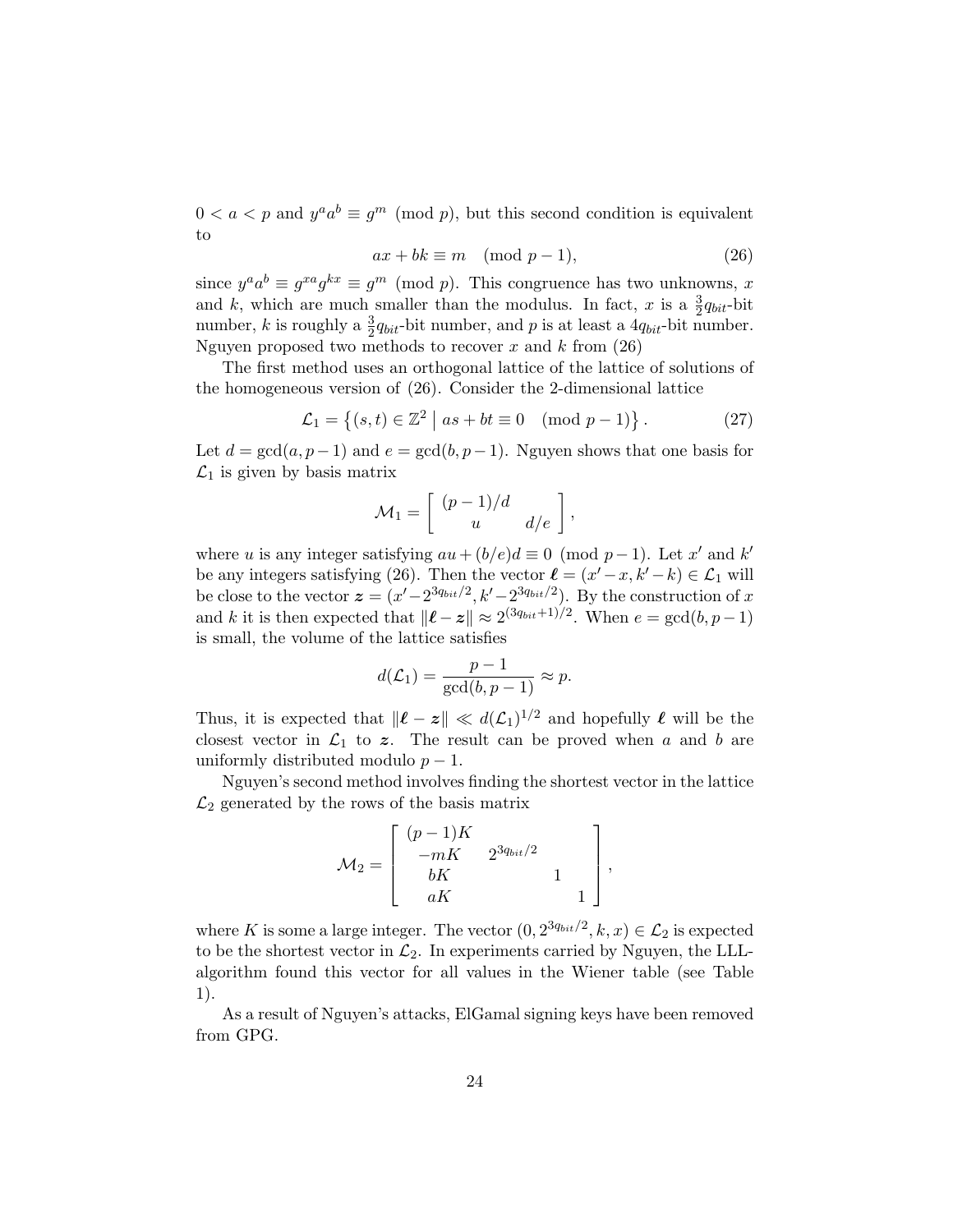# 3 Non-Linear Equations I (Theory)

In the discussion that follows, we will say that a polynomial  $f(\cdot)$  is root equivalent to a polynomial  $g(\cdot)$  if each root of  $g(\cdot)$  is also a root of  $f(\cdot)$ . When the roots are modulo some integer N, we will say that  $f(\cdot)$  is root equivalent to  $q(\cdot)$  modulo N.

To motivate the techniques in this chapter, let  $N$  be some large integer of unknown factorization and  $f_N(x) \in \mathbb{Z}[x]$  be a polynomial of degree d. We are interested in finding solutions of the univariate modular equation

$$
f_N(x) = a_d x^d + a_{d-1} x^{d-1} + \dots + a_2 x^2 + a_1 x + a_0 \equiv 0 \pmod{N}.
$$

In some instances, small solutions of the modular equation can be found by simply solving the equation  $f_N(x) = 0$ . Let X be a bound on the size of the solutions that can be found this way. When  $f_N(x) = x^d - a_0$  we have  $X = N^{1/d}$ , as any  $|x_0| < X = N^{1/d}$  can be found by simply computing the  $d<sup>th</sup>$  roots of  $a<sub>0</sub>$  over the integers. More generally, if each coefficient of  $f<sub>N</sub>(x)$ satisfies  $|a_i| < N^{(1-i/d)}/(d+1)$  then all solutions  $|x_0| < X = N^{1/d}$  can be found by solving  $f_N(x) = 0$  over the integers, since  $N | p(x_0)$  and

$$
|f_N(x_0)| \le \sum_{i=0}^d |a_i| |x_0^i| < \frac{1}{d+1} \sum_{i=0}^d N^{(1-i/d)} N^{i/d} = N.
$$

Another, more useful, sufficient condition for solutions of  $f_N(x) \equiv 0 \pmod{N}$ to be solutions of  $f_N(x) = 0$  is the following observation.

**Lemma 3.1.** Let  $h(x) \in \mathbb{Z}[x]$  be the sum of at most  $\omega$  monomials. Suppose **EXECUTE:** Let  $h(x) \in \mathbb{Z}[x]$  be the same of at most  $\omega$  monomials. Suppose that  $h(x_0) \equiv 0 \pmod{N}$  and  $||h(xX)|| < N/\sqrt{\omega}$ , where  $|x_0| < X$ . Then  $h(x_0) = 0.$ 

Of course the coefficients of  $f_N(x)$  will not, in general, be small enough to satisfy the conditions in Lemma 3.1 or the result preceding it. In order to make use of these results the methods in this chapter aim to find a polynomial  $f(x)$  that is root equivalent to  $f_N(x)$  modulo N which also satisfies Lemma 3.1 so that  $f(x_0) = 0$ . To this end lattice basis reduction is used. First a lattice whose every element corresponds to the coefficient vector of a polynomial that is root equivalent to  $f_N(x)$  modulo N is constructed. Using lattice basis reduction a polynomial  $f(x)$  with small norm is found (SVP). With this polynomial an *enabling equation* is derived. The enabling condition, which is actually an inequality, gives a sufficient condition on the bound X so that all  $|x_0| < X$  satisfying  $f_N(x_0) \equiv 0 \pmod{N}$  will also satisfy  $f(x_0) = 0$ . Each integer solution of  $f(x) = 0$  is then a potential solution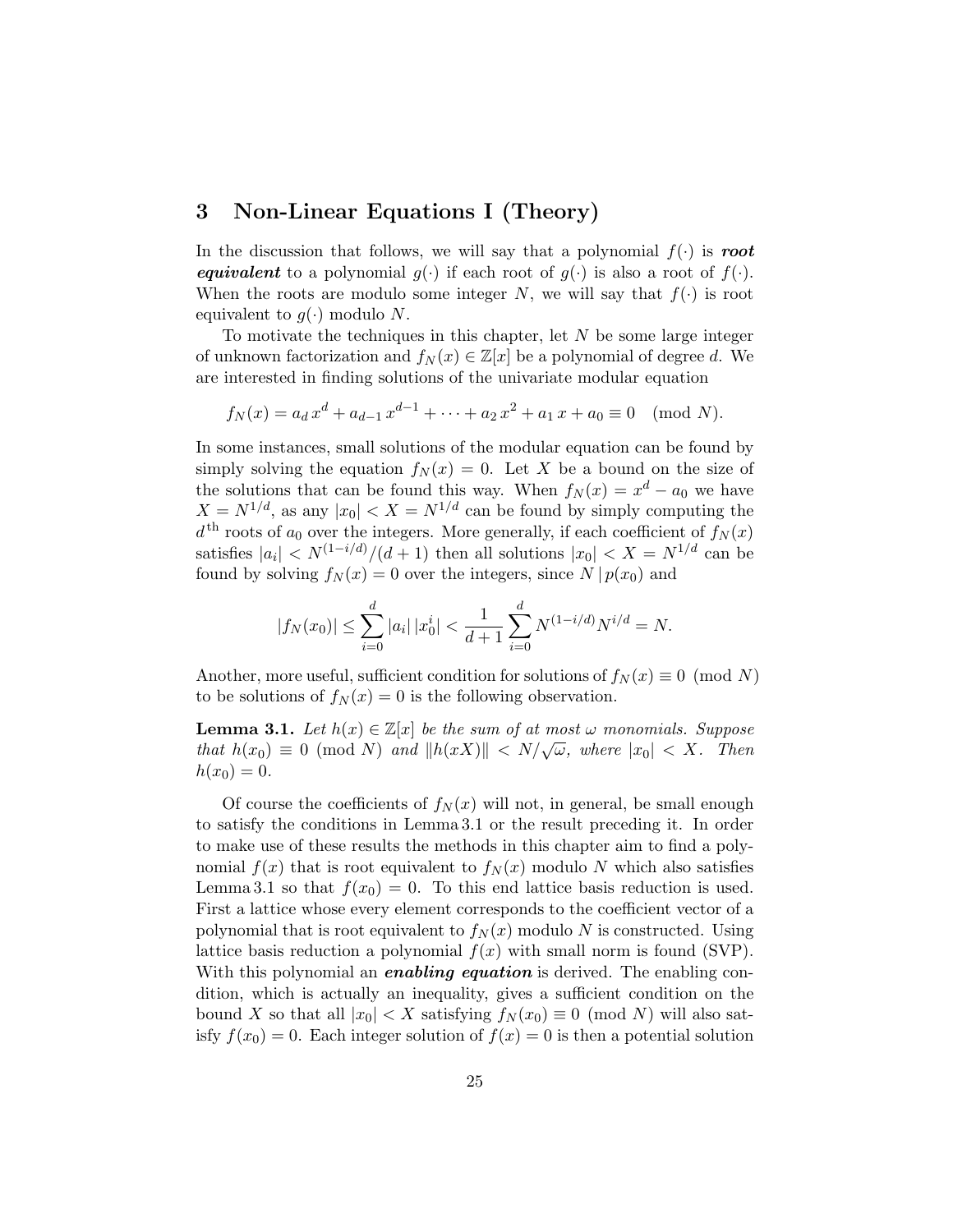of  $f_N(x) \equiv 0 \pmod{N}$ . Using known techniques all integer roots of  $f(x)$ are found and checked against the original modular equation. The number of such solutions will be bound by the degree of  $f(x)$ .

The main goal is to find methods that achieve the largest bound  $X$  so that all solutions  $|x_0| < X$  of the equation  $f_N(x) \equiv 0 \pmod{N}$  can be found efficiently.

#### 3.1 Modular Equations

We begin with non-linear univariate modular equations. Let  $N$  be some large integer of unknown factorization (having no easy factors) and let  $f_N(x) \in$  $\mathbb{Z}[x]$  be a monic polynomial of degree d. We are interested in finding the largest bound X such that all solutions  $|x_0| < X$  of the modular equation

$$
f_N(x) = x^d + a_{d-1}x^{d-1} + \dots + a_2x^2 + a_1x + a_0 \equiv 0 \pmod{N},
$$

can be found efficiently.

#### 3.1.1 Early Efforts

In the mid to late 1980's, results by Håstad [38, 39] and Vallée, Girault  $\&$ Toffin [88, 33], show that  $X = N^{\frac{2}{d(d+1)} - \epsilon}$  is attainable where  $\epsilon > 0$  is a function of the degree d.

We briefly outline a method that achieves this bound. Let  $X$  be our bound and define the  $d+1$  polynomials  $f_i(x)$  for  $i=0,\ldots,d$  by

$$
f_i(x) = \begin{cases} Nx^i & 0 \le i \le d-1 \\ f_N(x) & i = d \end{cases}.
$$

Consider the  $(d+1)$ -dimensional lattice L generated by the basis matrix M whose rows are the coefficient vectors of  $f_i(xX)$  for  $i = 0, \ldots, d$ . The basis matrix is given by

$$
M = \begin{bmatrix} N & & & & & \\ & N X & & & & \\ & & N X^2 & & \\ & & & \ddots & & \\ & & & & & N X^{d-1} \\ & & & & & & N X^{d-1} \\ a_0 & a_1 X & a_2 X^2 & \cdots & a_{d-1} X^{d-1} & X^d \end{bmatrix}
$$

.

Notice that any element in the  $L$  can be written as

$$
((ca_0 - c_0N), (ca_1 - c_1N)X, \ldots, (ca_{d-1} - c_{d-1}N)X^{d-1}, cX^d),
$$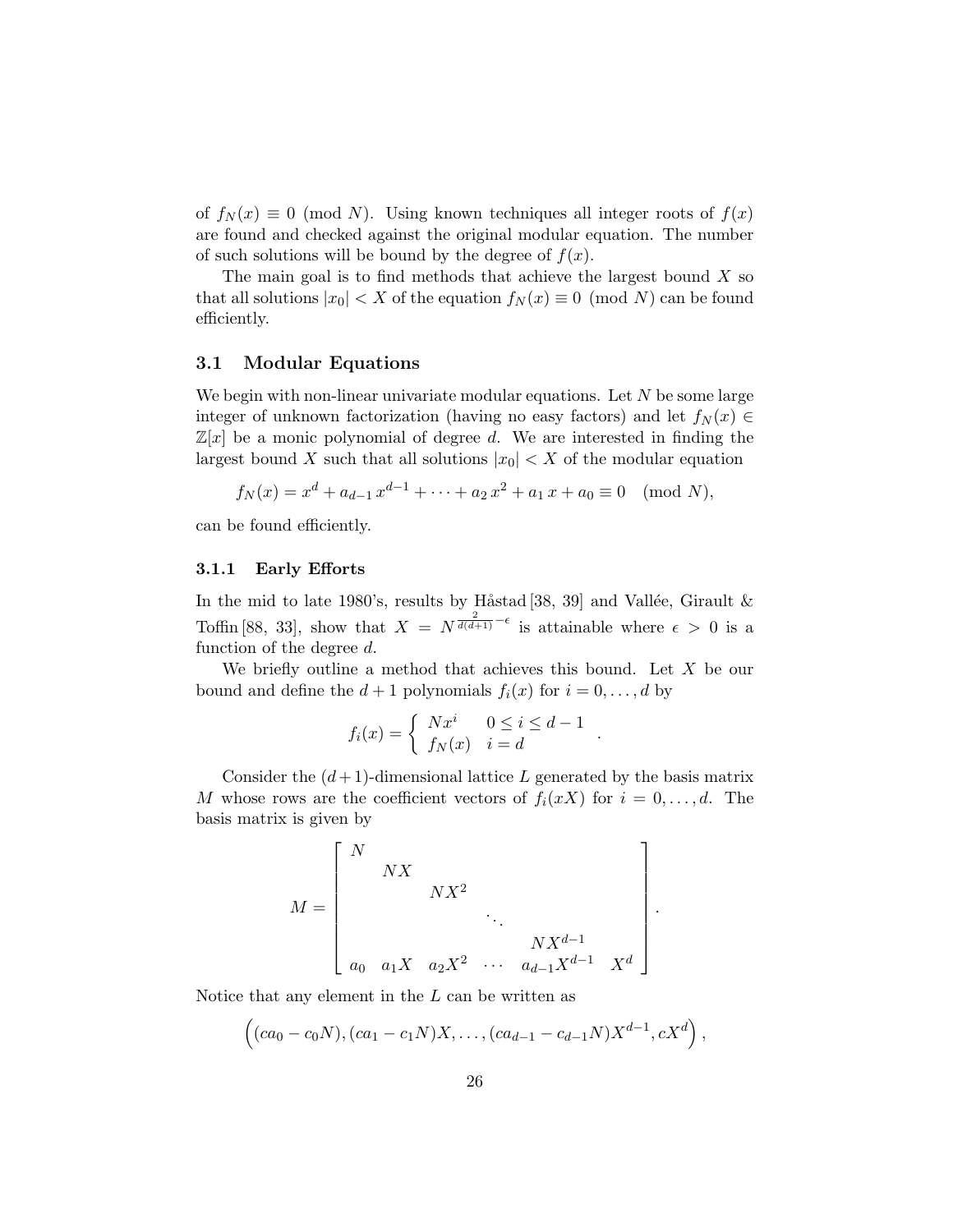which corresponds to the coefficient vector of some polynomial  $h(x)$  given by

$$
h(x) = (ca_0 - c_0N) + (ca_1 - c_1N)x + \cdots + (ca_{d-1} - c_{d-1}N)x^{d-1} + cx^d,
$$

evaluated at xX. Thus, each element of L corresponds to a polynomial  $h(x)$ that is root equivalent to  $f_N(x)$  modulo N, as  $h(x) \equiv c \cdot f_N(x) \pmod{N}$ . We now use lattice basis reduction to find a small normed element of L. Let  $h(x)$  be the polynomial whose coefficient vector, evaluated at  $xX$ , is the smallest element returned by the LLL-algorithm. Using (16), we know that  $h(x)$  satisfies

$$
||h(xX)|| \leq 2^{\frac{d}{4}}d(L)^{\frac{1}{d+1}}.
$$

In order to apply Lemma 3.1 on  $h(x)$ , so that  $h(x_0) = 0$ , it is sufficient that

$$
||h(xX)|| < N/\sqrt{d+1}.
$$

Combining these, we see that a sufficient condition for  $h(x_0) = 0$  to hold is given by

$$
2^{\frac{d}{4}}d(L)^{\frac{1}{d+1}} < N/\sqrt{d+1}.
$$

Substituting  $d(L) = N^d X^{\frac{d(d+1)}{2}}$  (which is simply the product of the diagonal elements of  $M$ ) and solving for  $X$  we obtain the enabling equation

$$
X
$$

where  $\epsilon > 0$  is function of d only.

Essentially, this method uses lattice basis reduction to find a polynomial  $h(x)$  that is simply a constant multiple of  $f_N(x)$  modulo N.

#### 3.1.2 Coppersmith's Method

The main advancement over the previous results came in 1996 when Coppersmith [21, 22], increased the bound from  $N^{2/d(d+1)}$  to  $N^{1/d}$ . This improvement is a result of considering polynomial combinations of  $f_N(x)$  modulo  $N^u$ for some integer u instead of just a multiple of  $f_N(x)$  modulo N as in the previous section. In the original presentation [21, 22], Coppersmith was working with an unnatural space. The presentation was difficult to follow and was not easily transfered to practical implementations. However, shortly after in 1997, Howgrave-Graham[42] gave an alternate presentation that was more natural and easily implemented. In fact, all current uses of Coppersmith's univariate modular method use Howgrave-Graham's approach.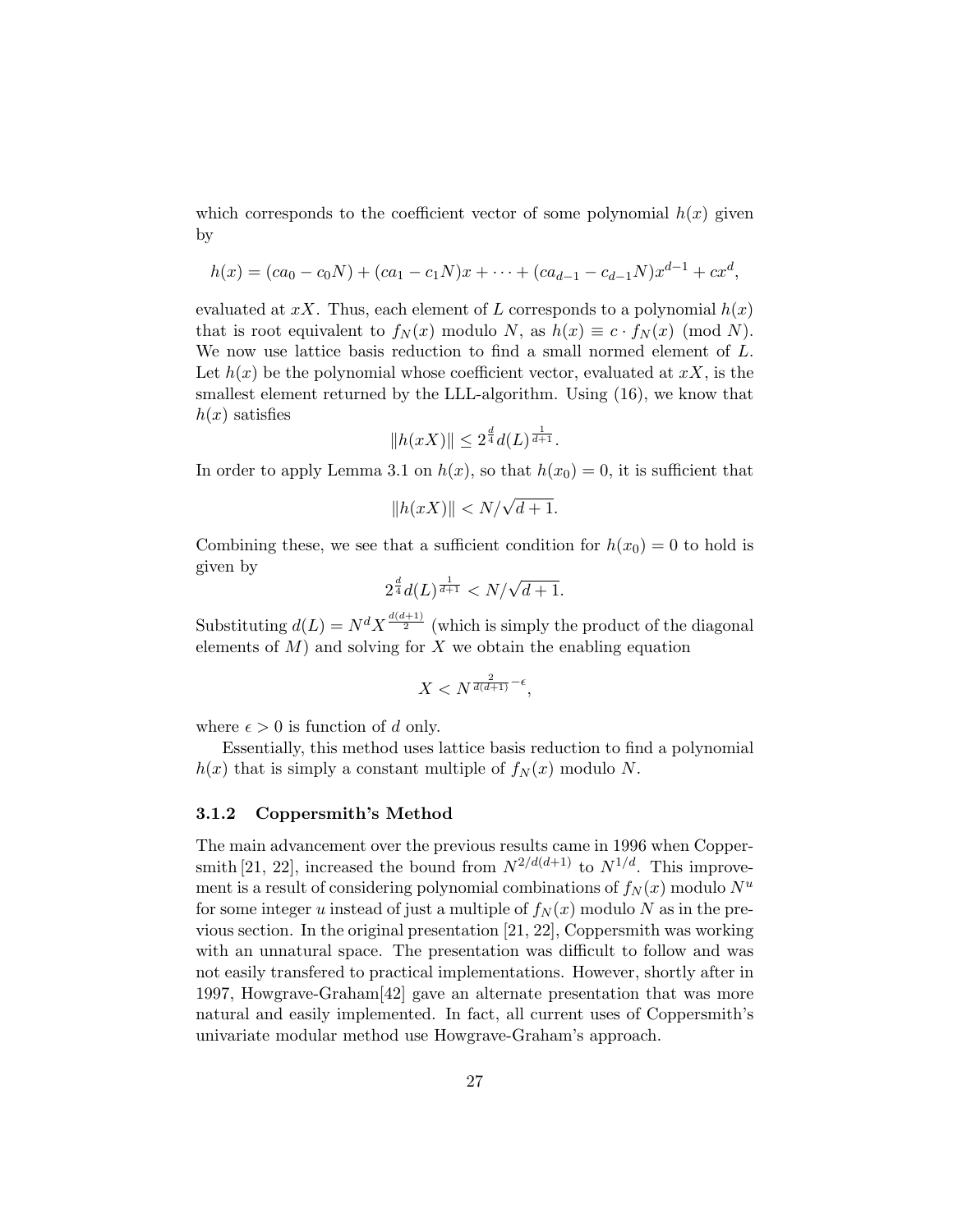We present a generalization of Coppersmith's result for univariate modular polynomials as given by May[58] in 2004. This is the best known result for univariate modular polynomial equations to date.

**Theorem 3.1 (Coppersmith).** Let  $N$  be an integer of unknown factorization, which has a divisor  $b \geq N^{\beta}$ . Let  $f_b(x)$  be a monic univariate polynomial of degree d,  $c_N$  be a function that is upper-bounded by a polynomial in  $\log N$ , and  $\epsilon > 0$ . Then we can find all solutions  $x_0$  for the equation  $f_b(x) \equiv 0 \pmod{b}$  such that

$$
|x_0| \le c_N N^{\beta^2/d - \epsilon},
$$

in polynomial time.

*Proof.* Let  $h \geq 2$  and  $m \geq hd - 1$  be arbitrary but fixed integers and let X be our bound on the solutions of the equation. For integers  $i \geq 0$  and  $0 \leq j \leq h$  define the m polynomials  $f_{i,j}(x)$  by

$$
f_{i,j}(x) = N^{h-j} x^i (f_b(x))^j.
$$

By construction, each  $x_0$  that is a root of  $f_N(x)$  modulo N is also a root of  $f_{i,j}(x)$  modulo  $N^h$ .

Now consider the m-dimensional full rank lattice  $L$  generated by a basis matrix M whose rows are the coefficient vectors of  $f_{i,j}(xX)$  for  $i \geq 0$  and  $0 \leq j \leq h$ . Each element of L is the coefficient vector of a polynomial that is an integer linear combination of the  $f_{i,j}(xX)$ .

Using the LLL-algorithm, we can find a small element in  $L$  that corresponds to a polynomial  $h(x)$  satisfying (see (16))

$$
||h(xX)|| \le 2^{(m-1)/4} d(L)^{1/m}.
$$

The basis matrix is triangular (with a proper ordering of the  $f_{i,j}(xX)$ ). A simple calculation shows that the volume of  $L$  is given by

$$
d(L) = N^{dh(h+1)/2} X^{m(m-1)/2}.
$$

In order to apply the integer equation property, (Lemma 3.2), on  $h(x)$  it is in order to apply the integer equation property, (Lemma 3.2), on  $h(x)$  it is<br>sufficient that  $||h(xX)|| < b<sup>h</sup>/\sqrt{m}$  holds. Since  $N<sup>\beta</sup> \le b$ , a sufficient condition for this inequality to hold is

$$
2^{(m-1)/4}N^{dh(h+1)/(2m)}X^{(m-1)/2} < N^{\beta h}/\sqrt{m},
$$

as this implies

$$
||f(xX)|| \le 2^{(m-1)/4} N^{dh(h+1)/(2m)} X^{(m-1)/2} < N^{\beta h} / \sqrt{m} \le b^h / \sqrt{m}.
$$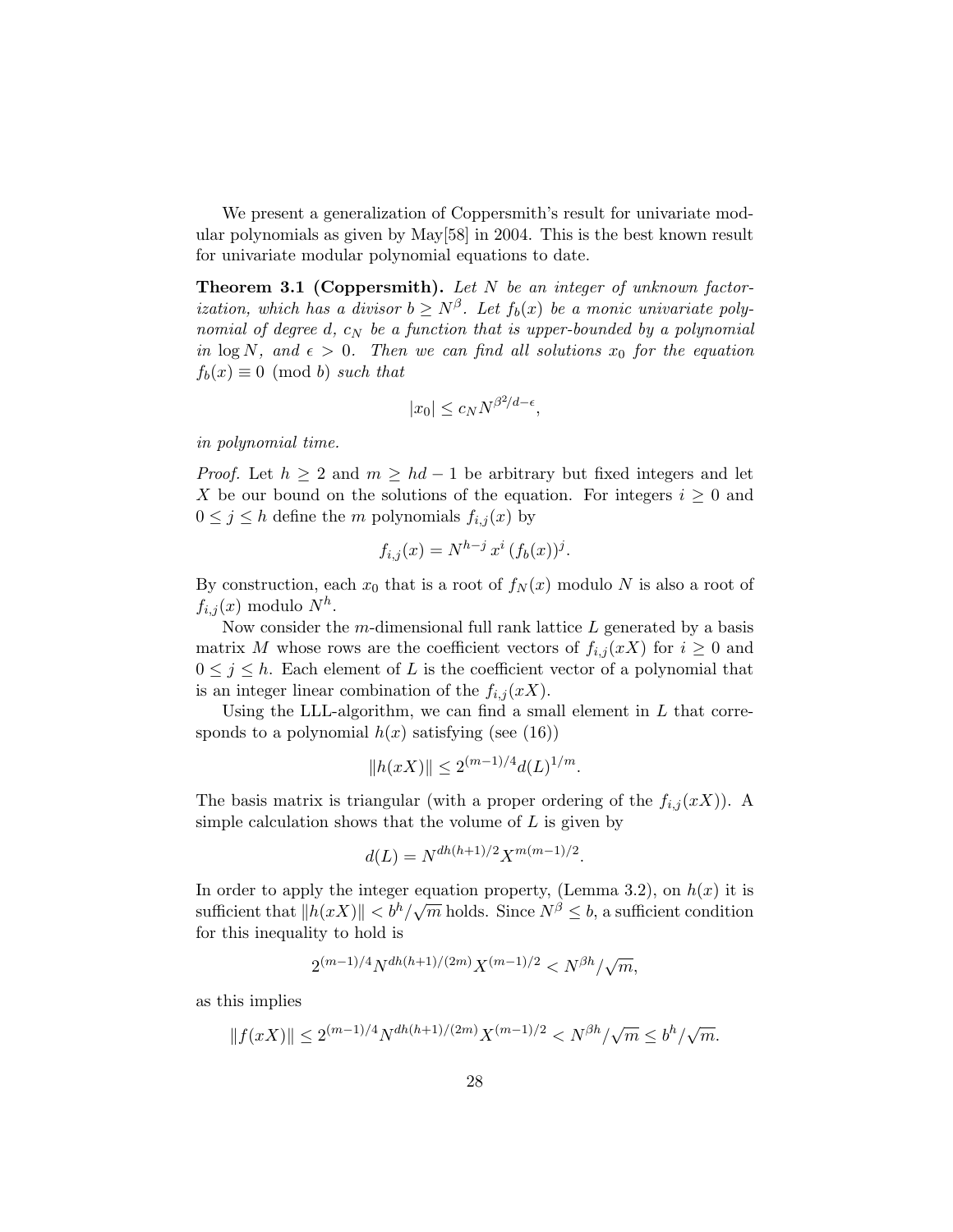Rearranging to isolate  $X$  we see that this is equivalent to

$$
X \le \frac{1}{\sqrt{2}} m^{\frac{-1}{m-1}} N^{\frac{2m\beta h - dh(h+1)}{m(m-1)}}.
$$

We now look for an optimal h value to maximize  $X$ . To this end, we consider the exponent of  $N$  in the above inequality as a polynomial in  $h$ .

$$
\left(\frac{-d}{m(m-1)}\right)h^2 + \left(\frac{2m\beta - d}{m(m-1)}\right)h.
$$

Notice that for any values of  $d$  and  $m$  this expression attains its maximum when h is chosen to be  $h_0 = \frac{2\beta m - d}{2d}$  $\frac{m-a}{2d}$ . Substituting this into the bound for  $X$ , we have

$$
X \le \frac{1}{\sqrt{2}} m^{\frac{-1}{m-1}} N^{\frac{\beta^2}{d} \frac{m}{m-1} - \frac{\beta}{m} + \frac{d}{4m(m-1)}}.
$$

Since  $\frac{\beta^2}{d}$ d  $\frac{m}{m-1} = \frac{\beta^2}{d} + \frac{\beta^2}{d(m-1)}$ , we see that this inequality is satisfied whenever

$$
X \le X_0 = \frac{1}{\sqrt{2}} N^{\beta^2/d - \epsilon},
$$

where  $\epsilon = \frac{1}{m-1} \log_N m + \frac{\beta}{m}$  $\frac{\beta}{m}$ . Therefore, any solution  $x_0$  to  $f_b(x) \equiv 0 \pmod{b}$ such that

$$
|x_0| \le \frac{1}{\sqrt{2}} N^{\beta^2/d - \epsilon},
$$

is also a solution to the equation  $h(x) = 0$ . Now, for any  $c<sub>N</sub>$  (a function of N) we can partition the range  $(0, c_N N^{\beta^2/d - \epsilon}]$  into intervals

$$
I_i = (\lfloor iX_0 \rfloor, \lceil (i+1)X_0 \rceil],
$$

√ for all integers  $0 \leq i \leq$  $2c_N$ . Applying the above method for each interval For all integers  $0 \leq i \leq \sqrt{2}c_N$ . Applying the above method for each interval  $I_j$  with the function  $f_b(x + \lfloor jX_0 \rfloor)$  for all  $0 \leq j \leq \lceil \sqrt{2}c_N \rceil + 2$  such that  $3|j$  will find all positive solutions  $x_0 \leq c_N N^{\beta^2/d - \epsilon}$ . The small negative solutions can be obtained by applying the method to the same intervals using  $f_b(x - \lceil jX_0 \rceil)$ . Thus, all solutions  $|x_0| \le c_N N^{\beta^2/d - \epsilon}$  can be found in polynomial time, provided that  $c_N$  is polynomial in log  $N$ .  $\Box$ 

Notice that in this case, unlike the results of the previous section, the error term  $\epsilon$  can be made arbitrarily small by using an arbitrarily large lattice dimension m. That is,

$$
\lim_{m \to \infty} \epsilon = 0.
$$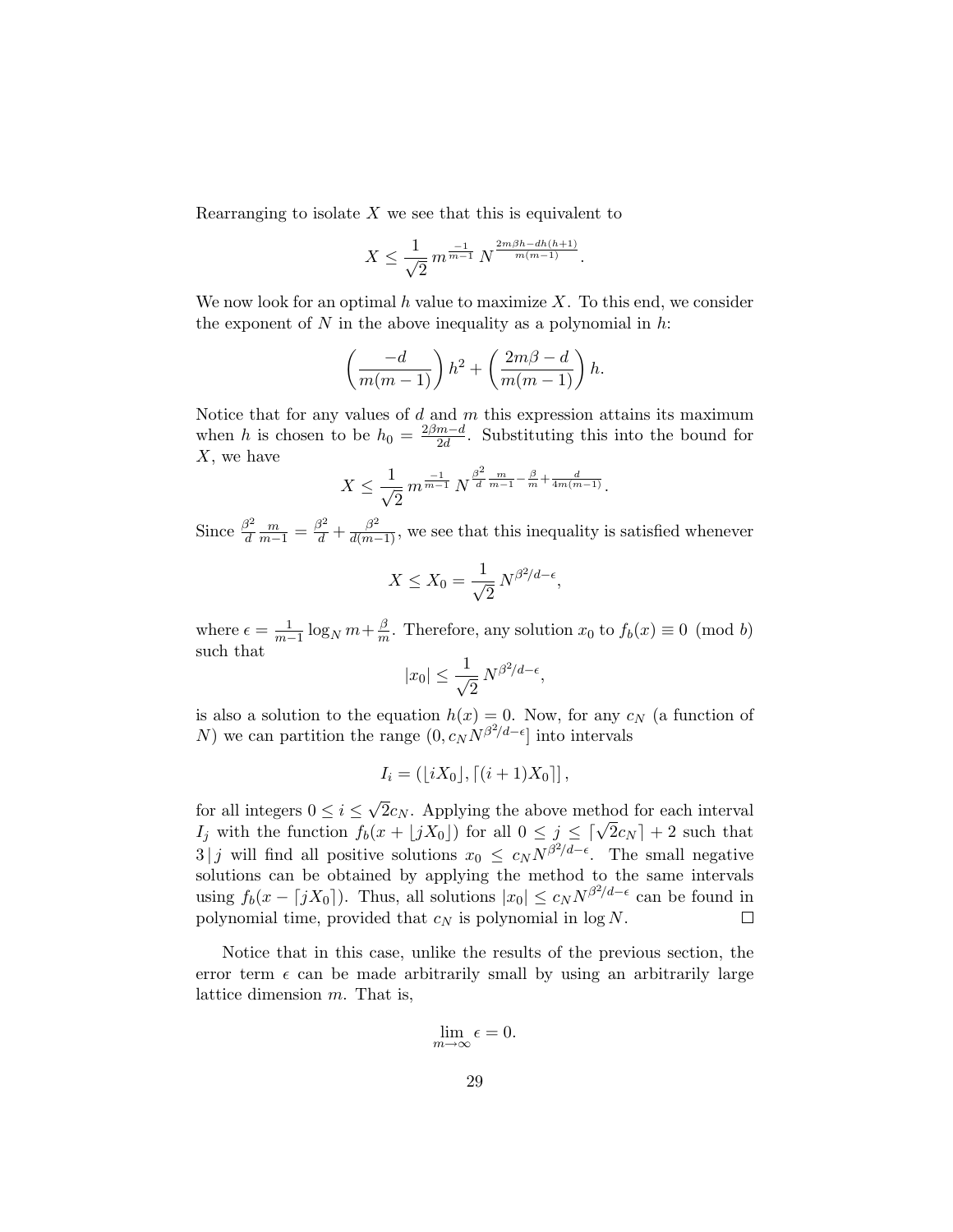So we can make the bound as close to  $c_N N^{\beta^2/d}$  as we want at the expense of using larger lattice dimensions.

Coppersmith's original result is the special case of  $b = N$ , which states that all roots  $|x_0| < N^{1/d-\epsilon}$  of a univariate modular polynomial of degree d can be recovered in polynomial time.

#### 3.1.3 Multivariate Modular Equations

Let  $f_N(x_1, \ldots, x_\ell) \in \mathbb{Z}[x_1, \ldots, x_\ell]$  be a multivariate polynomial in  $\ell$  variables with integer coefficients. We are interested in finding solutions  $\bar{y} =$  $(y_1, \ldots, y_\ell)$  to the modular equation

$$
f_N(\overline{x}) = f_N(x_1, \dots, x_\ell) = \sum_{i_1, \dots, i_\ell} a_{i_1, \dots, i_\ell} x_1^{i_1} \cdots x_\ell^{i_\ell} \equiv 0 \pmod{N}.
$$
 (28)

The results of the previous two sections are easily extended to the multivariate case. Håstad's result was extended by Takagi  $\&$  Naito [87] (for the first presentation in [38]) and Joye, Koeunne & Quisquater [48] (for the improved presentation in [39]). Both of these methods show how to construct a single polynomial  $h(\overline{x}) \in \mathbb{Z}[x_1,\ldots,x_\ell]$  that satisfies  $h(\overline{y}) = 0$ . For Coppersmith's method, Jutla [49] was the first to show how to construct many polynomials with root  $\bar{y}$  over the integers. Since then, other instances have appeared in the literature (for example see Boneh & Durfee [8] for bivariate polynomials and Durfee & Nguyen [28] for trivariate polynomials). We will outline the general framework of the multivariate case below. As in the univariate case, we follow Howgrave-Graham's presentation.

Before proceeding, we state a generalization of Lemma 3.1 which we will call the integer equation property.

**Lemma 3.2 (Integer Equation Property).** For any integer  $\ell \geq 1$ , let  $h(x_1, \ldots, x_\ell) \in \mathbb{Z}[x_1, \ldots, x_\ell]$  be the sum of at most  $\omega$  monomials and let u be a positive integer. Suppose that

 $h(y_1,\ldots,y_\ell)\equiv 0\pmod{N^u}$ ) and  $||h(x_1X_1, ..., x_\ell X_\ell)|| < N^u/$ √ ω,

where  $|y_i| < X_i$  for  $1 \leq i \leq \ell$ . Then  $h(y_1, \ldots, y_\ell) = 0$ .

We will assume that the equation  $f_N(\overline{x}) \equiv 0 \pmod{N}$  has a small solution  $\overline{y} = (y_1, \ldots, y_\ell)$ . That is,  $f_N(\overline{y}) \equiv 0 \mod N$  such that  $|y_1| \leq$  $X_1, \ldots, |y_\ell| \leq X_\ell$  where  $X_1, \ldots, X_\ell \in \mathbb{Z}$ . We are interested in finding the maximum bounds  $X_1, \ldots, X_\ell$  so that all such solutions  $\overline{y}$  can be found efficiently.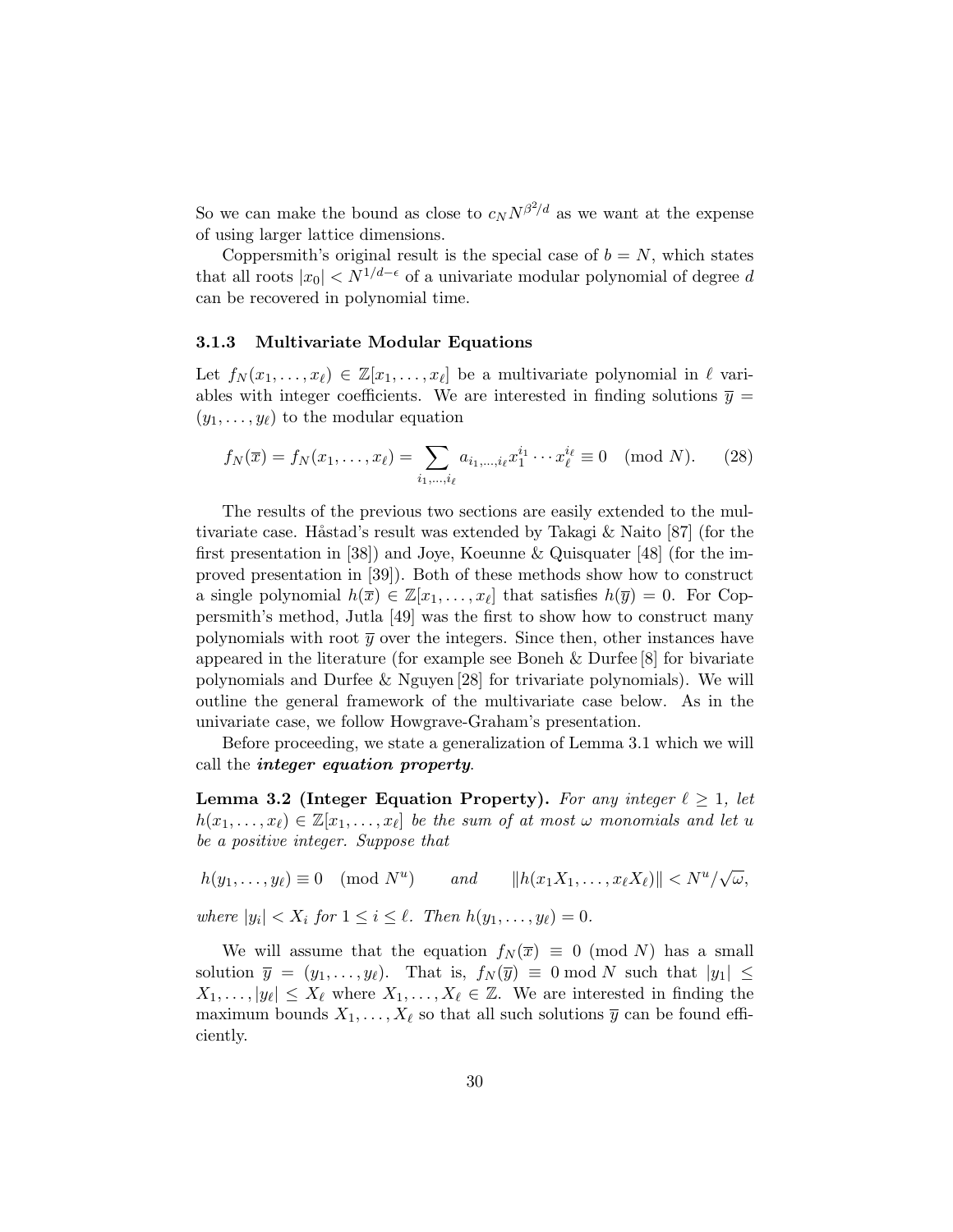As in the univariate case, we will construct a lattice whose every element corresponds to a polynomial that is root equivalent to  $f_N(\overline{x})$  modulo N. Using lattice basis reduction we will look for  $\ell$  small vectors that correspond to polynomials that satisfy the conditions in the integer equation property. We then hope to solve the nonlinear system of  $\ell$  equations in  $\ell$  unknowns to recover the roots of  $f_N(\overline{x})$  modulo N.

Let  $m$  and  $d$  be positive integers. Define the polynomial

$$
f_{\gamma_1,\ldots,\gamma_\ell,j}(\overline{x})=f_{\gamma_1,\ldots,\gamma_\ell,j}(x_1,\ldots,x_\ell)\in\mathbb{Z}[x_1,\ldots,x_\ell]
$$

by

$$
f_{\gamma_1,\ldots,\gamma_\ell,j}(\overline{x}) = N^{m-j} x_1^{\gamma_1} \cdots x_\ell^{\gamma_\ell} (f_N(\overline{x}))^j,
$$
\n(29)

where  $0 \leq j \leq m$  and  $\gamma_i \geq 0$  for  $i = 1, \ldots, \ell$  are integers. By construction,  $\overline{y}$  is a root of  $f_{\gamma_1,\dots,\gamma_\ell,j}(\overline{x})$  modulo  $N^m$  for all valid j and  $\gamma_i$ . Also, for any fixed j, all polynomials of the form (29) with different  $(\gamma_1, \ldots, \gamma_\ell)$  values are linearly independent. We construct the  $d$ -dimensional lattice  $L$  whose basis matrix  $M$  is made up of the coefficient vectors of  $d$  linearly independent polynomials of the form

$$
f_{\gamma_1,\ldots,\gamma_\ell,j}(x_1X_1,\ldots,x_\ell X_\ell).
$$

With a clever choice of the  $(\gamma_1, \ldots, \gamma_\ell, j)$  one can construct M so that it is triangular, which allows easy computation of the lattice volume. The particular choice of the  $(\gamma_1, \ldots, \gamma_\ell, j)$  is very dependent on the polynomial  $f_N(\overline{x})$ .

Using the LLL-algorithm, we find  $\ell$  linearly independent vectors in  $L$ corresponding to  $\ell$  linearly independent polynomials  $p_i(\bar{x})$  such that

$$
||p_1(x_1X_1,...,x_{\ell}X_{\ell})|| \leq \cdots \leq ||p_{\ell}(x_1X_1,...,x_{\ell}X_{\ell})||,
$$

and

$$
||p_{\ell}(x_1X_1,\ldots,x_{\ell}X_{\ell})|| \leq c(\ell,d) \cdot d(L)^{\frac{1}{d-\ell+1}},
$$

Here  $c(\ell, d)$  is a function that depends only on  $\ell$  and  $d$  (see (19) and (20) in Section 1.2). A sufficient condition to apply the integer equation property, (Lemma 3.2), on each of these polynomials is that the right-hand side of the above inequality be bound by  $N^m/\sqrt{d}$ . That is,

$$
||p_{\ell}(x_1X_1,\ldots,x_{\ell}X_{\ell})|| \le c(\ell,d) d(L)^{\frac{1}{d-\ell+1}} < N^m/\sqrt{d}.
$$

From this, we can derive an enabling equation for the bounds  $X_i$ . Generally, From this, we can derive an enabling equation for the bounds  $\lambda_i$ . Generally, when deriving the enabling equation the terms  $c(\ell, d)$  and  $\sqrt{d}$  are assumed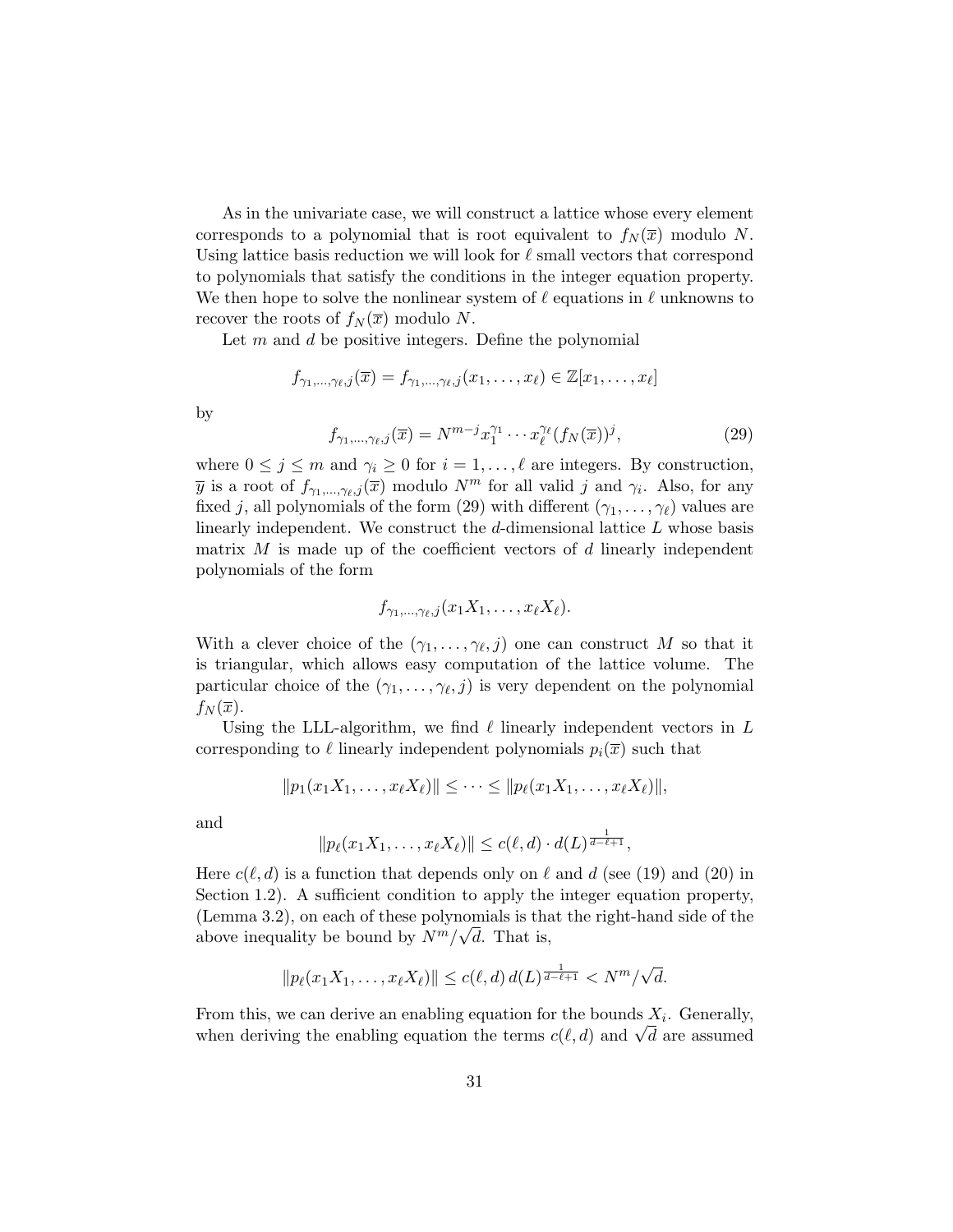to be negligible as compared to the rest of the terms and are ignored. This greatly simplifies the bounds.

When the enabling equation is satisfied we have  $\ell$  linearly independent polynomials  $p_i(\overline{x})$  such that  $p_i(\overline{y}) = 0$  for  $i = 1, \ldots, \ell$ . In order to solve for  $\overline{y}$ we must solve a system of  $\ell$  non-linear equations in  $\ell$  variables. In general, there is no known method to do this. However, in the special case when all the polynomials are also algebraically independent we can solve for  $\bar{y}$ .

In this case, using resultant computations, we construct a family of polynomials  $g_{i,j}(x_1, \ldots, x_i)$  such that for each  $i = 1, \ldots, \ell - 1$  and  $j = 1, \ldots, i$ we have  $g_{i,j}(x_1,\ldots,x_i) \in \mathbb{Z}[x_1,\ldots,x_i]$  and  $g_{i,j}(y_1,\ldots,y_i) = 0$ . Then, starting with  $g_{1,1}(x_1)$  we solve  $g_{1,1}(x_1) = 0$  for  $y_1$  and back-substitute into one of the  $g_{2,j}(x_1, x_2)$  to solve for  $y_2$ . That is, we solve  $g_{2,j}(y_1, x_2) = 0$  for  $y_2$ where  $j \in \{1, 2\}$ . We keep solving for roots of univariate polynomials and back-substituting until all of the desired roots are found.

For example, when  $\ell = 3$  we begin with the three polynomials  $p_i(x_1, x_2, x_3)$ for  $i = 1, 2, 3$  and compute the three new polynomials  $g_{i,j}(\cdot)$  as follows

$$
\begin{array}{c}\np_1(x_1, x_2, x_3) \\
p_2(x_1, x_2, x_3) \\
p_3(x_1, x_2, x_3)\n\end{array}\n\bigg\}\n\begin{array}{c}\ng_{2,1}(x_1, x_2) = \text{Res}_{x_3}(p_1, p_2) \\
g_{2,2}(x_1, x_2) = \text{Res}_{x_3}(p_2, p_3)\n\end{array}\n\bigg\}\n\begin{array}{c}\ng_{1,1}(x_1) = \text{Res}_{x_2}(g_{2,1}, g_{2,2}).\n\end{array}
$$

We then solve  $g_{1,1}(x_1) = 0$  for all integer roots  $\hat{y}_1$ . For each  $\hat{y}_1$  solve  $g_{2,1}(\hat{y}_1, x_2) = 0$  for all integer roots  $\hat{y}_2$ . For each  $\hat{y}_1$  and  $\hat{y}_2$  we then solve  $p_1(\widehat{y}_1, \widehat{y}_2, x_3) = 0$  for all integer roots  $\widehat{y}_3$ . Then, we test  $f_N(\widehat{y}_1, \widehat{y}_2, \widehat{y}_3) \equiv 0$ (mod N) for all  $\hat{y}_1, \hat{y}_2$ , and  $\hat{y}_3$  to find the actual  $y_1, y_2$ , and  $y_3$ .

When the polynomials are algebraically dependent, however, it is usually thought that this method cannot work. In general it does not work because the resultant of two algebraically dependent polynomials is always zero. In some special cases this algebraic dependence can be removed though. For example, suppose  $g_1(x, y) = g(x, y) \cdot \hat{g}_1(x, y)$  and  $g_2(x, y) = g(x, y) \cdot \hat{g}_2(x, y)$ where  $\hat{g}_1(x, y)$  and  $\hat{g}_2(x, y)$  are algebraically independent and  $(x_0, y_0)$  is the common root we want to find. If it happens that  $\hat{g}_1(x_0, y_0) = 0 = \hat{g}_2(x_0, y_0)$ , then we can simply compute the resultant of  $\widehat{g}_1(x, y)$  and  $\widehat{g}_2(x, y)$  to remove one of the variables instead of trying to use  $g_1(x, y)$  and  $g_2(x, y)$ . Also, the  $\widehat{g}_i(x, y)$  are easily computed by  $\widehat{g}_i(x, y) = g_i(x, y)/\text{gcd}(g_1(x, y), g_2(x, y)).$ We will call the polynomials  $g_1(x, y)$  and  $g_2(x, y)$  weakly algebraically dependent in this case, because we can remove the algebraic dependence. Unfortunately, if it happens that the common root is only a root of  $g(x, y)$ then there is no known method of finding  $x_0$  and  $y_0$  from  $g_1(x, y)$  and  $g_2(x, y)$ . In this case, we call these polynomials *strongly algebraically dependent.*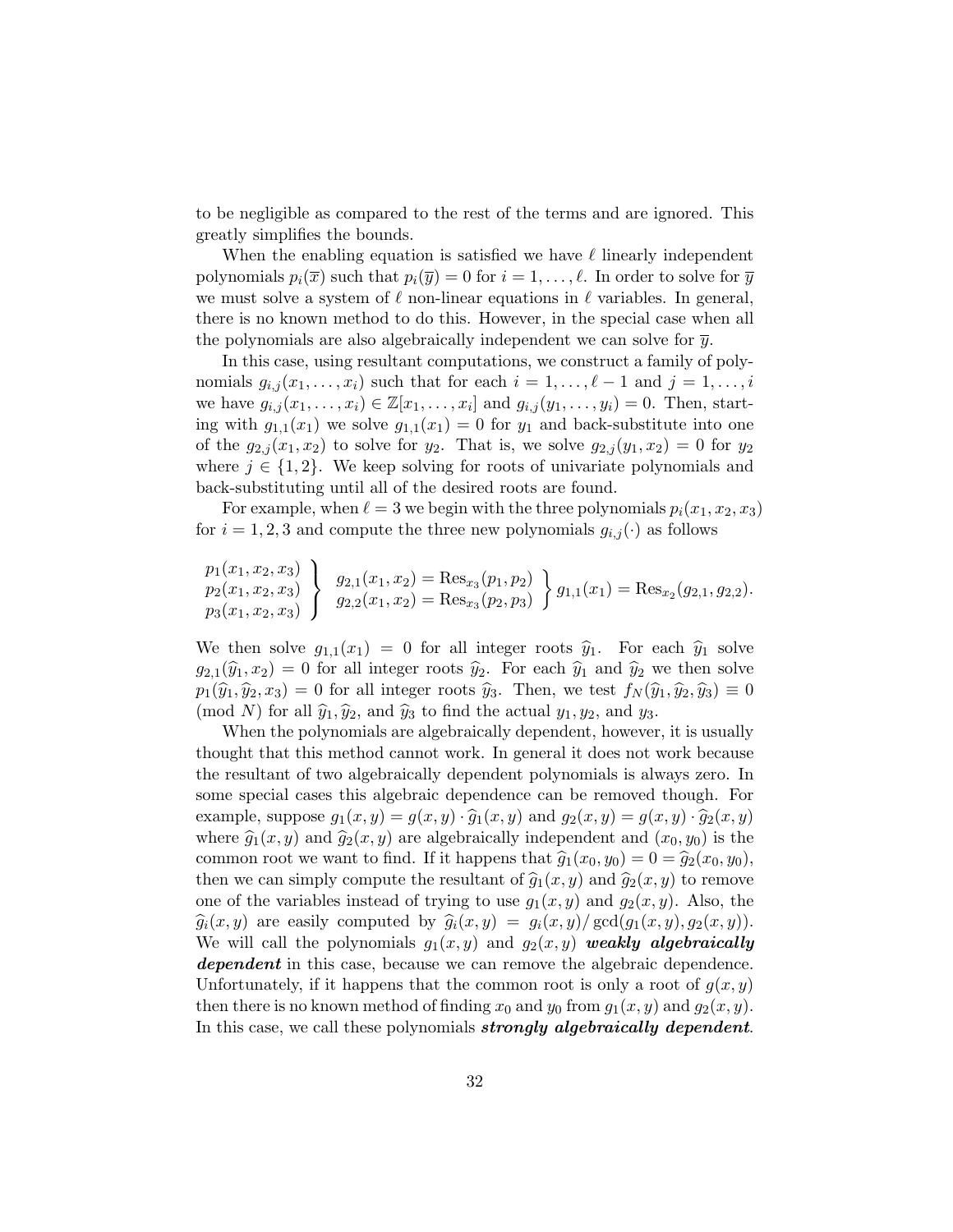There is currently very little theory to predict the algebraic dependence of the reduced basis vectors for a given lattice. For this reason, Coppersmith's method for finding small roots of multivariate modular polynomials is only a heuristic method. In cryptographic applications it is often assumed that the reduced basis vectors will be algebraically independent (based sometimes on only a few experiments). To date, there has been only one example, in the literature, of a cryptographic application of Coppersmith's method to multivariate polynomials that results in strongly algebraically dependent reduced basis vectors (see [6]).

#### 3.1.4 Small Inverse Problem

As an example of solving a multivariate modular equation we will consider the so-called *small inverse problem* defined by Boneh & Durfee  $[8]$ . This is an example of solving a bivariate modular equation. An instance of the small inverse problem consists of integers  $A$  and  $B$  and bounds  $X$  and  $Y$ . The problem is to find all integers a that are *close* to A whose inverse modulo B is *small*, where close means  $|a - A| < X$  and small means that  $|a^{-1} \pmod{e}| < Y$ . That is, we look for x and y such that  $x(A + y) \equiv 1$ (mod B), where  $|x| < X$  and  $|y| < Y$ . Let  $X = B^{\alpha}$  and  $Y = B^{\beta}$  for  $0 \leq \alpha, \beta \leq 1$ . We are interested in finding the largest possible bounds ( $\alpha$ and  $\beta$ ) such that we can solve the problem efficiently for given A and B.

Boneh & Durfee consider the case when  $\beta = 0.5$  is fixed and try to maximize  $\alpha$ . They present a method that works whenever  $\alpha < 0.284$  and then extend this bound to  $\alpha < 0.292$ . Of course, both methods are only heuristic. Their first result can be generalized by the following result.

Theorem 3.2 (Small Inverse Problem). Given large integers A and B, let  $X = B^{\alpha-\epsilon_{\alpha}}$  and  $Y = B^{\beta-\epsilon_{\beta}}$  where  $0 < \alpha, \beta < 1$  satisfy

$$
-3\alpha^2 + (2\beta + 6)\alpha + \beta^2 + 2\beta - 3 < 0,
$$

and  $\epsilon_{\alpha}$  and  $\epsilon_{\beta}$  are positive real numbers. Then we can find two linearly independent polynomials  $p_1(x, y)$  and  $p_2(x, y)$  such that all solutions  $(x_0, y_0)$  $of x(A+y) \equiv 1 \pmod{B}$  with  $|x_0| < X$  and  $|y_0| < Y$  also satisfy  $p_1(x_0, y_0) =$ 0 and  $p_2(x_0, y_0) = 0$ . Further, we can find these polynomials in polynomial time.

Proof. Notice that the small inverse problem is equivalent to the problem of finding all small roots of the modular polynomial equation

$$
f_B(x, y) = x(A + y) - 1 \equiv 0 \pmod{B}.
$$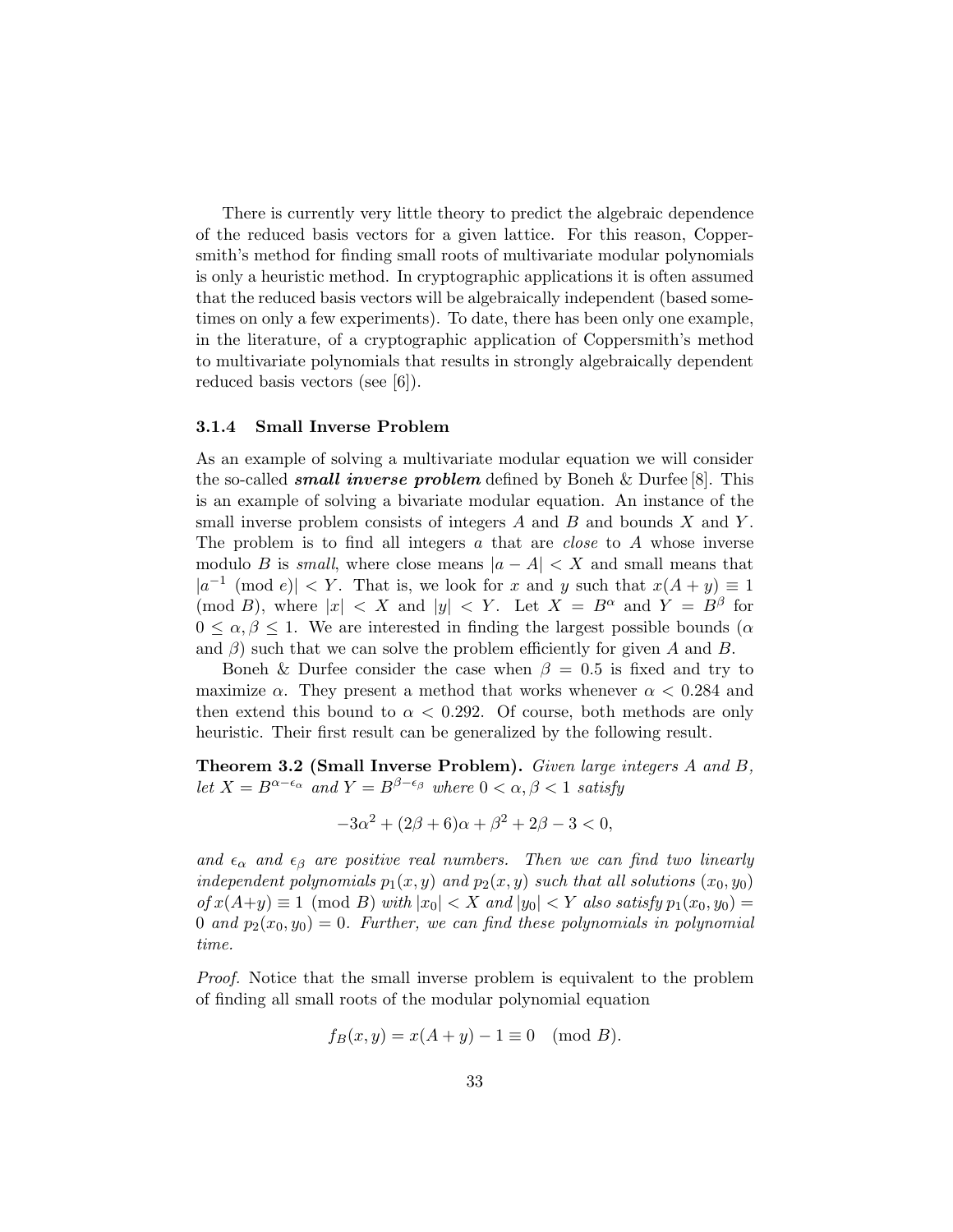Let  $X = B^{\alpha}$  and  $Y = B^{\beta}$  where  $0 < \alpha, \beta < 1$  are our bounds on x and y, respectively. Also, let  $m \geq 1$  and  $t \geq 0$  be integers (to be determined later). Define the x- and y-shift polynomials of  $f_B(x, y)$  as

$$
g_{i,k}(x,y) = B^{h-k} x^{i} (f_B(x,y))^{k}
$$
 and  $h_{j,k}(x,y) = B^{h-k} y^{j} (f_B(x,y))^{k}$ ,

respectively. Notice that each  $(x_0, y_0)$  satisfying  $f_B(x_0, y_0) \equiv 0 \pmod{B}$ also satisfies  $g_{i,k}(x_0, y_0) \equiv 0 \pmod{B^m}$  and  $h_{j,k}(x_0, y_0) \equiv 0 \pmod{B^m}$  for all  $i, j \geq 0$  and  $0 \leq k \leq m$ . We construct the lattice L whose basis matrix M is made up of the coefficient vectors of the  $w = (m+1)(m+2)/2 + t(m+1)$  $x$ - and  $y$ -shift polynomials

$$
g_{i,k}(xX, yY) \text{ for all } 0 \le i \le m - k, 0 \le k \le m, \text{ and}
$$
  

$$
h_{j,k}(xX, yY) \text{ for all } 1 \le j \le t, 0 \le k \le m.
$$

With a proper ordering of the polynomials we see that  $M$  is triangular with all diagonal elements nonzero. Thus, the lattice is full rank with dimension  $w$ . A simple calculation shows that the volume of the lattice given by

$$
d(L) = B^{C_B} X^{C_X} Y^{C_Y},
$$

where  $C_B, C_X$ , and  $C_Y$  are given by

$$
C_B = C_X = m(m+1)(m+2)/3 + tm(m+1)/2,
$$
  
\n
$$
C_Y = m(m+1)(m+2)/6 + t(m+1)(m+t+1)/2.
$$

Using  $X = B^{\alpha}$  and  $Y = B^{\beta}$  and letting  $t = \tau m$  for some real number  $\tau \geq 0$ , we see that

$$
d(L) = \frac{1}{6} \left( 3\beta \tau^2 + (3\alpha + 3 + 3\beta)\tau + 2 + 2\alpha + \beta \right) m^3
$$
  
+ 
$$
\frac{1}{6} \left( 3\beta \tau^2 + (3\alpha + 3 + 6\beta)\tau + 6\alpha + 6 + 3\beta \right) m^2
$$
  
+ 
$$
\frac{1}{6} \left( 3\beta \tau + 4 + 4\alpha + 2\beta \right) m,
$$

and

$$
m(w-1) = \frac{1}{2} (1 + 2\tau) m^{3} + \frac{1}{2} (3 + 2\tau) m^{2}.
$$

Using the LLL-algorithm, we know (from (19) and (20)) that we can find two vectors that correspond to polynomials  $p_1(x, y)$  and  $p_2(x, y)$  satisfying

$$
||p_1(xX, yY)|| \le ||p_2(xX, yY)|| \le 2^{w/4}d(L)^{1/(w-1)}.
$$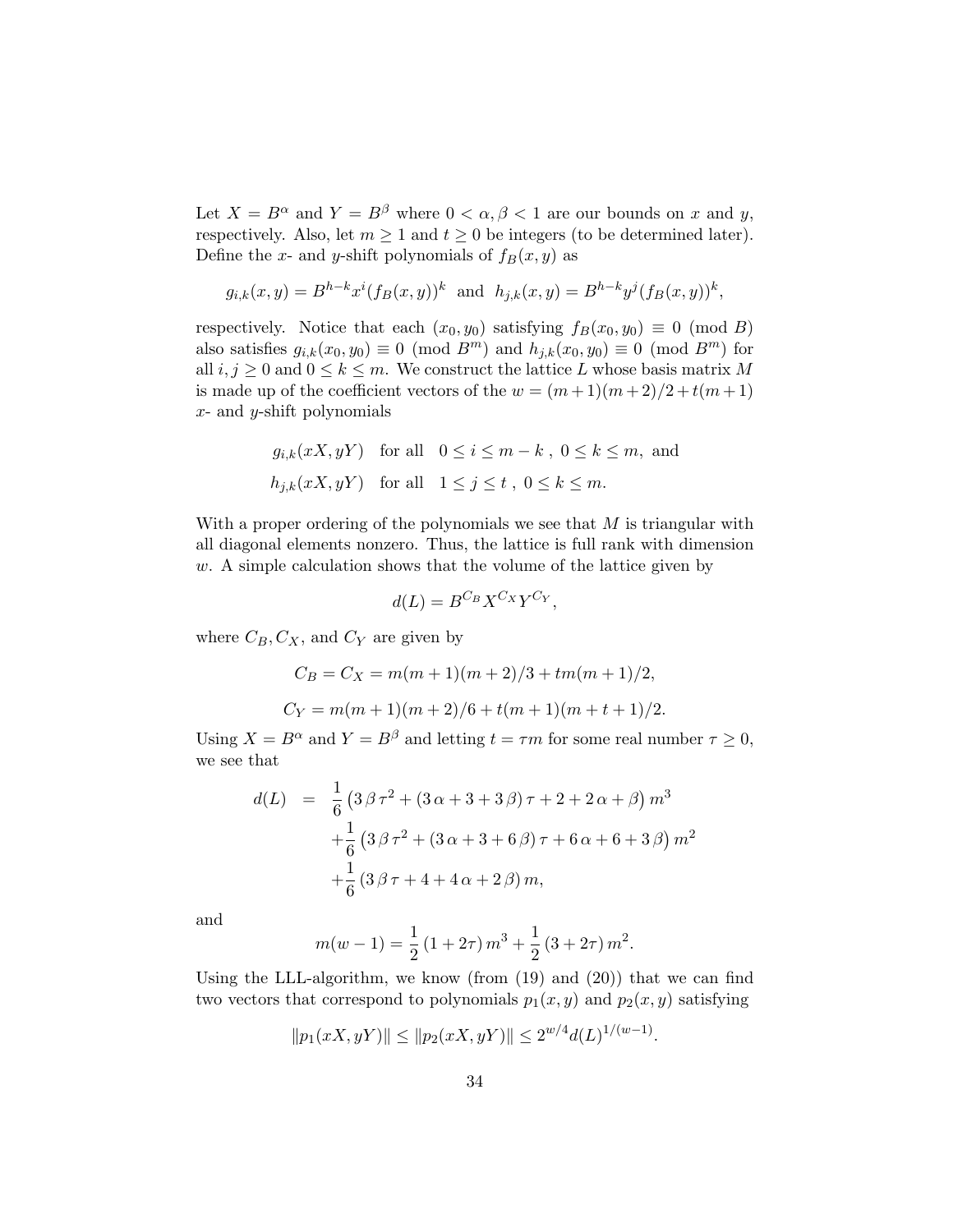A sufficient condition to apply the integer equation property, (Lemma 3.2), on these polynomials is that the right-hand side of the above inequality is bounded by  $B^m/\sqrt{w}$ . Thus, we insist that

$$
2^{w/4}d(L)^{1/(w-1)} < B^m/\sqrt{w},
$$

or

$$
d(L) < 2^{-w(w-1)/4} w^{-(w-1)/2} B^{m(w-1)}.
$$

We now consider when  $B \gg w$  and m is large. In this case, we can neglect the terms that do not depend on  $B$  and only keep the higher order terms of m. This leaves us with

$$
B^{\frac{1}{6}(3\beta\tau^2 + (3\alpha + 3 + 3\beta)\tau + 2 + 2\alpha + \beta)m^3 + o(m^3)} < B^{\frac{1}{2}(1+2\tau)m^3 + o(m^3)}.
$$

Focusing only on the exponents of  $B$  and simplifying, we have

$$
\frac{1}{6} \left( 3 \beta \tau^2 + 3(-1 + \alpha + \beta) \tau - 1 + 2 \alpha + \beta \right) m^3 < 0 + o(m^3).
$$

For large enough m, it is sufficient that the coefficient of  $m^3$  in the above inequality be less than zero. This happens when

$$
3\beta\tau^2 + 3(-1+\alpha+\beta)\tau - 1 + 2\alpha + \beta < 0.
$$

For any values of  $\alpha$  and  $\beta$ , the left-hand side of this inequality is minimized when  $\tau$  is chosen to be

$$
\tau_{\rm opt} = \frac{1 - \alpha - \beta}{2\beta}.
$$

Substituting this back into the inequality yields the enabling equation

$$
-3\alpha^2 + (2\beta + 6)\alpha + \beta^2 + 2\beta - 3 < 0,
$$

which is the desired condition. The real numbers  $\epsilon_{\alpha}$  and  $\epsilon_{\beta}$  represent the neglected factors (that were independent of  $B$ ) and lower order terms of m. The exact values of these error terms depend on the size of  $B$  and the lattice parameters  $(m \text{ and } t)$  used. For large enough  $B$ , these numbers can be made arbitrarily small by using larger  $m$  values (and hence larger lattice dimensions).  $\Box$ 

The enabling equation of the preceding result is perhaps better understood when the variables are separated. This gives

$$
\alpha < 1 + \frac{\beta}{3} - \frac{2}{3}\sqrt{\beta^2 + 3\beta}, \text{ and}
$$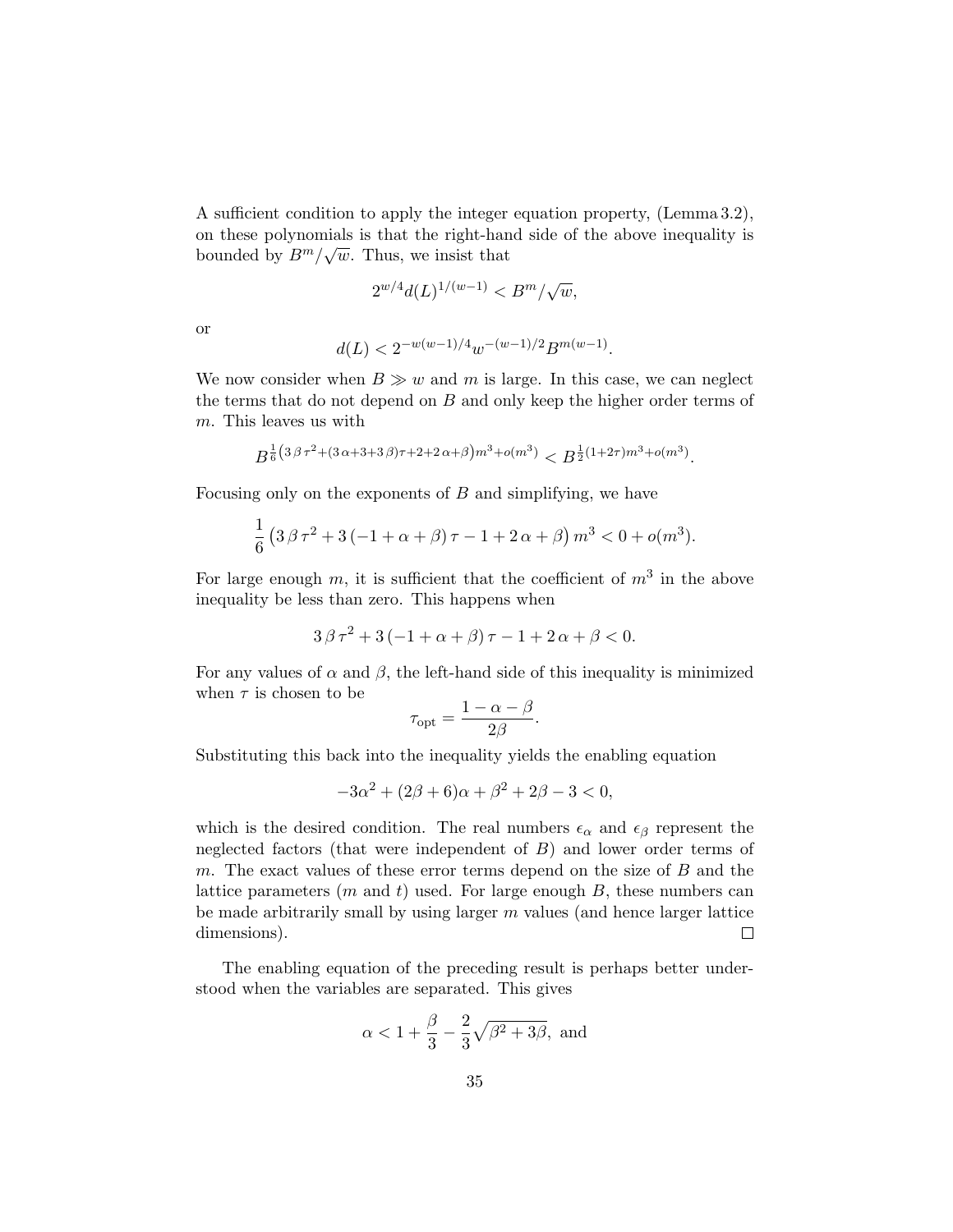$$
\beta < 2\sqrt{\alpha^2 - \alpha - 1} - 1 - \alpha.
$$

Thus, if  $\alpha$  and  $\beta$  satisfy the enabling equations above, the method will produce two polynomials  $p_1(x, y)$  and  $p_2(x, y)$  that are both root equivalent to  $f_B(x, y)$  modulo B. Further, if  $p_1(x, y)$  and  $p_2(x, y)$  are also not strongly algebraically dependent then we can use resultants to solve for all the  $(x_0,y_0)$ . In particular, we can compute the polynomial  $p_{1,2}(x) =$  $Res_y(p_1(x, y), p_2(x, y))$  and solve  $p_{1,2}(x) = 0$  for candidates of  $x_0$ . For each candidate  $\hat{x}_0$  we then solve  $p_1(\hat{x}_0, y) = 0$  for candidates of  $y_0$ . We can then test all possible candidate possibilities with the original equation  $f_B(x, y) \equiv 0 \pmod{B}$ .

#### 3.2 Integer Equations

#### 3.2.1 The Bivariate Case

The problem of finding integer solutions of bivariate integer equations was also considered by Coppersmith[20, 22] in 1996. As with the univariate modular case, the presentation took place in an unnatural space. In 2004, Coron[24] presented a simplification of the method, much like Howgrave-Graham simplified the univariate modular case, that is slightly weaker than Coppersmith's original description but much more natural. The bounds on the solution are the same, but the runtime is exponential (rather then polynomial) in the degree of the polynomial. We will follow Coron's presentation and give a sketch of his proof. The main result is as follows.

**Theorem 3.3 (Coppersmith).** Let  $f(x,y) = \sum_{i,j} a_{i,j} x^i y^j$  be an irreducible polynomial in two variables over  $\mathbb Z$ . Let X and Y be upper bounds on the desired integer solution  $(x_0, y_0)$ , and let  $W = ||f(xX, yX)||_{\infty}$ .

1. If  $f(x, y)$  has maximum degree d in each variable separately and

$$
XY < W^{2/(3d)-\epsilon}
$$

for some  $\epsilon > 0$ , then in time polynomial in  $(\log W, 2^d)$ , one can find all integer pairs  $(x_0, y_0)$  such that  $|x_0| < X$ ,  $|y_0| < Y$ , and  $f(x_0, y_0) = 0$ .

2. If  $f(x, y)$  has total degree d and

$$
XY < W^{1/d - \epsilon}
$$

for some  $\epsilon > 0$ , then in time polynomial in  $(\log W, 2^d)$ , one can find all integer pairs  $(x_0, y_0)$  such that  $|x_0| < X$ ,  $|y_0| < Y$ , and  $f(x_0, y_0) = 0$ .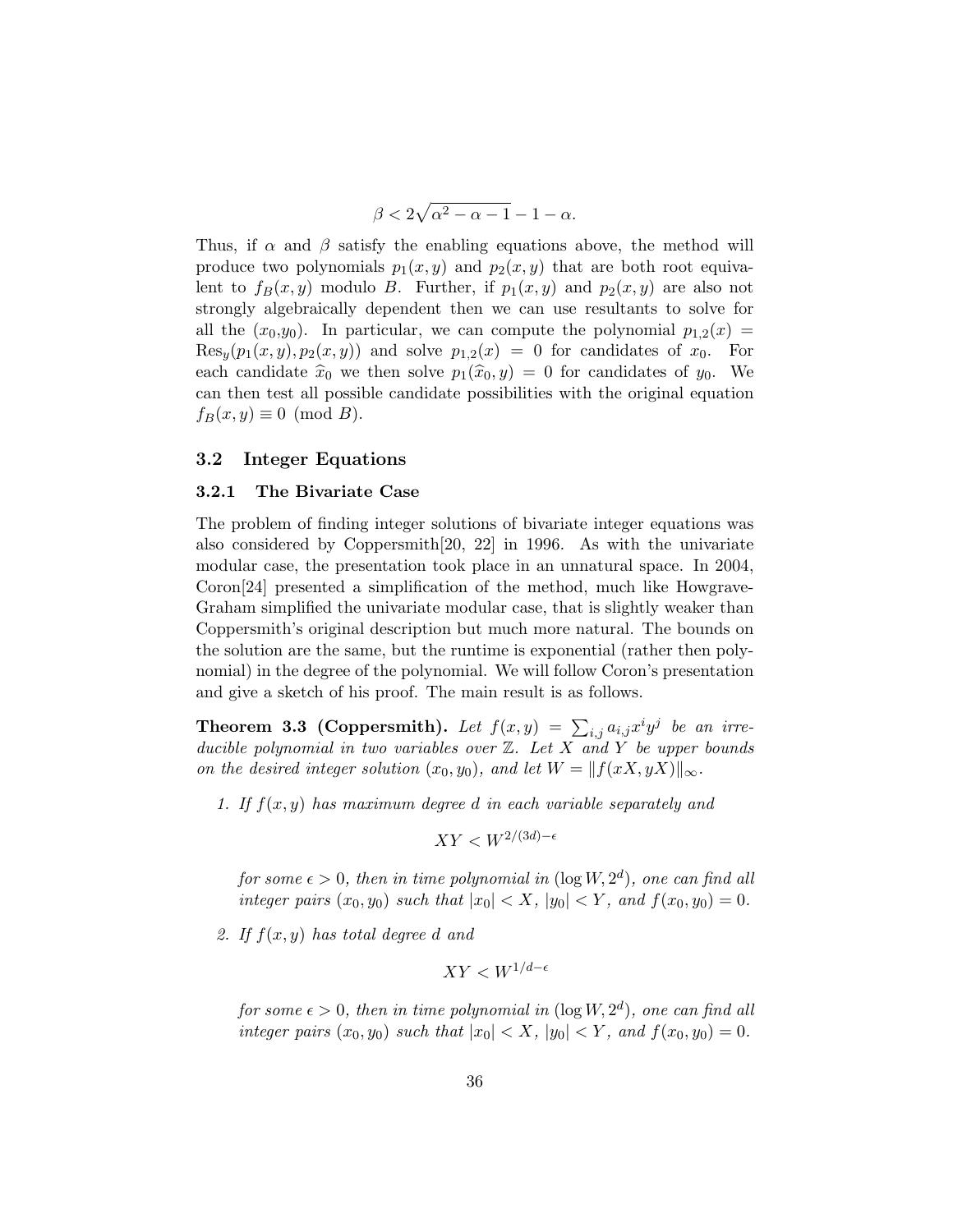Before proceeding with the proof, we will need the following result about multiples of bivariate polynomials. The result is based on a univariate result of Mignotte[62].

**Lemma 3.3 (Coron**[24]). Let  $p(x, y)$  and  $q(x, y)$  be two non-zero polynomials over  $\mathbb Z$  of maximum degree d in each of x and y, such that  $q(x, y)$  is a multiple of  $p(x, y)$  in  $\mathbb{Z}[x, y]$ . Assume that  $p(0, 0) \neq 0$  and  $q(x, y)$  is divisible by a non-zero integer r such that  $gcd(r, p(0, 0)) = 1$ . Then  $q(x, y)$  is divisible by  $r \cdot p(x, y)$  and

$$
||q(x,y)|| \ge 2^{-(d+1)^2}|r| \cdot ||p(x,y)||_{\infty}.
$$

Sketch Proof. We will only outline the proof of the first result for a bivariate polynomial with maximum degree d in each variable separately.

Let  $(x_0, y_0)$  be a root of  $f(x, y)$ , as given in Theorem 3.3, and let X and Y be bounds on  $x_0$  and  $y_0$ , respectively. First we convert the problem to a bivariate modular equation. Without loss of generality, we will assume that  $f(0, 0) \neq 0$  and  $gcd(f(0, 0), XY) = 1$ . For some positive integer k we define the modulus  $n = u(XY)^k$ , where

$$
u = W + ((1 - W) \pmod{|f(0, 0)|}).
$$

Let  $q(x, y)$  be the polynomial

$$
g(x, y) = a_{0,0}^{-1} f(x, y) \mod n = 1 + \sum_{(i,j) \neq (0,0)} b_{i,j} x^{i} y^{j},
$$

and for non-negative integers i and j define the set of polynomials  $g_{i,j}(x, y)$ by

$$
g_{i,j}(x,y) = \begin{cases} x^i y^j X^{k-i} Y^{k-j} q(x,y) & \text{if } 0 \le i, j \le k \\ x^i y^j n & \text{otherwise.} \end{cases}
$$

By construction we have  $g_{i,j}(x_0, y_0) \equiv 0 \pmod{n}$  and  $XY|g_{i,j}(xX, yY)$  for all  $0 \leq i, j \leq d+k$ .

Letting  $w = d + k + 1$ , we construct the  $w^2$ -dimensional lattice L with basis matrix M whose rows are the coefficient vectors of  $g_{i,j}(xX, yY)$  for all  $0 \leq i, j \leq d+k$ . Thus, each element of L corresponds to a polynomial having  $(x_0, y_0)$  as a root modulo n and is a multiple of XY. Using the LLLalgorithm, we look for a small element of  $L$  which corresponds to a small normed polynomial  $h(xX, yY)$  that satisfies both

$$
||h(xX, yY)|| < \frac{n}{\sqrt{w}} \quad \text{and} \quad ||h(xX, yY)|| < 2^{-w}(XY)^k W. \tag{30}
$$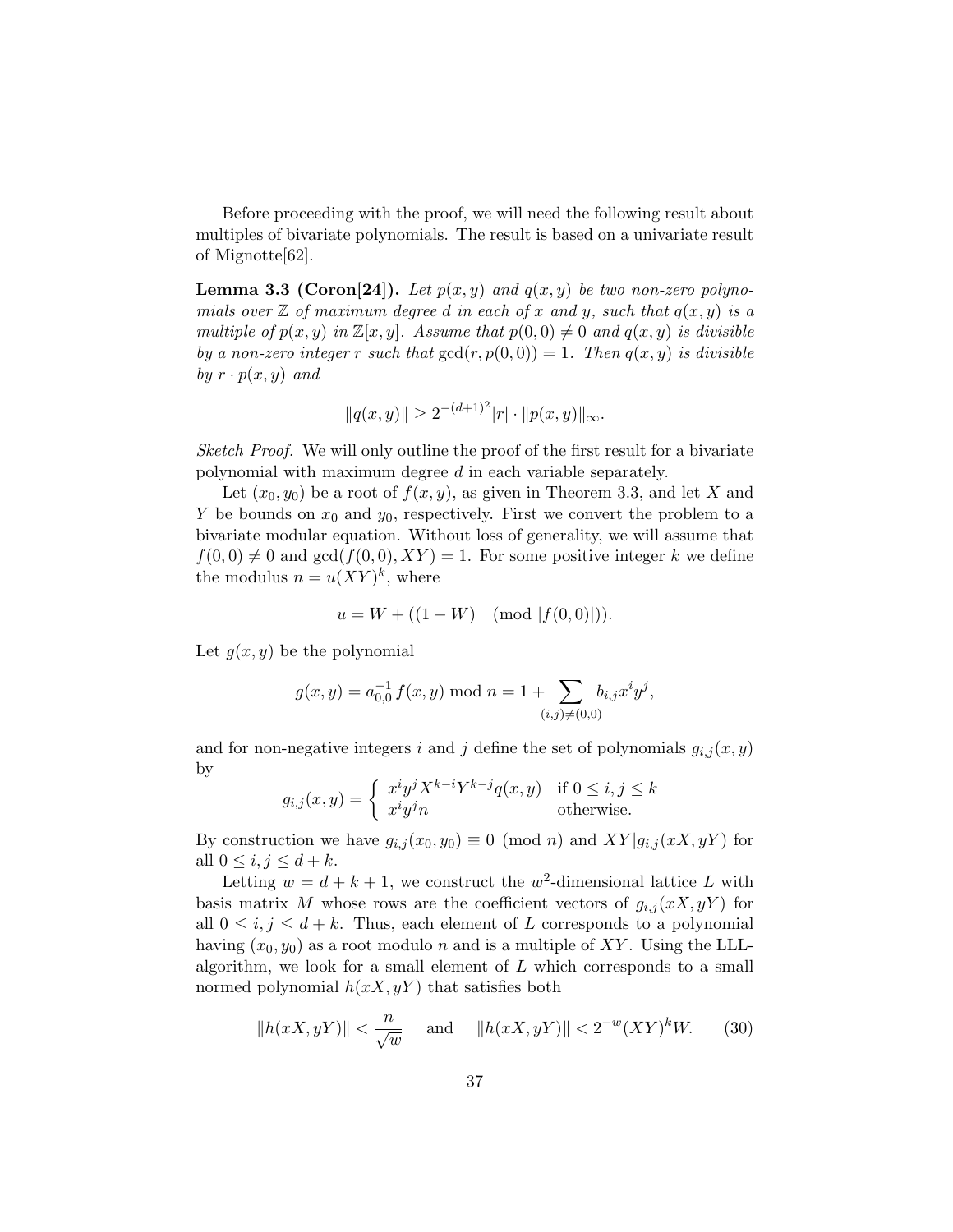The first condition ensures that  $h(x_0, y_0) = 0$  by satisfying the integer equation property, Lemma 3.2. The second condition, using Lemma 3.3 with  $p(x,y) = f(xX,yY), q(x,y) = h(xX,yY)$  and  $r = (XY)^k$ , ensures that  $h(xX, yY)$  is not a multiple of  $f(xX, yY)$ , which implies that  $h(x, y)$  is not a multiple of  $f(x, y)$ . Since  $f(x, y)$  is irreducible, if  $h(x, y)$  is not a multiple of  $f(x, y)$  then we know that the two polynomials must be algebraically independent. Therefore, when both of the above conditions are met, we have two polynomials,  $f(x, y)$  and  $h(x, y)$ , that are algebraically independent and both have the root  $(x_0, y_0)$  over the integers. We can then solve for  $(x_0, y_0)$ using resultants.

Using the fact that the LLL-algorithm will yield a polynomial  $h(x, y)$ such that

$$
||h(xX, yY)|| \leq 2^{\frac{w^2-1}{4}} d(L)^{\frac{1}{w^2}},
$$

Coron shows that a sufficient condition on X and Y for  $(30)$  to hold is given by

$$
XY < 2^{-\beta}W^{\alpha},
$$

where

$$
\alpha = \frac{2(k+1)^2}{(d+k)(d+k+1)^2 - k(k+1)^2} \ge \frac{2}{3d} - \frac{2}{3(k+1)}
$$

and

$$
\beta = \frac{10}{4} \frac{(d+k+1)^4 + (d+k+1)^2}{(d+k)(d+k+1)^2 - k(k+1)^2} \le \frac{4k^2}{d} + 13d.
$$

Choosing  $k = \lfloor 1/\epsilon \rfloor$ , this reduces to

$$
XY < W^{2/(3d) - \epsilon} 2^{-4/(d\epsilon^2) - 13d}.
$$

Doing an exhaustive search on the  $4/(d\epsilon^2) - 13d$  high order bits of  $x_0$  gives the desired bound.  $\Box$ 

The case when  $f(x, y)$  has total degree d follows a similar method and can be found in [24, Appendix B].

#### 3.2.2 General Multivariate Integer Equations

Coppersmith's method for finding small integer roots of bivariate integer equations can be heuristically extended to finding small integer roots of multivariate integer equations with more than two variables. This is discussed by both Coppersmith[20, 22] and Coron[24].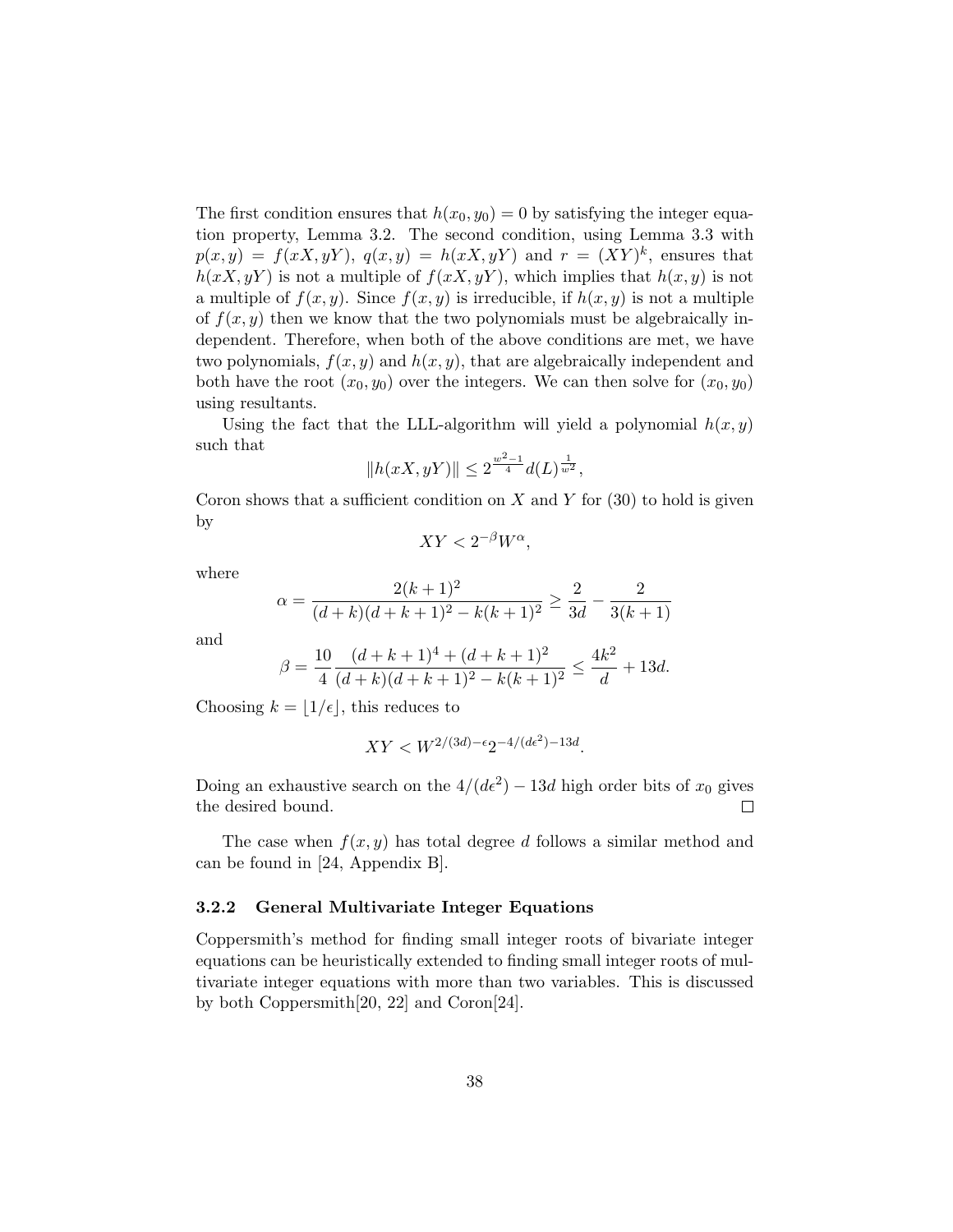We briefly outline the method. Let  $f(x_1, \ldots, x_\ell) \in \mathbb{Z}[x_1, \ldots, x_\ell]$  be a polynomial in  $\ell$  variables with degree d in each variable. We wish to find all integer solutions  $\overline{y}$  of  $f(\overline{x}) = 0$  such that  $|y_i| < X_i$  for  $i = 1, \ldots, \ell$ .

First we construct a modulus *n* that is a multiple of  $(X_1 X_2 \cdots X_\ell)^k$  for some positive integer k and a new polynomial  $g(\overline{x})$  that has constant term 1 and is root equivalent to  $f(\overline{x})$  modulo n. We then consider the lattice L generated by the coefficient vectors of the polynomials

$$
x_1^{\gamma_1} \cdots x_\ell^{\gamma_\ell} X^{k-\gamma_i} \cdots X^{k-\gamma_\ell} q(x_1 X_1, \ldots, x_\ell X_\ell) \quad \text{for} \quad 0 \le \gamma_1, \ldots, \gamma_\ell \le k,
$$

and

$$
(x_1X_1)^{\gamma_1} \cdots (x_\ell X_\ell)^{\gamma_\ell}
$$
 for  $(\gamma_1, \ldots, \gamma_\ell) \in [0, d+k]^\ell \setminus [0, k]^\ell$ .

We then consider the smallest  $\ell - 1$  elements of L as found by the LLLalgorithm. These lattice elements are the coefficient vectors of  $\ell - 1$  polynomials  $h_i(x_1X_1,\ldots,x_{\ell}X_{\ell}).$  A sufficient condition on the bounds  $X_i$  can then be derived so that each of these polynomials satisfy the integer equation property, Lemma 3.2, and satisfy a generalized version of Lemma 3.3. When this enabling equation is satisfied, we then have  $\ell$  equations in  $\ell$  variables that have the integer root  $\bar{y}$  (the  $\ell - 1$  polynomials  $h_i(\bar{x})$  and the original equation  $f(\overline{x})$ . We also know that each of the  $h_i(\overline{x})$  is algebraically independent of  $f(\bar{x})$ . The method remains a heuristic of course, since there are no general way of knowing if the  $h_i(\overline{x})$  are pairwise algebraically independent or not.

#### 3.2.3 Common Divisors

In 2001, Howgrave-Graham [44] extended the notion of solving integer equations to finding approximate common divisors. We define the problems below.

An instance of the *approximate common divisor problem*  $(ACDP)$ consists of two inputs  $a_0$  and  $b_0$  and bounds X, Y, and D such that there exists integers  $|x_0| < X$ ,  $|y_0| < Y$ , and  $d > D$  satisfying  $d|(a_0 + x_0)|$  and  $d|(b_0 + y_0)$ . The problem is to find all  $x_0, y_0$ , and d that satisfy these conditions. Without loss of generality, we assume that  $X \geq Y$ .

When one of the numbers is exactly known, say  $Y = 0$ , then we have an instance of the *partial approximate common divisor problem (PACDP)*. Without loss of generality, we assume that  $a_0 < b_0$ . Notice that May's generalization of Coppersmith's univariate method, Theorem 3.1, can be used to solve the PACDP. For each solution  $x_0$  that is found, the common divisor d can be computed as  $d = \gcd(f_d(x_0), N)$  provided that  $f_d(x_0) \neq 0 \pmod{N}$ .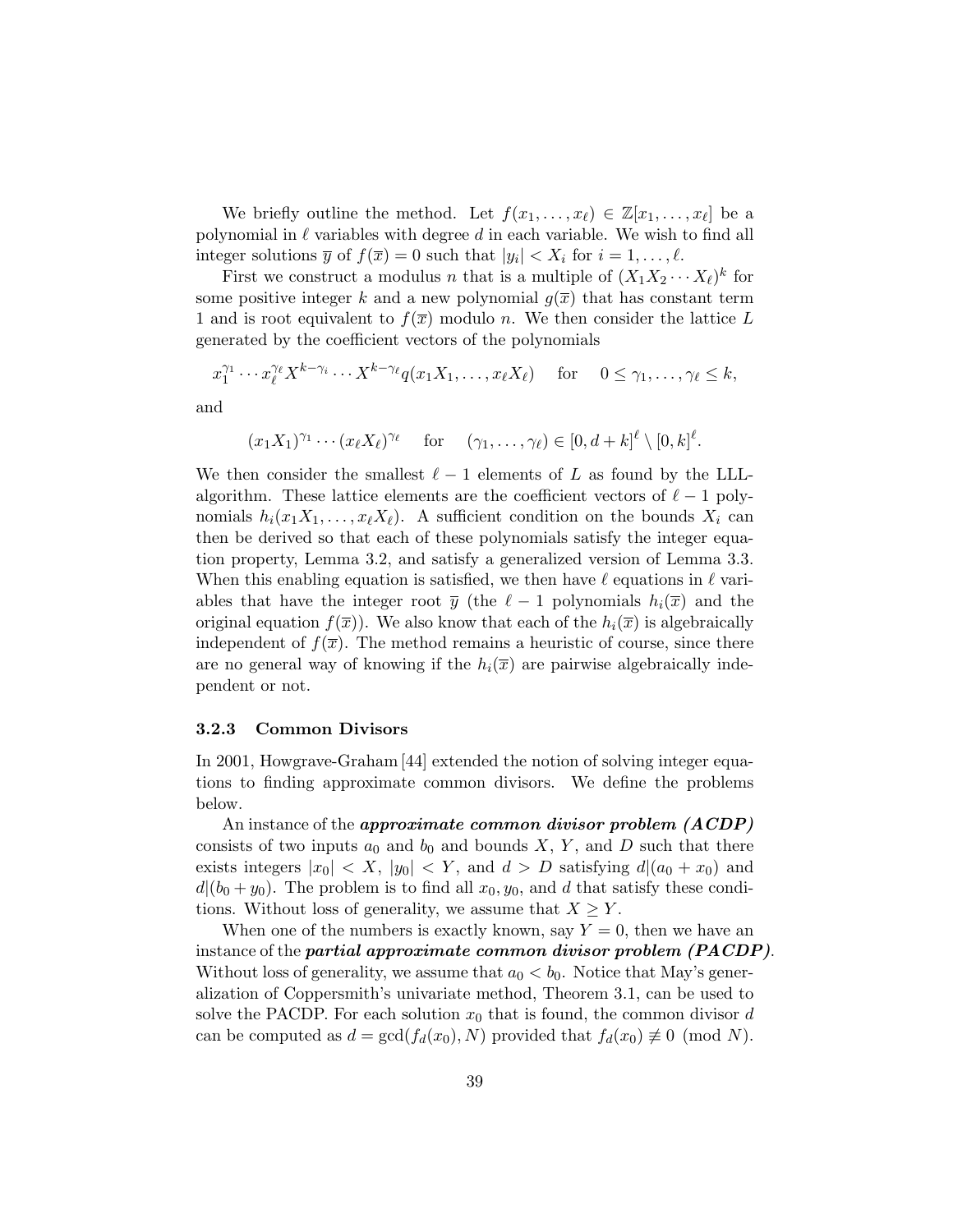The ACDP was generalized to more than two numbers by Proos [77] in 2003. Rather then outlining the method of solution for the ACDP, we outline Proos' method for the generalized version. An instance of the **general** partial approximate common divisor problem (GPACDP) consists of  $\ell + 1 \geq 2$  inputs  $a_0, a_1, \ldots, a_\ell$  and bounds  $X_1, \ldots, X_\ell$  and D such that there exists integers  $|y_i| < X_i$  and  $d > D$  such that  $d|a_0$  and  $d|(a_i + y_i)$  for all  $1 \leq i \leq \ell$ . The problem is to find all  $y_i, \ldots, y_{\ell}$ , and d that satisfy these conditions. Without loss of generality, we assume that  $X_1 \geq \cdots \geq X_{\ell}$ . Also, let  $D < a_0$  since otherwise there can be no solution.

To solve the GPACDP, we proceed as follows. Let  $\overline{y} = (y_1, \ldots, y_\ell) \in \mathbb{Z}^\ell$ and  $d \in \mathbb{Z}$  be a solution of a given GPACDP. Choose two integers  $u \geq 1$ and  $h \geq u$ . Letting  $\gamma_0, \ldots, \gamma_\ell$ , and  $\sigma$  be non-negative integers, define the polynomial

$$
q_{\gamma_0,...,\gamma_\ell,\sigma}(\overline{x}) = a_0^{\gamma_0}(a_1+x_1)^{\gamma_1}(a_2+x_2)^{\gamma_2}\cdots(a_\ell+x_\ell)^{\gamma_\ell},
$$

where  $\gamma_0 + \gamma_1 + \cdots + \gamma_\ell = \sigma$ . Notice that when  $\sigma \geq u$  we have

$$
q_{\gamma_0,\ldots,\gamma_\ell,\sigma}(\overline{y})\equiv 0\pmod{d^u}.
$$

Next, construct the lattice  $L$  with basis matrix  $M$  whose rows are the coefficient vectors of the  $\binom{h+\ell}{\ell}$  $_{\ell}^{+\ell}$ ) polynomials

$$
q_{\gamma_0,\gamma_1,\dots,\gamma_\ell,u}(x_1X_1,\dots,x_\ell X_\ell)
$$
  
\n
$$
q_{0,\gamma_1,\dots,\gamma_\ell,u+1}(x_1X_1,\dots,x_\ell X_\ell)
$$
  
\n
$$
\vdots
$$
  
\n
$$
q_{0,\gamma_1,\dots,\gamma_\ell,h}(x_1X_1,\dots,x_\ell X_\ell)
$$
\n
$$
\gamma_0 = 0
$$

for all possible combinations of the  $\gamma_i$ . For example, when  $\ell = 2$ ,  $u = 2$  and  $h = 3$  the basis matrix is given by

| $a_0^2$                          |              |              |              |             |             |             |            |         |         |
|----------------------------------|--------------|--------------|--------------|-------------|-------------|-------------|------------|---------|---------|
| $a_0a_1$                         | $a_0X_1$     |              |              |             |             |             |            |         |         |
| $a_0a_2$                         |              | $a_0X_2$     |              |             |             |             |            |         |         |
| $a_1a_2$                         | $a_2X_1$     | $a_1X_2$     | $X_1X_2$     |             |             |             |            |         |         |
|                                  | $2a_1X_1$    |              |              | $X_1^2$     |             |             |            |         |         |
| $a_1^2\\a_2^2$                   |              | $2a_2X_2$    |              |             | $X_2^2$     |             |            |         |         |
| $a_1^2 a_2$                      | $2a_1a_2X_1$ | $a_1^2 X_2$  | $2a_1X_1X_2$ | $a_2X_1^2$  |             | $X_1^2 X_2$ |            |         |         |
|                                  | $a_2^2 X_1$  | $2a_1a_2X_2$ | $2a_2X_1X_2$ |             | $a_1X_2^2$  |             | $X_1X_2^2$ |         |         |
|                                  | $3a_1^2X_1$  |              |              | $3a_1X_1^2$ |             |             |            | $X_1^3$ |         |
| $a_1a_2^2$<br>$a_1^3$<br>$a_2^3$ |              | $3a_2^2X_2$  |              |             | $3a_2X_2^2$ |             |            |         | $X_2^3$ |

,

where the horizontal lines separate the 4 different values of  $\gamma_1 + \gamma_2$ .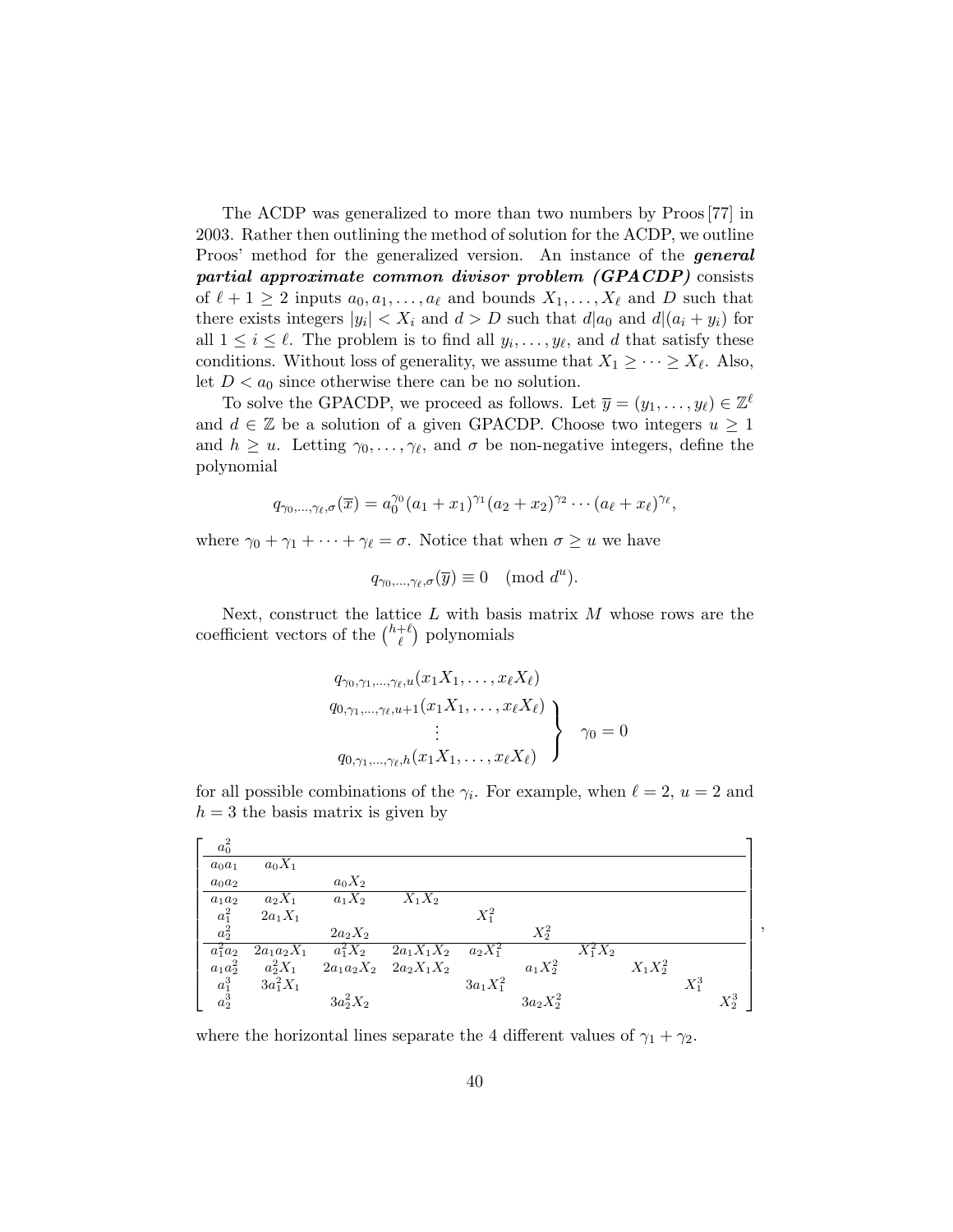With a proper ordering of the polynomials the basis matrix can always be constructed to be triangular with non-zero diagonal elements. Thus, the lattice is full rank with dimension  $m = \binom{h+\ell}{\ell}$  $\binom{+ \ell}{\ell}$ . Also, a simple calculation shows that the volume is given by

$$
d(L) = a_0^{(\mu+\ell)}(X_1 \cdots X_\ell)^{(\mu+\ell)}_{(\ell+1)}.
$$

Using the LLL-algorithm, we can obtain  $\ell$  linearly independent vectors that correspond to  $\ell$  linearly independent polynomials  $p_i(\bar{x})$  satisfying

$$
||p_1(x_1X_1,\ldots,x_{\ell}X_{\ell})||\leq\cdots\leq||p_{\ell}(x_1X_1,\ldots,x_{\ell}X_{\ell})||,
$$

and

$$
||p_{\ell}(x_1X_1,\ldots,x_{\ell}X_{\ell})|| \leq 2^{\frac{m+\ell-2}{4}}d(L)^{\frac{1}{m-\ell+1}}.
$$

A sufficient condition to apply the integer equation property, Lemma 3.2, on each of these  $\ell$  polynomials is given by

$$
2^{\frac{m+\ell-2}{4}}d(L)^{\frac{1}{m-\ell+1}} < d^u/\sqrt{m}.
$$

The terms  $2^{\frac{m+\ell-2}{4}}$  and  $\sqrt{m}$  are assumed to be small compared to  $d^u$  and are neglected. Since  $X_1 \geq X_2 \geq \cdots \geq X_\ell$  and  $D \leq d$  the above inequality, neglecting the small terms, is then satisfied if

$$
\left(a_0^{\binom{u+\ell}{\ell+1}}X_1^{\binom{h+\ell}{\ell+1}\ell}\right)^{\frac{1}{\binom{h+\ell}{\ell}-\ell+1}}\leq D^u.
$$

Letting  $D = a_0^{\alpha}$  and  $X_1 = a_0^{\beta}$  $\int_{0}^{\rho}$  this is equivalent to

$$
\binom{u+\ell}{\ell+1} + \beta \ell \binom{h+\ell}{\ell+1} < \alpha u \left[ \binom{h+\ell}{\ell} - l + 1 \right],\tag{31}
$$

which is the enabling equation for the GPACDP using this method. In terms of only  $\alpha$  or only  $\beta$ , we see that this enabling equation can be written as

$$
\alpha > \frac{\binom{u+\ell}{\ell+1} + \beta \ell \binom{h+\ell}{\ell+1}}{u\left[\binom{h+\ell}{\ell}-l+1\right]} \quad \text{ or } \quad \beta < \frac{\alpha u\left[\binom{h+\ell}{\ell}-l+1\right] - \binom{u+\ell}{\ell+1}}{\ell\binom{h+\ell}{\ell+1}}.
$$

Proos then goes on to show how to find bounds on  $\beta$  for various values of  $\alpha, \ell$ , and lattice dimension bounds [77, Section 6.2.1].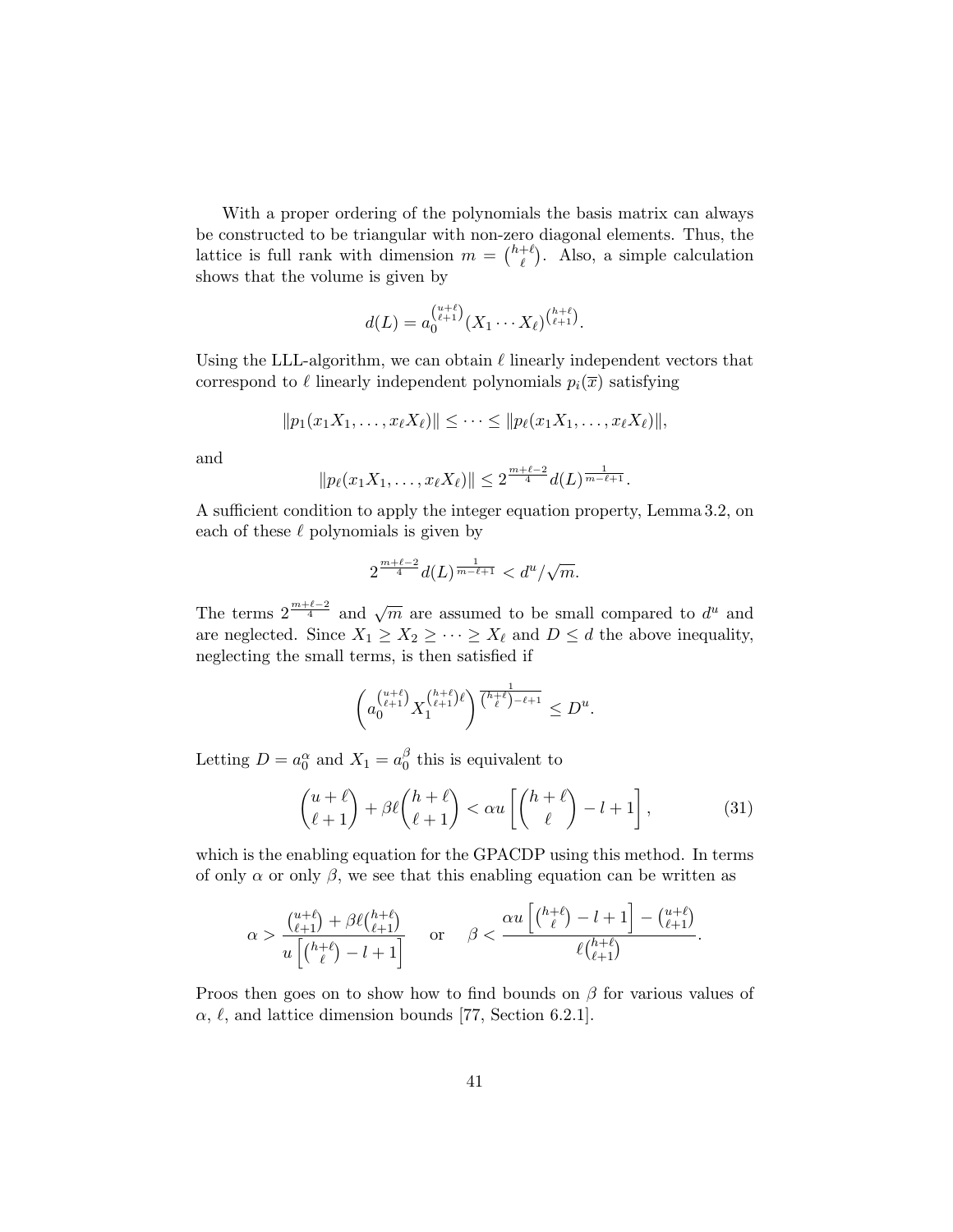## 4 Non-Linear Equations II (Applications)

#### 4.1 Factoring

The original application of Coppersmith's method for bivariate integer equations [20, 22] was factoring with partial information about the factors. The main result is summarized in the following.

**Theorem 4.1 (Factoring**  $N = pq$ **).** Let  $N = pq$  be an n-bit product of two primes p and q that are roughly the same size. Given the  $n/4$  most significant or least significant bits of one of the primes, N can be factored efficiently.

Let  $p = p_1 2^{n/4} + p_0$  and  $q = q_1 2^{n/4} + q_0$  where  $0 \leq p_1, p_0, q_1, q_0 < 2^{n/4}$ . That is,  $p_1$  represents the  $n/4$  most significant bits of p and  $p_0$  represents the  $n/4$  least significant bits of p, where we assume that p is an  $n/2$ -bit integer. A similar statement holds for  $q$ . Consider the two polynomials  $p_0(x, y), p_1(x, y) \in \mathbb{Z}[x, y]$  defined by

$$
f_0(x,y) = \frac{1}{2^{n/4}} \Big( (x2^{n/4} + p_0)(y2^{n/4} + q_0) - N \Big)
$$
  
=  $xy2^{n/4} + q_0x + p_0y + \frac{1}{2^{n/4}} (p_0q_0 - N),$  and

$$
f_1(x,y) = (p_1 2^{n/4} + x)(q_1 2^{n/4} + y) - N
$$
  
=  $xy + q_0 2^{n/4}x + p_0 2^{n/4}y + p_0 q_0 2^{n/2} - N,$ 

Each polynomial has maximum degree  $d = 1$  in both variables. Also, the constant term of  $f_0(x, y)$  is an integer by the definition of  $p_0$  and  $q_0$ . By construction, the polynomials satisfy

$$
f_0(p_1, q_1) = 0
$$
 and  $f_1(p_0, q_0) = 0$ .

Using Coppersmith's method for bivariate integer equations we can find these roots. That is, given  $f_0(x, y)$  we can find  $(p_1, q_1)$  and given  $f_1(x, y)$  we can find  $(p_0, q_0)$ . Defining the bounds  $X = Y = N^{1/4-\epsilon}$  we see that

$$
||f_0(xX, yY)||_{\infty} \approx ||f_1(xX, yY)||_{\infty} \approx N^{3/4},
$$

so letting  $W = N^{3/4}$  we have

$$
XY < N^{1/2 - 2\epsilon} \approx W^{3/2 - 3\epsilon} = W^{3/(2d) - 3\epsilon}.
$$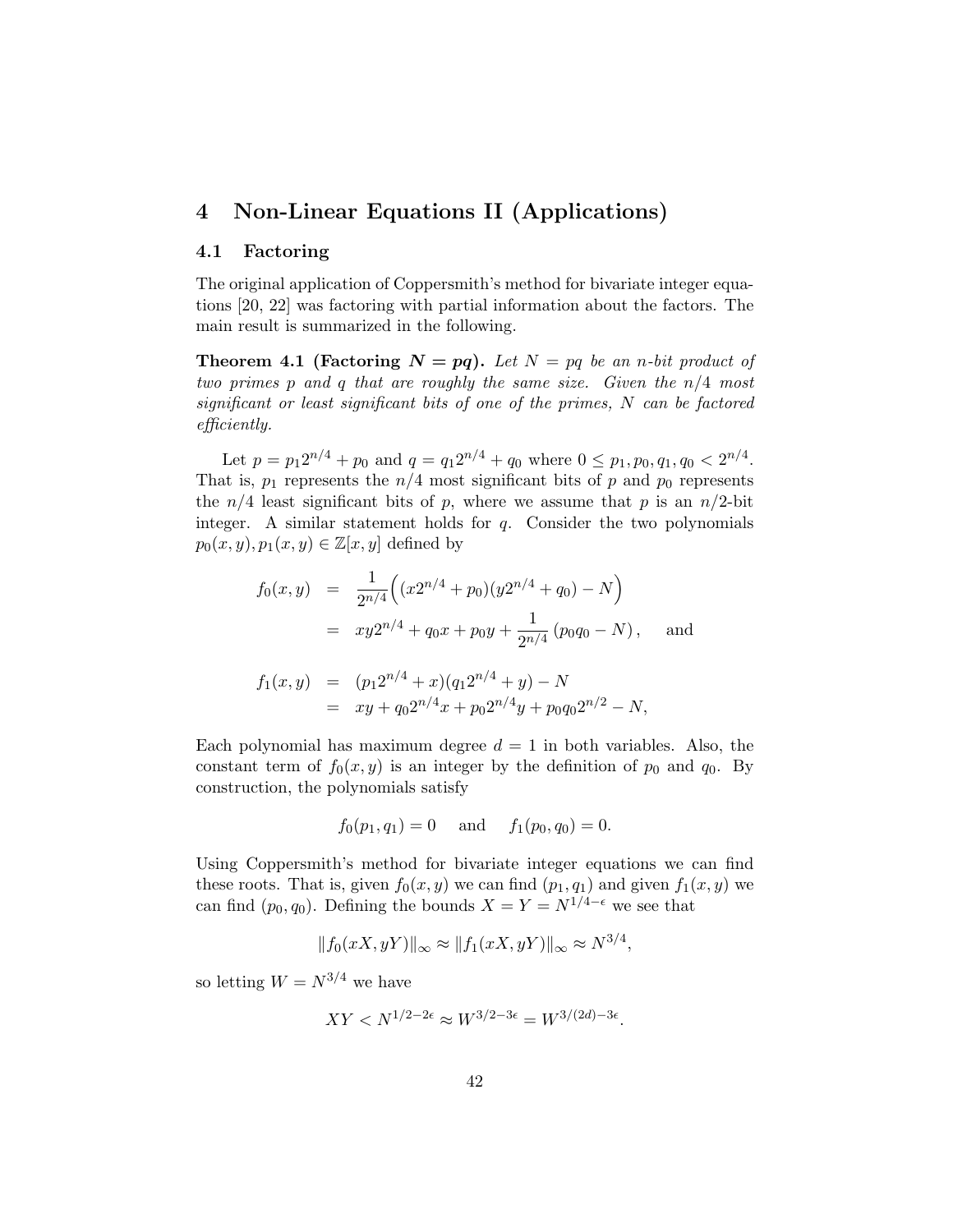Doing an exhaustive search on only a couple of the most significant bits of  $p_0$  when solving  $f_1(x, y) = 0$  or the least significant bits of  $p_1$  when solving  $f_0(x, y) = 0$  ensures that all of the necessary conditions for Coppersmith's method are satisfied.

Now, given the  $n/4$  least significant bits of  $p$  (or  $q$ ) we know the values of  $p_0$  and  $q_0$  since  $p_0q_0 = N \mod 2^{n/4}$ . Solving  $f_0(x, y) = 0$  for  $(x, y) = (p_1, q_1)$ allows for all of p and q to be computed. Similarly, given the  $n/4$  most significant bits of p (or q) we know  $p_1$  and  $q_1$  so solving  $f_1(x, y) = 0$  for  $(x, y) = (p_0, q_0)$  allows p and q to be computed.

It was later demonstrated by Howgrave-Graham [43], that the result for known most significant bits of  $p$  can be obtained more simply, both theoretically and practically, using Coppersmith's method for univariate modular equations. The result is a direct application of Theorem 3.1 with the function

$$
f_p(x) = (p_1 2^{n/4} + x),
$$

which has root  $p_0$  modulo p. This result was generalized to factoring integers  $N = p^r q$  by Howgrave-Graham [43] and Boneh, Durfee & Howgrave-Graham [12]. For the case of  $p \approx q$ , they show that N can be factored with knowledge of the  $n/(r+1)$  most significant bits of p, which recovers Coppersmith's result from above when applied with  $r = 1$ . This result follows from Theorem 3.1 using the function

$$
f_{p^r}(x) = (p_1 2^{n/4} + x)^r,
$$

which has root  $p_0$  modulo  $p^r$ . A further generalization by May [58], uses the function

$$
f_{(kp)^r}(x) = (\widetilde{p} + x)^r
$$

to obtain the following result.

**Theorem 4.2 (Factoring**  $N = p^r q$ **).** Let  $N = p^r q$  where p and q are primes of roughly the same size. Let k be an (unknown) integer that is not a multiple of  $p^{r-1}q$ . Given an integer  $\tilde{p}$  such that  $|kp-\tilde{p}| < N^{\frac{r}{(r+1)^2}}$ , N can be factored.

That is, given a multiple of  $p$  up to a small correction term we can recover p and hence the factorization of N.

#### 4.2 RSA

Many applications of Coppersmith's methods in cryptography involve attacking special instances of RSA and RSA-like cryptosystems. (see Appendix A.5 for a review of the RSA cryptosystem). Throughout this section,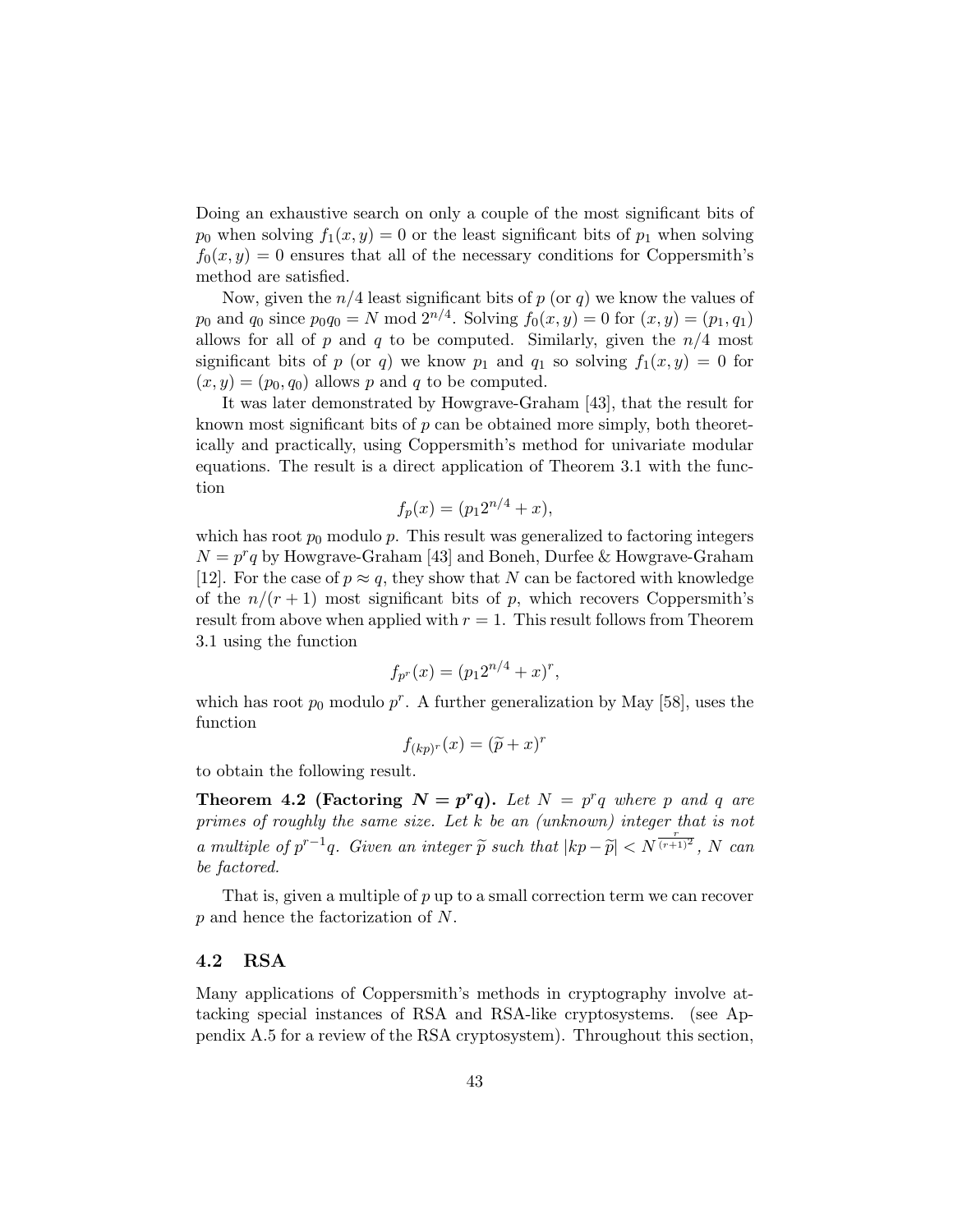unless otherwise stated, we use following notation. Let  $N = pq$  be an n-bit RSA modulus, let  $\langle e, N \rangle$  be the public key, and let  $\langle d, N \rangle$  be the private key. The public/private exponents are chosen so that  $ed \equiv 1 \pmod{\phi(N)}$ .

#### 4.2.1 Low Public Exponent

The following attacks for small public exponent RSA can only be used to recover a given plaintext. They do not expose the private key. Also, with a proper padding scheme, such as OAEP, these attacks are not relevant. We include them to show how Coppersmith's method has been applied in various settings.

Stereotyped Messages When most of the plaintext is fixed, or stereotyped, it is possible to recover the unknown part if both it and the public exponent are sufficiently small. For public exponent e, let  $m = B + y$  be a plaintext where B is a known fixed part of the message and let  $c = m^e \mod N$ be its corresponding ciphertext. Consider the degree  $d = e$  univariate polynomial

$$
f_N(x) = (B+x)^e - c,
$$

which has root  $x = y$  modulo N. Using Coppersmith's method for univariate modular polynomials, Theorem 3.1, we can recover y provided that  $|y|$  <  $N^{1/e-ε}$ . The bound can be increased to  $N^{1/e}$  by doing an exhaustive search on a few bits of the solution. In particular, when  $e = 3$  the full plaintext can be recovered if at least 2/3 of it is already known.

Random Padding With Known Related Messages When two plaintext messages m and m' related by the affine relation  $m' = m + r$  are encrypted with the same public key, it is possible to recover  $m$ , given only the ciphertexts, if the public exponent and  $r$  are sufficiently small.

Let  $c = m^e \pmod{N}$  and  $c' = (m + r)^e \pmod{N}$  be the ciphertexts of m and m', respectively. When  $e = 3$  and r is known, Franklin & Reiter[30] and Coppersmith, Franklin, Patarin & Reiter [23] show that the plaintext m can be computed with the relation

$$
m = \frac{r(c' + 2c - r^{3})}{c' - c + 2r^{3}} = \frac{r(3m^{3} + 3m^{2}r + 3mr^{2})}{3m^{2}r + 3mr^{2} + 4r^{3}}
$$
 (mod N).

When  $e = 3$  and r is unknown, Coppersmith [22] shows that the plaintext m can still be recovered provided that  $r$  is sufficiently small. In this case,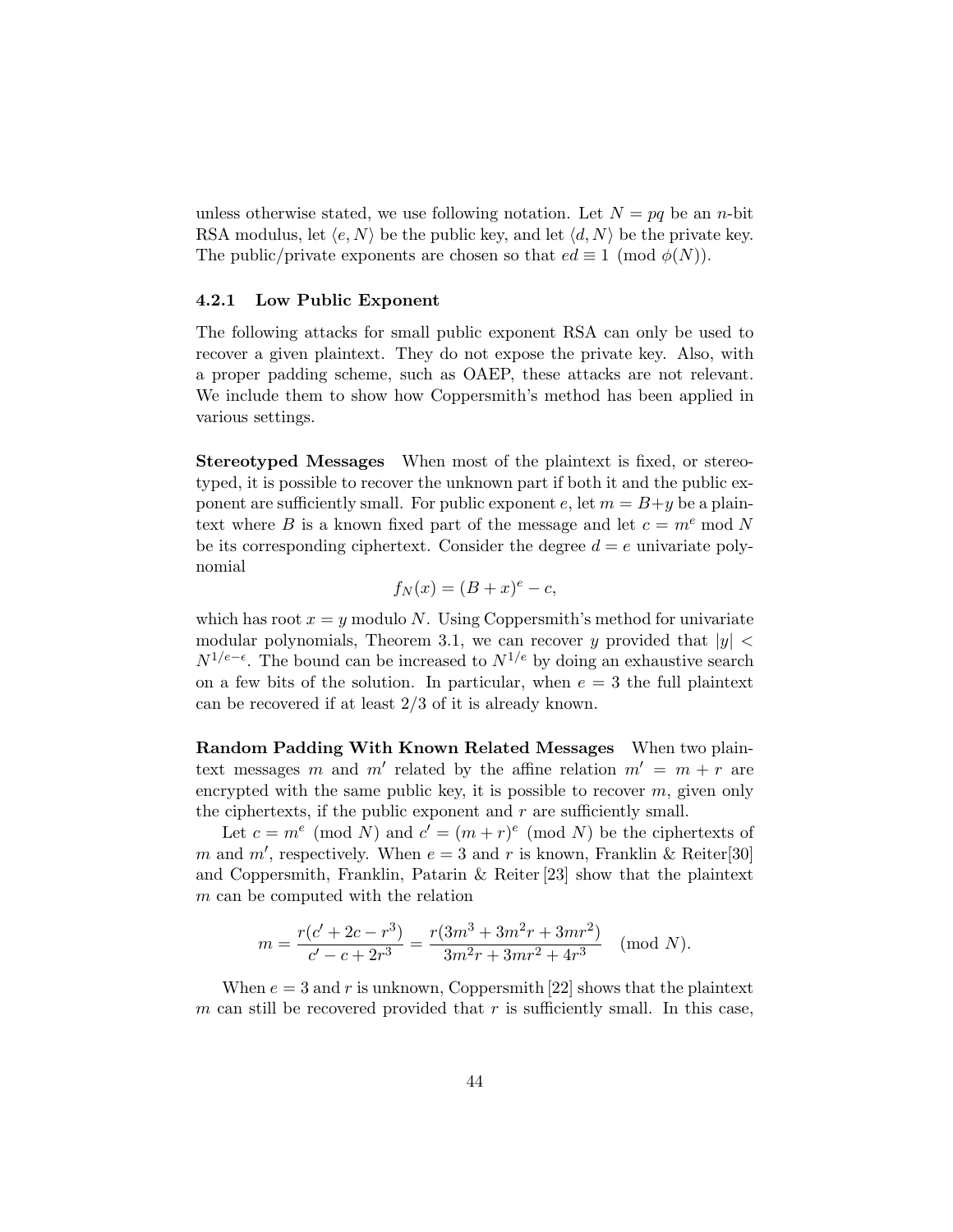computing the resultant of  $m^3 - c$  and  $(m+r)^3 - c'$  with respect to m yields the following degree  $d = 9$  univariate modular polynomial equation

Res<sub>m</sub> 
$$
(m^3 - c, (m + r)^3 - c')
$$
 =  
\n $r^9 + (3c - 3c')r^6 + (3c^2 + 21cc' + 3c'^2)r^3 + (c - c')^3 \equiv 0 \pmod{N}$ .

Using Coppersmith's method for univariate modular polynomials, Theorem 3.1, r can be recovered provided  $|r| < N^{1/9}$ . Once r is known, the method from above can be used to recover m. It is possible to generalize this further, but the size of r becomes prohibitively small when  $e > 3$  and the relation between  $m$  and  $m'$  becomes more complicated.

**H**åstad's Broadcast Attack One of the first non-linear applications of lattice basis reduction in cryptography was the so-called  $H\mathring{a}stad broad$ cast attack. Håstad 38, 39 showed that knowledge of a sufficient number of ciphertexts corresponding to plaintexts that are all linearly related can be used to recover the plaintexts if each ciphertext was encrypted with a different public key. The number of ciphertexts needed was quadratic in the size of the largest public exponent. Using Coppersmith's method the number of ciphertexts needed is reduced to the largest public exponent.

Let  $c_i = m_i^{e_i} \pmod{N_i}$  be the ciphertext of the plaintext  $m_i$ , where the  $N_i$  are pairwise relatively prime and the plaintext are all of the form

$$
m_i = \alpha_i m + \beta_i \pmod{N_i},
$$

where  $\alpha_i$  and  $\beta_i$  are known values. Consider the monic polynomials  $f_i(m) \in$  $\mathbb{Z}[m]$  defined by

$$
f_i(x) = \alpha_i^{-e_i} (\alpha_1 x + \beta_i)^{e_1} - c_i,
$$

each with root  $m$  modulo  $N_i$ . Using the Chinese remainder theorem, a monic degree  $e = \max_i(e_i)$  polynomial equation can be derived of the form

$$
F(m) \equiv 0 \pmod{\prod_i N_i}.
$$

Using Coppersmith's method for univariate modular polynomials, we  $m$  can be recovered provided that  $|m| \langle N^{1/e} \rangle$ . Bleichenbacher [5] further shows that when the public keys  $e_i$  are different it is possible to improve this result slightly but the improvements depend on the exact values of the  $e_i$  used.

#### 4.2.2 Low Private Exponent

Here we outline the various attacks against low private exponent RSA.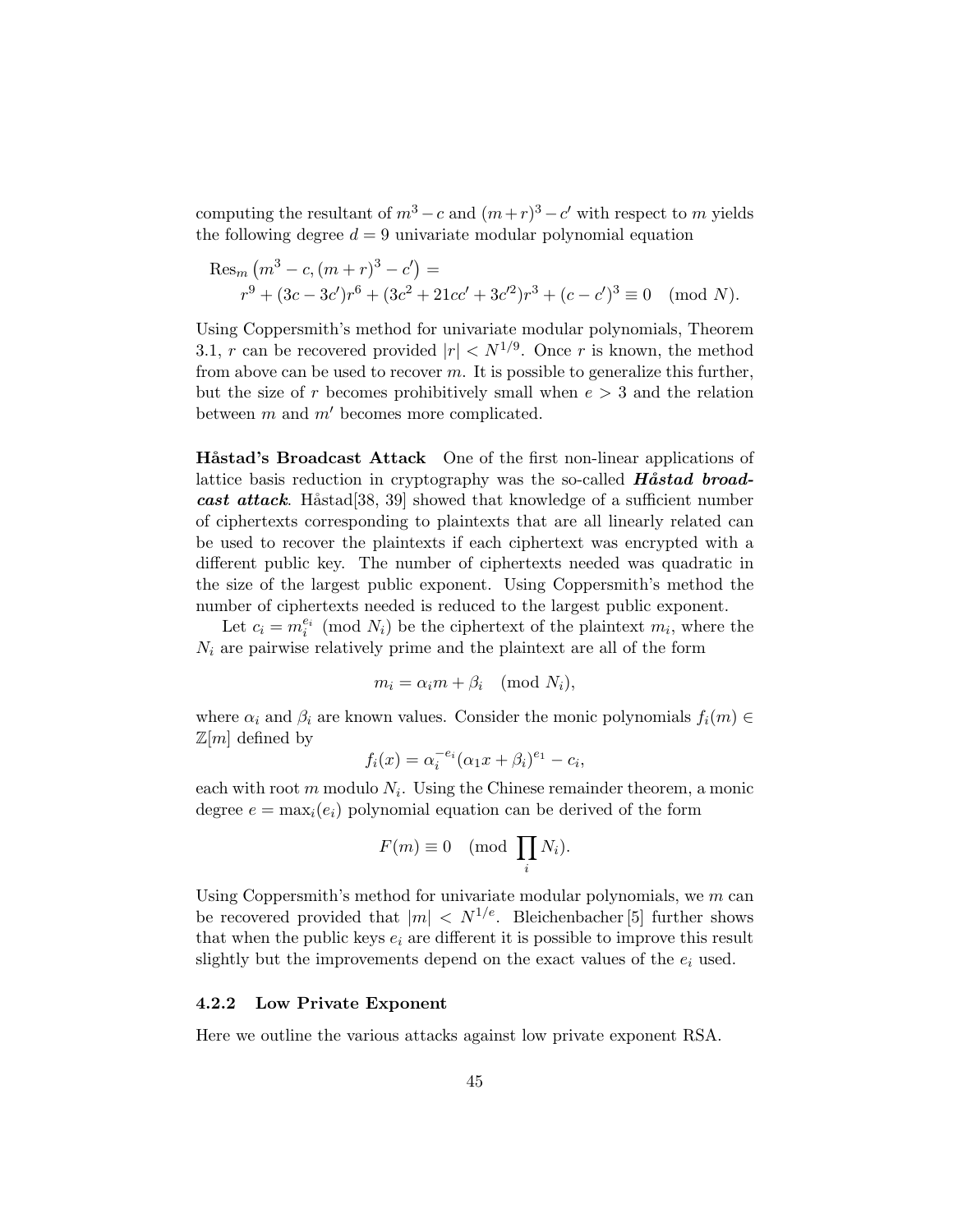Boneh & Durfee: Small Inverse Attack The small inverse problem was defined and solved by Boneh & Durfee [8, 9] in order to attack small private exponent RSA. Their attack was the first polynomial time improvement on Wiener's continued fraction attack [91] which works for private exponents  $|d| < N^{0.25}$ .

Let  $e = N^{\alpha}$ ,  $d < N^{\delta}$ ,  $\phi(N) = N - \Lambda$ , and recall the public/private key equation  $ed - k\phi(N) = 1$ , where k is some positive integer. This can be written as

$$
ed - k(N - \Lambda) = 1,
$$

where k,  $\Lambda$ , and d are the only unknowns. Reducing this equation modulo e yields

$$
-k(N - \lambda) \equiv 1 \pmod{e},
$$

which has one less unknown. When the private exponent is small it is expected that the public exponent will be large so it is assumed that  $\alpha \approx 1$ . In this case the remaining unknowns satisfy

$$
|k| < \frac{ed}{\phi(N)} \le e^{1 + \frac{\delta - 1}{\alpha}} \approx e^{\delta},
$$

and

$$
|\Lambda| < 3N^{1/2} = 3e^{1/2\alpha} \approx 3e^{1/2}.
$$

Defining  $X = e^{\delta}$  and  $Y = 3e^{1/2}$  we have an instance of the small inverse problem with  $A = N$  and  $B = e$  and bounds  $X = e^{\delta}$  and  $Y = 3e^{1/2}$ . That is, we wish to find all solutions  $(x_0, y_0)$  of

$$
f_e(x, y) = x(N + y) - 1 \equiv 0 \pmod{e},
$$

such that  $|x_0| < X$  and  $|y_0| < Y$ . By construction,  $(x_0, y_0) = (-k, -\Lambda)$  is a solution of this modular equation. Thus, solving the small inverse problem for this instance will reveal  $\Lambda$  which immediately gives  $\phi(N) = N - \Lambda$ . Knowledge of  $\phi(N)$  leads to a total break of RSA as one can directly compute the private exponent  $d = e^{-1} \bmod \phi(N)$ .

To solve the small inverse problem, just as in Section 3.1.4, Boneh & Durfee look for two algebraically independent polynomials that are root equivalent to  $f_e(x, y)$  modulo e and which also satisfy the integer equation property. These polynomials are found using lattice basis reduction. For some positive integer m define the x- and y-shift polynomials of  $f_e(x, y)$  by

$$
g_{i,k}(x, y) = x^{i} f_{e}^{k}(x, y) e^{m-k}
$$
 and  $h_{j,k}(x, y) = y^{j} f_{e}^{k}(x, y) e^{m-k}$ ,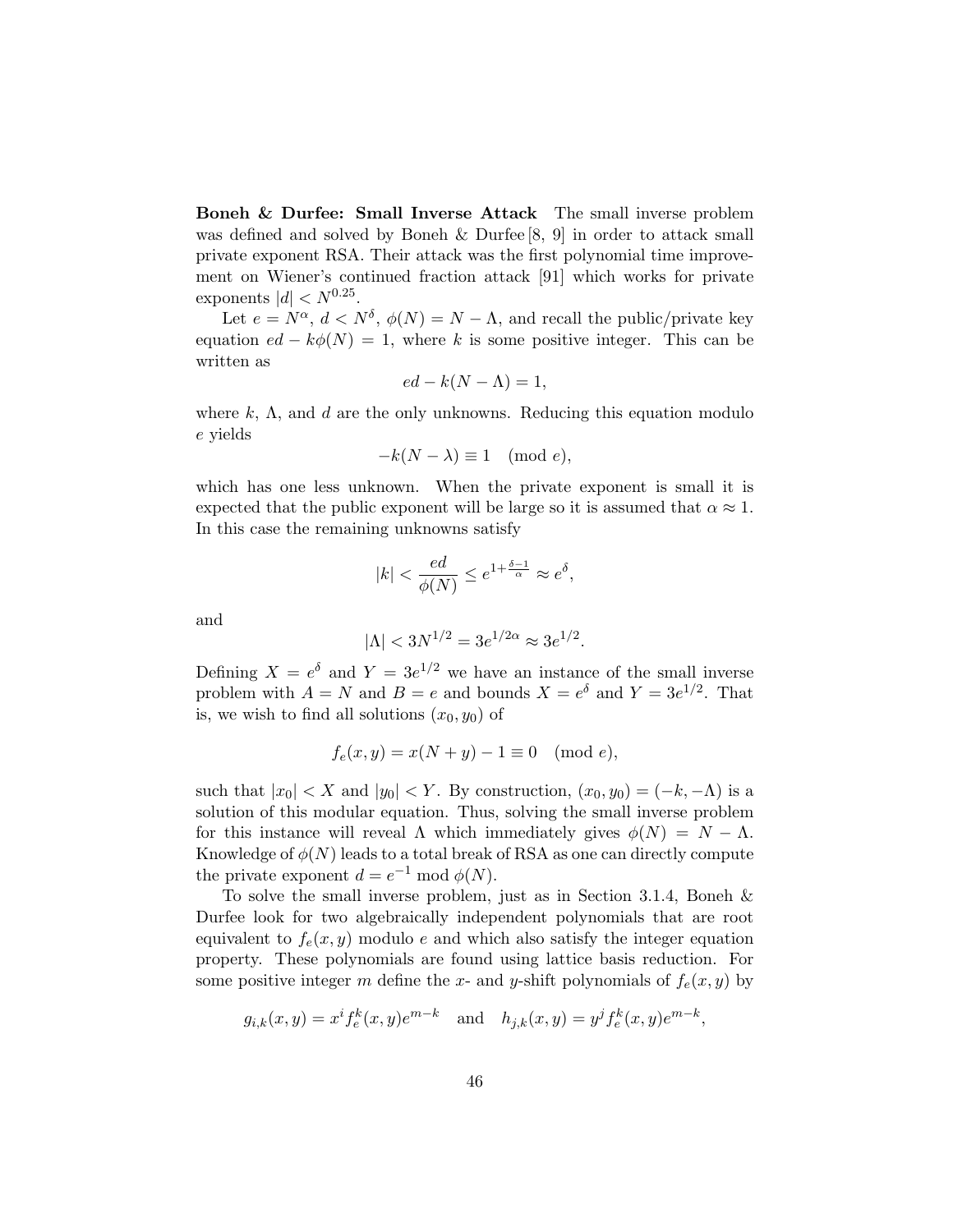respectively. Consider the lattice  $L$  generated by the basis matrix  $M$  whose rows are the coefficient vectors of  $g_{i,k}(xX, yY)$  and  $h_{k,k}(xX, yY)$  for certain values of  $i, j$  and  $k$ . Notice that each element of  $L$  corresponds to a polynomial that is root equivalent to  $f_e(x, y)$  modulo e. Looking at the polynomials corresponding to the two smallest elements of  $L$  found by the LLL-algorithm an enabling equation on  $X$  and  $Y$  can be derived. The lattice, and hence the bounds, depend on the particular choice of  $i, j$ , and k used to define the basis matrix.

When the basis matrix consists of x-shifted polynomials only, the enabling equation is equivalent to  $|d| < N^{0.25}$  which reproduces Wiener's result. It was observed by Blömer  $\&$  May[6], however, that the two polynomials obtained in this case are always algebraically dependent.

When the basis matrix is constructed with

$$
g_{i,k}(xX, yY)
$$
 for all  $0 \le i \le m - k$ ,  $0 \le k \le m$ , and  
 $h_{j,k}(xX, yY)$  for all  $1 \le j \le t$ ,  $0 \le k \le m$ .

the enabling equation is as given in Section 3.1.4. Optimizing the choice for m and t, Boneh & Durfee derive the enabling equation  $|d| < N^{0.284}$ . When the assumption that  $\alpha \approx 1$  is relaxed the enabling equation becomes

$$
|\delta|<\frac{7}{6}-\frac{1}{3}\sqrt{1+6\alpha},
$$

so the attack becomes stronger with decreasing  $\alpha$ . This result was extended to multi-prime RSA by Hinek, Low & Teske [41], who showed that the enabling equation for  $r$ -prime RSA is given by

$$
|\delta| < \frac{4}{3} - \frac{1}{3r} - \frac{2}{3r}\sqrt{(r-1)(r-1+2r\alpha)}.
$$

Notice that the the bound on  $d < N^{\delta}$  decreases with each additional prime added to the modulus.

Boneh & Durfee go on to show that when  $\alpha \approx 1$  the bound  $N^{0.284}$  can be improved to  $N^{0.292}$  by considering a sub-lattice of L. Making the observation that certain rows of the basis matrix  $M$  contribute more to the volume than others they look for small elements in the sub-lattice generated by the basis matrix with these rows removed. This results in a difficult computation of the enabling equation as the basis matrix is no longer square and the volume of the lattice is needed<sup>2</sup>. Using the concept of **geometrically progressive** 

<sup>&</sup>lt;sup>2</sup>As Howgrave-Graham<sup>[44]</sup> puts it working out the determinant of a lattice given by a non-square matrix can be a major piece of work.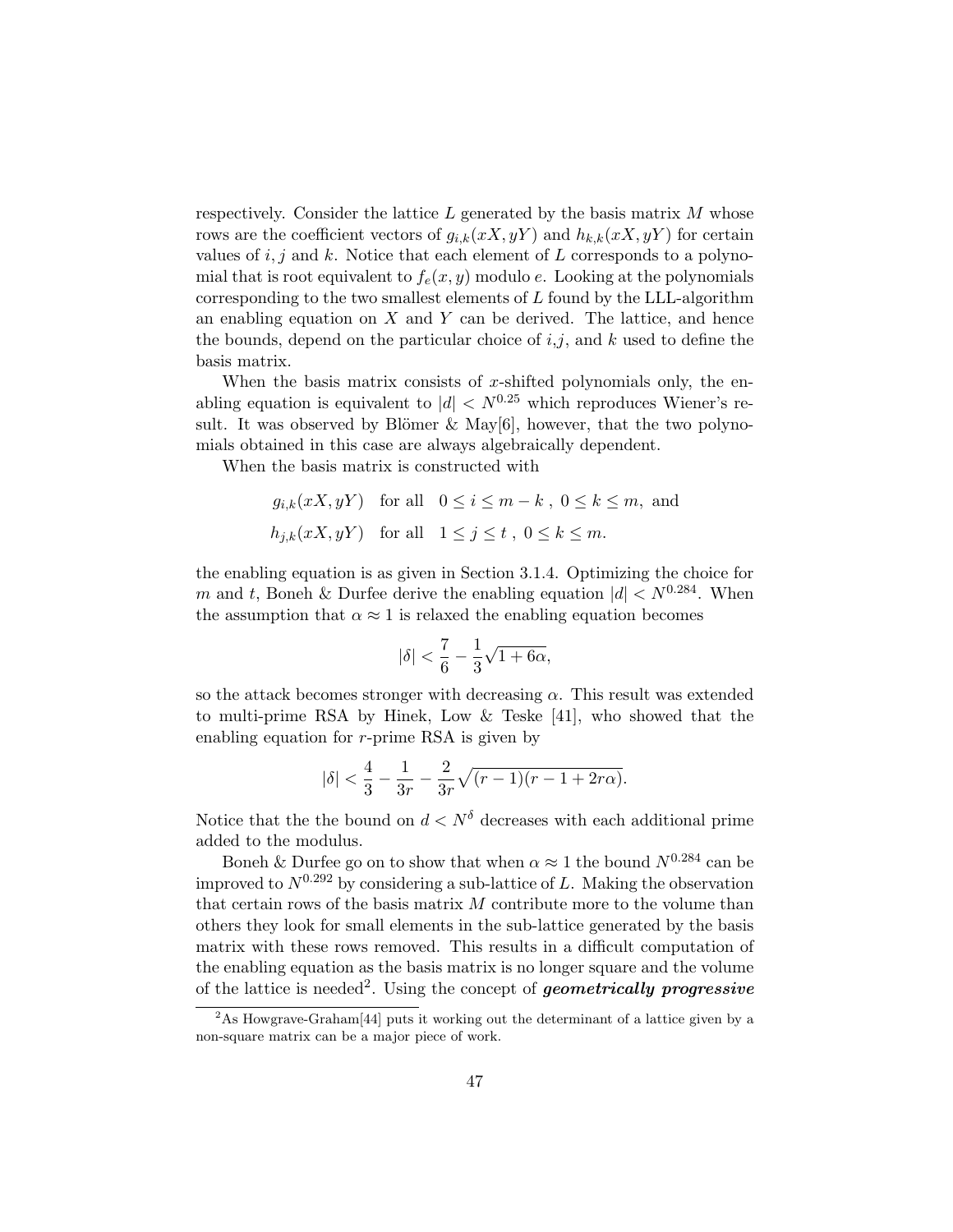matrices they are able to compute a bound on the lattice volume. The details can be found in [9]. This result was extended to multi-prime-RSA by Ciet, Koeunne, Laguillaumie & Quisquater [17], who show

$$
|\delta|<1-\frac{1}{r}\sqrt{r^2-r}.
$$

Again, the bound on private exponent decreases with each additional prime added to the modulus.

Another improvement on the  $N^{0.284}$  bound for  $\alpha \approx 1$  was made by Blömer & May[6], who increase the bound to  $N^{0.290}$ . While this improvement is not as great as the previous one, the analysis is much simpler. Like Boneh & Durfee, they remove certain rows in the basis matrix  $M$  that substantially contribute to the lattice volume. They also remove corresponding columns to ensure that the basis matrix remains square however, which allows for a simple volume calculation. They go on to show that the volume of the new matrix is the same as the volume of the original lattice up to a small correction term and that the size of small vectors found in the new lattice by the LLL-algorithm are the same size as those found in the original lattice up to a small correction term. The details can be found in [6]. This result was extended to multi-prime RSA by Hinek, Low & Teske [41], who show that, for r-prime RSA,

$$
|\delta| < \frac{11}{5} - \frac{6}{5r} - \frac{3}{5}\alpha + \frac{2}{5r}\sqrt{\alpha 4(\alpha r + r - 1) + 4(r - 1)^2}.
$$

Besides being simpler to analyze, Blömer  $&$  May's method has the advantage that in practice smaller lattices can be used.

Wiener's continued fraction attack[91] is provably defeated if unusually large public exponents are used. In particular the attack does not work, regardless of the size of d, whenever  $e > N^{1.5}$ . Similar results can be found for the lattice attacks discussed above also. For example, for Boneh & Durfee's attack with bound  $N^{0.284}$ , it has been shown that whenever the public exponent is chosen so that  $e > N^{1.875}$ , the enabling equation cannot be satisfied for any private exponent. Unlike in Wiener's attack though, this does not mean that the attack cannot work. Since the enabling equation only provides a sufficient condition, we can only say that there is no value of d for which the attack is guaranteed to work.

Durfee & Nguyen: Unbalanced Primes In 1999, Sun, Yang & Laih [86] proposed three methods for constructing instances of small private exponent RSA using unbalanced primes which thwarted the small private exponent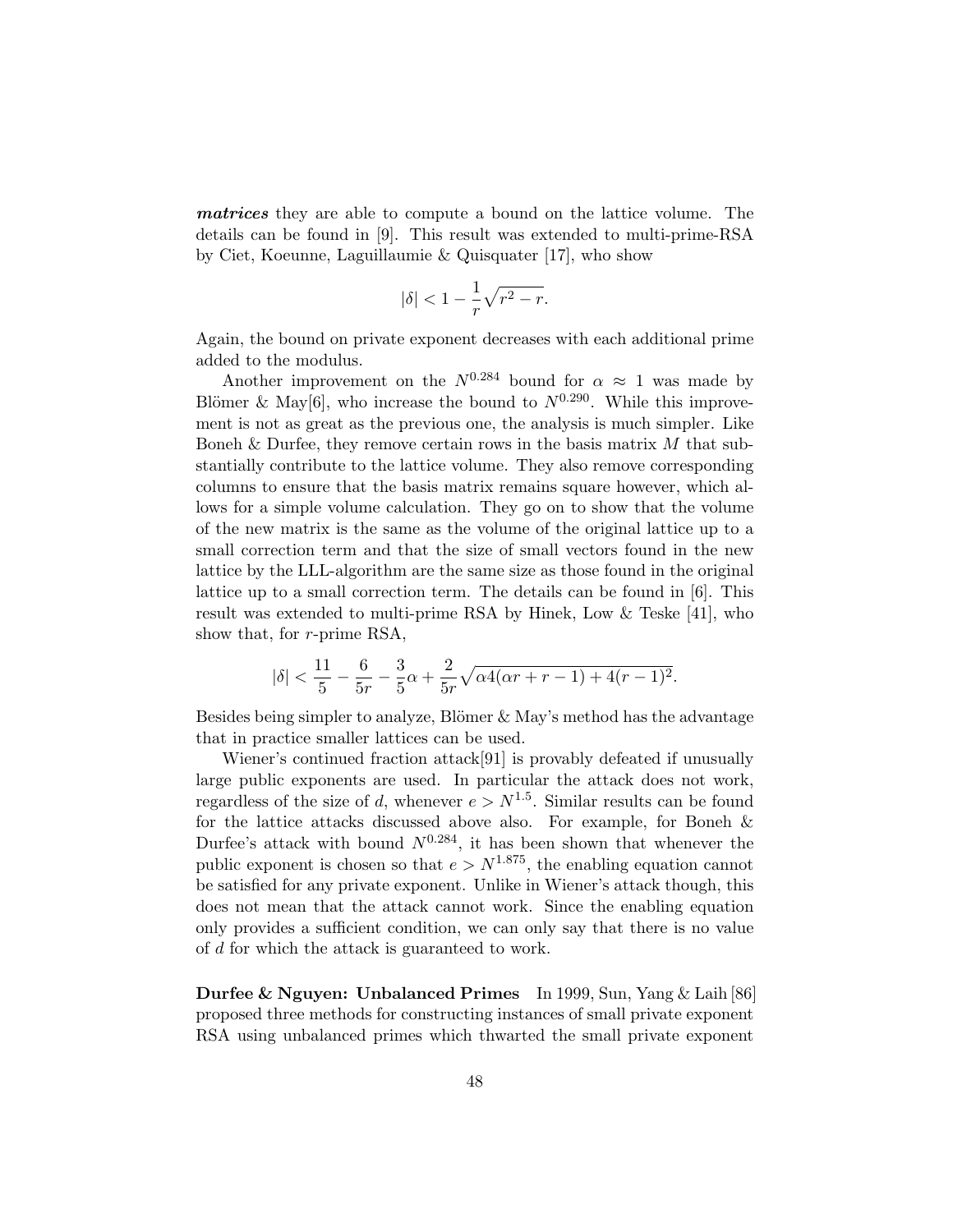attacks of Wiener and Boneh & Durfee. In 2000, Durfee & Nguyen [28] presented heuristic attacks that defeated two of the proposed methods using Coppersmith's method with a trivariate modular polynomial. Looking at the public/private key equation again

$$
ed = 1 + k(N + 1 - p - q),
$$

they consider the polynomial  $f_e(x, y, z) \in \mathbb{Z}[x, y, z]$  defined by

$$
f_e(x, y, z) = x(S + y + z) - 1,
$$

where  $S = N+1$ . Notice that  $f_e(x_0, y_0, z_0) \equiv 0 \pmod{e}$  when  $x_0 = k$ ,  $y_0 = p$ and  $z_0 = q$ , so they look for all  $(x_0, y_0, z_0)$  such that  $f(x_0, y_0, z_0) \equiv 0 \pmod{e}$ where  $|x_0| < X \approx ed/N$ ,  $|y_0| < Y \approx p$  and  $|z_0| < Z \approx q$ . The bounds X, Y, and Z are determined by the exact parameters of the proposed RSA instance. For integers  $m \ge 1$ ,  $a \ge 0$ , and  $t \ge 1$  they define the  $\omega = (m+1)(m+t+1)$ polynomials

$$
g_{k,i,b}(x,y,z) = e^{m-k} x^{i} y^{a} z^{b} f^{k}(x,y,z) \text{ for } \begin{cases} k = 0, \dots, m-1 \\ i = 1, \dots, m-k \\ b = 0,1 \end{cases}
$$

and

$$
h_{k,j}(x, y, z) = e^{m-k}y^{a+j}f^{k}(x, y, z)
$$
 for  $\begin{cases} k = 0, ..., m \\ j = 0, ..., t, \end{cases}$ .

Consider the lattice  $L$  generated by the basis matrix  $M$  whose rows are the coefficient vectors of  $g_{k,i,b}(xX, yY, zZ)$  and  $h_{k,j}(xX, yY, zZ)$  for the above  $\omega$ polynomials. Using lattice reduction they look for two elements in  $L$  which correspond to polynomials that satisfy the general integer equation property. Denote these polynomials by  $H_1(x, y, z)$  and  $H_2(x, y, z)$ . Removing the variable x with a resultant computation and using  $N = yz$  yields a single univariate polynomial with root  $p$  over the integers. Thus, if  $H_1$  and  $H_2$  are not strongly algebraically dependent then N can be factored which immediately reveals the private key  $(N, d)$ .

May: Small CRT-Exponent The Chinese remainder theorem can be used to speed up RSA decryption. When the primes in the modulus are not balanced, one can further speed up decryption by using a private exponent that is small modulo  $p-1$  where p is the larger of the two primes. This situation is considered by May [57], and is referred to as small CRT-exponent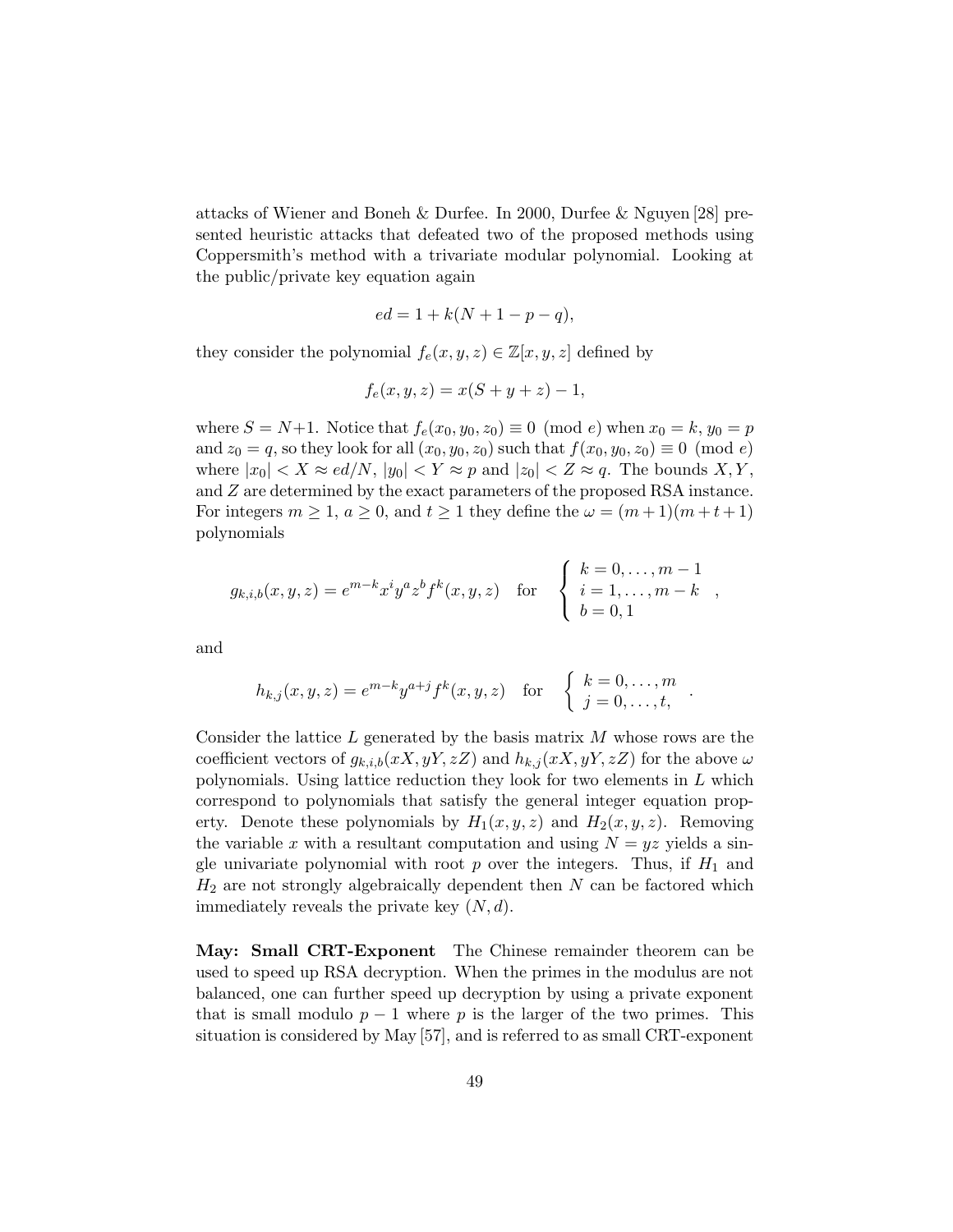for unbalanced RSA. May presents three attacks on small CRT-exponent RSA. The first two differ from other methods in this section, as they are initially linear problems and the results are provable.

For this analysis, it is assumed that the public/private exponents are generated so that  $ed \equiv 1 \pmod{\frac{(p-1)(q-1)}{2}}$  with  $\gcd(p-1, \frac{q-1}{2})$  $\frac{-1}{2}$ ) = 1. Since  $(p-1)$  and  $\frac{q-1}{2}$  are relatively prime, the exponents e and d must also satisfy

$$
ed \equiv 1 \pmod{(p-1)} \qquad \text{and} \qquad ed \equiv 1 \pmod{\frac{q-1}{2}}.
$$

Letting  $d_p = d \mod (p-1)$  and considering the first the above relations, May considers the equation

$$
ed_p + k(p-1) = 1,
$$
\n(32)

where  $k$  is some (negative) integer. From this equation, May defines the polynomial  $f_p(x, y) \in \mathbb{Z}[x, y]$  by

$$
f_p(x, y) = ex - y,
$$

which has root  $(x_0, y_0) = (d_p, -k-1)$  modulo p. Letting  $q = N^{\beta}$  and  $d_p < N^{\delta}$ , define the bounds bounds  $X = N^{\delta}$  and  $Y = N^{\beta+\delta}$  so that  $|x_0| < X$ and  $|y_0|$  < Y. May then considers the 2-dimensional lattice L generated by the rows of basis matrix

$$
M_p = \left[ \begin{array}{cc} N X & \\ e X & -Y \end{array} \right]
$$

Since the dimension is 2, Gauss' reduction algorithm finds a shortest vector in the lattice. This shortest vector corresponds to a polynomial  $p(x, y)$  with root  $(x_0, y_0) = (d_p, -k-1)$  modulo p. The following is an enabling equation on  $\beta$  and  $\delta$ 

$$
3\beta + 2\delta \le 1 - \log_N 4,\tag{33}
$$

.

so that  $p(x, y)$  also satisfies the integer equation property (i.e.,  $p(x_0, y_0) = 0$ ). Of course, this only gives a single bivariate equation. In order to recover the roots, May also shows that the polynomial  $p(x, y)$  is always of the form

$$
p(x, y) = (c_0 N + c_1 e)x - c_1 y,
$$

where  $|c_0| = k$  and  $|c_1| = qd_p < N$ . Computing  $gcd(c_1, N) = q$  reveals the factorization of  $N$ . From (33), we see that this method will work for unbalanced primes such that  $q = N^{\beta} < N^{1/3} \approx N^{0.333}$ .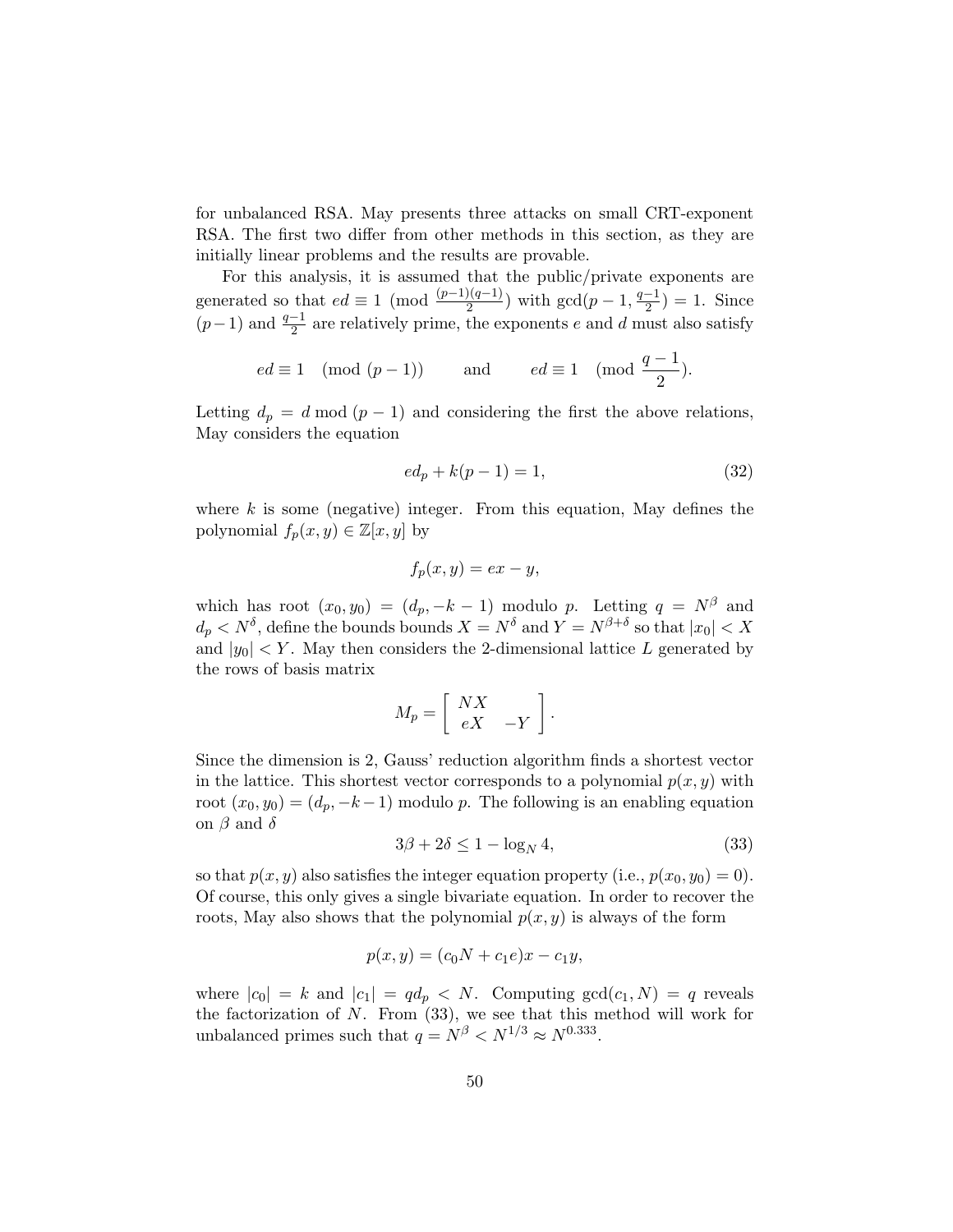May's second method is the natural extension of the first. Here, integer polynomial combinations of  $f_p(x, y)$  are used to generate a lattice. For some positive integer m, May considers the polynomials defined by

$$
g_{m,i,j}(x,y) = N^{\max(0,m-j)} x^{i} f_{P}^{j}(x,y).
$$

Constructing a lattice L with the coefficient vectors of  $g_{m,i,j}(xX, yY)$  for certain values of  $i$  and  $j$  a short vector is found. This short vector corresponds to a polynomial  $p(x, y)$  that has root  $(x_0, y_0) = (d_p, -k-1)$  modulo  $p^m$ . The following enabling equation is then derived:

$$
3\beta - \beta^2 + 2\delta \le 1 - \epsilon,\tag{34}
$$

so that  $p(x, y)$  also satisfies the integer equation property, where  $\epsilon > 0$  is small for large  $N$  and lattice dimension. As in the previous attack,  $x_0$  and  $y_0$  need to be recovered from the single bivariate polynomial  $p(x, y)$ . To this end, May shows that the polynomial  $y_0x - x_0y$  divides  $p(x, y)$ . Thus, factoring  $p(x, y)$  over  $\mathbb{Z}[x, y]$  reveals  $x_0$  and  $y_0$ . From (34), we see that this method will work for unbalanced primes such that

$$
q = N^{\beta} < N^{\frac{3-\sqrt{5}}{2}} \approx N^{0.382}
$$
.

It is interesting that the previous two methods are provable in the sense that they do not rely on the algebraic independence of two polynomials found by the LLL-algorithm. A single bivariate integer polynomial is sufficient to recover the desired roots. May's third method does not possess this nice property. Two small lattice vectors will be required to recover the roots and so is only a heuristic method. Rearranging (32),  $ed_p + k(p-1) = 1$ , and multiplying by q yields

$$
(k+1)(N-q) - N = -ed_pq.
$$

From this, May considers the polynomial

$$
f_e(y, z) = y(N - z) - N,
$$

which has a root  $(y_0, z_0) = (k+1, p)$  modulo e. Define the bounds  $Y = N^{\beta+\delta}$ and  $Z = N^{\beta}$  so that  $|y_0| < Y$  and  $|z_0| < Z$ . For some positive integer m, May defines the  $y$ - and  $z$ -shifted polynomials

$$
g_{i,j}(y, z) = e^{m-i}y^{j} f_{e}^{i}(y, z)
$$
, and  
 $h_{i,j}(y, z) = e^{m-i} x^{j} f_{e}^{i}(y, z)$ .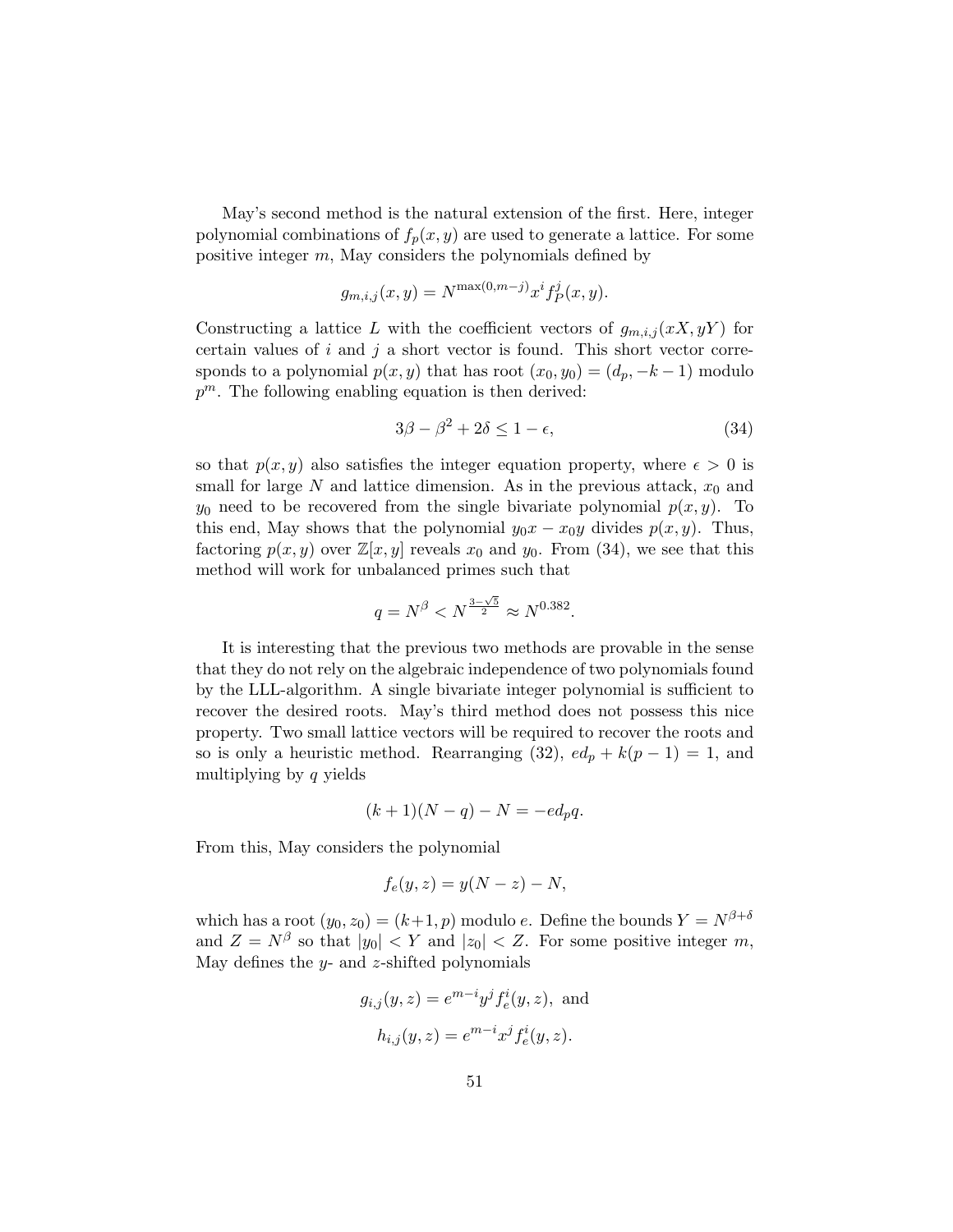May looks for two short vectors in the lattice spanned by the coefficient vectors of  $g_{i,j}(yY, zZ)$  and  $h_{i,j}(yY, zZ)$  for certain values of i and j. These vectors correspond to two polynomials with root  $(y_0, z_0) = (k+1, p)$  modulo  $e^{m}$ . The following enabling equation can be derived

$$
\frac{5}{3}\beta + \frac{2}{3}\sqrt{3\beta - 5\beta^2} + \delta \le 1 - \epsilon,
$$

so that the two polynomials also satisfy the integer equation property, where  $\epsilon > 0$  is small for large N and lattice dimensions. Using resultants,  $x_0$  and  $y_0$  can be recovered. While this method is only a heuristic, it does allow for greater  $d_p$  when  $q = N^{\beta} < N^{0.23}$ .

May:  $N = p^r q$  In 2003, May [58] presented two small private exponent attacks against RSA-like systems with modulus  $N = p^r q$ . The methods are direct applications of Theorems 3.1 and 4.2. Now, Euler's totient function when  $N = p^r q$  is given by

$$
\phi(N) = p^{r-1}(p-1)(q-1),
$$

so the public/private key equation becomes

$$
ed = 1 + kp^{r-1}(p-1)(q-1),
$$
\n(35)

for some integer  $k$ . This will be the starting point for both attacks.

The first method uses the results for factoring  $N = p^r q$ , Theorem 4.2. Letting E be the inverse of e modulo N (i.e.,  $E = e^{-1} \pmod{N}$ ) yields the equation  $E = 1 + cN$  for some integer c. Multiplying (35) by E and rearranging then gives

$$
d - E = (Ekp^{r-2}(p-1)(q-1) - cp^{r-1}qd)p.
$$

Thus, E is a multiple of p up to an additive error of  $|d|$ . Also, since the factor  $E k p^{r-2}(p-1)(q-1) - c p^{r-1} q d$  is not a multiple of  $p^{r-1} q$ , as shown by May, Theorem 4.2 can be directly applied. Thus, any private exponent d satisfying

$$
|d| < N^{\frac{1}{(r+1)^2}},
$$

can be recovered.

The second method uses the generalization of Coppersmith's result for univariate modular equations, Theorem 3.1. Multiplying  $(35)$  by E and rearranging we obtain

$$
d - E = (Ek(p - 1)(q - 1) - cdpq) p^{r-1}.
$$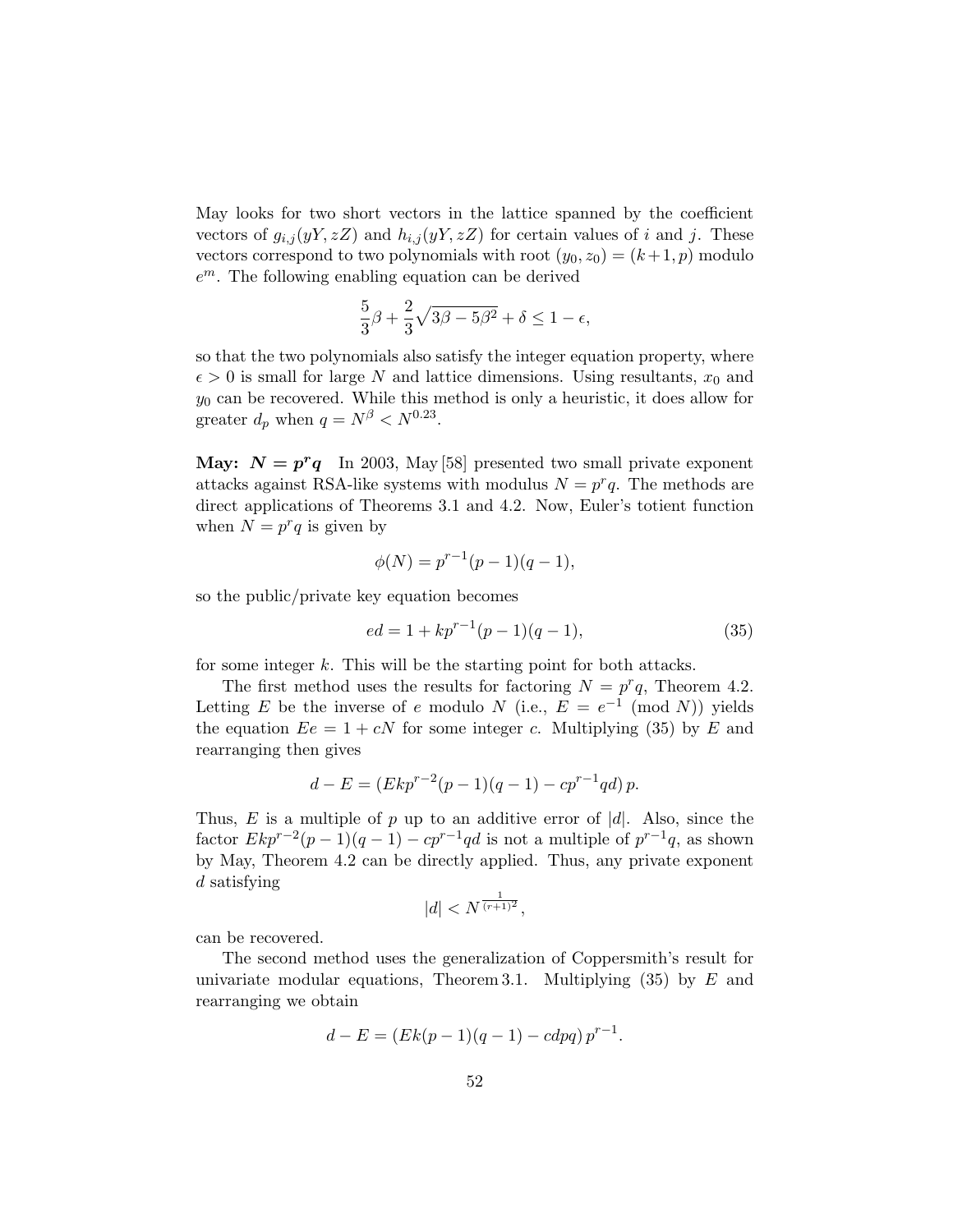This leads to the degree  $d = 1$  univariate polynomial

$$
f_{p^{r-1}}(x) = x - E
$$

with the root  $x_0 = d$  modulo  $p^{r-1}$ . Letting  $b = p^{r-1}$  be the factor of N (in Theorem 3.1), notice that it satisfies

$$
b = p^{r-1} \ge \left(\frac{1}{2}N\right)^{\frac{r-1}{r+1}} \ge \frac{1}{2}N^{\frac{r-1}{r+1}},
$$

so choosing  $\beta = \frac{r-1}{r+1} - \frac{1}{\log r}$  $\frac{1}{\log N}$  and  $c_N = 4$  (along with  $d = 1$ ) one can apply Theorem 3.1 to  $f_{p^{r-1}}(x)$ . Since

$$
4N^{\frac{\beta^2}{\delta}} = 4N^{\left(\frac{r-1}{r+1}\right)^2 - \frac{2(r-1)}{(r+1)\log N} + \frac{1}{\log^2 N}} \ge 4N^{\left(\frac{r-1}{r+1}\right)^2 - \frac{2}{\log N}} = N^{\left(\frac{r-1}{r+1}\right)^2},
$$

any private exponent  $d$  can be recovered provided that

$$
|d| < N^{\left(\frac{r-1}{r+1}\right)^2}.
$$

This second method is stronger than the first for all  $r \geq 3$ . When  $N = p^2q$ however, the first method is stronger.

Time-Line In Table 2, we present a time-line of small private exponent attacks on RSA and RSA-like systems that use lattice basis reduction.

#### 4.2.3 Partial Key-Exposure Attacks

A partial key-exposure attack is one in which some knowledge of the private key is known to the adversary. In all of the attacks discussed we only consider the cases when the adversary knows some number of the most significant bits or some number of the least significant bits of the private exponent d. For each of the attacks we state the main result and give a brief sketch of details leading to the results.

Boneh-Durfee-Frankel In 1998, Boneh, Durfee & Frankel [10] presented some partial key-exposure attacks on RSA (the current corrected version is [11]). Attacks with known least significant bits and most significant bits of the private exponent are presented. In the following, we will refer to Boneh, Durfee & Frankel as BDF.

Their main result for known least significant bits of d is as follows.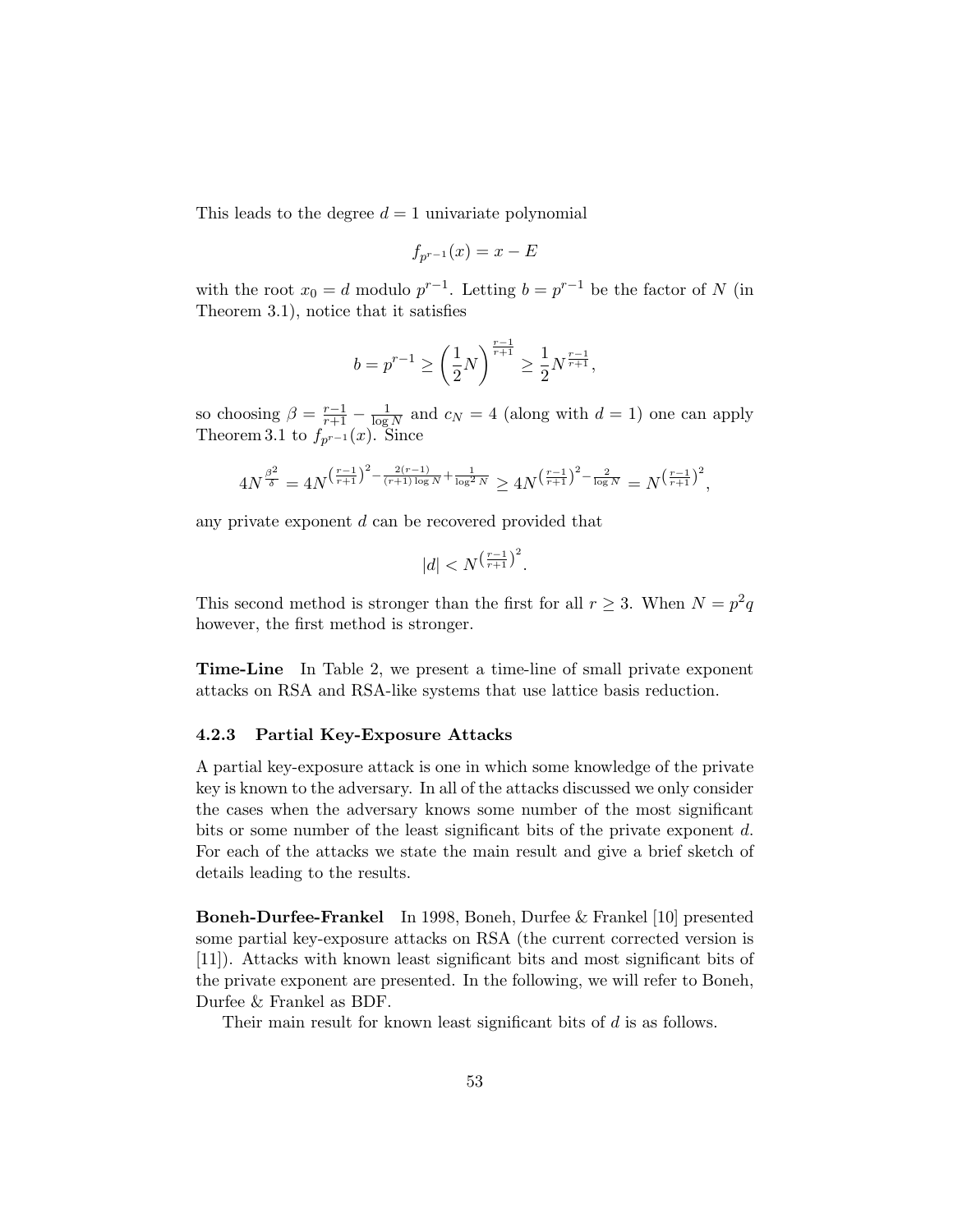| Year | Authors |      | Effectiveness                                                                       | Assumptions/Conditions                  |  |  |  |
|------|---------|------|-------------------------------------------------------------------------------------|-----------------------------------------|--|--|--|
| 1990 | [91]    | (0)  | $ d  < N^{0.25}$                                                                    | non-lattice method<br>$\star$           |  |  |  |
| 1998 | [9]     | (1)  | $ d  < N^{0.285}$                                                                   |                                         |  |  |  |
|      |         | (2)  | $ d  < N^{0.292}$                                                                   |                                         |  |  |  |
| 2000 | [28]    |      | specific to systems in $[86]$                                                       | unbalanced primes                       |  |  |  |
| 2001 | [6]     | (3)  | $ d  < N^{0.290}$                                                                   |                                         |  |  |  |
| 2002 | [41]    | (4)  | $ d  < \frac{4}{3} - \frac{1}{3r} - \frac{2}{3r}\sqrt{4r^2 - 5r + 1}$               | $N = p_1 \cdots p_r$ , extension of (1) |  |  |  |
| 2002 | $[17]$  | (5)  | $ d  < 1 - \frac{1}{r}\sqrt{r^2 - r}$                                               | $N = p_1 \cdots p_r$ , extension of (2) |  |  |  |
| 2002 | [57]    |      | $ d_a  < N^{\delta}$ , $p < N^{\beta}$                                              | unbalanced primes                       |  |  |  |
|      |         | (6)  | $3\beta + 2\delta \leq 1 - \log_{N} 4$                                              | $p < N^{0.333}$<br>$\star$              |  |  |  |
|      |         | (7)  | $3\beta - \beta^2 + 2\delta \leq 1 - \epsilon$                                      | $p < N^{0.382}$<br>$\star$              |  |  |  |
|      |         | (8)  | $\frac{5}{3}\beta + \frac{2}{3}\sqrt{3\beta - 5\beta^2} + \delta \leq 1 - \epsilon$ | $p < N^{0.23}$                          |  |  |  |
| 2004 | [58]    | (9)  | $ d  < N^{\frac{r}{(r+1)^2}}$                                                       | $N = p^r q$<br>$\star$                  |  |  |  |
|      |         | (10) | $ d  < N^{\left(\frac{r-1}{r+1}\right)^2}$                                          | $N = p^r q$<br>$^\star$                 |  |  |  |

Table 2: Time-Line of small private exponent attacks. The results are shown only for public exponent  $e \approx N$ . A star ( $\star$ ) denotes that the attack is provable in the sense that it does not rely on finding two algebraically independent polynomials from the reduced lattice basis. Unless indicated, it as assumed that the primes in the modulus are balanced.

**Theorem 4.3 (BDF [11]).** Let  $N = pq$  be an n-bit RSA modulus. Let  $1 \leq e, d \leq \phi(N)$  satisfy  $ed \equiv 1 \pmod{\phi(N)}$ . If  $p \not\equiv q \pmod{4}$  and  $e \leq$  $2^{(n/4)-3}$  then there is an algorithm that, given the n/4 least significant bits of d, computes all of d in time polynomial in n and linear in  $e \log e$ .

Let  $d_0 = d \mod 2^{n/4}$  be the  $n/4$  least significant bits of d. Starting with the public/private key equation and expanding  $\phi(N) = N - p - q + 1$  gives

$$
ed = 1 + k(N - p - q + 1),
$$

where  $k$  is some positive integer. One of the factors of  $N$  can be removed with the equation  $N = pq$ . Removing q yields

$$
ed = 1 + k(N - p - N/p + 1).
$$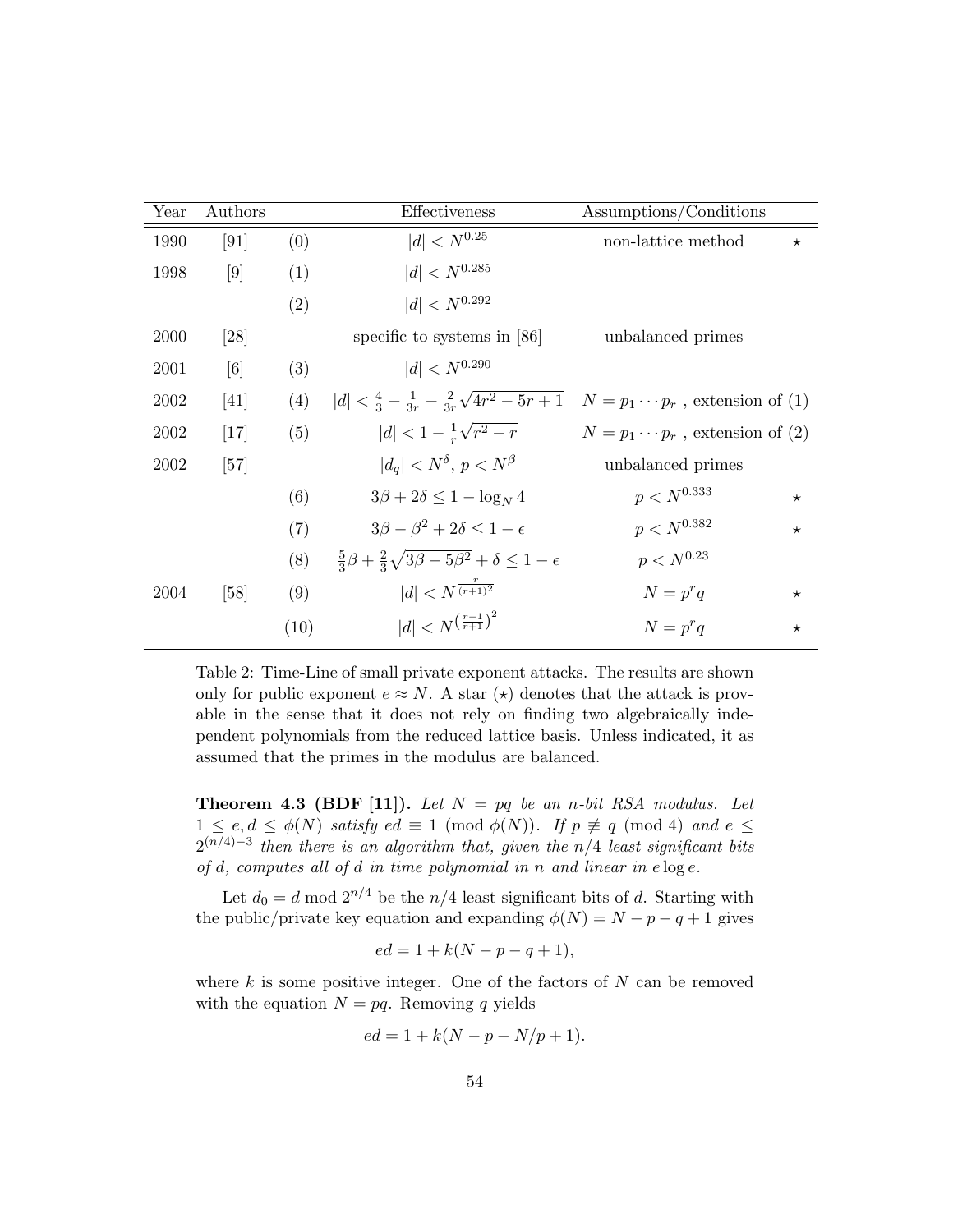This led BDF to consider the univariate modular equation

$$
kx2 + (ed0 - k(N + 1) - 1)x + kN \equiv 0 \pmod{2^{n/4}},
$$
 (36)

which has root  $x_0 = p \mod 2^{n/4}$ . Since  $k < \min(e, d)$  and e is small an exhaustive search to find the correct  $k$  value is feasible. For each candidate  $1 \leq k' \leq e$  for k, BDF find all solutions of (36). Since one solution,  $x_0$ , is the  $n/4$  least significant bits of p the factoring result of Theorem 4.1 can be used to find  $p$  and  $q$ . Testing all solutions of  $(36)$  for each  $k'$  will eventually reveal the factorization. When the conditions in the theorem are met the attack can be mounted in polynomial time. The details can be found in [11]. An important condition in the result is that  $p \not\equiv q \pmod{4}$ , which means that p and q cannot have more than two common least significant bits. This is because it was shown by Steinfeld & Zheng [85] that the runtime of Boneh, Durfee & Frankel's method is exponential in the number of common least significant bits of the primes  $p$  and  $q$ .

Their main results for known most significant bits of d are as follows.

**Theorem 4.4 (BDF [11]).** Let  $N = pq$  be an n-bit RSA modulus. Let  $1 \leq e, d \leq \phi(N)$  satisfy  $ed \equiv 1 \pmod{\phi(N)}$ 

- 1. Suppose e is prime in the range  $\{2^t, \ldots, 2^{t+1}\}$  with  $n/4 \leq t \leq n/2$ . Given the t most significant bits of d, there is an algorithm that computes all of d in time polynomial in n.
- 2. More generally, suppose  $e \in \{2^t, \ldots, s^{t+1}\}\$ is the product of at most r distinct primes with  $n/4 \le t \le n/2$ . Given the factorization of e and the t most significant bits of d, there is an algorithm that computes all of d in time polynomial in n and  $2^r$ .

We outline the method for prime public exponent e. The method for known factorization of  $e$  follows directly. Given the  $t$  most significant bits of d, BDF show that they can compute k to within a small additive constant (40). For each candidate  $k'$  of k they first compute

$$
s' = N + 1 - k'^{-1} \pmod{e}.
$$

When  $k' = k$  this satisfies  $s' = p + q \mod e$ . Since  $gcd(k, e) = 1$  if s' does not exists the current  $k'$  is rejected. Next they find a root  $p'$  of the modular equation

$$
x^2 - s'x + N \equiv 0 \pmod{e}.
$$

This can be done efficiently since e is prime. When  $k' = k$  one root will be p mod e, and since  $e > N^{n/4}$ , this reveals the  $n/4$  least significant bits p.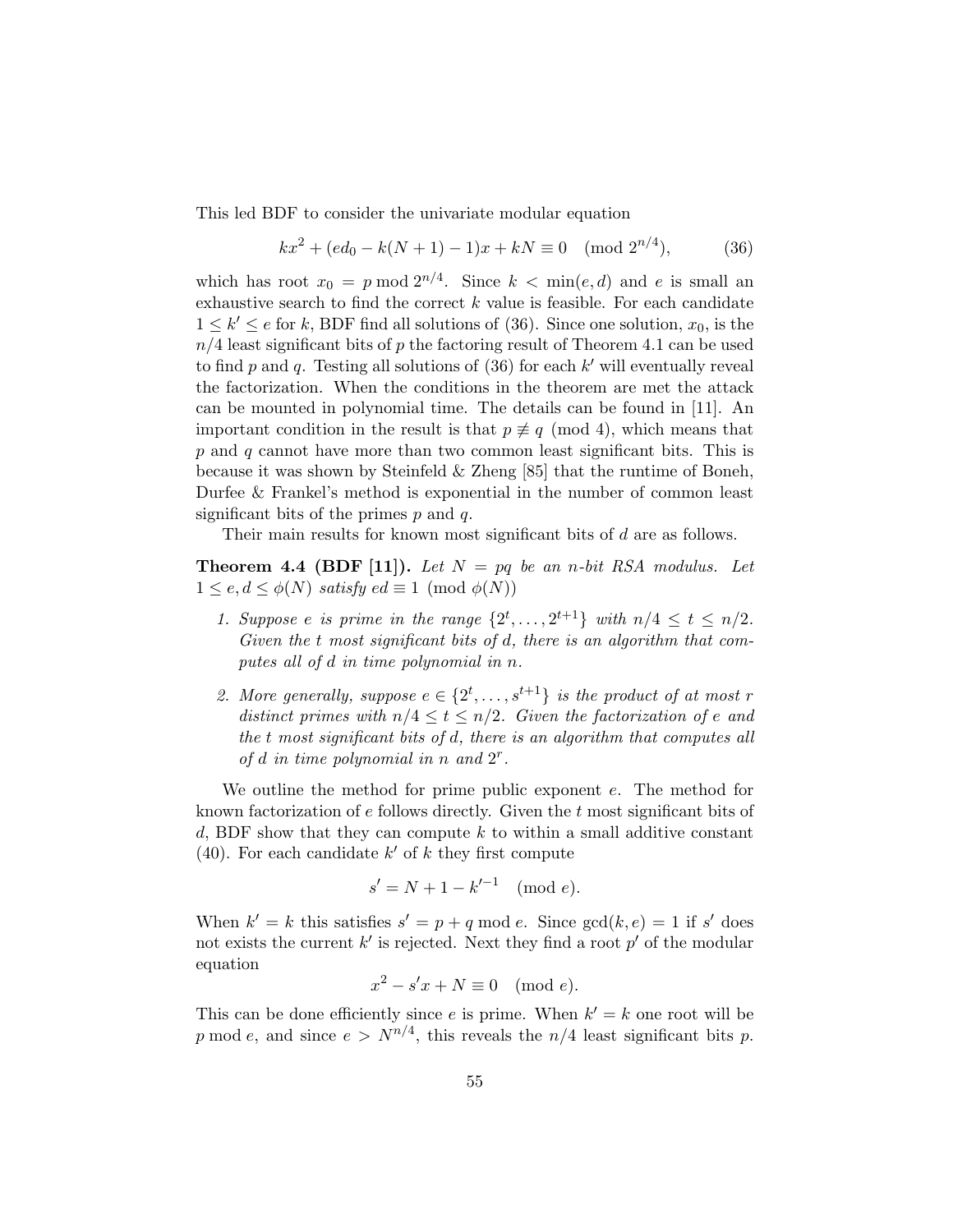The factoring result of Theorem 4.1 will reveal both  $p$  and  $q$ . Once  $p$  and q are known the entire private key  $d = e^{-1} \mod (p-1)(q-1)$  is computed. The details can be found in [11].

Blömer-May In 2003, Blömer  $\&$  May [7] presented new partial keyexposure attacks on RSA. In addition to attacks with known least and most significant bits of d they also present attacks with known most and least significant bits  $d_p$  where  $d_p = d \mod p - 1$  is needed to use the Chinese remainder theorem for decryption.

The main results for attacking RSA with partial knowledge of  $d_p$  are given below.

**Theorem 4.5 (BM [7]).** Let  $(N, e)$  be an RSA public key with  $N = pq$ , public exponent  $e = N^{\alpha}$  and private exponent d. Let  $d_p = d \mod (p-1)$ .

- 1. Given  $d_0$ , M such that  $\alpha \in [1, poly(\log N)]$ ,  $d_0 \equiv d \pmod{M}$  and  $M \ge N^{1/4}$ , or
- 2. Given  $\widetilde{d}_p$  such that  $\alpha \in [0, \frac{1}{4}]$  $\frac{1}{4}$ ] and  $|d_p - \widetilde{p}_d| < N^{1/4-\alpha}$ ,

then  $N$  can be factored in polynomial time.

Both results make use of the factoring result, Theorem 4.2, with  $r = 1$ and begin with the public/private relation  $ed \equiv 1 \pmod{(p-1)}$ . Converting this to an equation gives

$$
ed_p = 1 + k(p - 1),
$$
\n(37)

where  $k$  is some positive integer.

For the known least significant bits case write  $d_p = p_1M + d_0$ , where  $d_1 < \frac{d_p}{M} < \frac{p}{M} \le N^{1/4}$ , so that (37) becomes

$$
ed_0 + k - 1 = kp - eMd_1.
$$

Multiply the above equation by the inverse of  $eM$  modulo N, denoted by E, to obtain

$$
E(ed_0 + k - 1) + d_1 = (Ek - cqd_1)p,
$$

where c is some integer that satisfies  $EeM = 1 + cN$ . So,  $E(ed_0 + k - 1)$  is a multiple of p up to an error term of  $d_1 \langle N^{1/4} \rangle$  (which is the limiting bound on the factoring method, Theorem 4.2, when  $r = 1$ ). Since k is not known, an exhaustive search is required.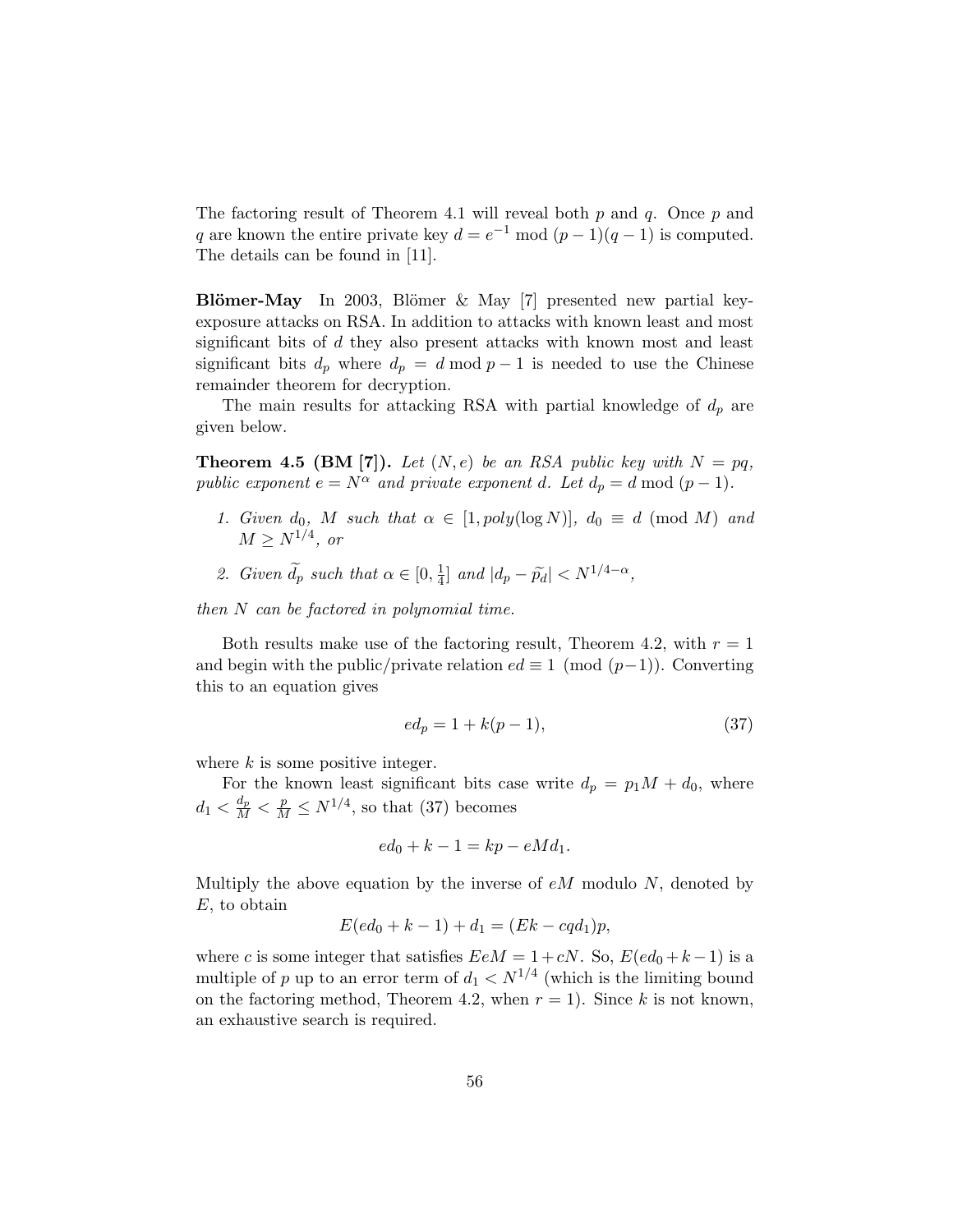For the known most significant bits case, Blömer & May compute  $\tilde{p} =$  $ed_p - 1$  which satisfies

$$
|\widetilde{p} - k\widetilde{d}_p| = |e(\widetilde{d}_p - d_p) - k| \le N^{1/4} + N^{\alpha} \le 2N^{1/4}.
$$

Applying the factoring method of Theorem 4.2 to  $\widetilde{p} + N^{1/4}$  and  $\widetilde{p} + N^{1/4}$ will yield the factorization of N.

Blömer & May's result for known most significant bits of  $d$  is as follows.

**Theorem 4.6 (BM [7]).** For every  $\epsilon > 0$  there exists an integer  $N_0$  such that for every  $N > N_0$  the following holds: Let  $(N, e)$  be an RSA public key, where  $\alpha = \log_N(e)$  is in the range  $\left[\frac{1}{2}\right]$  $\frac{1}{2}, \frac{\sqrt{6}-1}{2}$  $\frac{2^{n-1}}{2}$ . Given an approximation d of d with √

$$
|d - \tilde{d}| \le N^{\frac{1}{8}\left(5 - 2\alpha - \sqrt{36\alpha^2 + 12\alpha - 15}\right) - \epsilon},
$$

then  $N$  can be factored in polynomial time.

Since the most significant bits of  $d$  are known, Blömer  $\&$  May compute an approximation  $k = (ed - 1)/(N + 1)$  of k such that

$$
|\widetilde{k} - k| = \left| \frac{ed - 1}{\phi(N)} - \frac{e\widetilde{d} - 1}{N + 1} \right| \le \frac{e}{\phi(N)} \left( N^{\delta} + 3\widetilde{d}N^{-\frac{1}{2}} \right) \le 4N^{\alpha - \frac{1}{2}},
$$

where  $d < N^{\delta}$  when  $\widetilde{d}N^{-1/2} \ge N^{\delta}$ . Writing  $d_0 = d - \widetilde{d}$ ,  $k_0 = k - \widetilde{k}$ , and expanding  $\phi(N) = N - \Lambda$ , the public/private key equation  $ed = 1 + k\phi(N)$ can be written as

$$
ed_0 + (\widetilde{k} + k_0)\Lambda + e\widetilde{d} - 1 = (\widetilde{k} + k_0)N.
$$

This leads to the polynomial  $f_N(x, y, z) \in \mathbb{Z}[x, y, x]$  defined by

$$
f_N(x, y, z) = ex + (\widetilde{k} + y)z + e\widetilde{d} - 1,
$$

which has the root  $(x_0, y_0, z_0) = (d_0, k_0, \Lambda)$  modulo N. Defining the bounds  $X = N^{\delta}, Y = 4N^{\alpha - \frac{1}{2}}, \text{ and } Z = 3N^{\frac{1}{2}}, \text{ the desired solution satisfies } |x_0| < X,$  $|y_0| < Y$ , and  $|z_0| < Z$ . For some fixed integers m and t, Blömer & May define the following polynomials

$$
g_{i,j,k}(x,y,z) = x^{j-k} z^k N^i f_N^{m-1}(x,y,z) \quad \text{for }\begin{cases} 0 \le i \le m \\ 0 \le j \le i \\ 0 \le k \le j \end{cases}, \text{ and}
$$

$$
h_{i,j,k}(x,y,z) = x^j y^k N^i f_N^{m-1}(x,y,z) \quad \text{for }\begin{cases} 0 \le i \le m \\ 0 \le j \le i \\ 1 \le k \le t \end{cases}.
$$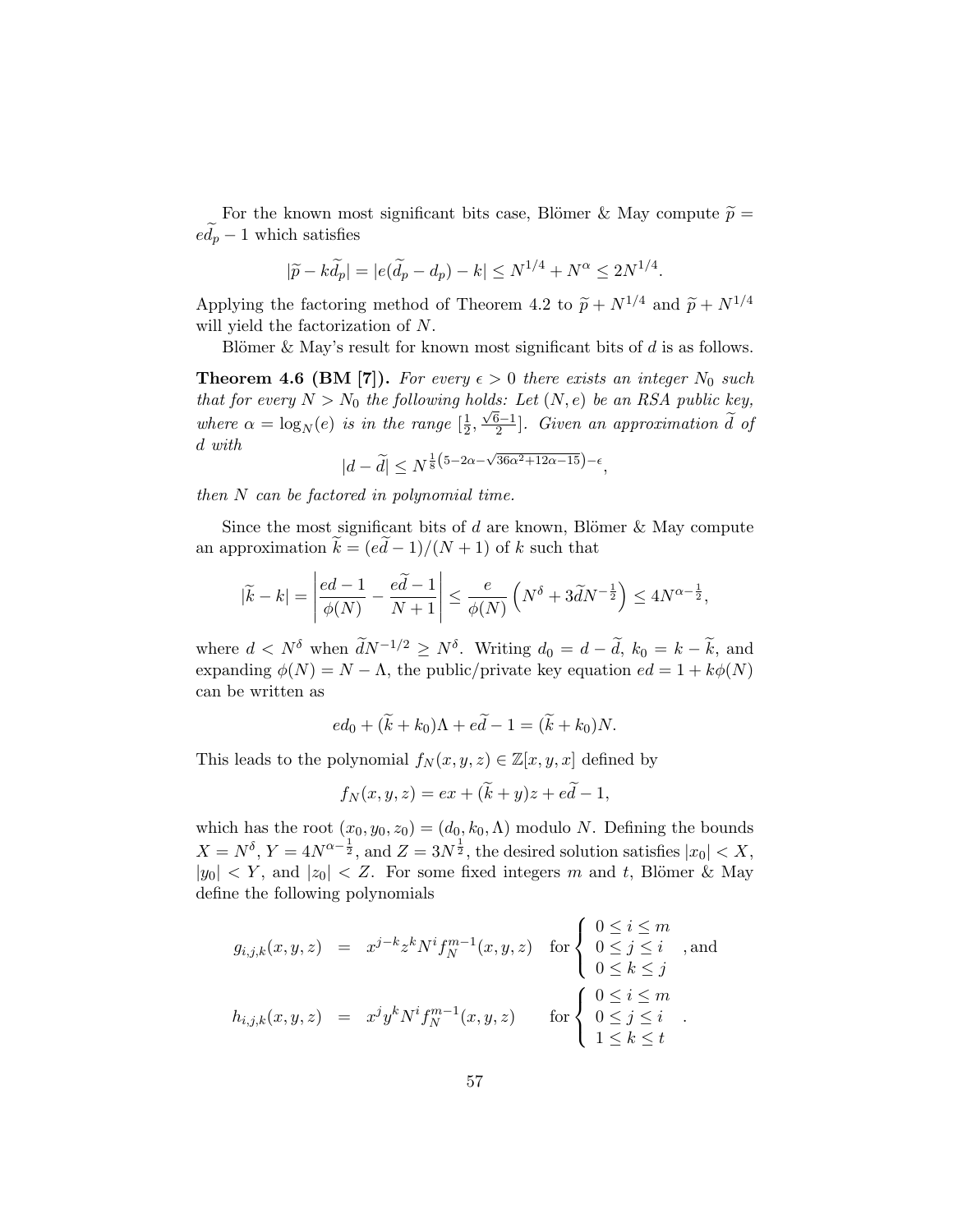Using lattice basis reduction, they find three polynomials that are integer linear combinations of the  $g_{i,j,k}(x, y, z)$  and  $h_{i,j,k}(x, y, z)$ , all having root  $(x_0, y_0, z_0) = (d_0, k_0, \Lambda)$  modulo  $N^m$ . The enabling equation so that the equations also satisfy the integer equation property is given by the condition in the theorem.

Blömer & May present two attacks when the least significant bits of  $d$  are known. The first result, which is provable, is summarized in the following.

**Theorem 4.7 (BM [7]).** Let N be an RSA modulus and let  $0 \le \alpha, \epsilon \le \frac{1}{2}$  $\frac{1}{2}$ . For all but a  $\mathcal{O}(\frac{1}{N^{\epsilon}})$ -fraction of the public exponents e in the range  $[3, N^{\alpha}]$ the following holds: Let d be the private exponent. Given  $d_0$ , M satisfying  $d_0 \equiv d \pmod{M}$  with

$$
N^{\alpha + \frac{1}{2} + \epsilon} \le M \le 2N^{\alpha + \frac{1}{2}},
$$

then  $N$  can be factored in polynomial time.

Writing  $d = d_1M + d_0$  where  $d_0$  is the known least significant bits of d, the public/private key equation can be written as

$$
ed_1M + k\Lambda - 1 + ed_0 = kN,
$$

where k is a positive integer. This motivates the polynomial  $f_N(x, y) \in$  $\mathbb{Z}[x,y]$  defined by

$$
f_N(x, y) = eMx + y + ed_0,
$$

which has root  $(x_0, y_0) = (d_1, k\Lambda - 1)$  modulo N. Defining the bounds  $X = N^{\frac{1}{2} - \alpha - \epsilon}$  and  $Y = 3N^{\frac{1}{2} + \alpha}$ , the desired solution satisfies  $|x_0| = |d_1| < X$ and  $|y_0| = |k\Lambda - 1| < Y$ . Blömer & May then consider the lattice L generated by

$$
M = \left[ \begin{array}{cc} N & \\ & N X \\ ed_0 & e M X & Y \end{array} \right],
$$

where each element of L corresponds to a polynomial that has root  $(x_0, y_0)$ modulo N. They look for two small linearly independent elements  $aM$ and **b**M correspond to polynomials having root  $(x_0, y_0)$  over the integers, where  $\boldsymbol{a} = (a_0, a_1, a_2)$  and  $\boldsymbol{b} = (b_0, b_1, b_2)$  are elements of  $\mathbb{Z}^3$ . When these polynomials satisfy the integer equation property, they result in the system of equations

$$
a_0N + a_1Nx_0 + a_2f_N(x_0, y_0) = 0
$$
 and  

$$
b_0N + b_1Nx_0 + b_2f_N(x_0, y_0) = 0.
$$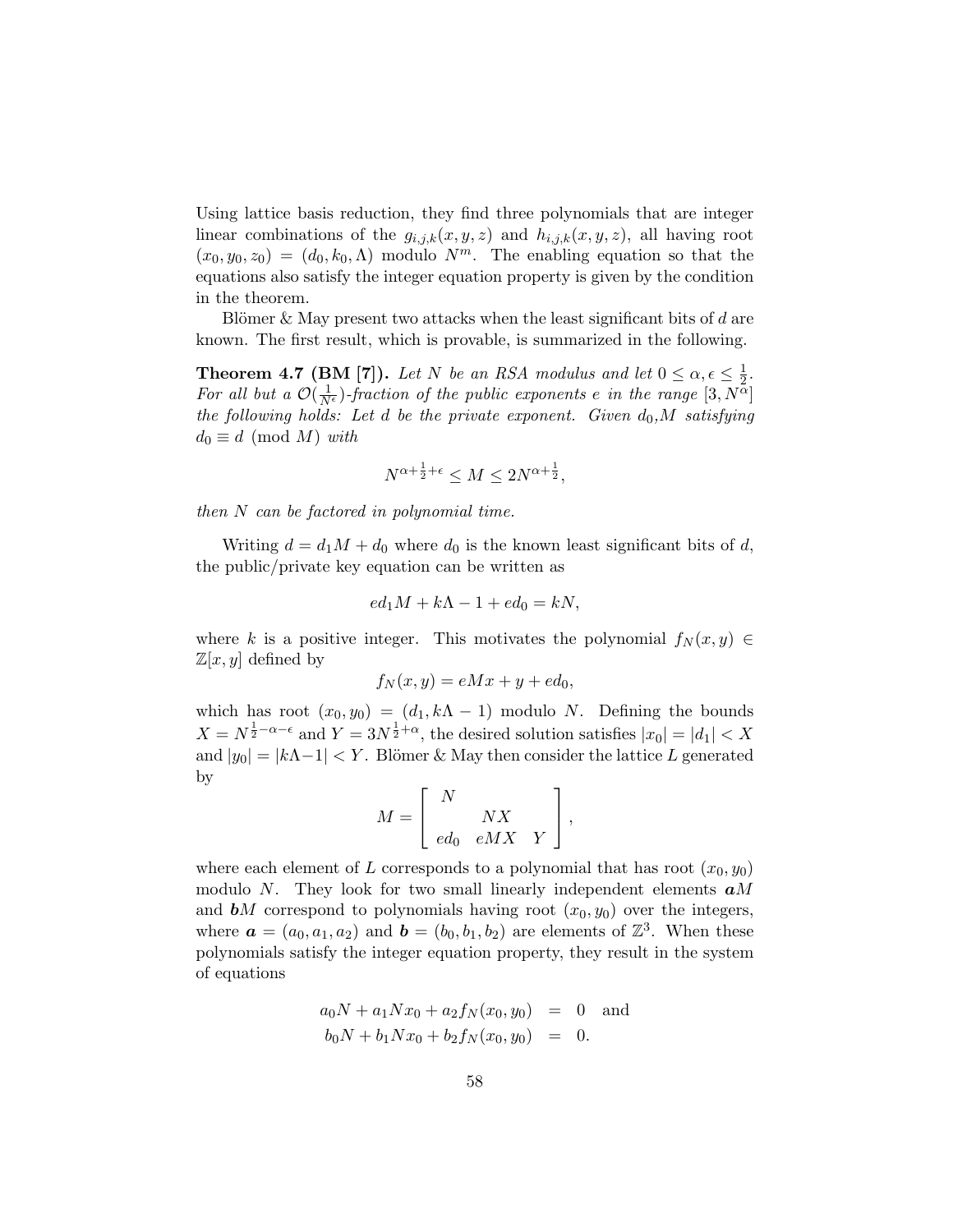Since  $f_N(x_0, y_0) = kN$ , this becomes

$$
a_1x_0 + a_2k = -a_0
$$
 and  
 $b_1x_0 + b_2k = -b_0$ ,

which can be solved for  $x_0 = d_1$  and k provided that  $(a_1, a_2)$  and  $(b_1, b_2)$  are linearly independent. In fact, they are linearly independent since the two vectors  $(a_0, a_1, a_2)M$  and  $(b_0, b_1, b_2)M$  (and hence  $(a_0, a_1, a_2)$  and  $(b_0, b_1, b_2)$ ) ) are linearly independent. Therefore, as long as the two polynomials satisfy the integer equation property, the system can be solved for  $d_1$ , which will reveal all of d. Blömer & May go on to show that, for all but a  $\mathcal{O}(\frac{1}{N^{\epsilon}})$ fraction of the public exponents e in the range  $[3, N^{\alpha}]$ , this method will work. The details can be found in [7].

The second attack with known least significant bits known is stronger than the previous attack, but it is only a heuristic.

**Theorem 4.8 (BM [7]).** For every  $\epsilon > 0$  there exists an integer  $N_0$  such that for every  $N > N_0$  the following holds: Let  $(N, e)$  be an RSA public key, where  $\alpha = \log_N(e) \leq \frac{7}{8}$  $\frac{7}{8}$ . Let d be the private exponent. Given  $d_0$ , M satisfying  $d_0 \equiv d \pmod{M}$  with

$$
M \ge N^{\frac{1}{6} + \frac{1}{3}\sqrt{1+6\alpha} + \epsilon},
$$

then  $N$  can be factored in polynomial time.

Writing  $d = d_1M + d_0$  and  $\phi(N) = N - \Lambda$ , the public/private key equation can be written as

$$
k(N - \Lambda) - ed_0 + 1 = eMd_1,
$$

where k is some integer. This leads to the polynomial  $f_{eM}(y, z) \in \mathbb{Z}[y, z]$ defined by

$$
f_{eM}(y, z) = y(N - z) - ed_0 + 1,
$$

that has root  $(y_0, z_0) = (k, \Lambda)$  modulo eM. For fixed integers m and t define the polynomials

$$
g_{i,j}(y, z) = y^{j}(eM)^{i} f_{eM}^{m-1}(y, z) \quad \text{for }\begin{cases} 0 \leq i \leq m \\ 0 \leq j \leq i \end{cases}, \text{ and}
$$

$$
h_{i,j}(y, z) = z^{j}(eM)^{i} f_{eM}^{m-1}(y, z) \quad \text{for }\begin{cases} 0 \leq i \leq m \\ 1 \leq j \leq t \end{cases}
$$

Using lattice basis reduction, Blömer  $\&$  May look for two polynomials that are integer combinations of the  $g_{i,j}(y, z)$  and  $h_{i,j}(y, z)$  that have the root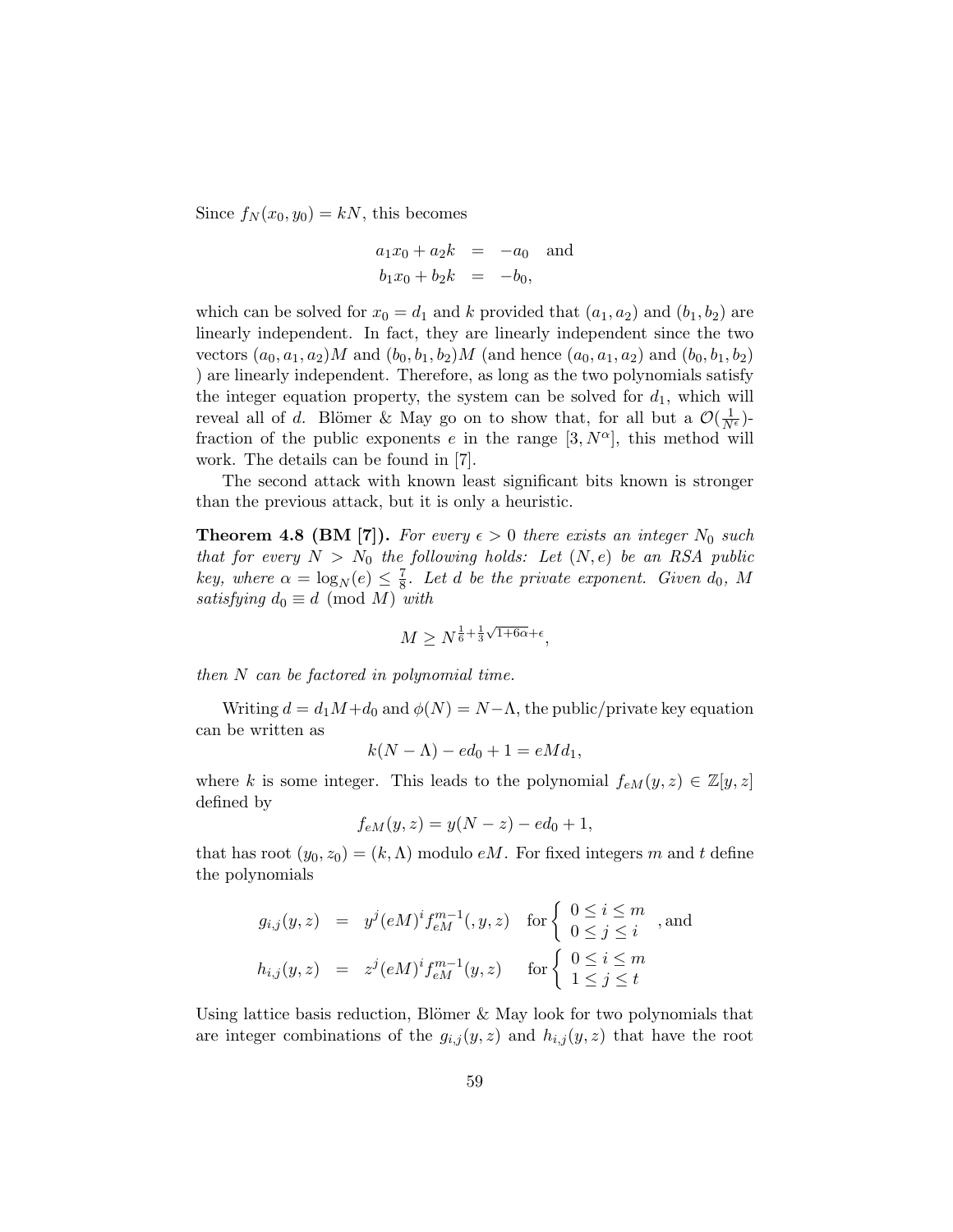$(y_0, z_0)$  over the integers. The enabling equation is given in the theorem. The details can be found in [7].

The previous three attacks have been extended to multi-prime RSA in 2004 by Hinek [40]. The results are shown in the partial key-exposure timeline given in Table 3.

May:  $N = p^r q$  In 2004, May [58] presented some partial key-exposure attacks on RSA-like systems with modulus  $N = p^r q$ . These attacks are direct consequences of his small private exponent attacks on RSA-like systems with modulus  $N = p^r q$ , as discussed in 4.2.2.

The main results when partial information about  $d_p = d \mod (p-1)$  is known are given in the following theorem.

**Theorem 4.9 (May [58]).** Let  $N = p^r q$ , where  $r \ge 1$  is a known constant and p and q are balanced primes. Let e be the public exponent and let  $d_p$ satisfy  $ed_p \equiv 1 \pmod{(p-1)}$ .

- 1. Given  $d_0$  and M such that  $d_0 \equiv d \pmod{M}$  and  $M \geq 2N^{\frac{1}{(r+1)^2}}$ , then N can be factored in time  $e \cdot poly(\log N)$ .
- 2. Let  $e = N^{\alpha}$ ,  $(\alpha \in [0, \frac{r}{(r+1)^2}])$  be the public exponent and let  $d_p$  satisfy  $ed_p \equiv 1 \pmod{(p-1)}$ . Given  $\widetilde{d}_p$  such that  $|d_p - \widetilde{d}_p| \le N^{\frac{r}{(r+1)^2} - \alpha}$ , then N can be factored in polynomial time.

When  $N = p^r q$ , Euler's totient function is given by  $\phi(N) = p^{r-1}(p 1(q-1)$ . Working modulo  $p-1$ , the public/private key equation can be written

$$
ed_p = 1 + k(p-1),
$$

for some integer k. Let  $d_0 = d_p \mod M$  be the M least significant bits of  $d_p$ and write  $d = d_1M + d_0$  where  $d_1 < \frac{p}{M} \le N^{r/(r+1)^2}$ . It is assumed that  $d_0$ is known. The public/private key equation can be written

$$
ed_1M + ed_0 + k - 1 = kp.
$$

Multiplying this equation by the inverse of  $eM$  modulo N, denoted by E, yields

$$
d_1 + E(ed_0 + k - 1) = (Ek - cp^{r-1}qd_1)p,
$$

where c is some integer satisfying  $EeM = 1 + cN$ . Notice that  $B = E(ed_0 +$  $k-1$ ) is multiple of p up to an additive error  $d_1$ . Using the factoring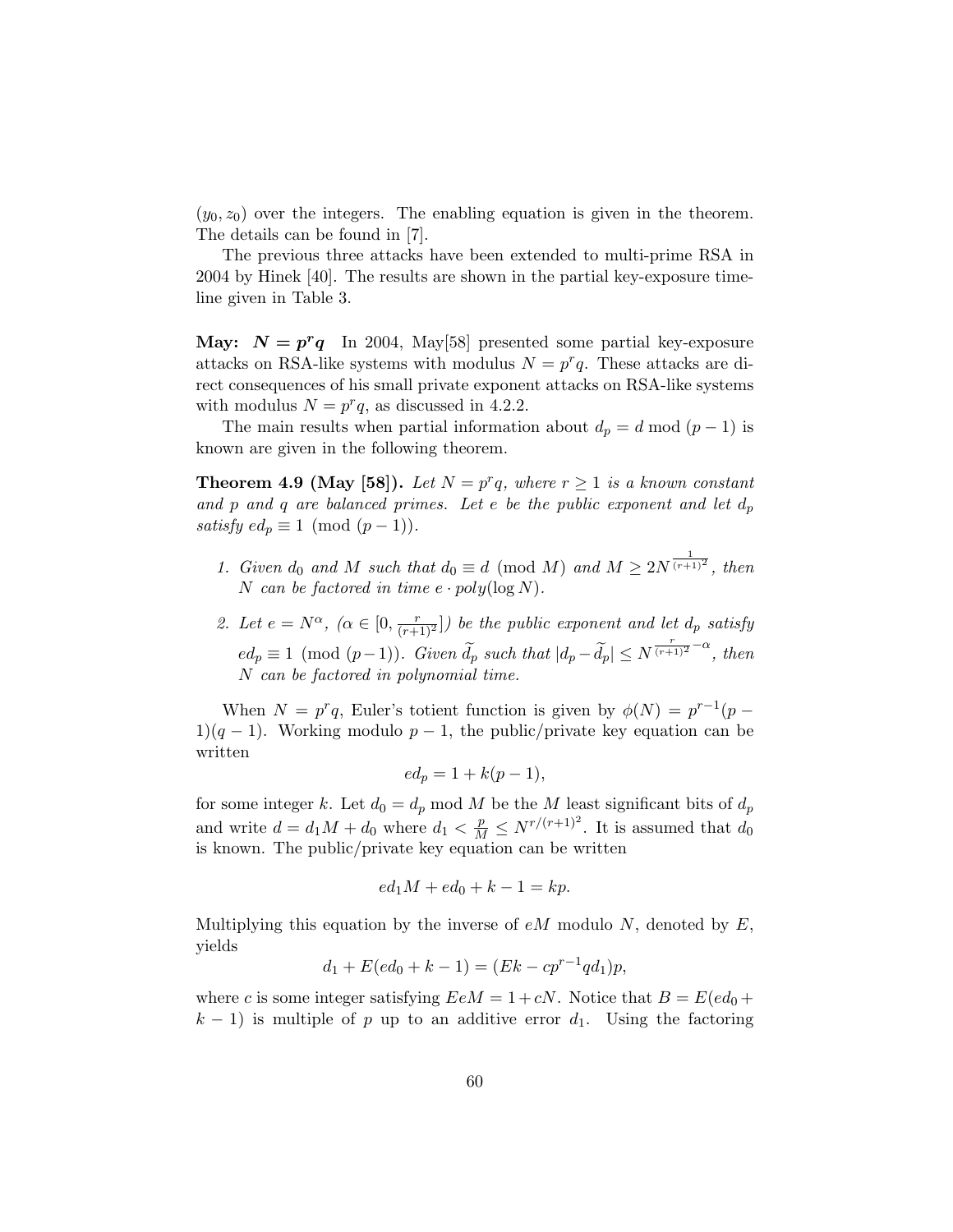method of Theorem 4.2, with  $B = E(ed_0 + k - 1)$ , N can be factored since  $d_1 < N^{r/(r+1)^2}$ .

Let  $\tilde{d}_p$  be the known most significant bits of  $d_p$ . Notice that  $e\tilde{d}_p$  is an approximation of  $kp$  up to a small additive error given by

$$
|kp - e\widetilde{d}_p| = |e(d_p - \widetilde{d}_p) + k - 1| \le N^{r/(r+1)^2} + N^{\alpha} \le 2N^{r/(r+1)^2}.
$$

Therefore, applying the factoring method of Theorem 4.2 with  $e\widetilde{d}_p+N^{r/(r+1)^2}$ and  $e\widetilde{d}_p - N^{r/(r+1)^2}$  will reveal the factorization of N.

May also gives partial key-exposure attacks when some of the bits of  $d$ are known. The results are summarized in the following theorem.

**Theorem 4.10 (May [58]).** Let  $N = p^r q$ , where  $r \geq 2$  is a known constant and p and q are balanced primes. Let  $(e, d)$  be the public/private exponents satisfying  $ed \equiv 1 \pmod{\phi(N)}$ . Given d such that

$$
|d - \widetilde{d}| \le N^{\frac{r}{(r+1)^2}} \quad or \quad |d - \widetilde{d}| \le N^{\left(\frac{r-1}{r+1}\right)^2},
$$

or given  $d_0$  and M such that  $d_0 \equiv d \pmod{M}$  and

$$
M \ge N^{1 - \frac{r}{(r-1)^2}} \quad or \quad M \ge N^{\frac{4r}{(r+1)^2}},
$$

then N can be factored in probabilistic time.

Each of these results are simple consequences of May's small private exponent attacks when  $N = p^r q$ . We leave the details to [58].

Time-Line In Table 3, we present a time-line of partial key-exposure attacks on RSA and RSA-like systems that use lattice basis reduction.

#### 4.3 ESIGN Signature Scheme

In 2003, Proos [77] showed that the ESIGN signature scheme can be reduced to a GPACDP. For a review of the ESIGN signature scheme see [32] or Appendix A.6. Given  $\ell$  ESIGN signatures using the same public key  $(N, e, k, H)$ , if an attacker has knowledge of some of the most (or least) significant bits of the random nonces  $(r_i \text{ for } i = 1, \ldots, \ell)$  used in the signature generation, then  $\ell$  linearly independent equations in  $\ell$  unknowns can be found. Solving this allows the modulus  $N = p^2q$  to be factored.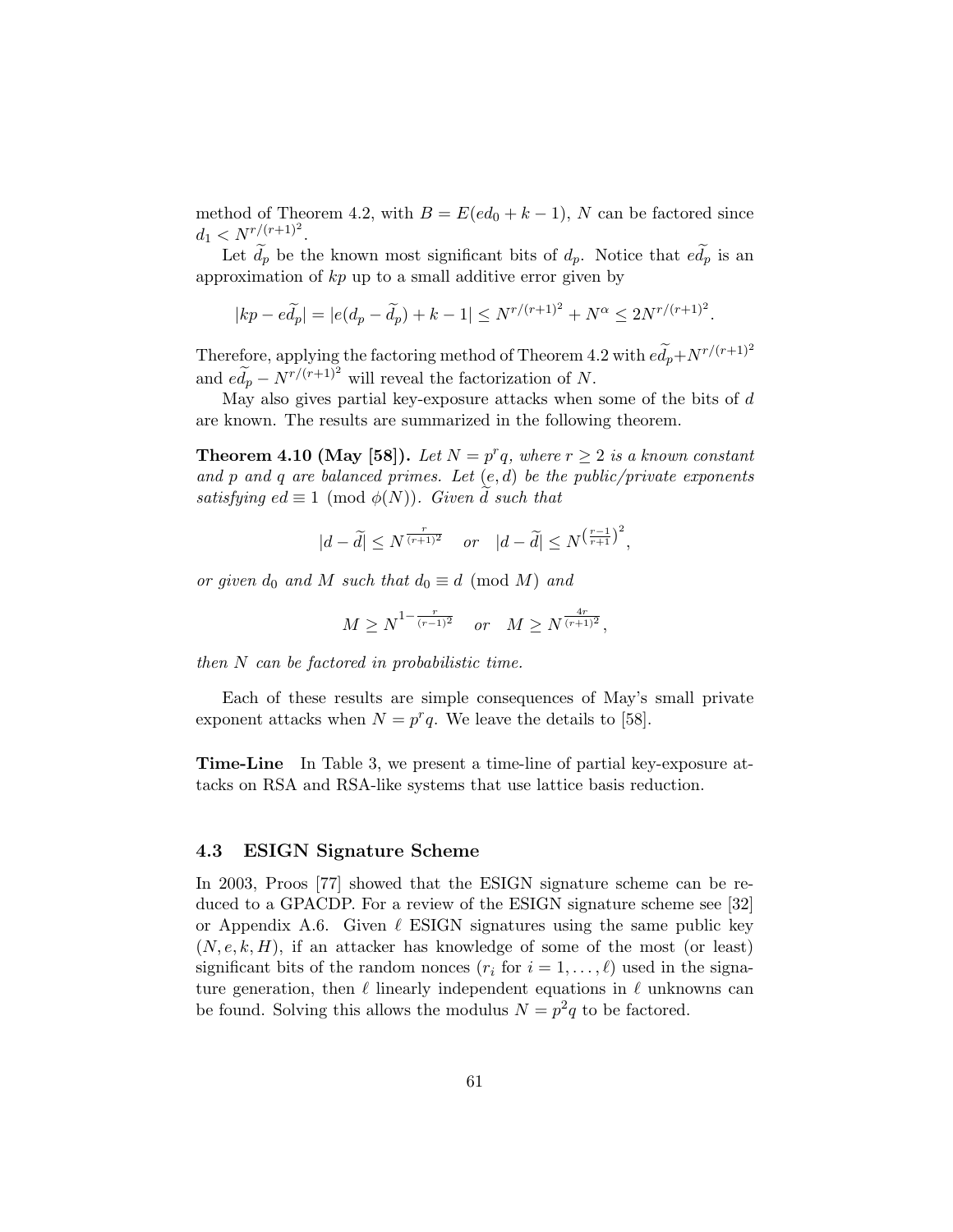| Year | Authors |     | $\alpha = \log_N(e)$                                           | Fraction of Bits Needed                                                 | Assumptions/Conditions                                                                                                                                                                   |  |  |
|------|---------|-----|----------------------------------------------------------------|-------------------------------------------------------------------------|------------------------------------------------------------------------------------------------------------------------------------------------------------------------------------------|--|--|
| 1998 | $[11]$  | (1) | $[\frac{1}{4}, \frac{1}{2}]$                                   | $\alpha$                                                                | $e$ has known factorization                                                                                                                                                              |  |  |
|      |         | (2) | $[0, \frac{1}{2}]$                                             | $1-\alpha$                                                              | $\frac{d}{\phi(N)} \in \Omega(1)$                                                                                                                                                        |  |  |
|      |         | (3) | $[0, \frac{1}{2}]$                                             | $\frac{3}{4}$                                                           | $\frac{d}{\phi(N)}, \frac{ p-q }{\sqrt{N}} \in \Omega(1)$                                                                                                                                |  |  |
| 2003 | $[7]$   | (4) | $\left[\frac{1}{2},\frac{\sqrt{6}-1}{2}\right]$                | $\frac{5-2\alpha-\sqrt{36\alpha^2+12\alpha-15}}{8}$                     |                                                                                                                                                                                          |  |  |
|      |         | (5) | $[0, \frac{1}{4}]$                                             | $rac{1}{4} + \alpha$                                                    | bits of $d_p$                                                                                                                                                                            |  |  |
| 2004 | [40]    | (6) | $\left[\frac{1}{r}, \frac{4-3r+\sqrt{9r^2-12r+12}}{4r}\right]$ | $\frac{5 - \alpha r - \sqrt{3(\alpha r - 1)(3\alpha r + 8r - 11)}}{4r}$ | $N = p_1 \cdots p_r$ extension of (4)                                                                                                                                                    |  |  |
| 2004 | $[58]$  | (7) | all                                                            | $1 - \frac{r}{(r+1)^2}$                                                 | $N = p^r q, r \geq 2$                                                                                                                                                                    |  |  |
|      |         | (8) | $all$                                                          | $\frac{4r}{(r+1)^2}$                                                    | $N = p^r q, r \geq 2$                                                                                                                                                                    |  |  |
|      |         | (9) | $[0, \frac{r}{(r+1)^2}]$                                       | $1 + \alpha - \frac{r}{(r+1)^2}$                                        | bits of $d_p$ , $N = p^r q$ , $r \ge 1$                                                                                                                                                  |  |  |
| 1998 | $[11]$  | (1) | $\mathcal{O}(\log \log N)$                                     | $\frac{1}{4}$                                                           | $p \not\equiv q \pmod{4}$                                                                                                                                                                |  |  |
| 2003 | $[7]$   | (2) | $[0, \frac{1}{2}]$                                             | $rac{1}{2} - \alpha$                                                    | all but $\mathcal{O}(N^{\alpha-\epsilon})$ of the e's                                                                                                                                    |  |  |
|      |         | (3) | $[0,\frac{7}{8}]$                                              | $\frac{1}{6} + \frac{1}{3}\sqrt{1+6\alpha}$                             |                                                                                                                                                                                          |  |  |
|      |         | (4) | $\mathcal{O}(\log \log N)$                                     | $\frac{1}{4}$                                                           | bits of $d_p$                                                                                                                                                                            |  |  |
|      |         |     |                                                                |                                                                         |                                                                                                                                                                                          |  |  |
| 2004 | [40]    | (5) | $[0,\frac{1}{r}]$                                              | $\alpha + \frac{1}{r} + \epsilon$                                       | <i>N</i> = <i>p</i> <sub>1</sub> ··· <i>p</i> <sub><i>r</i></sub> extension of (2)<br>all but <i>O</i> (1) <i>e</i> 's<br>- $\frac{2}{r} < ε - 1 < \frac{1}{r}, α + ε + \frac{1}{r} < 1$ |  |  |
|      |         |     |                                                                |                                                                         |                                                                                                                                                                                          |  |  |
|      |         | (6) | $[0, \frac{4r-1}{4r(r-1)}]$                                    | $\frac{r-1+2\sqrt{(r-1)(3\alpha r+r-1)}}{3r}$                           | $N = p_1 \cdots p_r$ extension of (3)                                                                                                                                                    |  |  |
| 2004 | [58]    | (7) | all                                                            | $1 - \frac{r}{(r+1)^2}$                                                 | $N = p^r q, r \geq 2$                                                                                                                                                                    |  |  |
|      |         | (8) | $all$                                                          | $\frac{4r}{(r+1)^2}$                                                    | $N=p^r q, r>2$                                                                                                                                                                           |  |  |
|      |         | (9) | $\mathcal{O}(\log \log N)$                                     | $\frac{1}{(r+1)^2} + \log_N 2$                                          | bits of $d_p$ , $N = p^r q$ , $r \ge 1$                                                                                                                                                  |  |  |

Table 3: Time-Line of Partial Key-Exposure Attacks on RSA and RSA-like cryptosystems. The top half of the table corresponds to attacks with known most significant bits. The bottom half of the table corresponds to attacks with known least significant bits. It is assumed that all primes are balanced.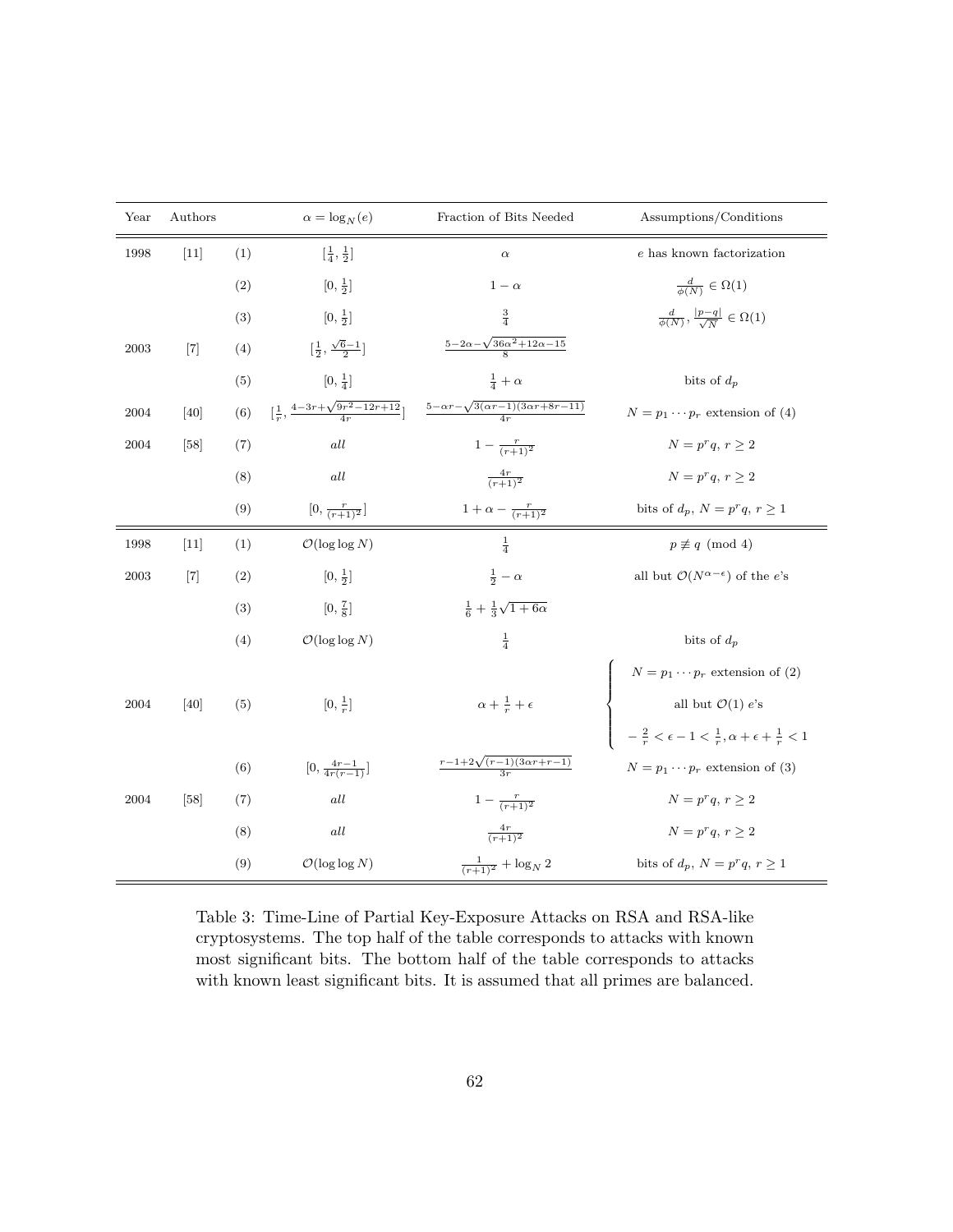Let  $s_1, \ldots s_l$  be  $\ell$  ESIGN signatures created with the same public key. By the definition of ESIGN, the  $s_i$  satisfy

$$
s_i = r_i + t_i p q,
$$

where  $0 \le r_i < pq$  is the random nonce and  $0 \le t < p$ . This leads to an instance of the GPACDP with  $a_0 = N$ ,  $a_1 = s_1, \ldots s_\ell = s_\ell$  where  $X_i = pq$ and  $D = pq - 1$ . As pq is not known the approximation  $X_i = 2^{2k}$  and  $D = 2^{2k-1}$  is used since p and q are both k-bit numbers by definition. As described by Proos, for practical values of k this leads to bounds  $\alpha \approx \beta \approx 2/3$ (recall from Section 3.2.3 that  $X_1 = a_0^{\beta}$  $\int_0^\beta$  and  $D = a_0^\alpha$  and these bounds can only be reached asymptotically. If some knowledge of the random nonces  $r_i$  are known, however, Proos shows that this leads to solvable instances of GPACDPs. If the adversary is given access to values  $R_i$  such that  $r_i = R_i + r'_i$ where  $r'_i < X$  for  $i \leq i \leq \ell$ , then this leads to the GPACDP with  $a_0 = N$ ,  $a_1 = s_1 - R_1, \ldots, a_\ell = s_\ell - R_\ell$  where  $X_i = X$  and  $D = 2^{2k-1}$ . For various values of  $\ell$  and lattice dimensions, Proos gives bounds on X such that  $\ell$ linearly independent integer polynomials all sharing a common root over Z can be found. This common root contains the information needed to expose the secret key. In particular,  $p$  and  $q$  are obtained as follows: solving the system of equations  $r_i$  which can be used to compute  $gcd(s_i - r_i, N) = pq$ which yields  $N/(pq) = p$ . For the actual bounds on X see [77].

#### 4.4 NBD Signature and Identification Schemes

In 2003, Proos [77] showed that both the NBD signature and identification schemes can be reduced to a GPACDP. For a review of the NBD signature and identification schemes see Nieto, Boyd & Dawson [76] or Appendix A.7. Since the signature scheme is essentially the identification scheme with the values of  $s_i$  fixed by the message and  $x_i$ , the reduction is essentially the same for both schemes. We will only consider the signature scheme.

Let  $(x_{0,1}, x_{1,1}, u_1), \ldots, (x_{0,\ell}, x_{1,\ell,u_{\ell}})$  be  $\ell$  NBD signatures for the  $\ell$  messages  $m_1, \ldots, m_\ell$  all using the same public key. Letting  $r_{0,i}, r_{1,i}, s_{0,i}$ , and  $s_{1,j}$  be the values of  $r_0, r_1, s_0$ , and  $s_1$  be the used in the generation of  $(x_{0,i}, x_{1,i}, u_i)$  leads to the following relations

$$
(u_j s_{0,j}^{-1} \mod N) \equiv r_{0,j} \pmod{q_0} \text{ and}
$$
  

$$
(u_j s_{1,j}^{-1} \mod N) \equiv r_{1,j} \pmod{q_1},
$$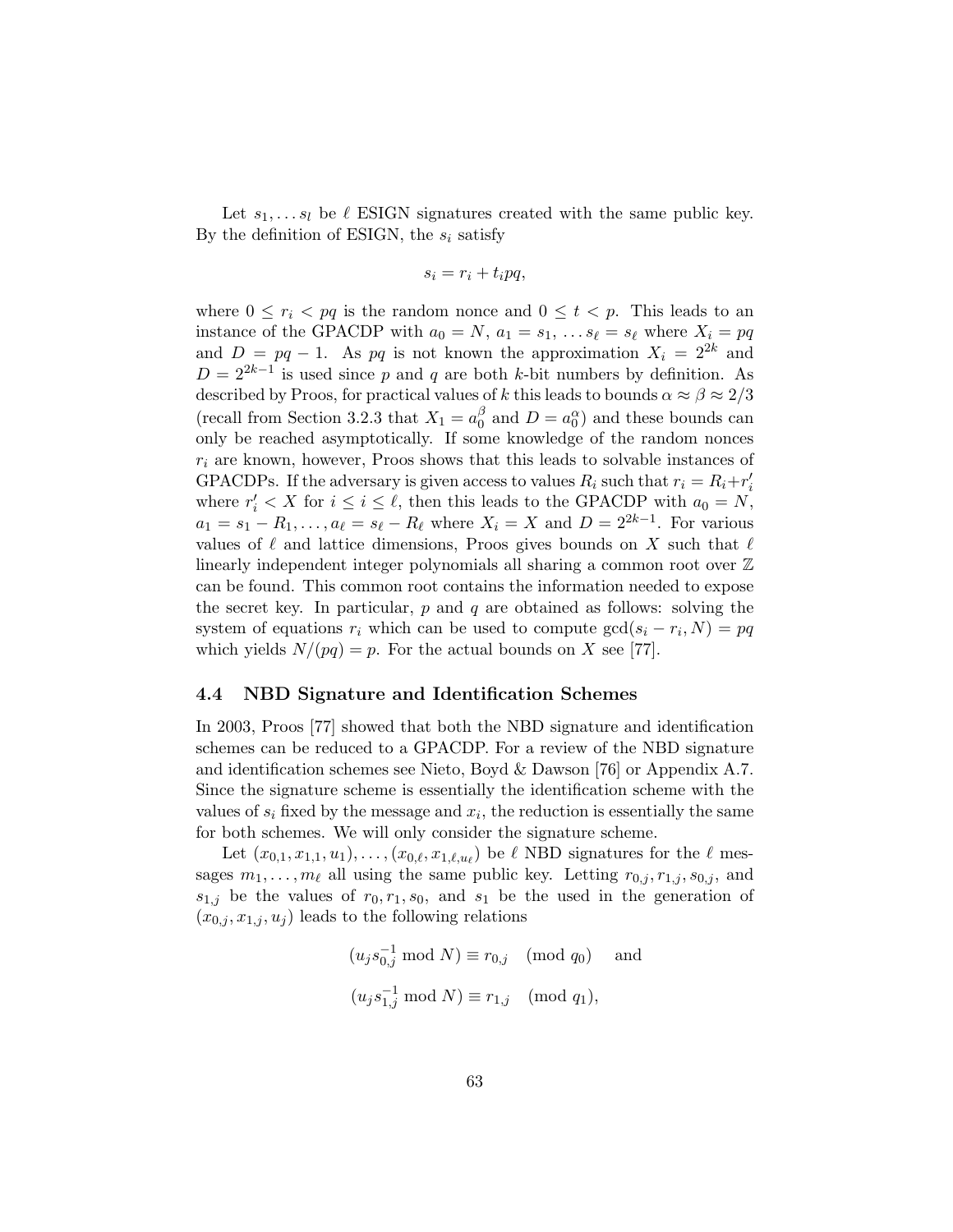for  $1 \leq j \leq \ell$ . Denoting  $A_{i,j} = u_j s_{i,j}^{-1} \pmod{N}$ , these relations lead to two GPACDPs given by

$$
a_0 = N, a_1 = A_{0,1}, \dots, A_{0,\ell}
$$
 with divisor  $q_0$  (*GPACDP0*), and  

$$
a_0 = N, a_1 = A_{1,1}, \dots, A_{1,\ell}
$$
 with divisor  $q_1$  (*GPACDP1*).

As in the case of ESIGN signatures, each GPACDP has bounds ( $\alpha$  and  $\beta$ ) that can only be reached asymptotically. If some of the most or least significant bits of  $r_{0,j}$  or  $r_{1,j}$  are known, a solvable GPACDP can be constructed. Assume that the least significant bits of  $r_{i,j}$  are known. That is, the values  $R_j$  and b such  $r_{0,j} = R_j + r'_{0,j}2^b$  where  $r'_{1,j} < X$  are known for  $1 \leq j \leq \ell$ . A new GPACDP with  $a_0 = N$ ,  $a_1 = (A_{0,1} - R_1)2^{-b}$  (mod N),  $\ldots, a_{\ell} = (A_{0,\ell} - R_{\ell})2^{-b}$  where  $X_i = X$  and  $D = 2^{k-1}$ . For various of values of  $\ell$  and lattice dimensions, Proos gives bounds on X such that  $\ell$  linearly independent integer polynomials all sharing a common root over  $\mathbb Z$  can be found. See [77] for details.

Acknowledgements The author would like to thank Jeff Shallit, Mark Giesbrecht and Doug Stinson for some helpful editorial comments.

# A Algorithms, Cryptosystems, Signature Schemes, etc.

## A.1 LLL-Algorithm

Before giving an algorithm for computing a reduced lattice basis, first we recall the Gram-Schmidt orthogonalization (GSO) process.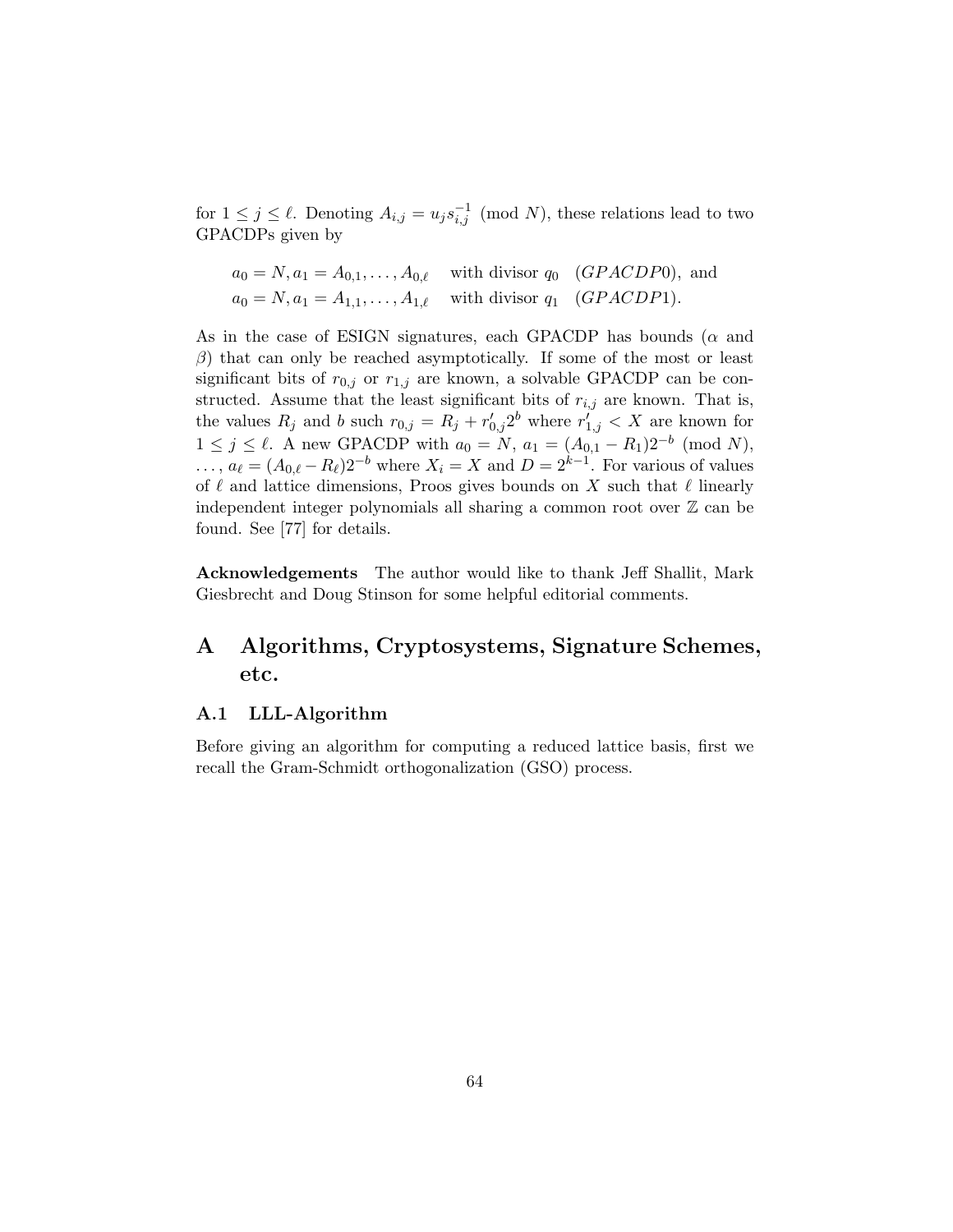Algorithm A.1:  $\mathrm{GSO}(\boldsymbol{g}_1,\ldots,\boldsymbol{g}_n)$ 

 $\textbf{input:}$  Linearly independent vectors  $\boldsymbol{g}_1, \ldots, \boldsymbol{g}_n \in \mathbb{R}^n$ **output:** The Gram-Schmidt orthogonalization of  $g_1, \ldots, g_n$ :  $g_1^*, \ldots, g_n^*$  and  $\mu_{i,j}$  for  $1 \leq j < i \leq n$  $\boldsymbol{g}_1^* \leftarrow \boldsymbol{g}_1$ for  $i \leftarrow 2$  to  $n$ do  $\sqrt{ }$  $\int$  $\overline{\mathcal{L}}$  $\boldsymbol{g}_i^* \leftarrow \boldsymbol{g}_i$ for  $j \leftarrow 1$  to  $i - 1$  $\textbf{do} \; \left\{ \mu_{i,j} \leftarrow \langle \boldsymbol{g}_i, \boldsymbol{g}_j^* \rangle / \langle \boldsymbol{g}_j^*, \boldsymbol{g}_j^* \rangle \right. \right. \ \left. \left. \right. \right.$  $\begin{array}{l} {\bf u_0}\quad \big\{ \boldsymbol{g}_{i}^* \leftarrow \boldsymbol{g}_{i}^* - \mu_{i,j}\boldsymbol{g}_{j}^* \ \mathbf{g}_{j}^* \ldots, \boldsymbol{g}_{n}^* \text{ and } \mu_{i,j} \text{ for } 1 \leq j < i \leq n \end{array}$ return  $g_1^*, \ldots, g_n^*$  and  $\mu_i$ 

The GSO is needed in the following presentation of the LLL-algorithm as given by von zur Gathen & Gerhard in [90].

Algorithm A.2:  $\text{LLL}(f_1,\ldots,f_n)$ 

 $\textbf{input:} \ A \ \text{basis} \ \boldsymbol{f}_1, \dots, \boldsymbol{f}_n \in \mathbb{Z}^n \ \text{of a lattice } \ \mathcal{L}$ output: An LLL-reduced basis  $b_1, \ldots, b_n \in \mathbb{Z}^n$  for  $\mathcal L$ for  $i \leftarrow 1$  to n do  $b_i \leftarrow f_i$ compute  $GSO(b_1, \ldots, b_n)$  (Algorithm A.1)  $i \leftarrow 2$ while  $i \leq n$ do  $\sqrt{ }$  $\begin{array}{c} \hline \end{array}$  $\overline{\phantom{a}}$ for  $j \leftarrow i - 1$  downto 1  $\textbf{do} \ \begin{cases} \textbf{b}_i \leftarrow \textbf{b}_i - \lceil \mu_{i,j} \rfloor \textbf{b}_j \ \text{on} \ \text{data} \ \textbf{the} \ \text{GSO} \end{cases}$ update the GSO  $\textbf{if} \,\, i > \hat{1} \,\, \textbf{and} \,\, \|{\boldsymbol{b}}^*_{i-1}\|^2 > 2\|{\boldsymbol{b}}^*_i\|^2$ then  $\sqrt{ }$ J  $\mathcal{L}$ swap  $b_{i-1}$  and  $b_i$ update  $\mathrm{GSO}(\boldsymbol{b}_1,\ldots,\boldsymbol{b}_n)$  $i \leftarrow i - 1$ else  $i \leftarrow i + 1$ return  $b_1, \ldots, b_n$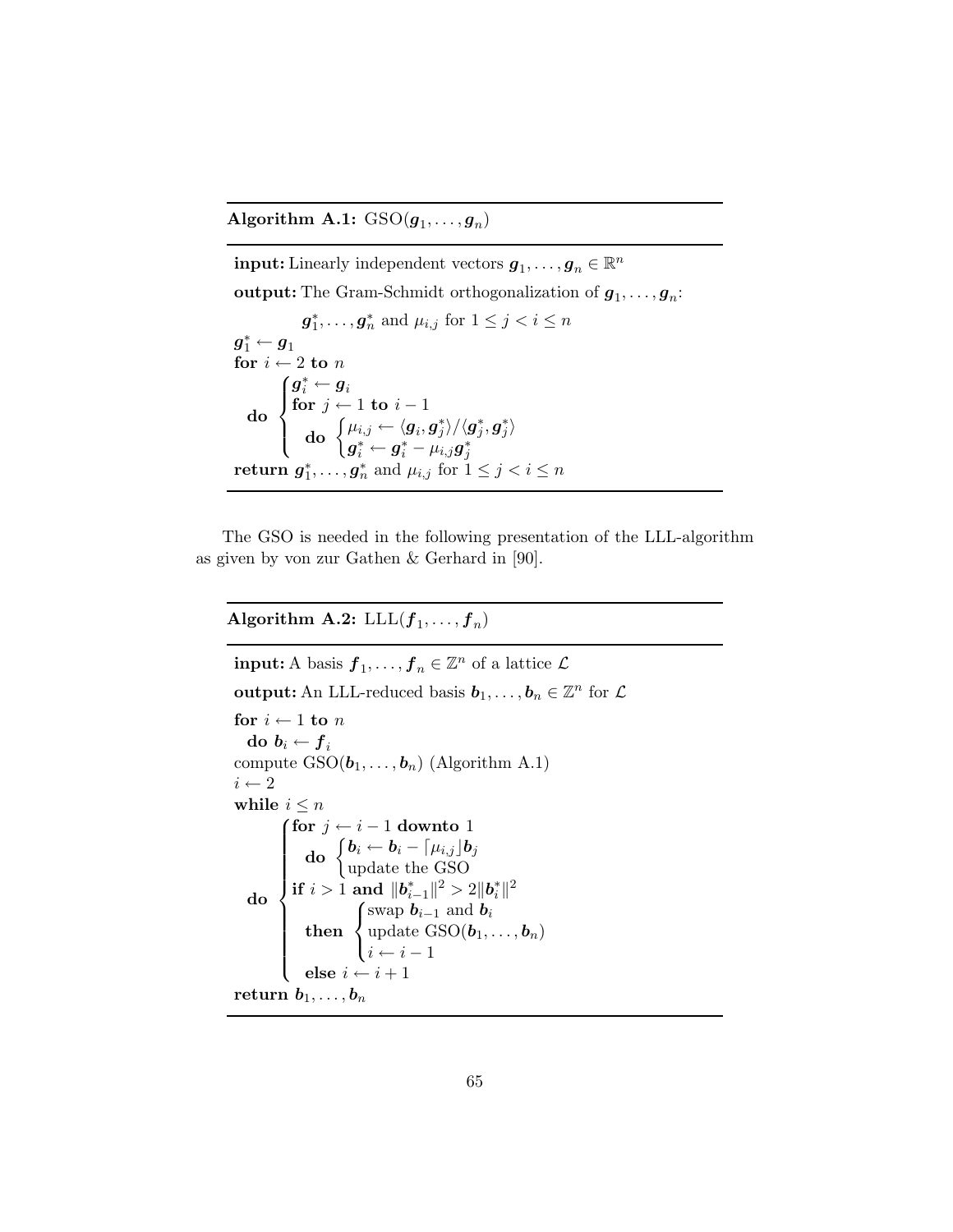It should be noted that each call to GSO does not necessarily compute the full Gram-Schmidt orthogonalization of the input vectors. The first call to GSO does compute the full orthogonalization. For each call after the first, only the portion of the orthogonalization that changes is considered in the call to GSO (see [90] for more details).

## A.2 Knapsacks

We only present the basic Merkle-Hellman knapsack cryptosystem here. The multiple-iterated version is a simple extension of the basic version and can be found in Merkle & Hellman [60].

#### Algorithm A.3: MERKLE-HELLMAN–KEY–GENERATION $(n)$

input: A fixed parameter n output: A private key  $(\pi, M, W, (b_1, \ldots, b_n))$  and a public key  $(a_1, \ldots, a_n)$  $(b_1, \ldots, b_n) \leftarrow$  a superincreasing sequence  $M \leftarrow$  an integer such that  $M > b_1 + \cdots + b_n$  (called the modulus)  $W \leftarrow$  random integer such that  $1 \leq W \leq M - 1$  and  $gcd(M, W) = 1$  $\pi \leftarrow$  random permutation of  $\{1, \ldots, n\}$ for  $i \leftarrow 1$  to n do  $a_i \leftarrow W b_{\pi(i)} \mod M$ return private key $(\pi, M, W, (b_1, \ldots, b_n))$  and public key  $(a_1, \ldots, a_n)$ 

Algorithm A.4: MERKLE-HELLMAN–ENCRYPT $(m, (a_1, \ldots, a_n))$ 

**input:** Public key  $(a_1, \ldots, a_n)$  and plaintext  $m \in \{0, 1\}^n$ **output:** Ciphertext  $c \in \{0,1\}^n$  of the plaintext m let  $m = m_1 \cdots m_n$  $c \leftarrow m_1a_1 + \cdots + m_na_n$ return c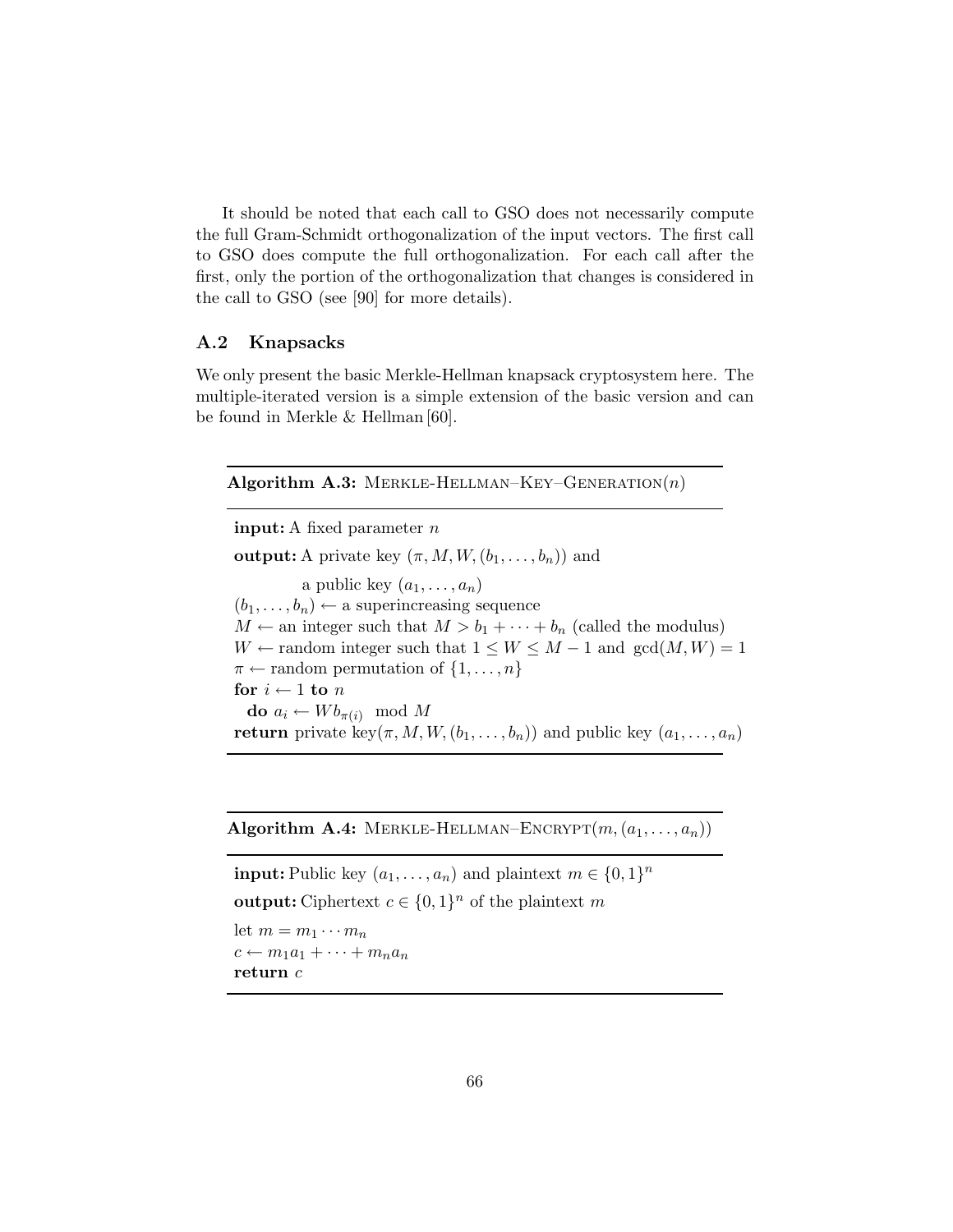Algorithm A.5: MERKLE-HELLMAN–ENCRYPT $(m, (a_1, \ldots, a_n))$ 

**input:** Private key  $(\pi, M, W, (b_1, \ldots, b_n))$  and ciphertext c output: Plaintext  $m$  corresponding to  $c$  $d$  ←  $W^{-1}c$  mod M  $(r_1, \ldots, r_n) \leftarrow$  integers  $r_i \in \{0, 1\}$  such that  $d = r_1 b_1 + \cdots + r_n b_n$ for  $i \leftarrow 1$  to  $n$ do  $m_i \leftarrow r_{\pi(i)}$ return m

## A.3 DSA

The following algorithms for the Digital Signature Algorithm (DSA) are taken from Menezes, van Oorschot & Vanstone [59].

Algorithm A.6: DSA-KEY-GENERATION(none)

**output:** A private key a and public key  $(p, q, \alpha, y)$  $q \leftarrow$  random prime such that  $2^{159} < q < 2^{160}$  $p \leftarrow$  random prime such that  $2^{511+64t} < p < 2^{512+64t}$  for some t satisfying  $0 \le t \le 8$  and  $q \mid (p-1)$ repeat  $g \leftarrow$  some element of  $\mathbb{Z}_p^*$  $\alpha \leftarrow g^{(p-1)/q} \mod p$ until  $\alpha \neq 1$ **comment:**  $\alpha$  generates a cyclic subgroup of order q in  $\mathbb{Z}_p^*$  $a \leftarrow$  random integer such that  $1 \le a \le q - 1$  $y \leftarrow \alpha^a \mod p$ return private key a and public key  $(p, q, \alpha, y)$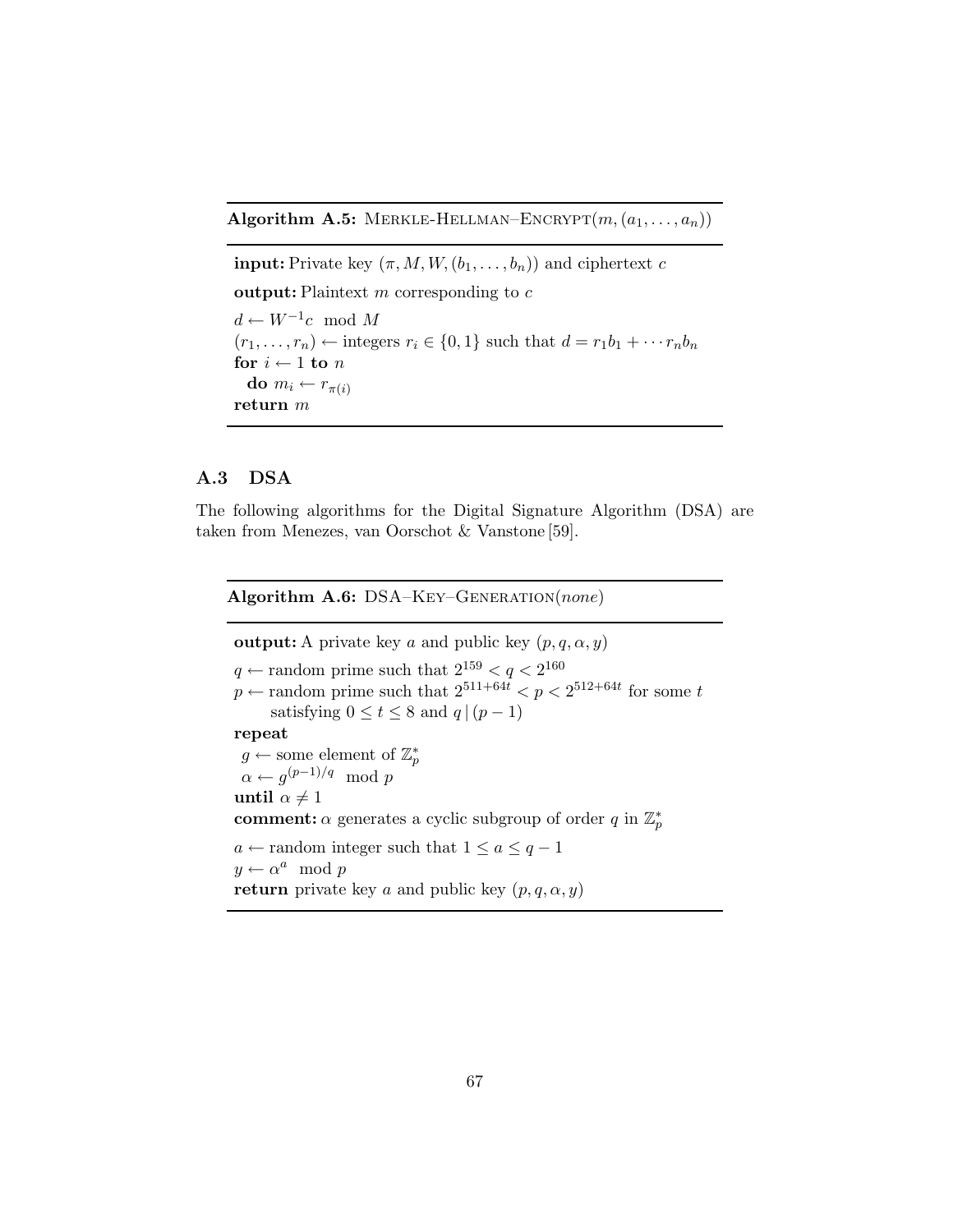Algorithm A.7:  $DSA-SIGN(m, a, (p, q, \alpha, y))$ 

input: A message m to be signed DSA private and public keys a and  $(p, q, \alpha, y)$ **output:** A signature  $(r, s)$  for m **comment:**  $h: \{0,1\}^* \to \mathbb{Z}_q$  is the Secure Hash Algorithm SHA-1  $k \leftarrow$  random integer such that  $0 \lt k \lt q$  (this is the nonce)  $r \leftarrow (\alpha^k \mod p) \mod q$  $s \leftarrow k^{-1}(h(m) + \alpha r) \mod 1$ return (r,s)

Algorithm A.8: DSA–VERIFY $((r, s), m, (p, q, \alpha, y))$ 

**input:** A signature  $(r, s)$ , a message  $m \in \{0, 1\}^*$  and a DSA public key  $(p, q, \alpha, y)$ **output:** 1 if  $(r, s)$  is a signature of m for public key  $(p, q, \alpha, y)$ 0 otherwise **comment:**  $h: \{0,1\}^* \to \mathbb{Z}_q$  is the Secure Hash Algorithm SHA-1 if  $0 < r < q$  and  $0 < s < r$ then  $\sqrt{ }$  $\int$  $\overline{\mathcal{L}}$  $w \leftarrow s^{-1} \mod q$  $u_1 \leftarrow wh(m) \mod q$  $u_2 \leftarrow rw \mod q$  $v \leftarrow (\alpha^{u_1} y^{u_2} \mod p) \mod q$ if  $v = r$ then return 1 return 0

## A.4 GnuPG

Full details (the actual code) of the algorithms used in GPG can be found at [34]. The algorithms described below only apply to versions of GPG up to version 1.2.3. The current stable version is 1.2.6.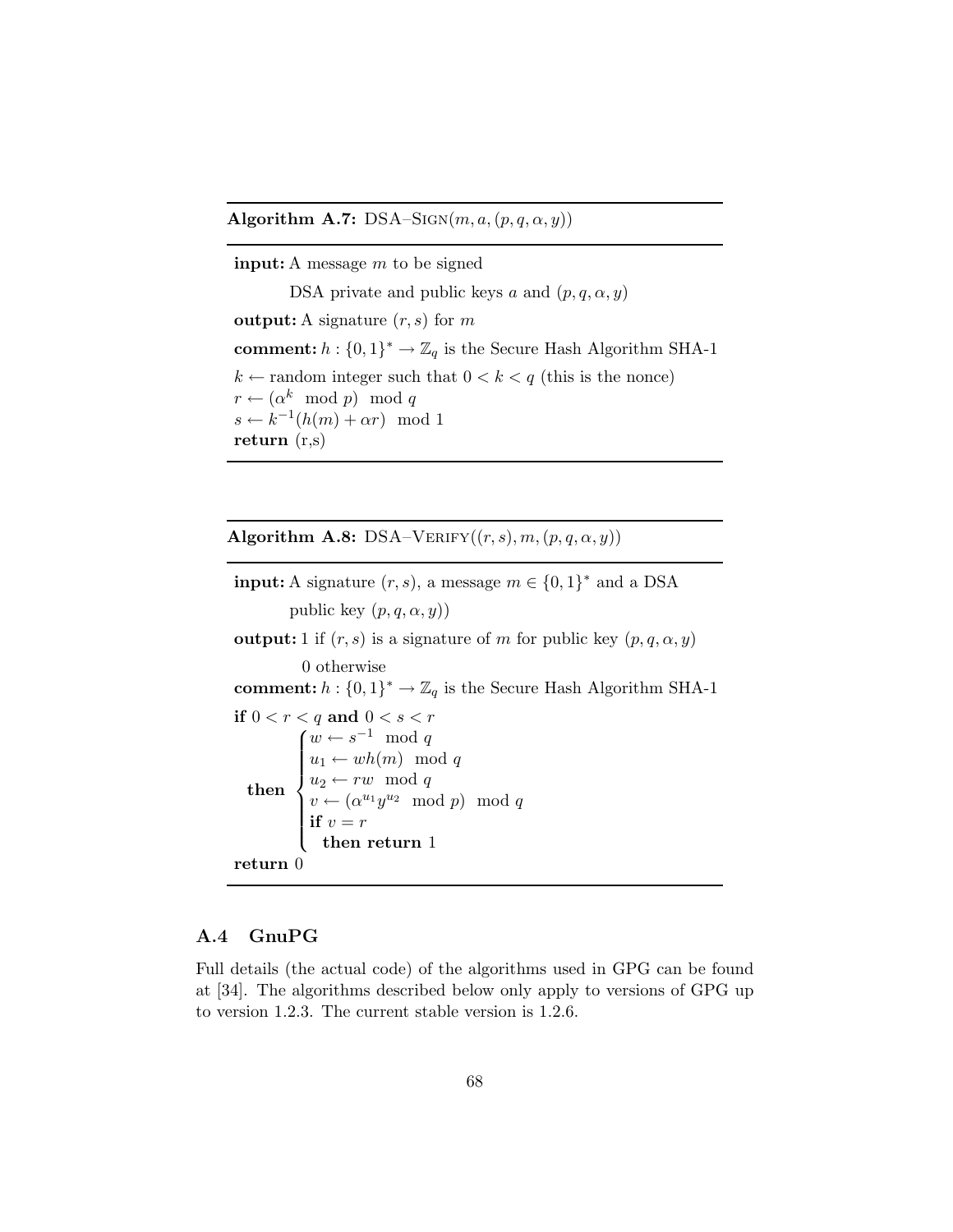| Bit-length of $p$ | 512  | 768  | 1024 | 1280 | 1536 | 1792 | 2048 |
|-------------------|------|------|------|------|------|------|------|
| $q_{bit}$         | 119  | 145  | 165  | 183  | 198  | 212  | 225  |
| Bit-length of $p$ | 2304 | 2560 | 2816 | 3072 | 3328 | 2584 | 3840 |
| $q_{bit}$         | 237  | 249  | 259  | 269  | 279  | 288  | 296  |

Table 4: Wiener table for ElGamal primes.

Algorithm A.9: GPG-ELGAMAL-KEY-GENERATION $(k)$ 

input: Bitsize of the keys k

**output:** A private key x and public key  $(p, g, y)$ 

 $p \leftarrow k$ -bit prime such that the factorization of  $p - 1$  is completely known, and all factors of  $\frac{p-1}{2}$  have bitlength at least  $q_{bit}$  (see Table 4)  $g \leftarrow 3$ while g is not a generator of  $\mathbb{Z}_p^*$ do  $g \leftarrow g + 1$  $x \leftarrow$  random number with bitlength  $\frac{3}{2}q_{bit}$  $y \leftarrow g^x \mod p$ return private key x and public key  $(p, g, y)$ 

Algorithm A.10: GPG-ELGAMAL–SIGN $(m, x, (p, g, y))$ 

**input:** A message  $m \in \mathbb{Z}_p$  to be signed (see [67] for details of m) private and public keys  $x$  and  $(p, g, y)$ 

**output:** A signature  $(a, b)$  for m

 $k \leftarrow$  random number with bitlength  $\frac{3}{2}q_{bit}$  (this is the nonce) while  $gcd(k, p - 1) \neq 1$ do  $k \leftarrow k + 1$  $a \leftarrow g^k \bmod p$  $b \leftarrow (m - ax)k^{-1} \mod p - 1$ return  $(a, b)$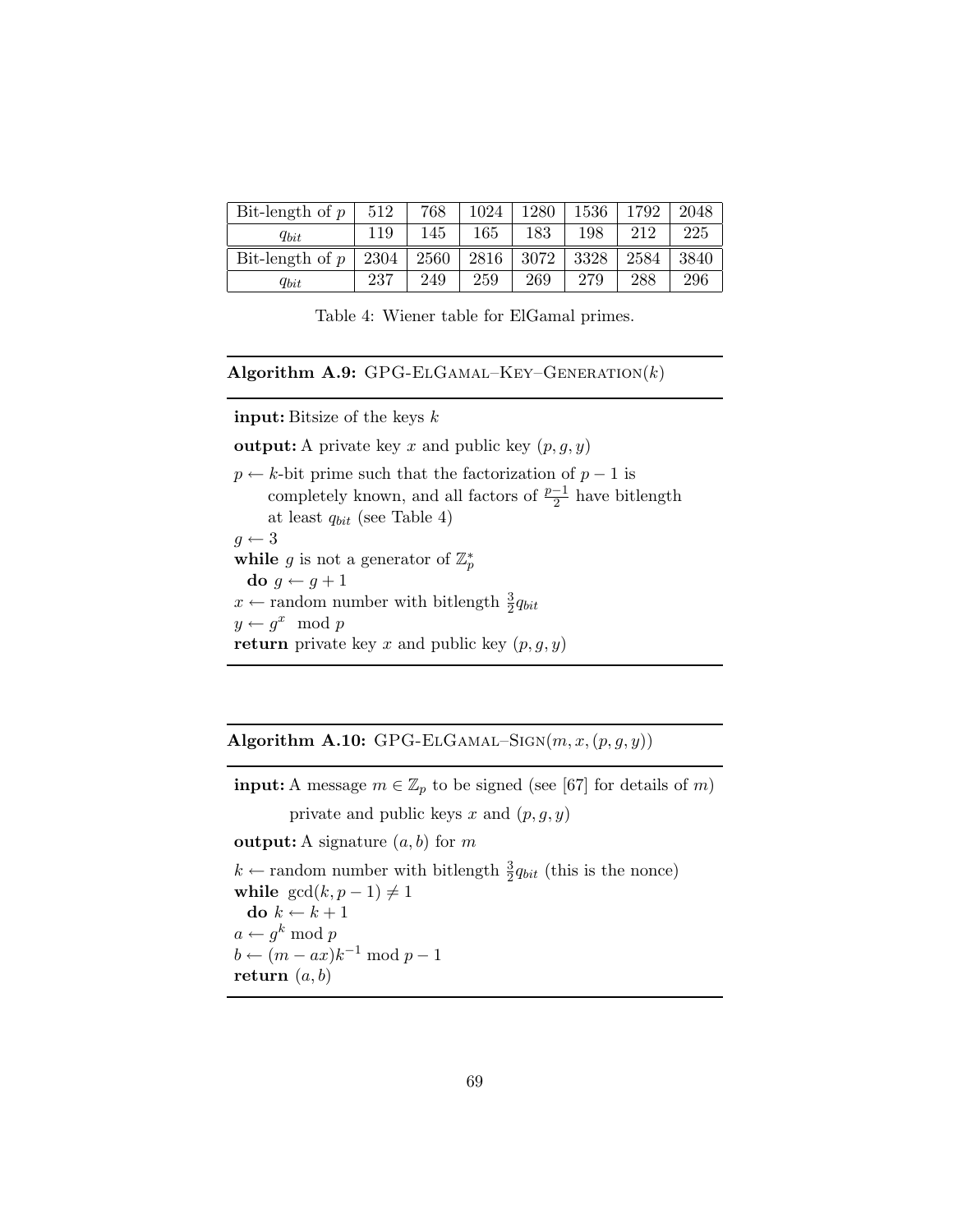Algorithm A.11: GPG-ELGAMAL–VERIFY $((a, b), m, (p, q, y))$ 

**input:** A signature  $(a, b)$ , a message  $m \in \mathbb{Z}_p$  and a public key  $(p, q, y)$ **output:** 1 if  $(a, b)$  is a signature of m for public key  $(p, q, y)$ 0 otherwise if  $0 < a < p$  and  $y^a a^b \equiv g^m \pmod{p}$ then return 1 else return 0

## A.5 RSA

We only present the basic, or textbook, RSA cryptosystem as described by Rivest, Shamir & Adleman [79].

### Algorithm A.12:  $RSA$ – $K$ ey– $GENERATION(k)$

**input:** The bitsize of the modulus  $k$ 

**output:** A private key  $(N, d)$  and public key  $(N, e)$ 

repeat  $p, q \leftarrow$  distinct random  $(\frac{k}{2})$ -bit primes  $N \leftarrow pq$ until bitsize of  $N$  is  $k$  $e \leftarrow$  random element of  $\mathbb{Z}_N^*$  $d \leftarrow e^{-1} \bmod \phi(N)$ return private key  $(N, d)$  and public key  $(N, e)$ 

### Algorithm A.13: RSA–ENCRYPT $((N, e), m)$

```
input: Public key (N, e) and plaintext m
output: Ciphertext c of the plaintext mc \leftarrow m^e \mod Nreturn c
```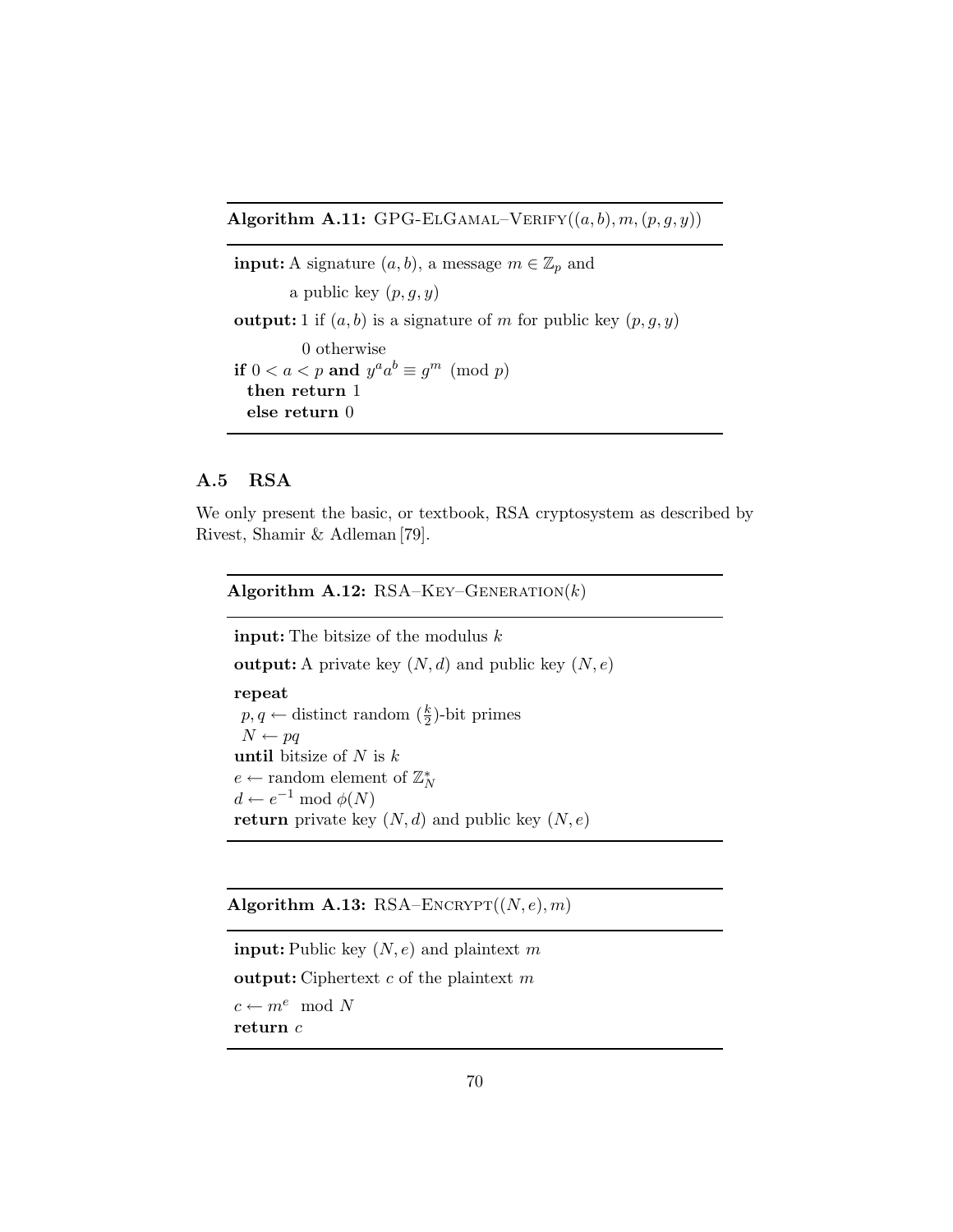Algorithm A.14: RSA–DECRYPT $((N, d), c)$ 

```
input: Private key (N, d) and ciphertext coutput: Plaintext m corresponding to ciphertext cm \leftarrow c^d \mod Nreturn m
```
# A.6 ESIGN Signature Scheme

Full details of ESIGN can be found in [32].

| Algorithm A.15: ESIGN-KEY-GENERATION(k)                                                                                                                                                                                                                                                                    |
|------------------------------------------------------------------------------------------------------------------------------------------------------------------------------------------------------------------------------------------------------------------------------------------------------------|
| <b>input:</b> A security parameter $k \geq 352$                                                                                                                                                                                                                                                            |
| <b>output:</b> A private key $(p, q)$ and public key $(N, e, k, H)$                                                                                                                                                                                                                                        |
| repeat<br>$p, q \leftarrow$ distinct random k-bit primes<br>$N \leftarrow p^2q$<br>until bitsize of N is $3k$<br>$e \leftarrow$ an integer $\geq 8$<br>$H \leftarrow$ some hash function mapping $\{0,1\}^* \rightarrow \{0,1\}^{k-1}$<br><b>return</b> private key $(p, q)$ and public key $(N, e, k, H)$ |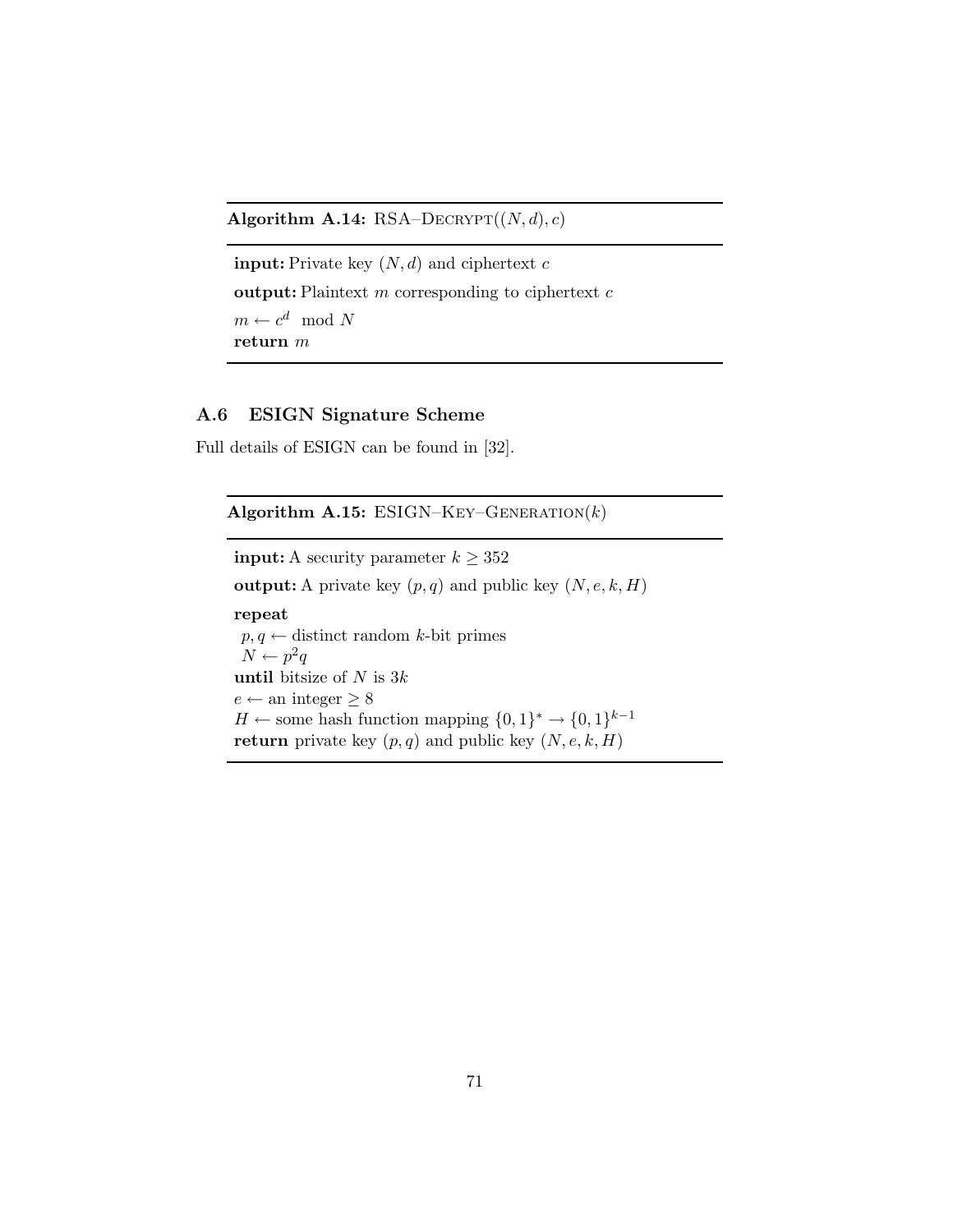Algorithm A.16: ESIGN–SIGN( $m, (p, q), (N, e, k, H)$ )

**input:** A message  $m \in \{0, 1\}^*$  to be signed ESIGN private and public keys  $(p, q)$  and  $(N, e, k, H)$ **output:** A signature  $s \in \{0,1\}^{3k}$  for m  $r \leftarrow$  random element of  $\mathbb{Z}_{pq}^*$  (this is the nonce)  $z \leftarrow 0 \parallel H(m) \parallel 0^{2k}$  $a \leftarrow z - r^e \bmod N$  $w_0 \leftarrow \lceil \frac{a}{pq} \rceil$  $w_1 \leftarrow w_0 pq - a$ if  $p < q$  and  $w_1 \geq 2^{2k-1}$ then start over  $t \leftarrow w_0(e^{e-1})^{-1} \mod p$  $s \leftarrow r + tpq$ return s

Algorithm A.17: ESIGN–VERIFY $(s, m, (N, e, k, H))$ 

**input:** A signature  $s \in \{0,1\}^{3k}$ , a message  $m \in \{0,1\}^*$  and an ESIGN public key  $(N, e, k, H)$ **output:** 1 if s is a signature of m for public key  $(N, e, k, H)$ 0 otherwise  $y \leftarrow s^e \mod N$ if the k most significant bits of y are  $0 \parallel H(m)$ then return 1 else return 0

## A.7 NBD Signature and Identification Schemes

For full details of the NBD signature and identification schemes see Nieto, Boyd & Dawson [76].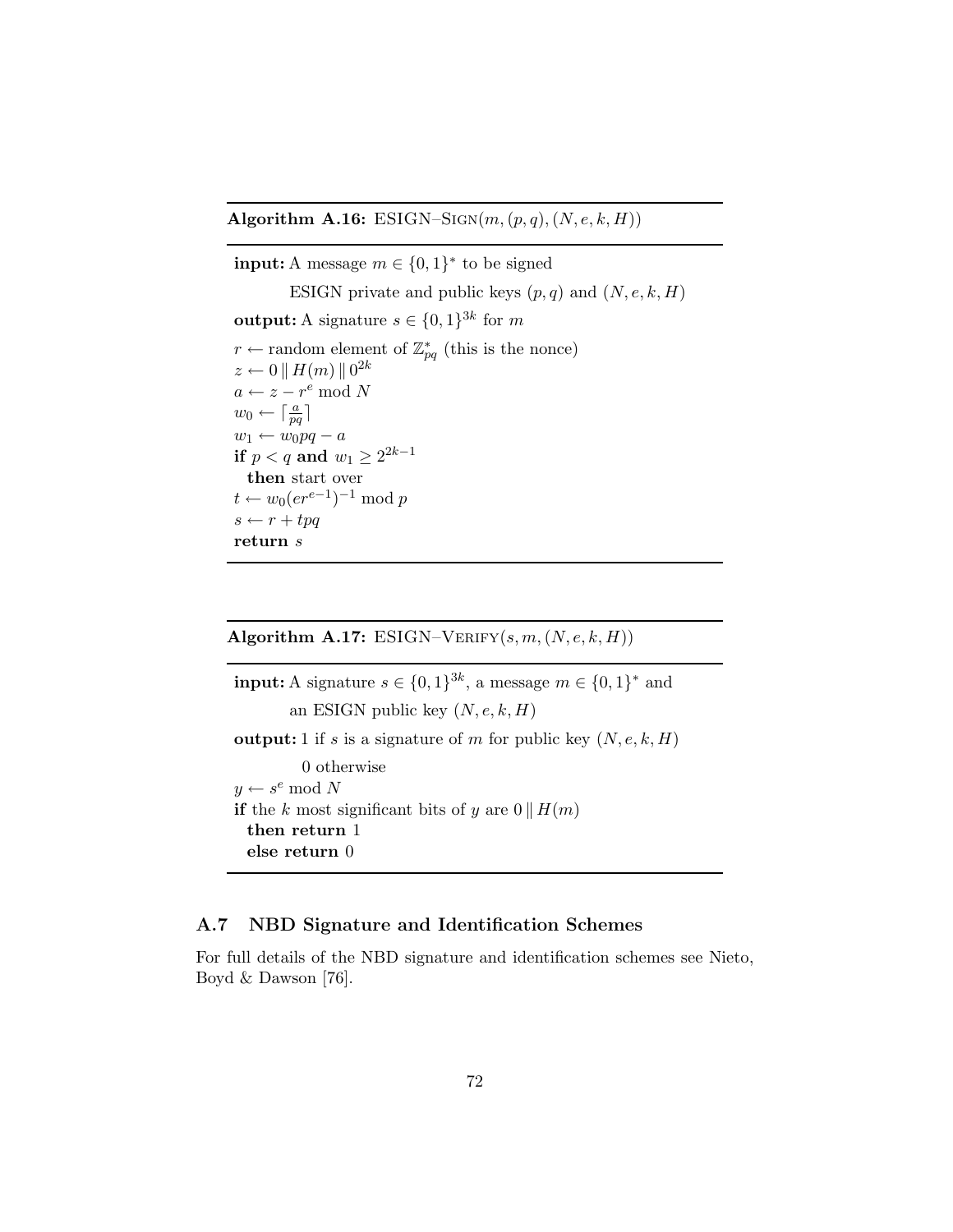## Algorithm A.18: NBD–KEY–GENERATION $(k)$

## **input:** A security parameter  $k$

output: A private key  $(q_0, q_1, \alpha_0, \alpha_1)$  and public key  $(p, N, g_0, g_1)$ 

repeat

 $q_0, q_1 \leftarrow$  distinct random k-bit primes  $p \leftarrow 2q_0q_1 + 1$ until  $p$  is prime  $N \leftarrow q_0 q_1$  $\alpha_0 \leftarrow q_1(q_1^{-1} \mod q_0)$  $\alpha_1 \leftarrow q_0(q_0^{-1} \mod q_1)$  $g_0 \leftarrow$  element of  $\mathbb{Z}_p^*$  of order  $q_0$  $g_1 \leftarrow$  element of  $\mathbb{Z}_p^*$  of order  $q_1$ return private key  $(q_0, q_1, \alpha_0, \alpha_1)$  and public key  $(p, N, g_0, g_1)$ 

Algorithm A.19: NBD–SIGN( $m, (q_0, q_1, \alpha_0, \alpha_1), (p, N, g_0, g_1)$ )

**input:** A message  $m \in \{0, 1\}^*$  to be signed

NBD private and public keys  $(q_0, q_1, \alpha_0, \alpha_1)$  and  $(p, N, g_0, g_1)$ output: A signature  $(x_0, x_1, u)$  for m  $r \leftarrow$  random element of  $\mathbb{Z}_N$  (this is the nonce) for  $i \leftarrow 0$  to 1

do  $\sqrt{ }$  $\int$  $\overline{\mathcal{L}}$  $r_i \leftarrow r \pmod{q_i}$  $x_i \leftarrow g_i^{r_i}$ <br>  $s_i \leftarrow H(x_i, m) \in \{1, 2, \dots 2^t - 1\}$ where H is a hash function,  $2^t - 1 < q_i$  and t is defined to be large enough so that  $H$  is one-way and collision free  $u \leftarrow r_0 s_0 \alpha_0 + r_1 s_1 \alpha_1 \pmod{N}$ return  $(x_0, x_1, u)$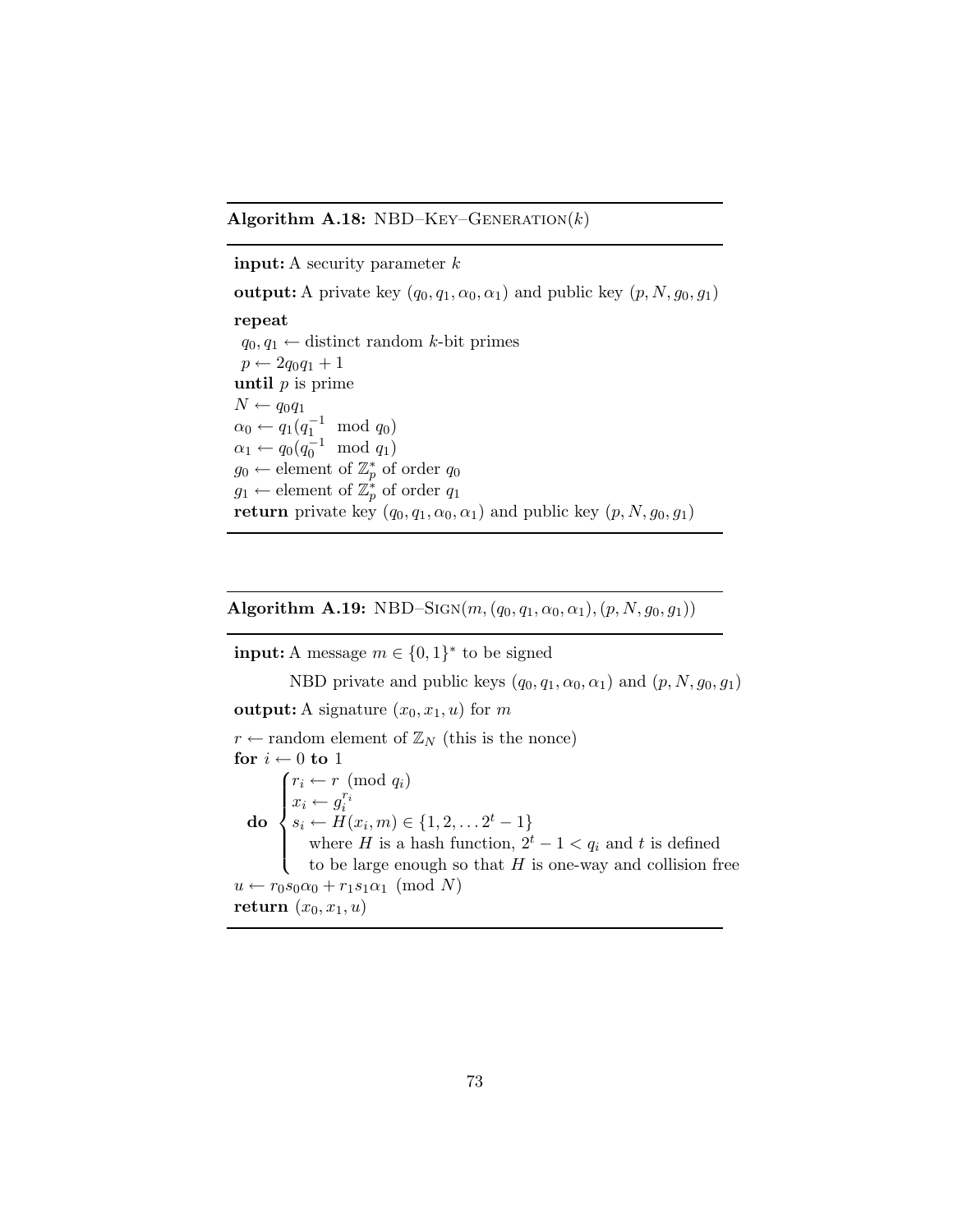Algorithm A.20: NBD–VERIFY $(s, m, (p, N, g_0, g_1))$ 

**input:** A signature  $(x_0, x_1, u)$ , a message  $m \in \{0, 1\}^*$  and an NBD public key  $(p, N, g_0, g_1)$ output: 1 if  $(x_0, x_1, u)$  is a signature of m for public key  $(p, N, g_0, g_1)$ 0 otherwise  $s_0 \leftarrow H(x_0, m)$  $s_1 \leftarrow H(x_1, m)$  ${\bf if}\,\, x_0 = g_0^{us_0^{-1}\pmod{N}}$  $\frac{us_0^{-1} \pmod{N}}{0}$  and  $x_1 = g_1^{us_1^{-1} \pmod{N}}$ 1 then return 1 else return 0

Algorithm A.21: NBD–IDENTIFICATION $((p, N, g_0, g_1), P, V)$ 

**input:** An NBD public key  $(p, N, g_0, g_1)$  and two identities P and V **output:** A proof of knowledge for  $V$  that  $P$  knows the NBD private

key  $(q_0, q_1, \alpha_0, \alpha_1)$  for the public key public key  $(p, N, g_0, g_1)$  $P: r \leftarrow$  random element of  $\mathbb{Z}_N$  (the nonce)  $P: r_0 \leftarrow r \pmod{q_0},$  $\begin{matrix} r_0\ 0\ r_1\ 1 \end{matrix}$  $P: r_1 \leftarrow r \pmod{q_1},$  $P$ : sends  $x_0$  and  $x_1$  to  $V$  $V: s_0, s_1 \leftarrow$  some elements of  $\{1, 2, \ldots, 2^t - 1\}$ where  $2^t - 1 < q_0, q_1$  and t is large enough so that guessing  $s_0$  or  $s_1$  is hard V : sends  $s_0$  and  $s_1$  to P  $P: u \leftarrow r_0 s_0 \alpha_0 + r_1 s_1 \alpha_1 \pmod{N}$  $P$ : send u to  $V$ V : checks that  $x_0 = g_0^{us_0^{-1} \pmod{N}}$  $u s_0^{-1} \pmod{N}$  and  $x_1 = g_1^{us_1^{-1} \pmod{N}}$ 1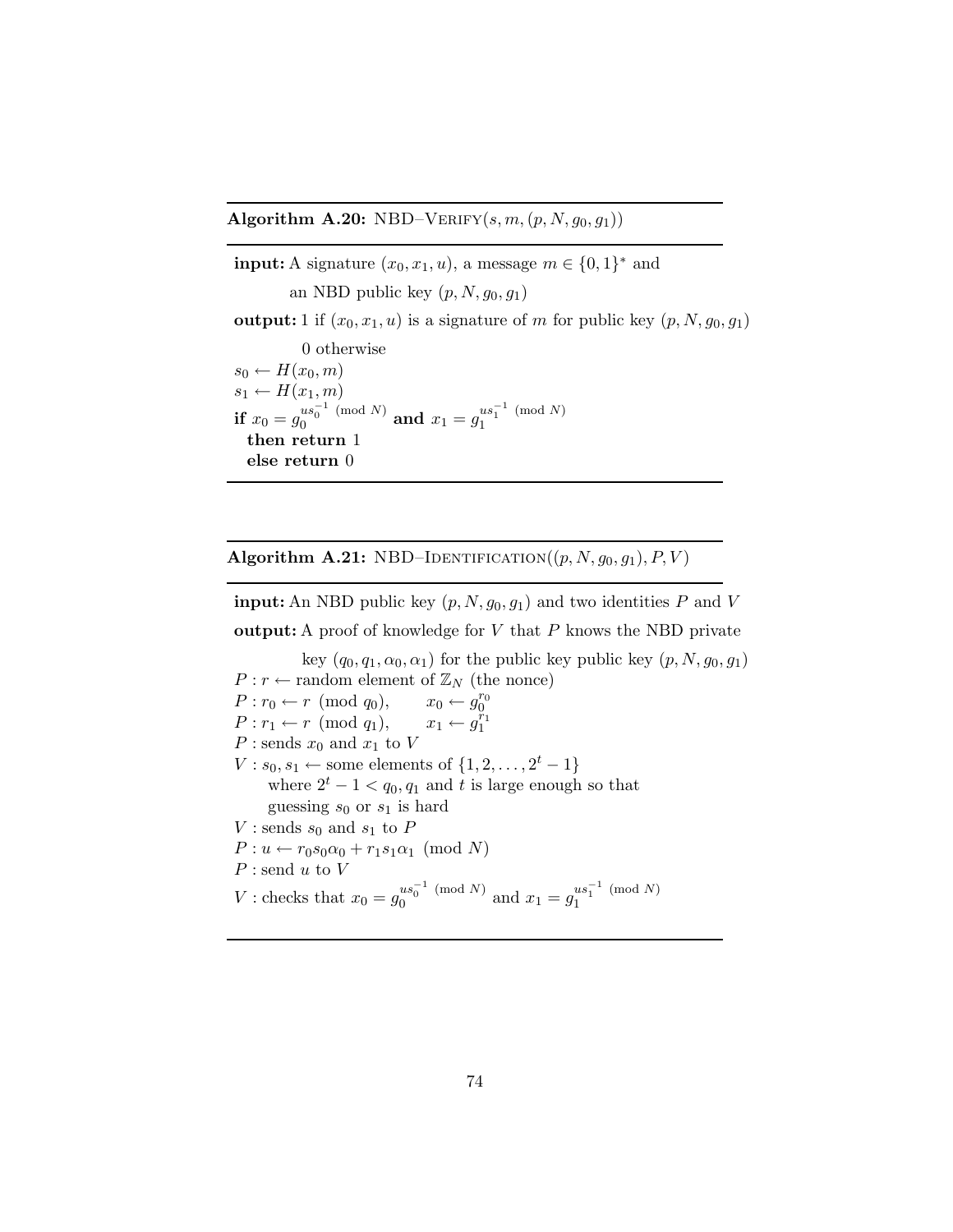## References

- [1] M. Ajtai. The shortest vector problem in  $l_2$  is NP-hard for randomized reductions. In Proc. of 30th STOC, pages 99–108. ACM, 1998. Available at http://www.eccc.uni-trier.de/ecc/ as TR97-047.
- [2] M. Ajtai, R. Kumar, and D. Sivalumar. A sieve algorithm for the shortest lattice vector problem. In Proc. of 33rd STOC, pages 601–610. ACM, 2001.
- [3] S. Arora, L. Babai, J. Stern, and Z. Sweedyk. The hardness of approximate optima in lattices, codes, and systems of linear equations. Journal of Computer and System Sciences, 54(2):317–331, 1997.
- [4] L. Babai. On Lovász lattice reduction and the nearest lattice point problem. Combinatorica, 6:1–13, 1986.
- [5] D. Bleichenbacher. On the security of the KMOV public key cryptosystem. In B. Kaliski, editor, Advances in Cryptology – Proceedings of CRYPTO '97, volume 1294 of Lecture Notes in Computer Science, pages 235–248. Springer-Verlag, 1997.
- [6] J. Blömer and A. May. Low secret exponent RSA revisited. In J. H. Silverman, editor, Cryptography and Lattices – Proceedings of CALC '01, volume 2146 of Lecture Notes in Computer Science, pages 4–19. Springer-Verlag, 2001.
- [7] J. Blömer and A. May. New partial key exposure attacks on RSA. In D. Boneh, editor, Advances in Cryptology – Proceedings of CRYPTO 2003, volume 2729 of Lecture Notes in Computer Science, pages 27–43. Springer-Verlag, 2003.
- [8] D. Boneh and G. Durfee. Cryptanalysis of RSA with private key d less than  $N^{0.292}$ . In Advances in Cryptology – Proceedings of EUROCRYPT '99, volume 1592 of Lecture Notes in Computer Science, pages 1–11. Springer-Verlag, 1999.
- [9] D. Boneh and G. Durfee. Cryptanalysis of RSA with private key d less than  $N^{0.292}$ . IEEE Transactions on Information Theory, 46(4):1339– 1349, July 2000.
- [10] D. Boneh, G. Durfee, and Y. Frankel. An attack on RSA given a small fraction of the private key bits. In Advances in Cryptology – Proceed-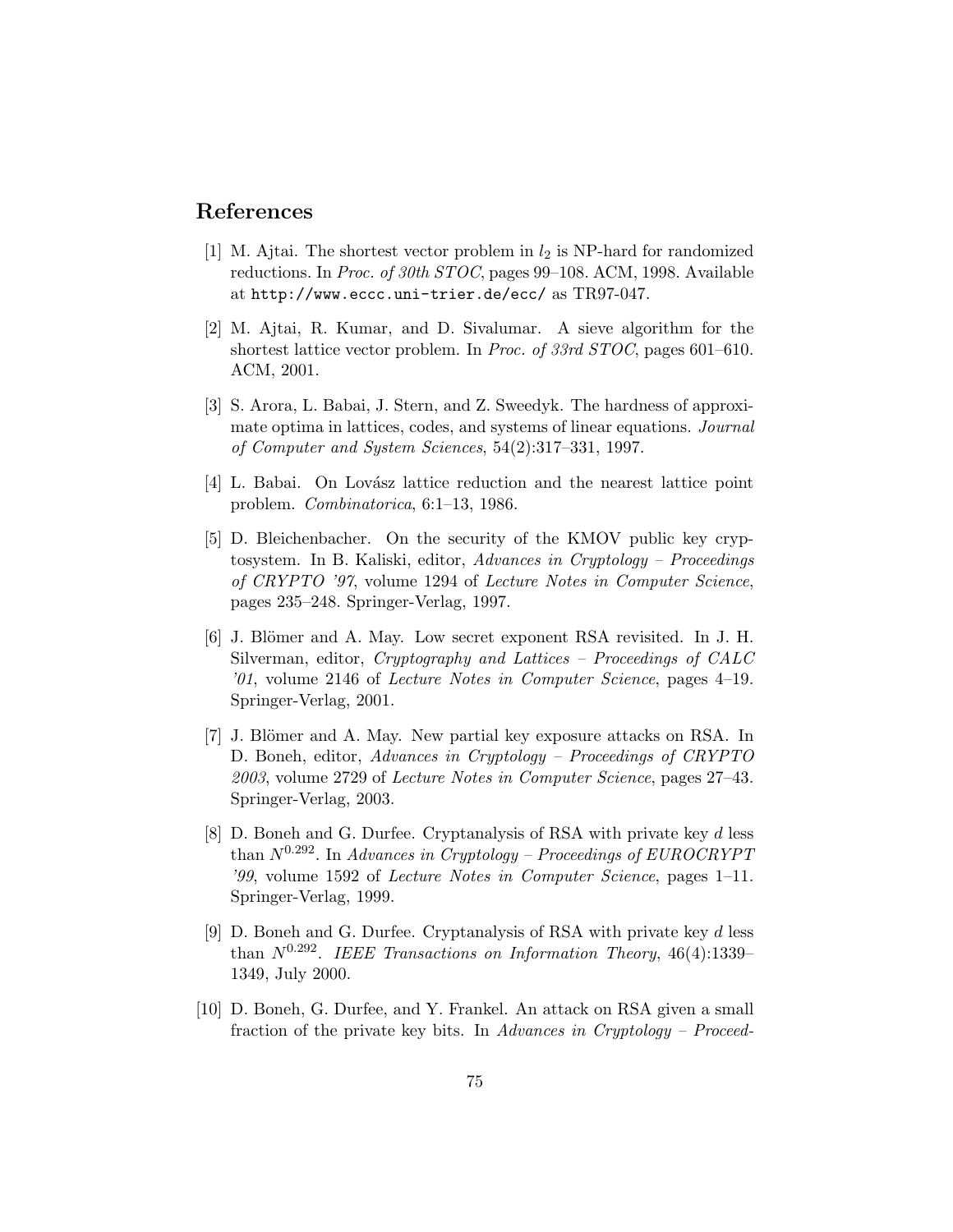ings of ASIACRYPT '98, volume 1514 of Lecture Notes in Computer Science, pages 25–34, 1998.

- [11] D. Boneh, G. Durfee, and Y. Frankel. Exposing an RSA private key given a small fraction of its bits. Revised and extended version of proceedings of ASIACRYPT '98 [10]. Available at http://crypto. stanford.edu/~dabo/abstracts, 2001.
- [12] D. Boneh, G. Durfee, and N. A. Howgrave-Graham. Factoring  $N = p^r q$ for large r. In Advances in Cryptology – Proceedings of CRYPTO '99, volume 1666 of Lecture Notes in Computer Science, pages 326–337. Springer-Verlag, 1999.
- [13] D. Boneh and R. Venkatesan. Hardness of computing the most significant bits of secret keys in diffie-hellman and related schemes. In Advances in Cryptology – Proceedings of CRYPTO '96, volume 1109 of Lecture Notes in Computer Science, pages 129–142. Springer-Verlag, 1996.
- [14] E. F. Brickell. Solving low density knapsacks. In D. Chaum, editor, Advances in Cryptology – Proceedings of CRYPTO '83, pages 25–37. Plenum Press, 1984.
- [15] D. Brown and A. Menezes. A small subgroup attack on a key agreement protocol of Arazi. Bulletin of the ICA, 37:45–50, 2003.
- [16] J. W. S. Cassels. An Introduction to the Geometry of Numbers. Springer-Verlag, second corrected edition, 1971.
- [17] M. Ciet, F. Koeune, F. Laguillaumie, and J.-J. Quisquater. Short private exponent attacks on fast variants of rsa. UCL Crypto Group Technical Report Series CG-2002/4, Université Catholique de Louvain, 2002. Available at http://www.dice.ucl.ac.be./crypto/tech\_reports/.
- [18] H. Cohen. A Course in Computational Algebraic Number Theory. Springer-Verlag, second edition, 1995.
- [19] J. Conway and N. Sloane. Sphere packings, lattices and groups, volume 290 of Grundlehren der mathematischen Wissenschaften. Springer-Verlag, 3rd edition, 1999.
- [20] D. Coppersmith. Finding a small root of a bivariate integer equation; factoring with high bits known. In U. Maurer, editor, Advances in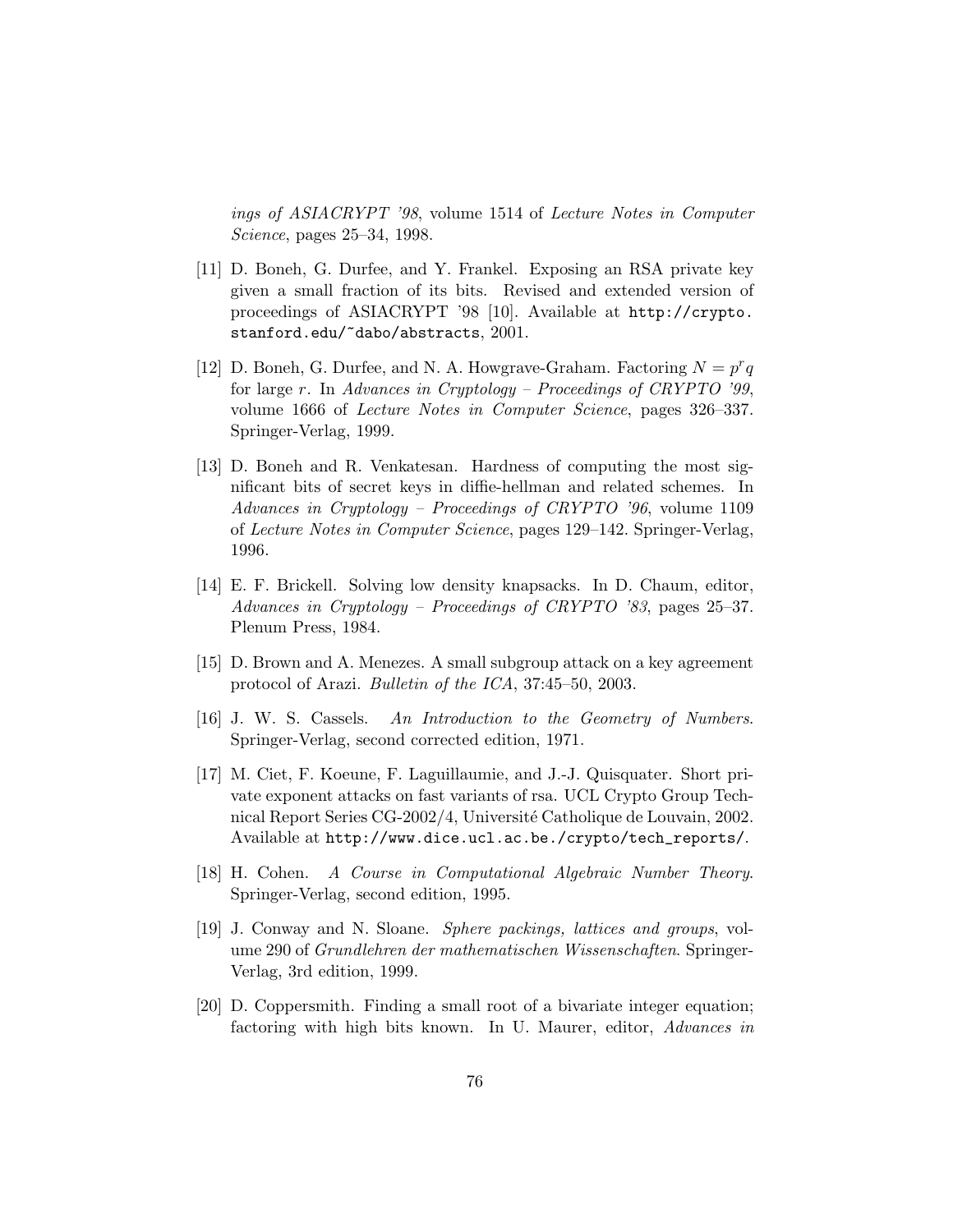Cryptology – Proceedings of EUROCRYPT '96, volume 1070 of Lecture Notes in Computer Science, pages 178–189. Springer-Verlag, 1996.

- [21] D. Coppersmith. Finding a small root of a univariate modular equation. In U. Maurer, editor, Advances in Cryptology – Proceedings of EURO-CRYPT '96, volume 1070 of Lecture Notes in Computer Science, pages 155–165. Springer-Verlag, 1996.
- [22] D. Coppersmith. Small solutions to polynomial equations, and low exponent RSA vulnerabilities. Journal of Cryptology, 10(4):233–260, 1997.
- [23] D. Coppersmith, M. Franklin, J. Patarin, and M. Reiter. Low-exponent RSA with related messages. In U. Maurer, editor, Advances in Cryptology – Proceedings of EUROCRYPT '96, volume 1070 of Lecture Notes in Computer Science, pages 1–9. Springer-Verlag, 1996.
- [24] J.-S. Coron. Finding small roots of bivariate integer polynomial equations revisited. In C. Cachin and J. Camenisch, editors, Advances in  $Cryptology - Proceedings of EUROCRYPT 2004$ , volume 3027 of Lecture Notes in Computer Science, pages 492–505. Springer-Verlag, 2004.
- [25] M. J. Coster, A. Joux, B. A. LaMacchia, A. M. Odlyzko, C.-P. Schnorr, and J. Stern. Improved low-density subset sum algorithms. Computational Complexity, 1992.
- [26] M. J. Coster, B. A. LaMacchia, A. M. Odlyzko, and C.-P. Schnorr. An improved low-density subset sum algorithm. In D. W. Davies, editor, Advances in Cryptology – Proceedings of EUROCRYPT '91, volume 547 of Lecture Notes in Computer Science, pages 54–67. Springer-Verlag, 1991.
- [27] Y. G. Desmedt, J. P. Vandewalle, and R. J. M. Govaerts. A critical analysis of the security of knapsack public-key algorithms. IEEE Transactions on Information Theory, IT-30(4):601–611, July 1984.
- [28] G. Durfee and P. Q. Nguyen. Cryptanalysis of the RSA schems with short secret exponent from Asiacrypt '99. In T. Okamoto, editor, Advances in Cryptology – Proceedings of ASIACRYPT 2000, volume 1976 of Lecture Notes in Computer Science, pages 11–29. Springer-Verlag, 2000.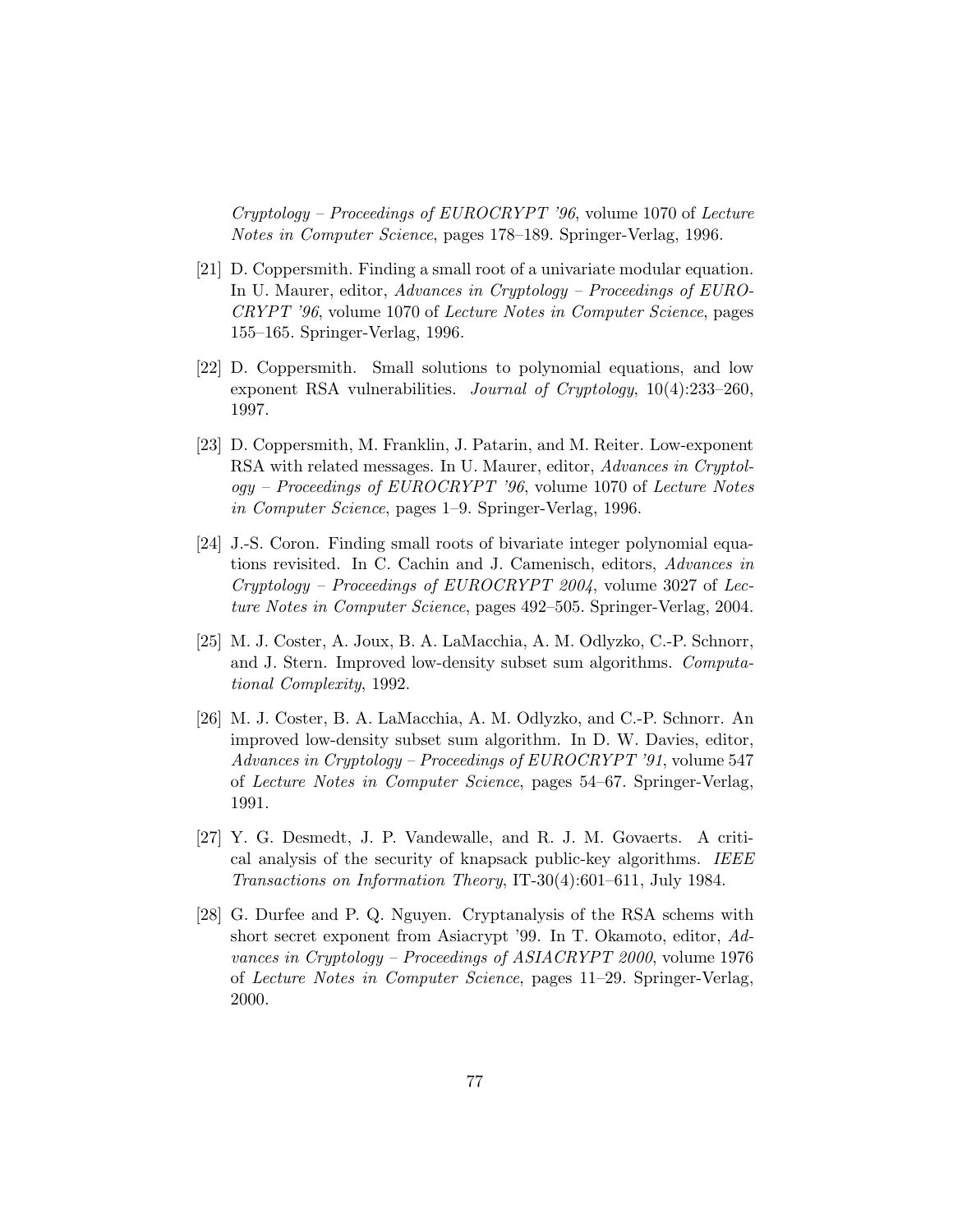- [29] R. Eier and H. Lagger. Trapdoors in knapsack cryptosystems. In T. Beth, editor, Advances in Cryptology – Proceedings of CRYPTO '82, volume 149 of Lecture Notes in Computer Science, pages 316–322. Springer-Verlag, 1983.
- [30] M. K. Franklin and M. K. Reiter. A linear protocol failure for RSA with exponent three. Presented at the CRYPTO '95 Rump Session, 1995.
- [31] A. M. Frieze. On the Lagarias-Odlyzko algorithm for the subset sum problem. SIAM J. Comput., 15(2):536–539, 1986.
- [32] E. Fujisaki, T. Kobayashi, H. Morita, H. Oguro, T. Okamoto, and S. Okazaki. ESIGN : Efficient digital signature scheme (submission to NESSIE). Available at http://www.cosic.esat.kuleuven.ac.be/ nessie/workshop/submissions.html, October 2000.
- [33] M. Girault, P. Toffin, and B. Vallée. Computation of approximate Lth roots modulo  $n$  and application to cryptography. In S. Goldwasser, editor, Advances in Cryptology – Proceedings of CRYPTO '88, volume 403 of Lecture Notes in Computer Science, pages 403–418. Springer-Verlag, 1990.
- [34] GnuPG. The gnu privacy guard. http://www.gnupg.org/.
- [35] O. Goldreich, S. Goldwasser, and S. Halevi. Public-key cryptosystems from lattice reduction problems. In B. Kaliski, editor, Advances in Cryptology – Proceedings of CRYPTO '97, volume 1294 of Lecture Notes in Computer Science, pages 112–131. Springer-Verlag, 1997.
- [36] M. Grötschel, L. Lovász, and A. Schrijver. Geometric Algorithms and Combinatorial Optimization, volume 2 of Algorithms and Combinatorics. Springer-Verlag, second corrected edition, 1993.
- [37] P. M. Gruber and C. G. Lekkerkerker. Geometry of Numbers, volume 37 of North-Holland Mathematical Library. North-Holland, second edition, 1987.
- [38] J. Håstad. On using RSA with low exponent in a public key network. In H. C. Williams, editor, Advances in Cryptology – Proceedings of CRYPTO '85, volume 218 of Lecture Notes in Computer Science, pages 403–408. Springer-Verlag, 1986.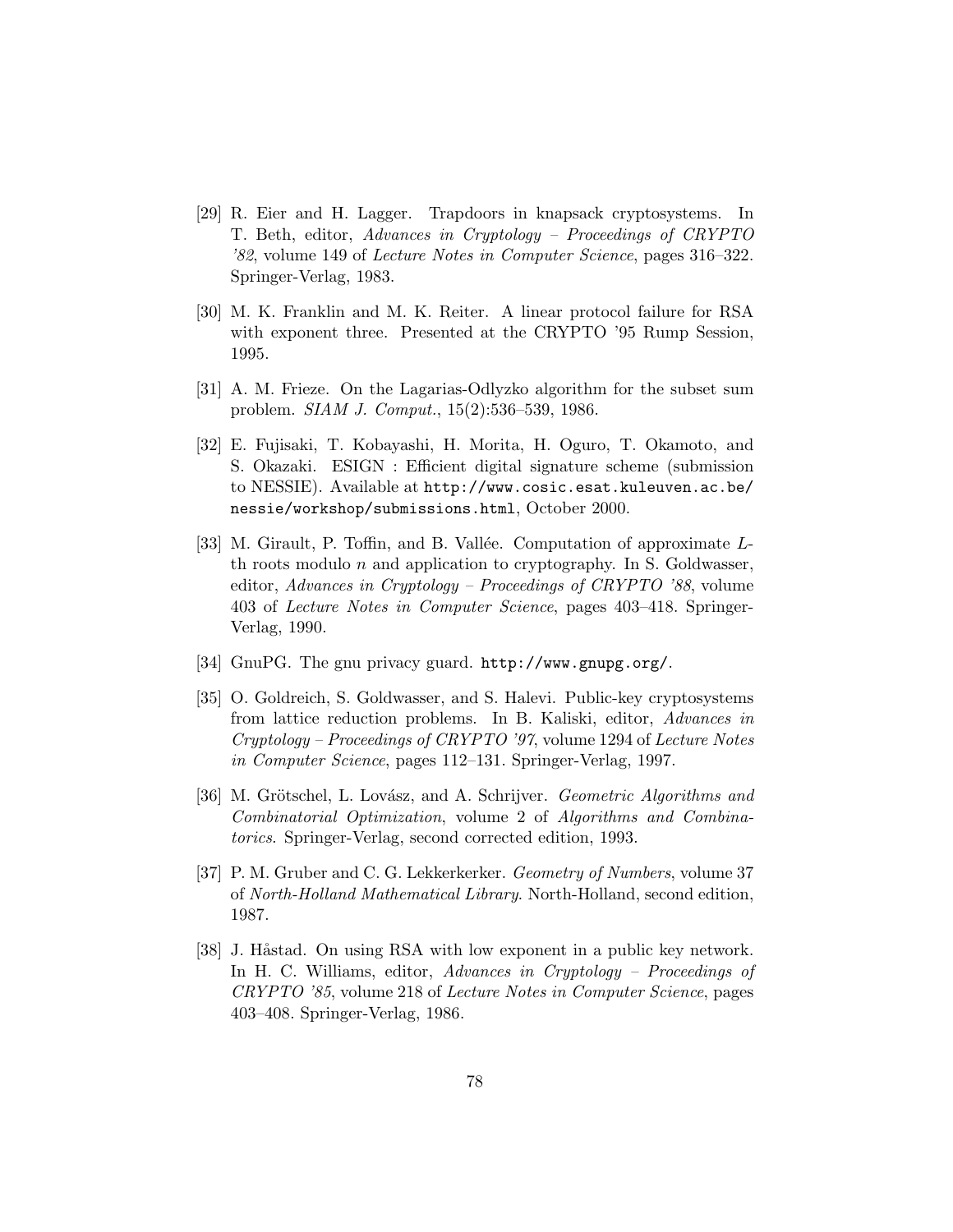- [39] J. Håstad. Solving simultaneous modular equations of low degree. SIAM Journal on Computing, 17(2):336–341, April 1988.
- [40] M. J. Hinek. New partial key exposure attacks on RSA revisited. Technical Report CACR 2004-2, Centre for Applied Cryptographic Research, University of Waterloo, 2004. Available online at http: //www.cacr.math.uwaterloo.ca/.
- [41] M. J. Hinek, M. K. Low, and E. Teske. On some attacks on multiprime RSA. In K. Nyberg and H. M. Heys, editors, Selected Areas in Cryptography 2002, volume 2595 of Lecture Notes in Computer Science, pages 385–404. Springer-Verlag, 2003.
- [42] N. A. Howgrave-Graham. Finding small roots of univariate modular equations revisited. In Cryptography and Coding, volume 1355 of Lecture Notes in Computer Science, pages 131–142. Springer-Verlag, 1997.
- [43] N. A. Howgrave-Graham. Computational Mathematics Inspired by RSA. PhD thesis, University of Bath, 1998.
- [44] N. A. Howgrave-Graham. Approximate integer common divisors. In J. H. Silverman, editor, Cryptography and Lattices – Proceedings of CALC '01, volume 2146 of Lecture Notes in Computer Science, pages 51–66. Springer-Verlag, 2001.
- [45] N. A. Howgrave-Graham. A review of the ESIGN digital signature standard. Available at http://www.ipa.go.jp/security/enc/CRYPTREC, 2001.
- [46] N. A. Howgrave-Graham and N. P. Smart. Lattice attacks on digital signature schemes. Designs, Codes and Cryptography, 23(3):283–290, August 2001.
- [47] A. Joux and J. Stern. Improving the critical density of the Lagarias-Odlyzko attack against subset sum problems. In L. Budach, editor, Proceedings of Fundamentals of Computation Theory '91, volume 529 of Lecture Notes in Computer Science, pages 258–264. Springer-Verlag, 1991.
- [48] M. Joye, F. Koeune, and J.-J. Quisquater. Takagi/Naito's algorithm revisited. UCL Crypto Group Technical Report Series CG-1997/3, Université Catholique de Louvain, 1997. Available at http://www.dice. ucl.ac.be/crypto/tech\_reports/.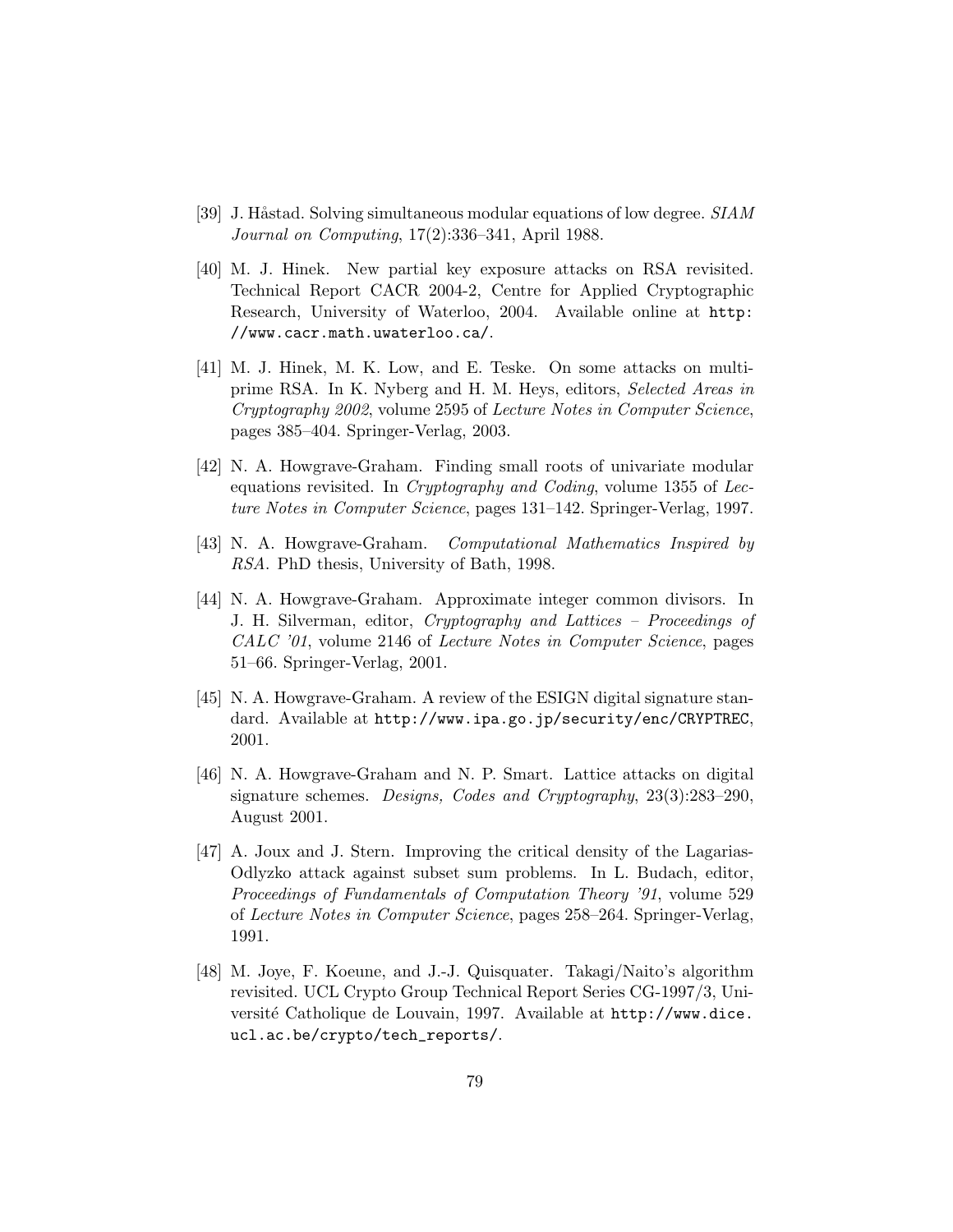- [49] C. Jutla. On finding small solutions of modular multivariate polynomial equations. In K. Nyberg, editor, Advances in Cryptology – Proceedings of EUROCRYPT '98, volume 1403 of Lecture Notes in Computer Science, pages 158–170. Springer-Verlag, 1998.
- [50] R. Kannan. Improved algorithms for integer programming and related lattice problems. In Proc. of the 15th STOC, pages 193–206. ACM, 1983.
- [51] R. Kannan. Algorithmic geometry of numbers. Annual Revie of Computer Science, 2(231–267), 1987.
- [52] J. C. Lagarias. Knapsack public key cryptosystems and diophantine approximation. In D. Chaum, editor, Advances in Cryptology – Proceedings of CRYPTO '83, pages 2–23. Plenum Press, 1984.
- [53] J. C. Lagarias and A. M. Odlyzko. Solving low-density subset sum problems. J. Assoc. Comput. Mach., 31(1):229–246, 1985.
- [54] A. K. Lenstra, H. W. Lenstra, and L. Lovász. Factoring polynomials with rational coefficients. Mathematische Annalen, 261:515–534, 1982.
- [55] L. Lovász. An Algorithmic Theory of Numbers, Graphs and Convexity, volume 50 of CBMS. SIAM, 1986.
- [56] J. Martinet. Perfect Lattices in Euclidean Spaces. Springer-Verlag, 2003. English version of the Editions Masson 1996 French edition. ´
- [57] A. May. Cryptanalysis of unvalanced RSA with small CRT-exponent. In M. Yung, editor, Advances in Cryptology – Proceedings of CRYPTO 2002, volume 2442 of Lecture Notes in Computer Science, pages 242– 256. Springer-Verlag, 2002.
- [58] A. May. Secret exponent attacks on RSA-type schemes with moduli  $N = p^r q$ . In F. Bao, R. Deng, and J. Zhou, editors, *Public Key Crypto*graph - PKC 2004: 7th International Workshop on Theory and Practice in Public Key Cryptography, volume 2947 of Lecture Notes in Computer Science, pages 218–230. Springer-Verlag, 2004.
- [59] A. J. Menezes, P. C. van Oorschot, and S. A. Vanstone. Handbook of Applied Cryptography. CRC Press, 1997.
- [60] R. C. Merkle and M. E. Hellman. Hiding information and signatures in trapdoor knapsacks. IEEE Transactions on Information Theory, IT-24(5):525–530, September 1978.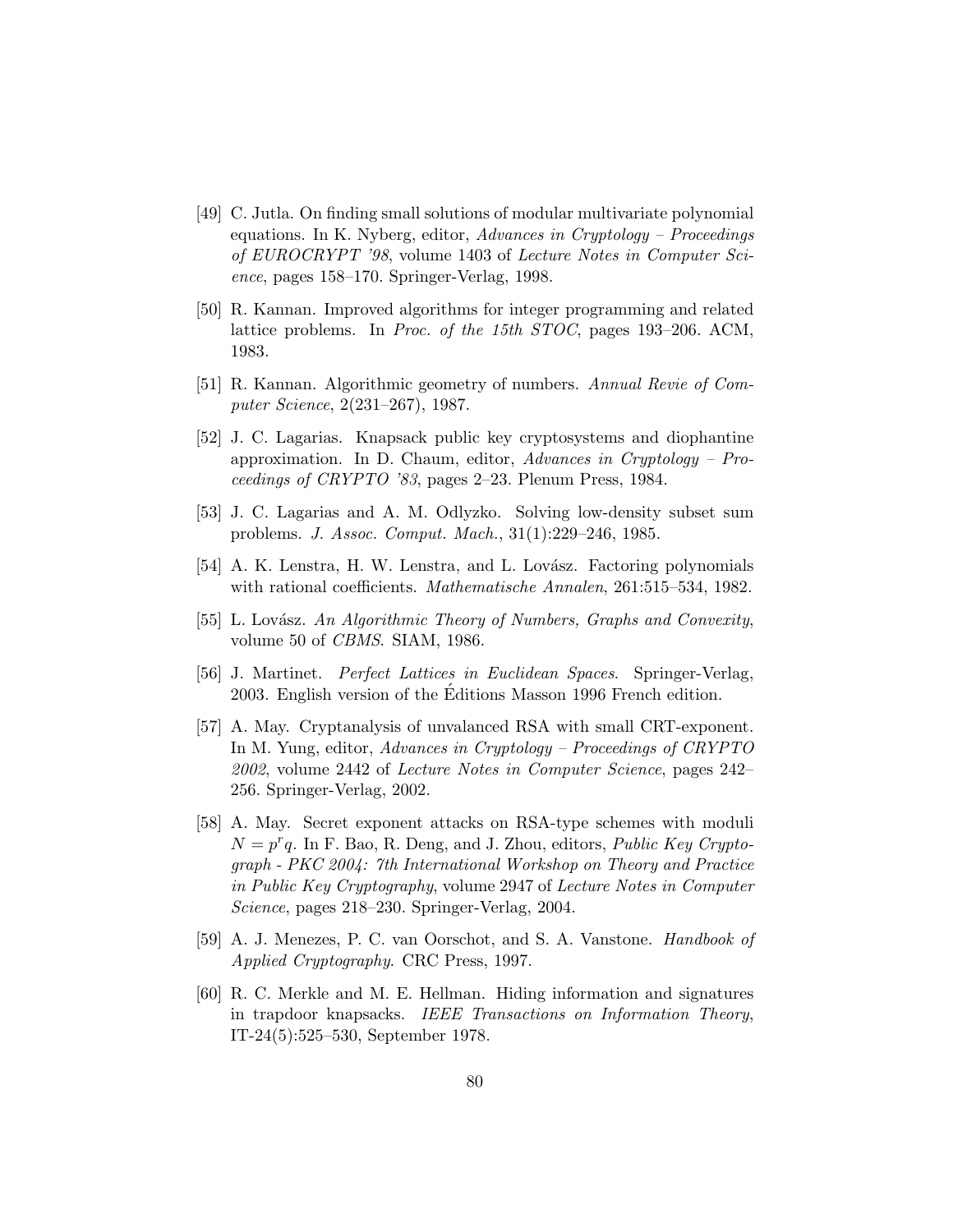- [61] D. Micciancio. The shortest vector problem is NP-hard to approximate within some constant. *SIAM Journal on Computing*, 30(6):2008–2035, March 2001. A preliminary version appeared in Proc. of the 39th FOCS, 1998.
- [62] M. Mignotte. An inequality about factors of polynomials. Mathematics of Computation, 28(128):1153–1157, October 1974.
- [63] J. W. Milnor and D. Husemoller. Symmetric Bilinear Forms. Springer-Verlag, 1973.
- [64] P. Nguyen and J. Stern. The two faces of lattices in cryptology. In J. Silverman, editor, Cryptography and Lattices – Proceedings of CALC '01, volume 2146 of Lecture Notes in Computer Science, pages 146–180. Springer-Verlag, 2001.
- [65] P. Q. Nguyen. Cryptanalysis of the Goldreich-Goldwasser-Halevi cryptosystem from Crypto '97. In Advances in Cryptology – Proceedings of CRYPTO '99, volume 1666 of Lecture Notes in Computer Science, pages 288–304. Springer-Verlag, 1999.
- [66] P. Q. Nguyen. The dark side of the hidden number problem : Lattice attacks on DSA. In Proc. Workshop on Cryptography and Comp. Number Theory (CCNT'99). Birkhauser, 2000.
- [67] P. Q. Nguyen. Can we trust cryptographic software? Cryptographic flaws in GNU Privacy Guard v1.2.3. In C. Cachin, editor, Advances in Cryptology – Proceedings of EUROCRYPT '94, volume 3027 of Lecture Notes in Computer Science, pages 555–570. Springer-Verlag, 2004.
- [68] P. Q. Nguyen and I. E. Shparlinski. The insecurity of Nyberg-Rueppel and other DSA-like signature schemes with partially known nonces. In J. H. Silverman, editor, Cryptography and Lattices – Proceedings of CALC '01, volume 2146 of Lecture Notes in Computer Science, pages 97–109. Springer-Verlag, 2001.
- [69] P. Q. Nguyen and I. E. Shparlinski. The insecurity of the digital signature algorithm with partially known nonces. Journal of Cryptology, 15(3):151–176, 2002.
- [70] P. Q. Nguyen and I. E. Shparlinski. The insecurity of the elliptic curve digital signature algorithm with partially known nonces. Designs, Codes and Cryptography, 30(2):201–217, September 2003.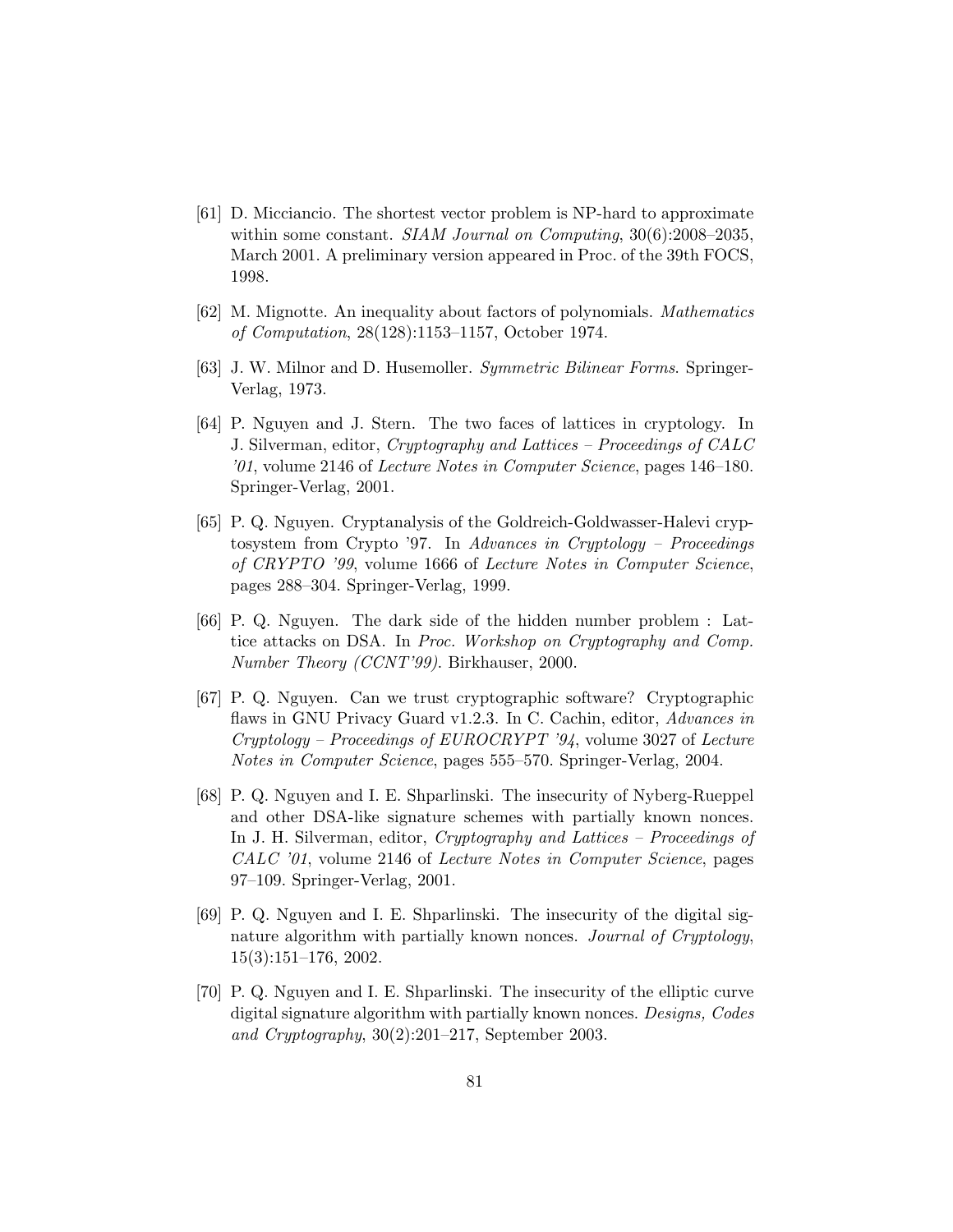- [71] P. Q. Nguyen and D. Stehlé. Low-dimensional lattice basis reduction revisited. In D. Buell, editor, Algorithmic Number Theory : 6th International Symposium, ANTS-VI, volume 3076 of Lecture Notes in Computer Science, pages 338–357. Springer-Verlag, 2004.
- [72] P. Q. Nguyen and J. Stern. Merkle-Hellman resivisted: A cryptanalysis of the Qu-Vanstone cryptosystem based on group factorizations. In B. Kaliski, editor, Advances in Cryptology – Proceedings of CRYPTO '97, volume 1294 of Lecture Notes in Computer Science, pages 198–212. Springer-Verlag, 1997.
- [73] P. Q. Nguyen and J. Stern. The Béguin-Quisquater server-aided RSA protocol from Crypto '95 is not secure. In K. Ohta and D. Pei, editors, Advances in Cryptology – Proceedings of ASIACRYPT '98, volume 1514 of Lecture Notes in Computer Science, pages 371–379. Springer-Verlag, 1998.
- [74] P. Q. Nguyen and J. Stern. Cryptanalysis of a fast public key cryptosystem presented at SAC '97. In S. Tavares and H. Meijer, editors, Selected Areas in Cryptography '98, volume 1556 of Lecture Notes in Computer Science, pages 213–218. Springer-Verlag, 1999.
- [75] P. Q. Nguyen and J. Stern. The hardnes of the hidden subset sum problem and its cryptographics implications. In M. Wiener, editor, Advances in Cryptology – Proceedings of CRYPTO '99, volume 1666 of Lecture Notes in Computer Science, pages 31–46. Springer-Verlag, 1999.
- [76] J. M. G. Nieto, C. Boyd, and E. Dawson. A public key cryptosystem based on the subgroup membership problem. In Information and Communications Security : Third International Conference, ICICS 2001, Xian, China, Novvember 13–16, 2001, volume 2229 of Lecture Notes in Computer Science, pages 352–363. Springer-Verlag, 2001.
- [77] J. A. Proos. Imperfect Decryption and Partial Information Attacks in Cryptography. PhD thesis, University of Waterloo, 2003.
- [78] M. Qu and S. A. Vanstone. The knapsack problem in cryptography. In G. L. Mullen and P. J.-S. Shiue, editors, Finite Fields: Theory, Applications, and Algorithms, volume 168 of Contemporary Mathematics, pages 291–308. American Mathematics Society, 1994.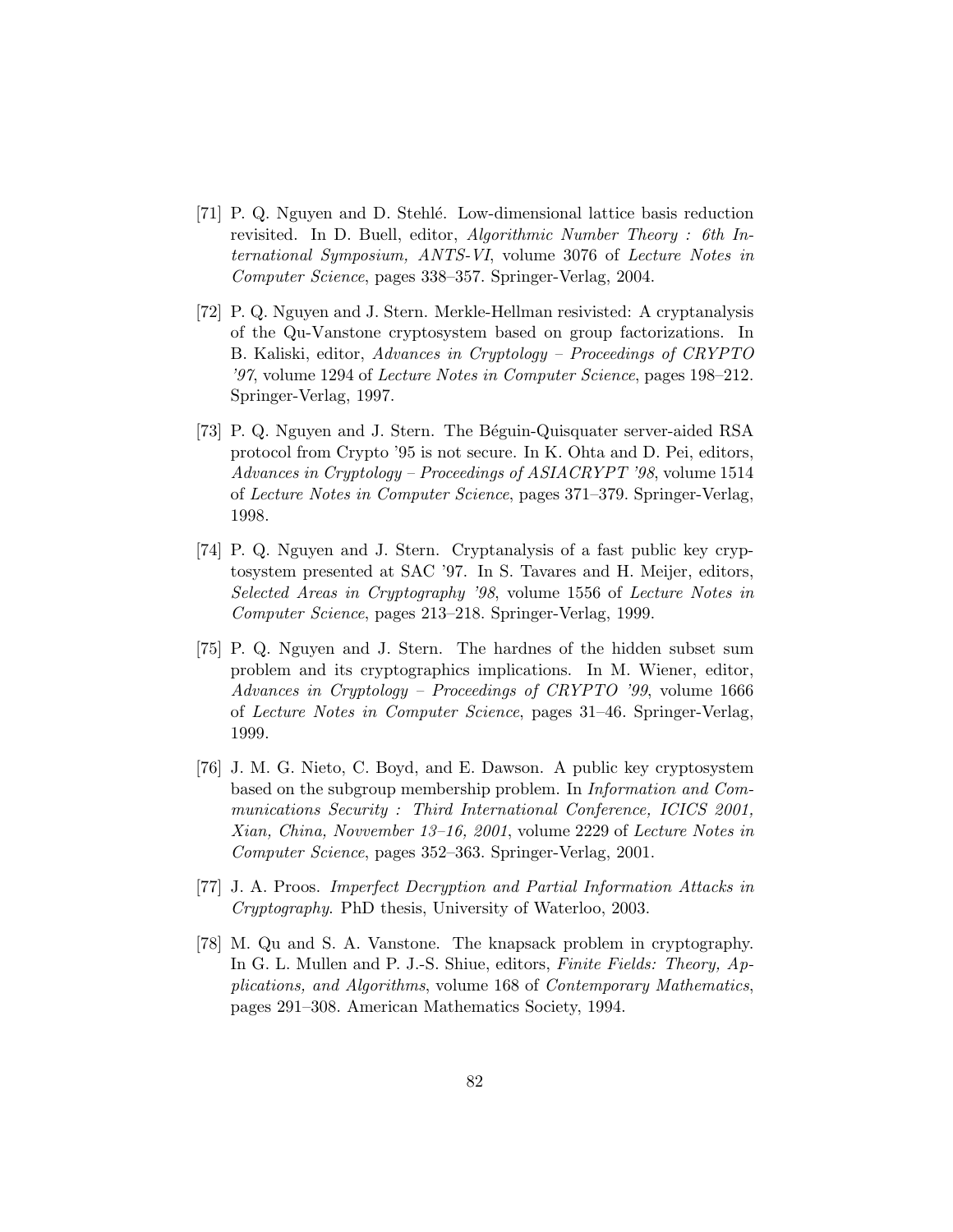- [79] R. L. Rivest, A. Shamir, and L. Adleman. A method for obtaining digital signatures and public key cryptosystems. Commun. of the ACM, 21:120–126, 1978.
- [80] C. P. Schnorr. A hierarchy of polynomial time lattice basis reduction algorithms. Theoretical Computer Science, 53:201–224, 1987.
- [81] A. Shamir. A polynomial-time algorithm for breaking the basic Merkle-Hellman cryptosystem. IEEE Transactions on Information Theory, 1984.
- [82] I. Shparlinski. Exponential sums and lattice reduction: Applications to cryptograph. In Finite Fields with Applications to Coding Theory, Cryptography and Related Area, pages 286–298. Springer-Verlag, 2002.
- [83] I. Shparlinski. Playing "hide-and-seek" in finite fields: Hidden number problem and its applications. In Proc. 7th Spanish Meeting on Cryptology and Information Security, Univ. of Oviedo, pages 49–72, 2002.
- [84] C. L. Siegel. Lectures on the Geometry of Numbers. Springer-Verlag, 1989.
- [85] R. Steinfeld and Y. Zheng. An advantage of low-exponent RSA with modulus primes sharing least significant bits. In D. Naccache, editor, Progress in Cryptology - CT-RSA 2001, volume 2020 of Lecture Notes in Computer Science, pages 52–62. Springer-Verlag, 2001.
- [86] H.-M. Sun, W.-C. Yang, and C.-S. Laih. On the design of RSA with short secret exponent. In K. Y. Lam, E. Okamoto, and C. Xing, editors, Advances in Cryptology – Proceedings of ASIACRYPT '99, volume 1716 of Lecture Notes in Computer Science, pages 150–164. Springer-Verlag, 1999.
- [87] T. Takagi and S. Naito. The multi-variable modular polynomial and its applications to cryptography. In 7th International Symposium on  $Algorithm and Computation - ISAAC'96$ , volume 1178 of Lecture Notes in Computer Science, pages 386–396. Springer-Verlag, 1996.
- [88] B. Vallée, M. Girault, and P. Toffin. How to guess  $\ell$ -th roots modulo n by reducing lattice bases. In T. Mora, editor, Proceedings of Applied Algebra, Algebraic Algorithms and Error-Correcting Codes, 6th International Conference, AECC-6, 1988, volume 357 of Lecture Notes in Computer Science, pages 427–442. Springer-Verlag, 1989.